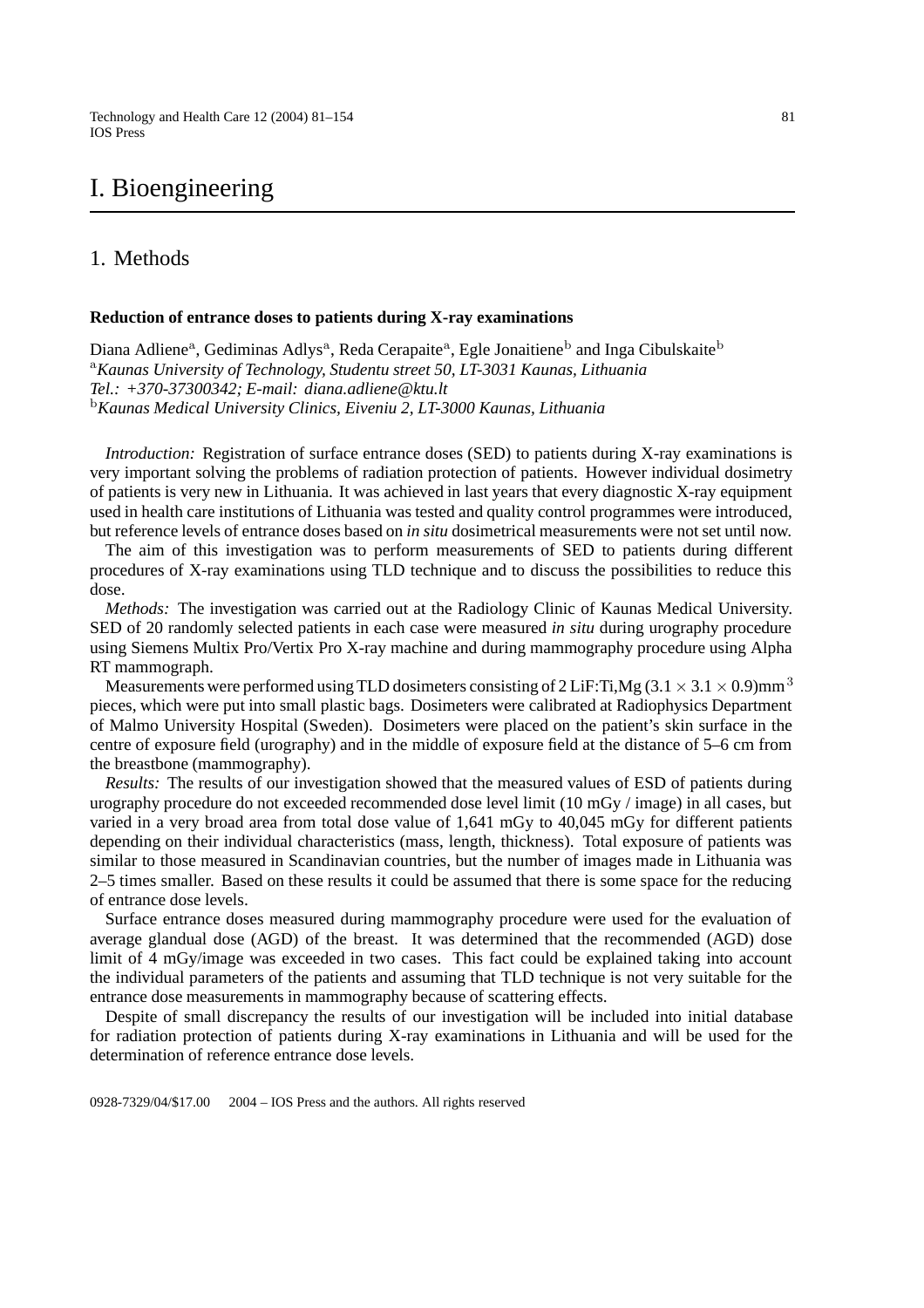#### *References*

- [1] Radiation Protection 109. Guidance of diagnostic reference levels (DRL,s) for medical exposures // EC Directorate-General environment, Nuclear safety and Civil protection, 1999.
- [2] SSI FS 2002:2 The Swedish Radiation Protection Authority's regulations and general advice on diagnostic standard doses and reference levels within medical X-ray diagnostics, 2002.
- [3] J. Zoetelief and F. Schultz, Patient dosimetry in diagnostic radiology using TLD. Proc. of the int. conf. "Biomedical Engineering and Microtechnologies", Riga, 2002, pp. 57–61.

#### **Science, Knowledge and Technology in Organ Replacement**

Vittorio Bonomini

*Professor Emeritus, University of Bologna, Italy*

This report deals with the present relation between Science-Technology and Science-Humanism, a problem probably still insufficiently appreciated its present being and future prospects.

While in the Ancient World, Medicine was seen in a multicultural cosmological context, and from the Renaissance on in a prevailing anthropological vision (aimed at understanding Man not only Sapiens, but also Human), present-day Medicine sees the dominion of Technology and Economy, which rule the roost of Medicine, and so it grows more and more impersonal. "Treat the patient as a human being" is steadily becoming a cliché, rather than a strongly felt ethical principle.

In Medicine, the present-day dominion of Technology over Science and Knowledge involves teaching and clinical practice.

The teaching problem emerges when the hiatus between Humanistic and Technological Disciplines is adequately pondered. Here the dominance of Technology over Science at all costs means the loss of the latter's deepest roots, while not ruling but being ruled by technological doctrines is a real danger.

Science and Knowledge, therefore, should be properly balanced, and the Humanistic Disciplines should be revalued in a context of all-inclusive universal Knowledge.

The unfortunate effects of the technological bias are most tangibly felt in Clinical Medicine, where Science, Knowledge and Technology do not run parallel, and the gap between basic knowledge and applicative knowledge is quite evident, particularly in the "new forms of life" that the most up-to-date Medical Biotechnology allows. They include: computer science; biological manipulation (cloning, assisted fecundation, genetic manipulation, transgenization, etc.); artificial organ replacement; organ transplantation; bioengineered new organs; gene therapy, etc. Although such "miracles" would have been unthinkable 30–40 years ago, they are by no means free from criticism, raising, as they do, a series of problems (cultural, ethical, economic, social, etc.). By and large these new forms of life result: unpredicted by natural physical laws; still inadequate biological codification; while solving one problem, they generate others; they represent today's transitional state of knowledge (and at the same time the permanent state of confusion in Medicine).

Among these new forms of life, Organ Replacement has made the greatest public impact. Death of a vital organ no longer necessarily means death of the individual. Of the various organs, the kidney affords the greatest experience, and is commonly taken as a yardstick for the status of current organ substitution.

What we know, what we don't know, what the merits are, what the drawbacks are, only become clear over the course of many years of R.R.T.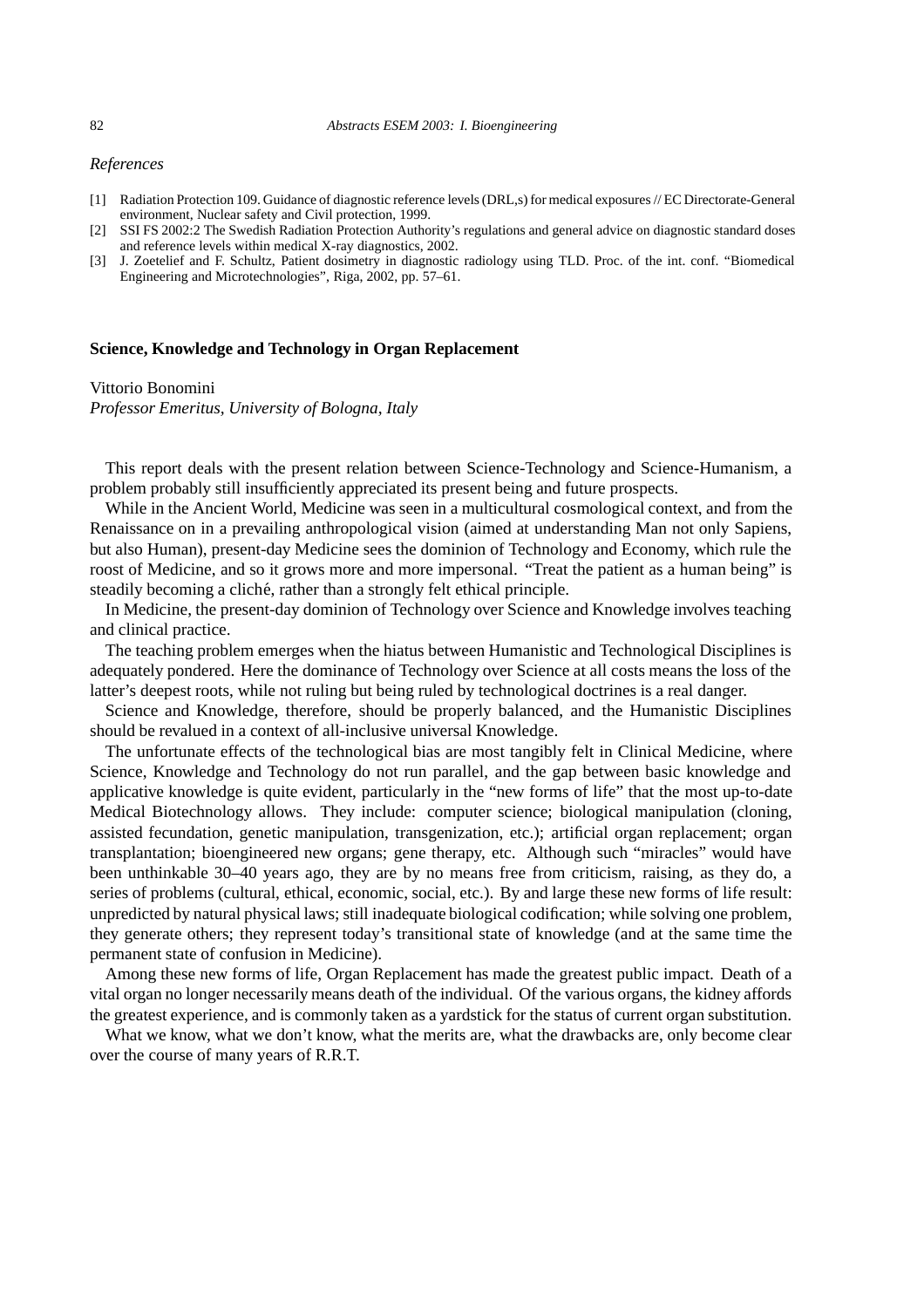The spectacular survival is a proven fact, especially with living donors, but, at the same time, an associated specific co-morbidity emerges, together with several biological repercussions and the appearance of a new biology risk.

The factors behind these unpredicted expectations can be various: logistic: adequacy of facilities; centre experience and policy; technical: unphysiology of treatment; unbiology of immunomodulation; cultural: applicative knowledge outweighing theoretical knowledge. The latter is likely the most important and makes it hard for organ replacement to be defined as a "True Science".

Such a definition presupposes that theoretical and applicative knowledge run parallel. Few disciplines in Medicine attain that status (one example is infectious disease). In 90% the cause of disease remains unknown. We know the effects, not the cause. In Organ Replacement Therapy the dissonance in knowledge comes from "continuing application despite what we know" (as in Dialysis) and "continuing application despite what we don't know" (as in Transplantation).

We should do well to ponder this problem since, despite the fact that such shortcomings have been known for many years now, they have never been corrected: nevertheless, the demand for therapy is steadily growing, due to at least three factors: a) the higher incidence of Renal failure; b) relaxation of Entry requirements; c) financial incentives for the ESRD Medical Industry Complex.

The main consequences of Application outweighing Theory in Organ Replacement Therapy are: a growing detachment from the patient; a new patient is created, not an ex-patient; society and the patient need to be properly informed; the time has come for a new Culture.

This new Culture, which we might term "the new millennium project", should include both rehabilitation of the patient and humanization of Techno-medicine. Complete patient rehabilitation, above all, means improving basic knowledge via: 1. explaining; 2. transforming; 3. innovating. Knowledge is the key to future development, but to be of real benefit to both the patient and society it must evolve into innovation. In this regard, it should be stressed that the indispensable economic support for Scientific Research should not involve the old-economy or the simple new-economy. What is needed is a wise-economy, which occurs when the new-economy meets innovation.

Unfortunately, the climate of present Medicine makes it difficult to apply these assumptions in Organ Replacement. For example, the prospected evolution from Medicare to Managed-care of the Health support and funding research system, involves a scheme where the main targets are: reduction of costs by all means; transforming the doctor's role into a new task (from treating the patient to managing the cost of doing so, etc.). Reducing the costs, but not the benefits, while 70–80% of the doctor's time becomes devoted to clinical and routine bureaucracy, and only 7% to research is at least questionable. Uncertainties apart, what is certain is that if Europe is to invest in knowledge and innovation, it must receive specific research funding. Too often research into basic (theoretical) knowledge is blocked by the short-sighted distribution of national research funds.

We said Knowledge and Innovation. All true progress in fact implies transformation and innovation. And the "science of discovery" is the real central dynamo of learning; and innovation sets the seal on it. Informed, innovative knowledge is the only hope for rehabilitating the patient in Organ Replacement in clinical terms. The core of the problem is: specific – not aspecific – immunotherapy in transplantation; and a bioartificial – not just artificial – organ in dialysis. What is needed for such results is: simultaneous evolution of scientific thought and research; evaluation of results in terms of Science and Art; interdisciplinary research; updating of Academic and other Institutions; all geared to RRT therapy. Likewise, a bridge must be built between Science, Society and Ethics. I can only sketch some of the points for cultural guidelines: professionalism of judgement in planning programmes; need for pluralistic cultural programmes; acceptance of any changing reality without dogma or prejudice; a greater tendency toward humanizing Techno-medicine.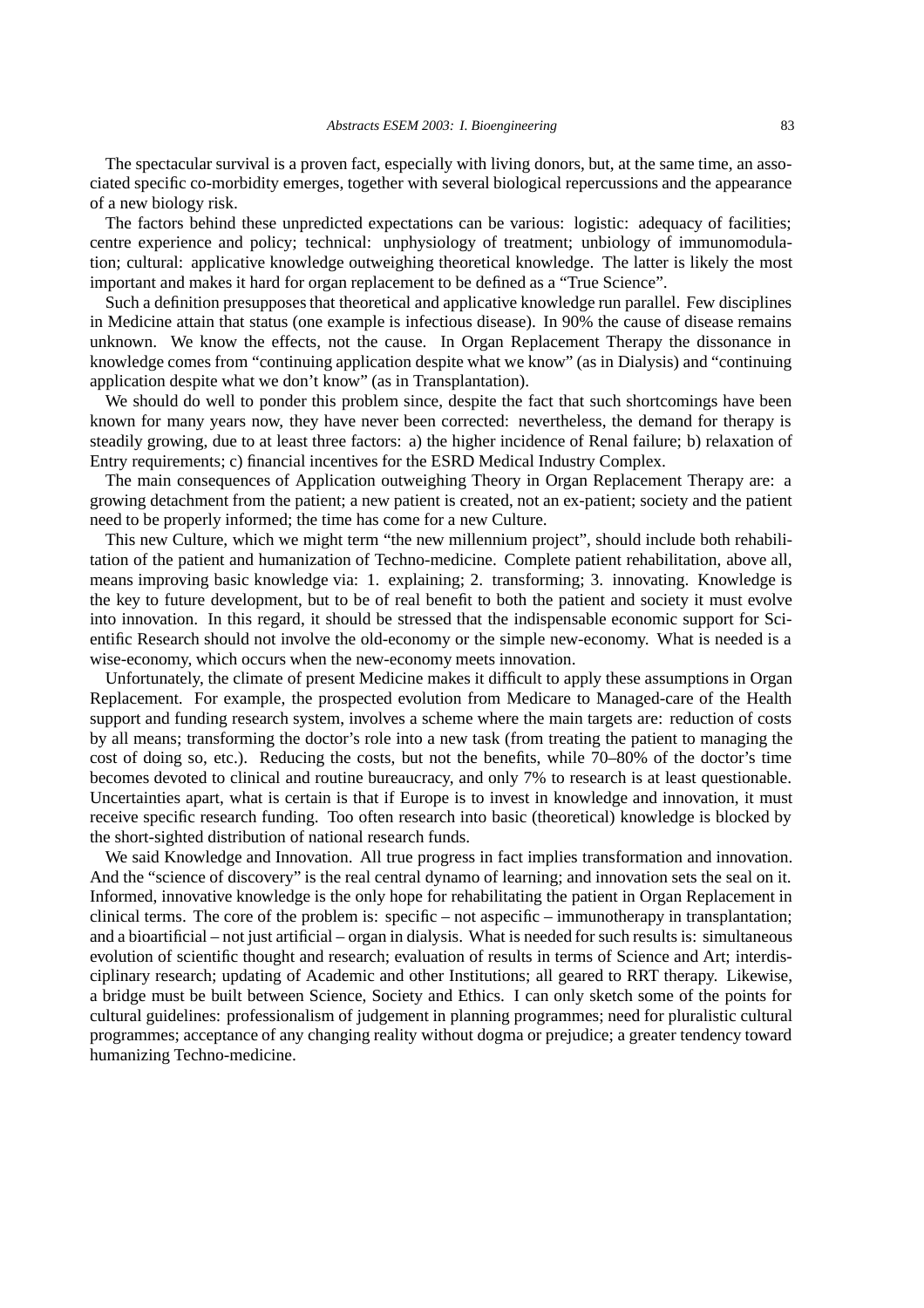#### 84 *Abstracts ESEM 2003: I. Bioengineering*

To humanize Organ Replacement, lastly, apart from using a bio-artificial device in dialysis and specific immunotolerance in transplantation, we need to rediscover Man, the prime target of ethical-medical learning.

*Conclusions*

- 1. In Organ Replacement (the most updated reference point of the new forms of life that present applied Biotechnology affords) Science, Knowledge and Technology do not run parallel with time. Technology outweighs theoretical knowledge.
- 2. The cultural dissonance is among the most important factors of the real reality of Organ Replacement solving one problem (survival); but activating many others (clinical, ethical, social, economic).
- 3. A new culture is needed, aimed at balancing Science and Knowledge in a more appropriate context tending to equate Science-Technology and Science-Humanism.
- 4. Humanizing Techno-Medicine means recapturing the essence and purpose of Knowledge (which otherwise remains mere erudition), via more appropriate guidelines for bridging Science, Society and Ethics.
- 5. In Organ Replacement it means rediscovering Man as a person and patient; improving his quality of life; reducing cost/benefit, and, last but not least, guaranteeing long-life to Medicine itself, and finally restoring the doctor to his ethical role (which the dominion of technology tends to undermine).

#### **The application of infrared spectroscopic imaging in medical diagnostics**

Patrick Garidel *Martin-Luther-University Halle/Wittenberg, Institute of Physical Chemistry, Muehlpforte 1, D-06108 Halle/Saale, Germany E-mail: Patrick.Garidel@t-online.de*

*Introduction:* Traditional microscopic methods for the histophathological characterisation of tissues require complicated and time consuming procedures for sample analysis and yield only reduced information concerning the biochemical composition of samples.

The presented study utilises the combination of microscopy and the power of infrared vibrational spectroscopy to analyse medical relevant samples as e.g. skin [3–6].

Since a few years, micro infrared spectroscopy is used to investigate the biochemical composition and characterisation of tissues [7,8,13,14]. Paschalis, Mendelsohn and Boskey ([1,11,12] and references cited therein) have shown the power of this technique for the characterisation of bone samples. A number of quantitative and qualitative information can be derived from these data concerning the relative amount of mineral and carbonate, mineral composition, or crystal perfection in bone samples. Max Diem and coworkers ([8] and references cited therein) have demonstrated that this technique has a large potential in the field of cancer research.

Micro infrared spectroscopy (also known as infrared microscopy) combines a Fourier transform infrared spectrometer with an infrared microscope [2]. The infrared beam probing the sample is focused at the microscope's focal plane. Actually, this method is applied in the transmission as well in the reflection mode. Infrared microscopy utilises the chemical composition of the tissue as an indicator for the state of the cells in the tissue. No stains nor chemical treatments of the sample are required. Micro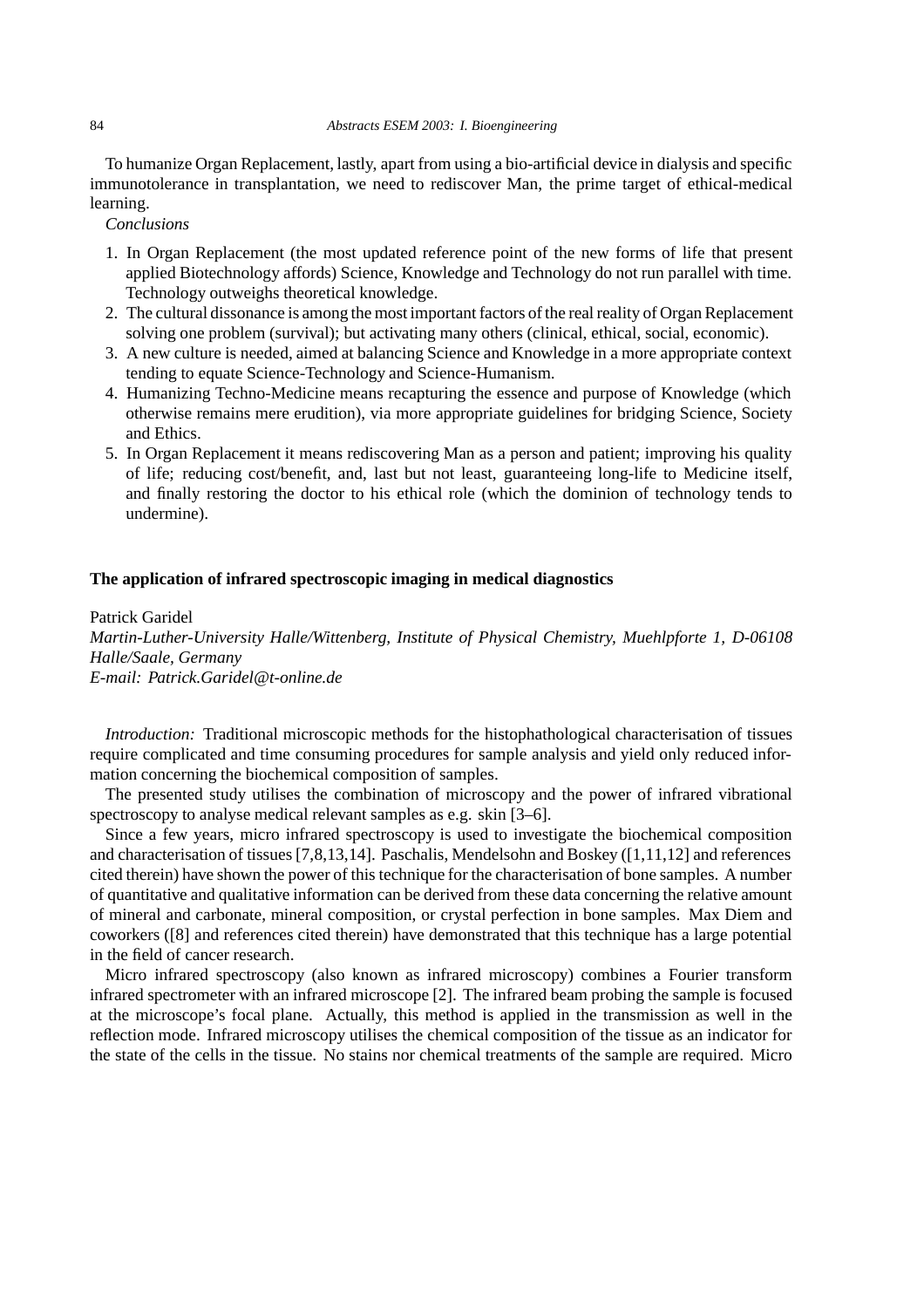infrared spectroscopy uses the inherent optical property of the sample. The first reports utilised the so called mapping procedure. However, this method is extremely time-consuming, due to the fact that only one single detector is utilised. The term mapping describes a method, where the investigated sample is moved stepwise under a single channel detector while taking a spectrum after each sample movement. Due to the fact, that this is a laborious procedure, it is often necessary to focus the investigation on only a limited number of spots [13]. The variable size aperture defines the investigated area from which an infrared spectrum is collected.

The application of infrared array detectors (focal plane array detectors) reduces the time for an imaging experiment considerably [9]. The used imaging method is based on a procedure taking all spectra of the chosen sample area at once under an array detector without moving the sample. Such an array detector typically contains 4096 (64  $\times$  64) elements, and from each element a single infrared spectra is collected, thus that one imaging experiment generates simultaneously 4096 infrared spectra.

Examples are shown how this method can be used for the biochemical characterisation of stratum corneum and monitoring the lateral distribution of topically applied drugs in a skin sample .

*Method:* Skin samples were taken from a Göttingen pig. Thin sample sections (4 micrometer) were obtained by cryosectioning, mounted on a calcium fluoride infrared window and dried on air. Micro infrared spectroscopy data were collected (at room temperature) via a Bruker IRScope II coupled to Bruker IFS66 v/s Fourier transform infrared spectrometer equipped with liquid nitrogen cooled Mercury-Cadmium-Telluride detector. Imaging data were obtained using a Bruker Hyperion IR imaging unit. For more detail see references [2–4].

*Results:* Infrared spectra are recorded by infrared microscopy from the investigated sample utilising small apertures of 20–50 micrometer of typical spots and single cells of the sample [3]. Infrared bands which are characteristic for one component in the tissue are determined. These are the so called marker bands, which are specific for one component in the sample. Stratum corneum consists mainly of lipids and corneocytes (horney cells). Marker bands for the lipids are the symmetric and asymmetric methylene bands found at 2920 cm<sup>-1</sup> and 2851 cm<sup>-1</sup> [3]. In addition, the lipid fraction is characterised by the carbonyl band with its maximum at  $\sim 1738$  cm<sup>-1</sup> (see Fig. 1). The main chemical compounds in corneocytes are proteins, which are characterised by the asymmetric methyl vibration ( $\sim$  2957 cm<sup>-1</sup>), the amide I (1655 cm<sup>-1</sup>), amide II (1545 cm<sup>-1</sup>) and amide B ( $\sim$  3080 cm<sup>-1</sup>) bands (for more details see [3]). The intensity of these marker bands varies within the sample and the integrated intensity of the corresponding spectral parameter is calculated for the whole data set obtained by infrared imaging and converted in a colour or grey scale code. Thus, infrared images shown in this paper are generated with the following code: black (dark) large amount, white (light) low amount of the imaged component (see Fig. 1).

The spatial resolution achievable by infrared microscopy is determined by the diffraction limit of about one half of the wavelength of the infrared radiation. Thus the spatial resolution of the lipid distribution is limited to ∼ 3.5 micrometer (utilising the methylene marker bands), whereas the spatial resolution of the protein fraction is limited to  $\sim$  6 micrometer (utilising the amide I marker band). However, due to the size of the elements on the focal plane array detector, the spatial resolution is technically limited to ∼ 7 micrometer.

In Fig. 1(A) a photomicrograph of a pig skin sample taken parallel to the skin surface at a depth of 6  $\mu$ m is shown. The sample thickness is 4  $\mu$ m. As can be seen from the photomicrograph the optical information obtained from this sample is quite low. It looks like a homogeneous tissue with no morphological characteristics. However, utilising the infrared imaging technique reveals a completely other view. Figure 1(B) namely represents the lipid distribution as obtained by integrating the asymmetric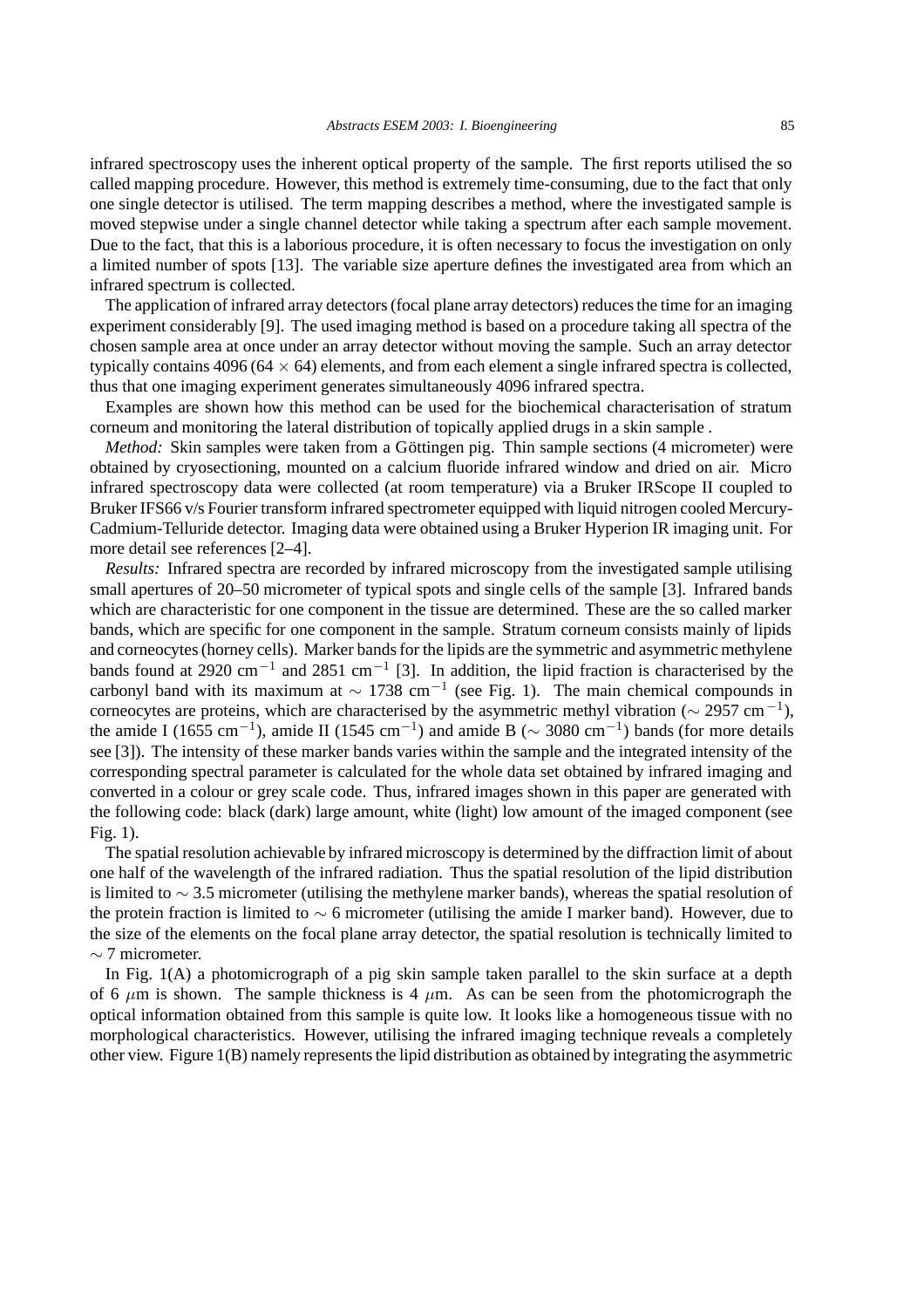

Fig. 1. (A) Photomicrograph of a pig skin sample obtained parallel to the skin surface at a depth of 6  $\mu$ m. (B) Biochemical imaging of the lipid and (C) protein distribution with: white (light) low amount, black (dark) large amount of the imaged component. (D) Infrared spectra of different spots on the sample.

methylene band within this sample. Dark areas in Fig. 1(B) correspond to a high amount of lipid, whereas white areas are characteristic for a reduced concentration of lipid. This is also obvious by analysing the infrared spectra obtained on different spots of the sample (Fig. 1(D)). The lower spectrum of Fig. 1(D) is marked by a low amount of methylene bands and the absence of the carbonyl band. In the upper spectrum, the intensity of the methylene bands has increased largely.

Representing the lipid fraction by means of the integral intensity of the carbonyl band reveals a similar result (data not shown). The amide I marker band is used for imaging the protein fraction (Fig. 1(C)). Comparing the two infrared images (Figs 1(B) and (C)) it becomes obvious that both images are nearly complementary. Areas with a high amount of lipid show the absence of proteins and vice versa. This documents a heterogeneous distribution of the lipid and protein fraction within the stratum corneum.

The distribution of various topically applied drugs in the skin can easily be monitored by infrared imaging. It necessitates a specific marker band, which is not overlapping with intrinsic vibrations of the sample matrix. This can be achieved by utilising isotopically labelled components (e.g., molecules with deuterium labelled hydrocarbon chains, adsorbing between 2050–2250 cm<sup>-1</sup>) or using other vibrational bands outside the region of the matrix marker bands. Recently, this was demonstrated with a sun screen containing the UV B blocker octocrylene [10], which contains a nitrile group with a vibrational band at  $\sim$  2220 cm<sup>-1</sup>. Depending on the used formulation, the sun screen distribution within the skin can be quite different (for more details [4,10]).

*Conclusions:* A method is presented which utilises the intrinsic infrared spectroscopic information of the sample for the biochemical characterisation of a tissue, at a high spatial lateral resolution of  $\sim$  7 micrometer. Examples are described and presented for the utilisation of infrared microscopy and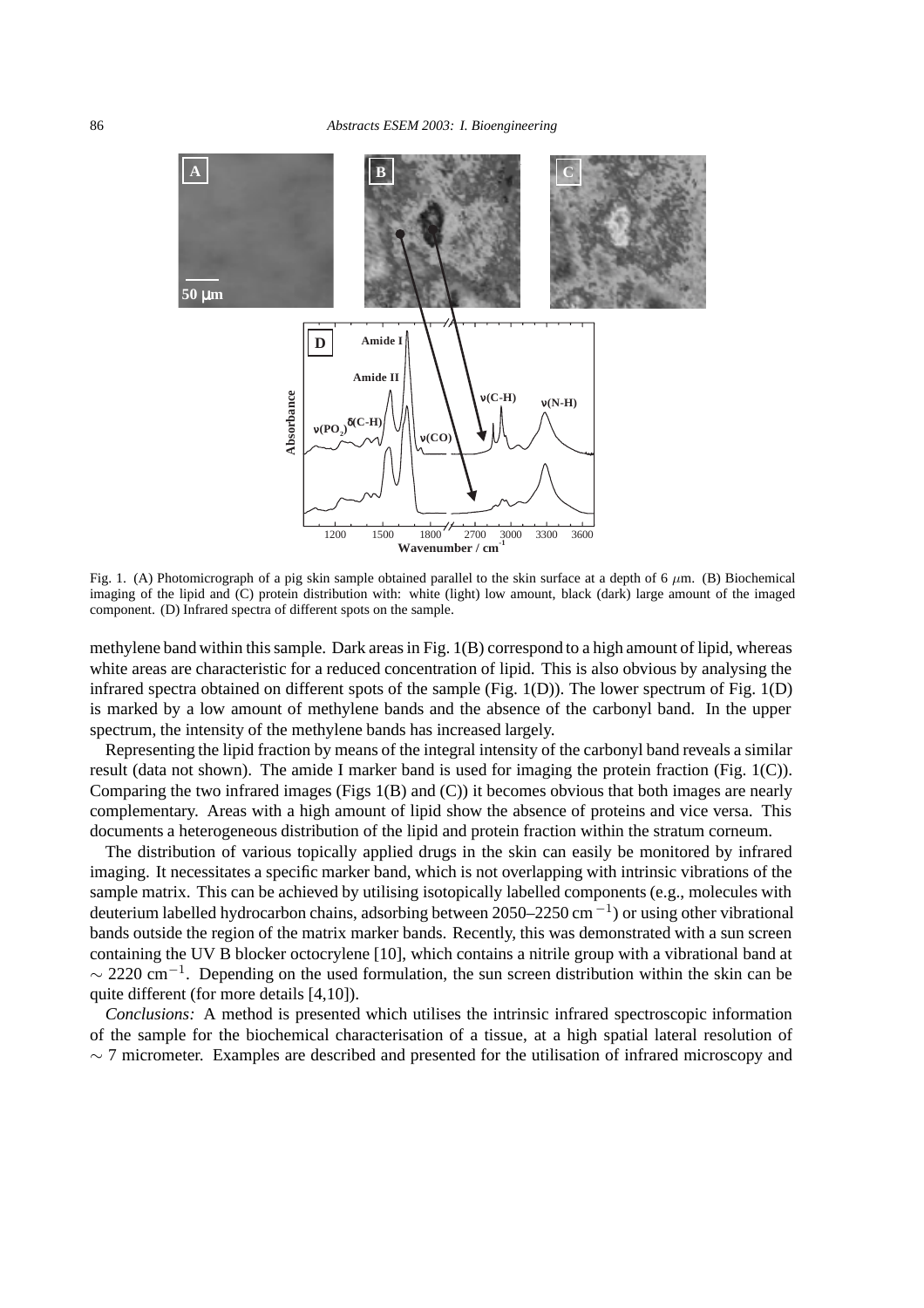imaging for the diagnostic of tissue samples. Further potential applications are e.g.: differentiation of normal versus pathological states (e.g. cancer), spatial distribution, adsorption mechanisms and kinetics of external agents in the tissue, development of topically applied drug delivery systems and formulations.

*Acknowledgements:* The author would like to thank the Studienstiftung des deutschen Volkes (Germany) for supporting this work with a BASF grant and Dr. W. Hübner and Bruker Optics for technical support.

# *References*

- [1] E. Atti, S. Gomez, S.M. Wahl, R. Mendelsohn, E. Paschalis and A.L. Boskey, Effect of transforming growth factor-β deficiency on bone development: a Fourier transform infrared imaging analysis, *Bone* **31** (2002), 675–684.
- [2] M. Boese, IR Spekroskopie als neues Bildgebungs-Verfahren, *G.I.T. Labor-Fachzeitschrift* **45** (2001), 434–435.
- [3] P. Garidel, Mid-FTIR microspectroscopy of stratum corneum single cells and stratum corneum tissue, *Phys. Chem. Chem. Phys.* **4** (2002), 5671–5677.
- [4] P. Garidel, Insights in the biochemical composition of skin as investigated by micro infrared spectroscopic imaging, *Phys. Chem. Chem. Phys.* **5** (2003), 2673–2679.
- [5] P. Garidel, H.C. Chen, D.J. Moore, E. Paschalis and R. Mendelsohn, Fourier transform infrared microscopic imaging of stratum corneum and its components, *Eur. Biophys. J.* **29** (2000), 363.
- [6] P. Garidel, FTIR chemical mapping: a tool for spatially resolved characterization of stratum corneum, in: *The Essential Stratum Corneum, Chapter. 52, R. Marks, J.L. Levêque and R. Voegli, eds, Martin Dunitz Ltd, 2002, pp. 335–338.*
- [7] W. Hubner, A. Blume, R. Pushnjakova, Y. Dekhtyar and H.-J. Hein, The influence of X-ray radiation on the mineral/organic ¨ matrix interaction of bone tissue: An FTIR microscopic investigation, *Calcif. Tissue* (2003) submitted.
- [8] P. Lasch, L. Chiriboga, H. Yee and M. Diem, Infrared spectroscopy of human cells and tissue: detection of disease, *Tech. Cancer Res. Treat.* **1** (2002), 1–7.
- [9] E.N. Lewis, P.J. Treado, R.C. Reeder, G.M. Story, A.E. Dowrey, C. Marcott and I.W. Levin, Fourier transform spectroscopic imaging using an infrared focal plane array detector, *Anal. Chem.* **67** (1995), 3377–3381.
- [10] R. Mendelsohn, M.E. Rerek and D.J. Moore, Infrared spectroscopy and microscopic imaging of stratum corneum models and skin, *Phys. Chem. Chem. Phys.* **2** (2000), 4651–4657.
- [11] L.M. Miller, V. Vairavamurthy, M.R. Chance, R. Mendelsohn, E.P. Paschalis, F. Betts and A.L. Boskey, In situ analysis of mineral and crystallinity in bone using infrared micro-spectroscopy of the  $\nu_4$  PO $_4^{3-}$  vibration, *BBA* **1527** (2001), 11–19.
- [12] E.P. Paschalis, O. Jacenko, B. Olsen, R. Mendelsohn and A.L. Boskey, Fourier transform infrared microspectroscopic analysis identifies alterations in mineral properties in bones from mice transgenic for type X collagen, *Bone* **19** (1996), 151–156.
- [13] R. Salzer, G. Steiner, H.H. Mantsch, J. Mansfield and E.N. Lewis, Infrared and raman imaging of biological and biomimetic samples, *Fresenius J. Anal. Chem.* **366** (2000), 712–726.
- [14] J. Schmitt, M. Beekes, A. Brauer, T. Udelhoven, P. Lasch and D. Naumann, Identification of scrapie infection from blood serum by Fourier transform infrared spectroscopy, *Anal. Chem.* **74** (2002), 3865–3868.

#### **Assessment of thermal tests used in laser Doppler measurement of blood perfusion**

A. Skora<sup>a</sup>, M. Kacprzak<sup>a</sup>, J. Obidzinska<sup>b</sup>, A. Zbiec<sup>a</sup>, W. Staszkiewicz<sup>b</sup> and R. Maniewski<sup>a</sup> <sup>a</sup>*Institute of Biocybernetics and Biomedical Engineering PAS, Trojdena 4, 02-109 Warsaw, Poland Tel.: +48 22 659 91 43; Fax: +48 659 70 30; E-mail: angela@ibib.waw.pl* <sup>b</sup>*Department of Vascular Surgery CPMS, Ceglowska 80, 01-809 Warsaw, Poland*

*Introduction:* The laser Doppler technique enables non-invasive and continuous monitoring of tissue perfusion in microcirculation. Generally, the perfusion index is given only in relative values. Thus, accurate and reproducible results can be only obtained when using a well controlled provocation test [1,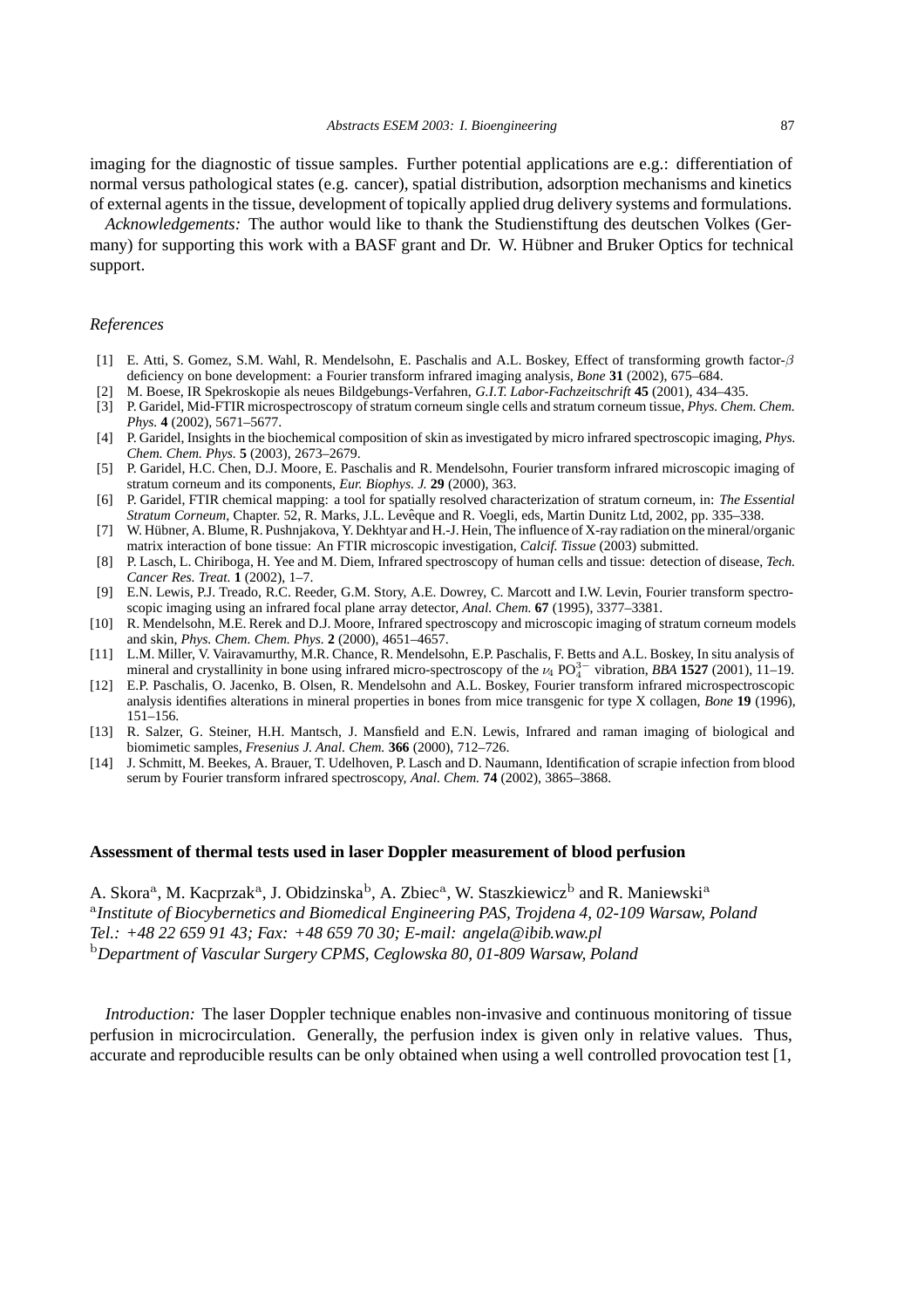

Fig. 1. Blood perfusion and skin temperature changes during the thermal test with air, measured with laser Doppler multichannel system on the second finger of Raynaud's syndrome patient.



Fig. 2. The blood perfusion images of the hand obtained during thermal test with cold water for Raynaud's patient: reference before stimulation (a), reaction caused by stimulation (b).

2]. The aim of this study was evaluation of two types of thermal tests, in which air or water were used. The tests were performed in the temperature range of  $5^{\circ}$ C to 40 $^{\circ}$ C.

*Methods:* Two types of thermal tests were prepared. In the first stimulation test, the thermal chamber (Heraeus Instruments, Germany) was used to warm and cool the patient's hand with air. This test consisted of five phases: two resting phases in basal conditions (22  $\rm{°C}$ ), warm phase (40 $\rm{°C}$ ) and two cool phases (13◦C and 5◦C). Each phase lasted about 20 min, and it took about 10 min to change the phase and obtain stable temperature. For the skin microcirculation measurement in this test, the multichannel laser Doppler system (Oxford Array, UK) was used. The second thermal test was performed using cold water. The patient's hand was immersed in 10◦C water for 4 min. The skin microcirculation changes were evaluated at temperature of environment (22◦C) with the laser Doppler scanner (LDI Moor Instruments, UK), in this case.

In the study, fifteen Raynaud's syndrome patients and ten normal volunteers were examined.

*Results:* The first thermal test using air was applied to observe of dynamic changes in skin microcirculation on the hands. Clear and quick changes of LD and temperature signal were observed during heating to 40°C. A similar result was obtained during cooling to 13°C. During the 5°C phase an interesting cold-induced vasodilation, called the hunting response or Lewis wave can be often seen in normal volunteers, but is not usually observed in Raynaud's patient [3]. In the resting phase (22 $\degree$ C) the perfusion and temperature increased quickly in normal volunteers, and the reaction was often delayed in Raynaud's patients. An example of results of the thermal test was presented as laser Doppler and temperature signals in Fig. 1.

Results of microcirculation changes during the thermal test with application of cold water are presented in Fig. 2. A typical vasoconstrictive response was observed after cooling (Fig. 2(b)) compared to the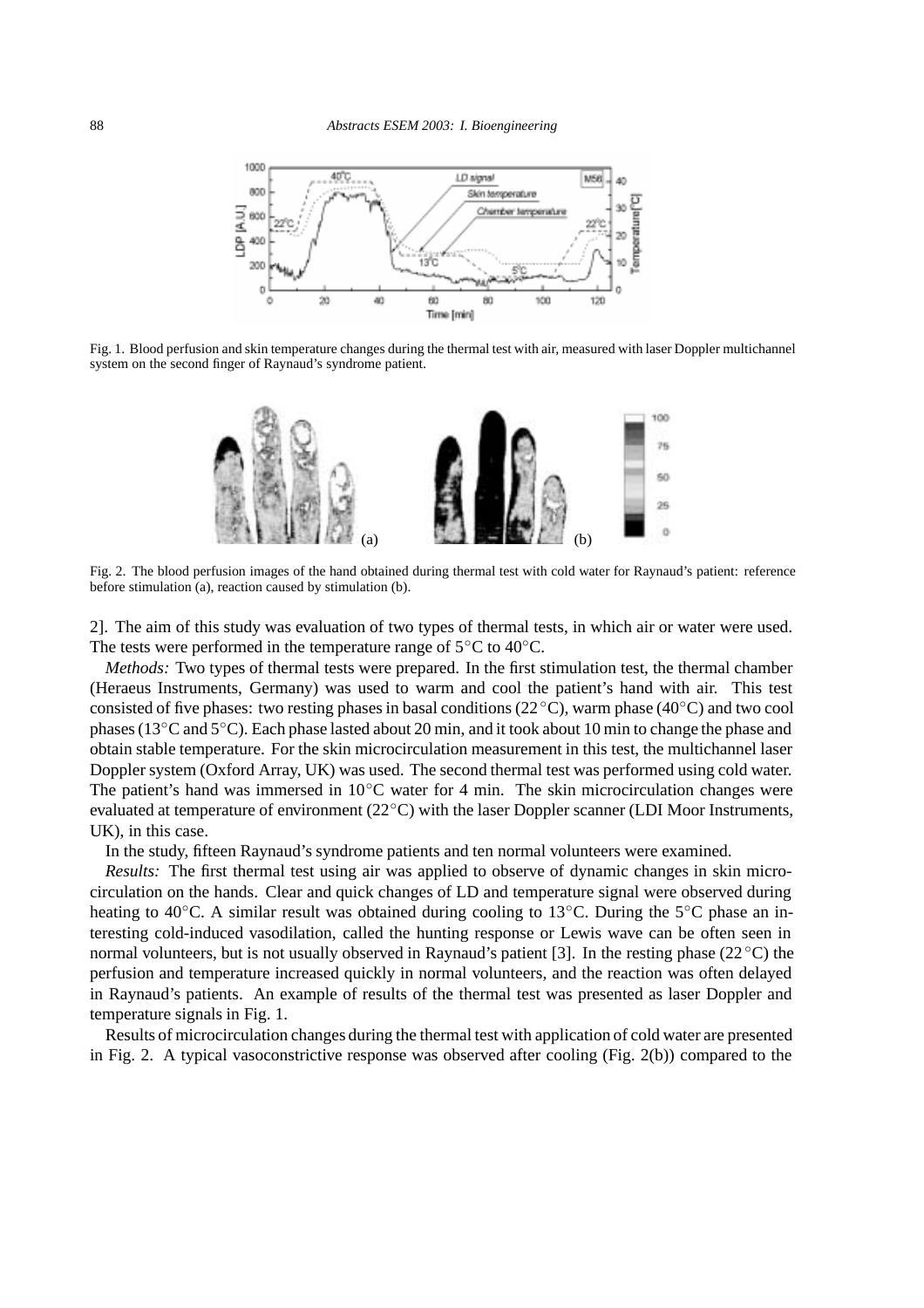control image before provocation (Fig. 2(a)). The mean value of LD signal decreased from 41.7 to 9.5 units. As a result of the thermal test, the hyperemic reaction was observed in normal volunteers.

*Conclusion:* Both during the thermal tests with application of cold water and during the thermal test with air, pronounced changes in skin microperfusion were noted. Application of the multichannel instrument provides visualisation of dynamic changes in the skin microcirculation in selected spots on the body. Laser Doppler Imager provides complete information about the distribution of the microvascular perfusion in the whole of the scanned area, but the measurement time is too long to observe fast changes during the thermal test. Application of both technique and thermal test proposed might give complete information about the microvascular system disfunction in Raynauld's patients.

# *References*

- [1] R. Maniewski and A. Liebert, Laser Doppler method for measuring of blood microcirculation (in Polish), EXIT, Warszawa 2003.
- [2] R. Maniewski, P. Leger, P. Lewandowski, A. Liebert, P. Bendayan, H. Boccalon, L. Bajorski and K.O. Moller, Spectral ¨ analysis of laser Doppler perfusion signal measured during thermal test, *Technology and Health Care* **7** (1999), 163–169.
- [3] T. Lewis, Observations upon the reactions of the vessels of the human skin to cold, *Heart* **15** (1930), 177–208.

#### **Individual adaptation of functional electrical stimulation of paraplegics in different cycling tasks**

Johann Szecsi<sup>a</sup>, Martin Fiegel<sup>a</sup>, Philipp Krause<sup>a</sup> and Jochen Quintern<sup>b</sup> <sup>a</sup>*Department of Neurology, LMU-Munich, Germany* <sup>b</sup>*Department of Neurology, Bad-Aibling, Germany Tel.: +49 89 7095 4829; E-mail: jszecsi@nefo.med.uni-muenchen.de*

### *Introduction*

To fully benefit from leg-propelled FES cycling, paraplegic patients must exercise not only with a tricycle at the hospital, but also at home with home-trainers. Thus, there is a need for diverse devices to be adapted to patients with unique features and capabilities. Our goal was to find a convenient method for identifying the best fit between the individual patient and the technically very diverse devices.

Starting from the empirical successful method of "positives torques only" strategy [4], we took the uniform angular speed (smooth pedal stroke) of the crank as an optimality criterion for this fitting.

#### *Methods*

# *A. Experimental Approach*

*Cycling:* Three commercially available tricycles were chosen to cover a broad range of possible geometries. Each tricycle was provided with an 8-bit shaft encoder, driven synchronously by the cranks. To control pedalling speed, a throttle potentiometer adjusted simulation between threshold and maximum. Orthoses held the ankle joint of the patients at  $90°$  and constrained the motion to the sagittal plane. We stimulated the muscle groups quadriceps, gluteus and hamstrings presuming a constant electromechanical delay of 140 ms.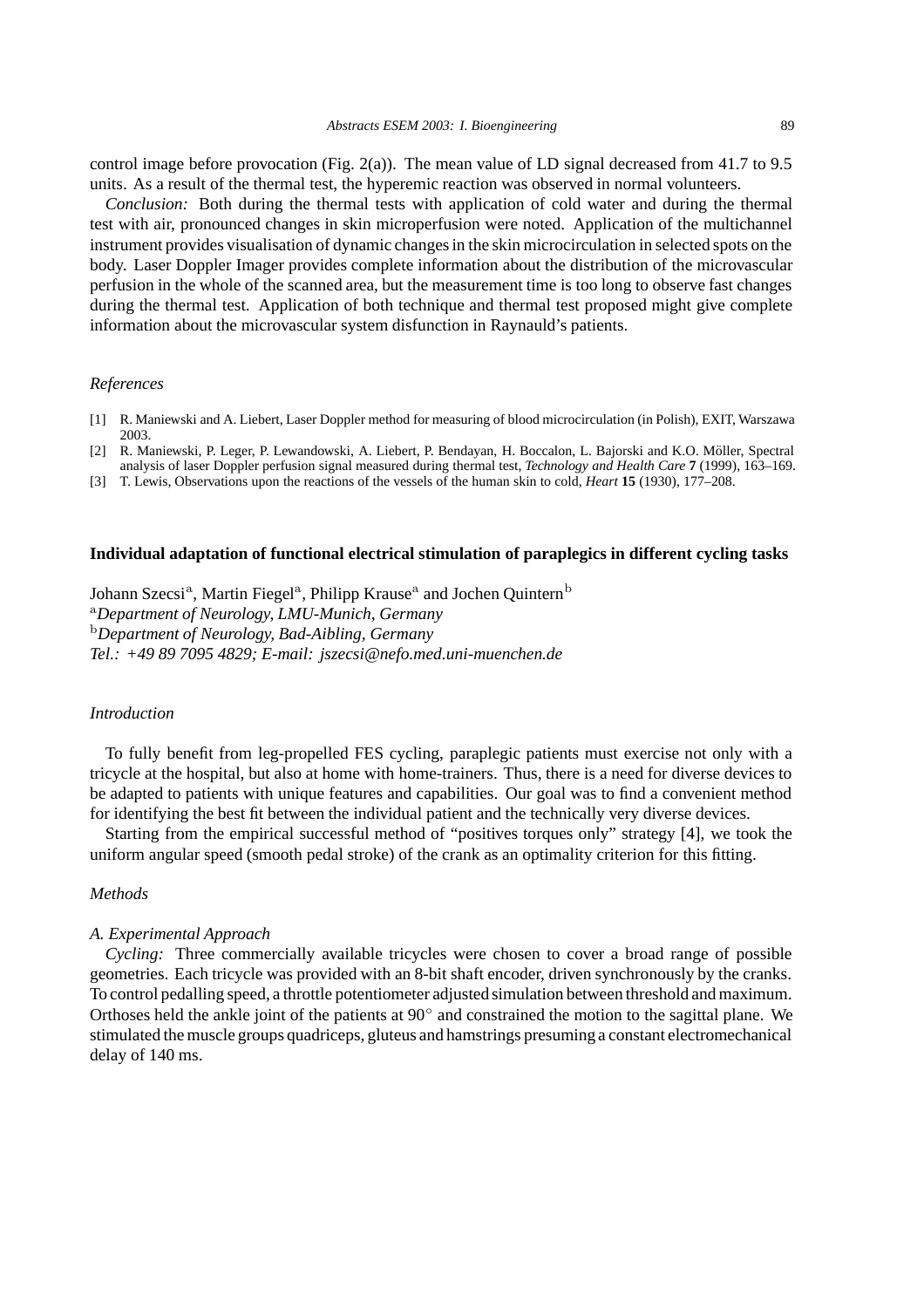

Fig. 1.

*Isometric torque measurement:* To convert the tricycle into a torque-measuring test bed, the front wheel was removed and the fork of the tricycle was fixed on a stationary frame, bearing a torque-measuring sensor. The torque on the crank was transferred to the sensor via a drive chain.

One full rotation of the crank was divided into 18 equiangular positions. The crank was moved manually by means of a lever into a certain angular position and was locked; then we stimulated all six muscle groups individually and sequentially, the torque responses were recorded, the crank nut was relaxed, and so on. In this way isometric moment/angle characteristics were obtained for each muscle group.

By subtracting the bias in each angle position, the active isometric moment/angle characteristics of every muscle group due to pure stimulation were obtained. The bias itself represents the isometric torque caused by gravitational and joint–elastic effects.

Those muscle groups that "were switched" on according to the Positives Only Strategy together with the sum of these positive isometric torques are depicted in Fig. 1.

A commercially available 8-channel surface stimulator giving pulses up to 500  $\mu$ s and 99 mA was used in both customer mode (cycling) and remote mode (measuring). The stimulation frequency was 20 Hz.

*Setup:* Six completely paraplegic subjects with spastic lesions (Th5-Th10), all FES-cycling beginners, volunteered for the measurement and cycling session.

#### *B. Modeling Approach*

The model of the rider/tricycle system was devised in the simulation environment of SimMechanics.

Even though the rider/tricycle system was essentially modeled as a planar rigid body consisting of five segments (thigh, shank, crank, arm, and diagonal) and possessing a single degree of freedom (e.g. crank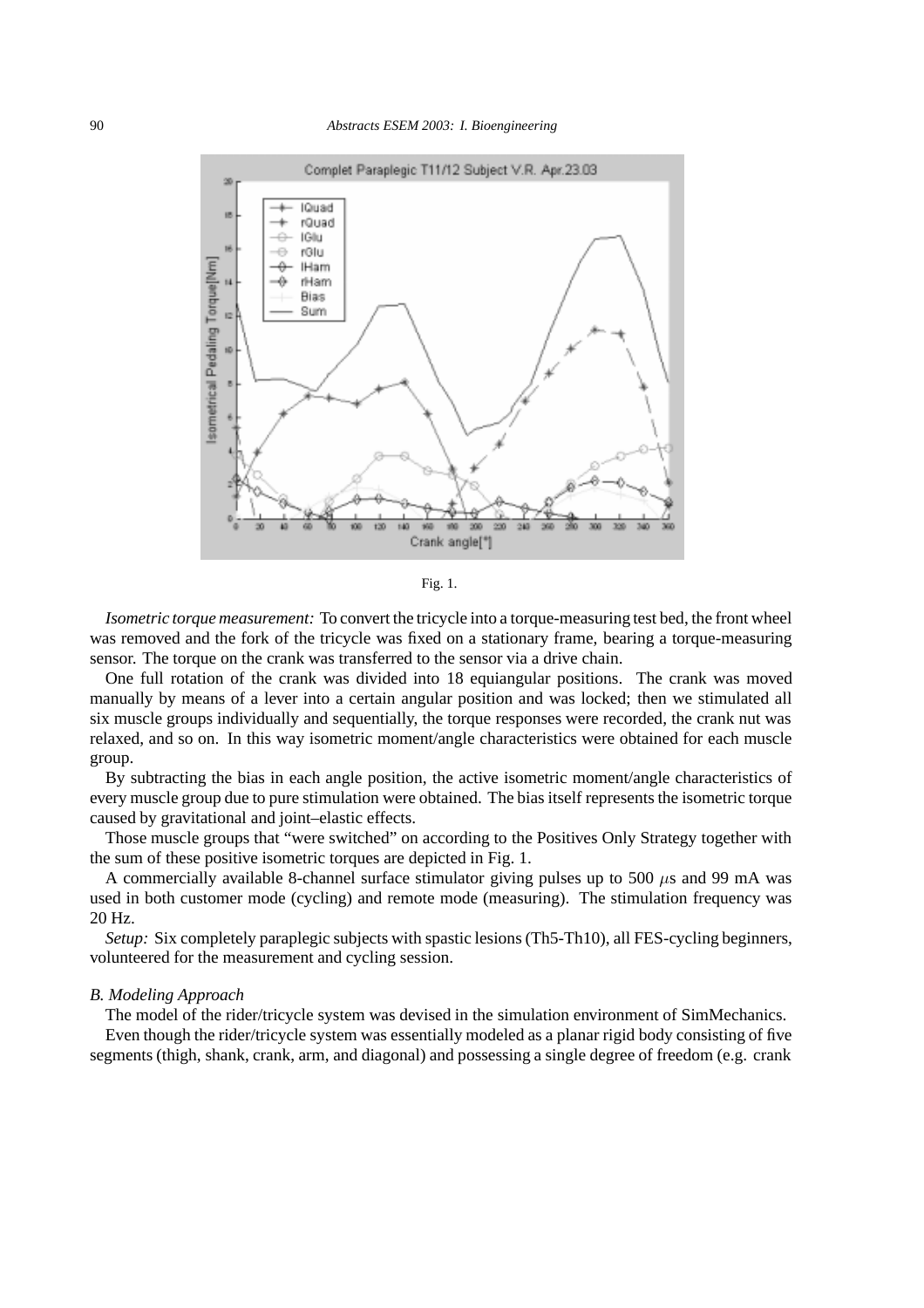Table 1

In the case of the one degree of freedom closed loop mechanism model of the rider/cycle system and presuming uniform crank rotation, there exists a linear summation rule of the muscle torques not only in the static case (left side), but as well in the dynamic case (right side)

| Static isometric summation | Dynamic isokinetic summation                                                                                                                                                                                                                           |
|----------------------------|--------------------------------------------------------------------------------------------------------------------------------------------------------------------------------------------------------------------------------------------------------|
|                            | $M_{\rm Quad}^{\rm crash}+M_{\rm Glu}^{\rm crash}+M_{\rm Ham}^{\rm rank}=M_{\rm total}^{\rm crash}$ $c_{\rm Quad} \cdot M_{\rm Quad}^{\rm crash}+c_{\rm Glu} \cdot M_{\rm Glu}^{\rm crash}+c_{\rm Ham}$<br>$\mathcal{M}_{\text{Ham}}^{\text{crank}}$ - |

#### Table 2

Transformation of joint coefficients into muscle coefficients (at crank angular velocity of 40 rpm), considering for sake of simplicity only one side. J*<sup>i</sup>* is the obvious static jacobian transforming the torque in the joint into an endpoint (manipulator) torque, and **r** are moment arms

| Quadriceps coefficient | $c_{\text{Hip}}$<br>$c_{Knee}$<br>$c_{\text{Quad}} =$<br>$r_{\rm KneeQ}$<br>HipQ<br>$J_{\rm Hip} + J_{\rm Knee}$ .<br>$J_{\text{Knee}}+J_{\text{Hip}}\cdot \frac{1}{r_{\text{KneeQ}}}$<br>$r_{\rm{HipO}}$         |
|------------------------|-------------------------------------------------------------------------------------------------------------------------------------------------------------------------------------------------------------------|
| Hamstrings coefficient | $c_{\rm{Hip}}$<br>$c_{\rm Knee}$<br>$c_{\text{Ham}}$<br>$J_{\text{Knee}} + J_{\text{Hip}} \cdot \frac{r_{\text{HipH}}}{r_{\text{KneeH}}}$<br>$r_{\rm KneeH}$<br>$J_{\rm Hip} + J_{\rm Knee}$ .<br>$r_{\rm{HipH}}$ |
| Gluteus coefficient    | $=\frac{c_{\text{Hip}}}{J_{\text{Hip}}}$<br>$c_{\mathrm{Glu}}$                                                                                                                                                    |

angle) it was necessary to model two sides because of the obvious side difference of isometric torques and anthropomorphic dimensions.

However, in the case of one degree of freedom closed loop linkage with fixed trajectory (particularly with uniform speed), we have a relationship analogous to the obviously isometric summation rule (see Table 1).

 $M_i^{\text{crank}}$  represents the isometric active torques generated in the crank axis by the quadriceps, gluteal, and hamstring muscles, respectively, and  $M_{\rm total}^{\rm trank}$  the combined active isometric torque in case of simultaneous action of all muscles together (Fig. 1). The coefficients  $c_i$  (muscle coefficients) are functions of the constant angular speed of the crank which arise for the intrinsic muscle properties and of course for all inertial, coriolis-centripetal, elastic, viscous, and frictional effects of rotating parts.

The dynamic isokinetic summation relation can obviously be interpreted as the load profile of the cycle/rider system at a given rotation speed of the crank, because they show the torque requirements the rider must fulfill in order to move the crank uniformly.

Simulations lead directly to the joint cofficients  $c_{\text{hip}}$  and  $c_{\text{Knee}}$ , whereas the formulas given in Table 2 transfer this coefficients into the muscle coefficients (taking into view the jacobians [1] and the ratio of moment arms [3]).

The difference between the calculated gravitational torque (under isometric conditions) and the experimentally determined bias torque gives the elastic joint torque  $M_{\text{Hip}(elast)}$  [2]. Because our simulations showed that up to 75% of the elastic torque on the crank originates from the hip joint, a scaling factor  $1 - c_{\text{Hip}} \cdot M_{\text{Hip}(elast)}$  was introduced for the muscle coefficients.

Because the ratio of 'dynamic' jacobian  $c_i$  and 'static' jacobian  $J_i$  is constant, the above table shows that all muscles are equally weighted, and the right side equation in Table 1 looks like

$$
c \cdot (M_{\rm Quad}^{\rm crash} + M_{\rm Glu}^{\rm crash} + M_{\rm Ham}^{\rm crash}) = 1
$$

The interpretation of is the warranted sum of active muscle torques  $1/c$  in the case of uniform rotation of the crank.

#### *Results*

#### *A. Simulation Results*

Experimental and simulation methods were applied to the three tricycles.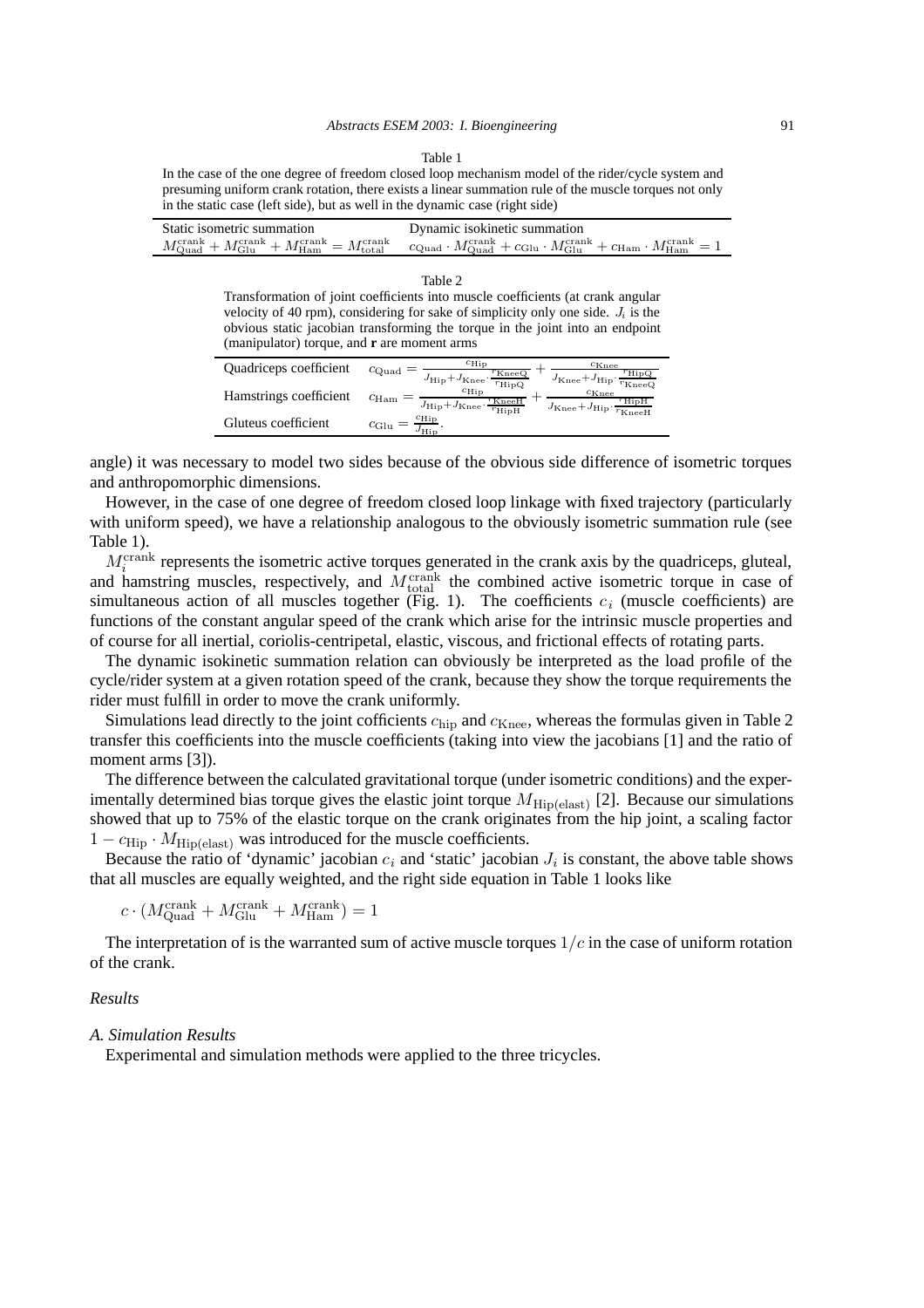

The load profiles  $1/c$  were compared in the plots (Figs 2 and 3) with the isometric sum of active muscle torques(drive profile). Figure 2, shows for example, that patient VR would drive cycle 1 with the stimulation intensity 57% at a crank rotation speed of 40 rpm (240°/sec) against a rolling drag of 5 Nm (plain floor, no wind). This drive curve balances the load curve. Amplitude deviation and phase shift from the load profile lead to non-uniform pedaling (beating).

Figures 2 and 3 also show the different angular speed courses obtained by simulation, of the same patient riding on two different cycles. With cycle 1 there was a good coincidence between the balancing drive curve (57%) and the required load curve, which results in very smooth pedaling with angular speed deviations of 15ª/sec from the nominal 240◦/sec.

A worse "roundness of pedaling" ("smooth pedaling") was observed with cycle 2.

#### *B. Experimental Results*

During the 3 months of this first German study, four of our six untrained complete paraplegics repeatedly cycled 500 m at one time, and 1.5–2 km pro cycling session with cycle 2 (on near level ground outdoors).

Our cycling experiments showed that deviations of maximally  $(\pm 40\degree/\text{sec}$  from the nominal angular speed can be considered smooth pedaling.

All six patients drove cycle 2, three also cycle 1, and one drove all three cycles. In all cycling experiments a smooth movement (video-documented) was observed, and the best results were achieved with cycle 1, as expected.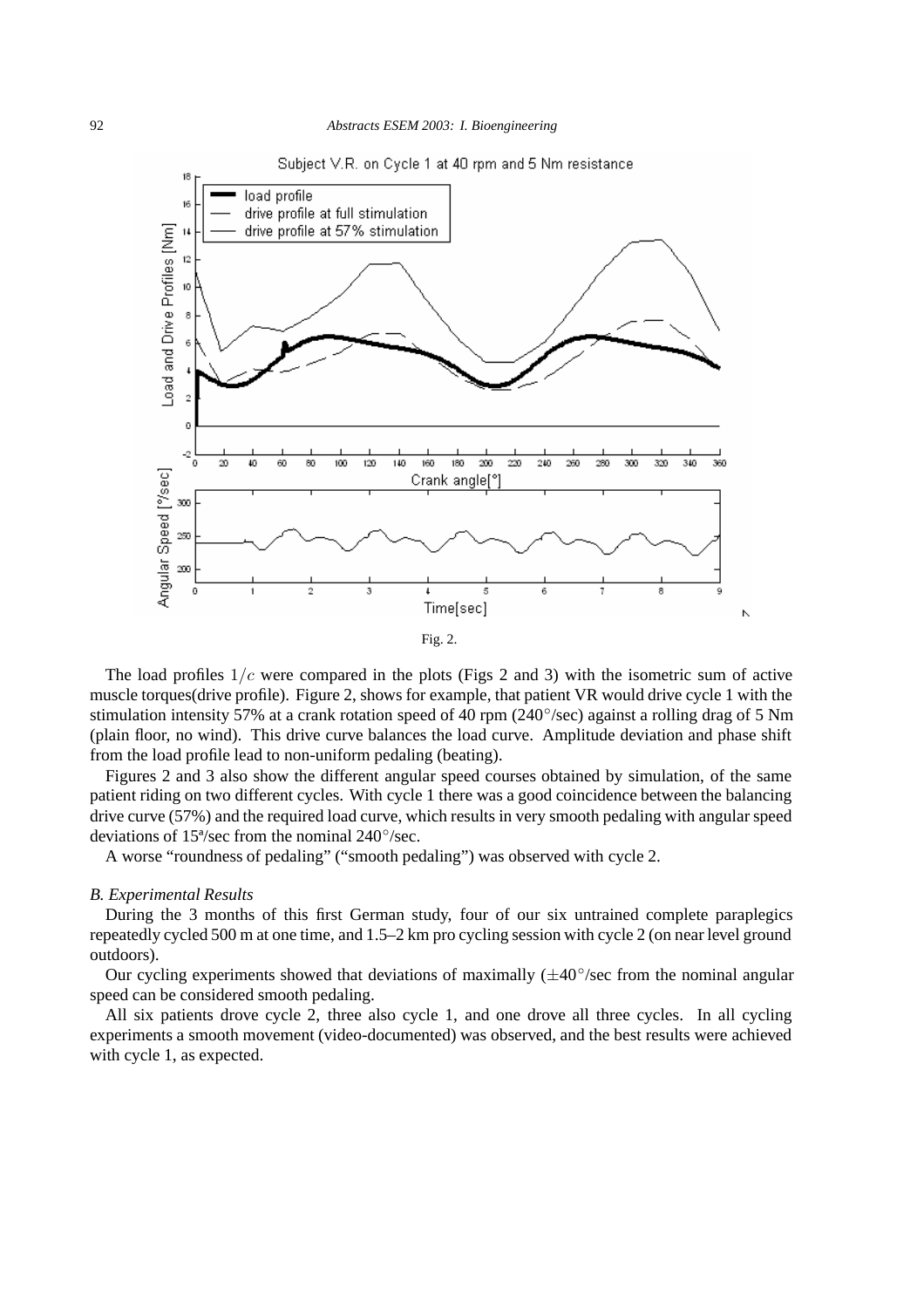

#### *Discussion*

During dynamic movements with higher angular velocities, the muscle force depends on the shortening velocity and will split the load profile into six muscle-specific profiles. Nevertheless, simulations predict that during 40 rpm angular velocity this splitting will remain less than 10◦.

Although this method builds on a physiological (not a black-box) model that informs the physician about the patient's actual condition, it is not over-sophisticated.

# *References*

- [1] K. Asada, Robot analysis and control, N.Y. Wiley, 1986 T. Edrich, R. Riener, J. Quintern, Analysis of passive elastic joint moments in paraplegics, *IEEE Transactions on BME* **47**(8) (Aug. 2000).
- [2] T. Edrich, R. Riener and J. Quintern, Analysis of passive elastic joint moments in paraplegics, *IEEE Transactions on BME* **47**(8) (Aug. 2000), 1058–1065.
- [3] M.G. Hoy, F.E. Zajac and M.E. Gordon, A muscluskeletal model of the human lower extremity: the effect of muscle,tendon, and moment arm on the moment-angle relationship of musculotendon actuators at the hip, knee, and ankle, *J-Biomechanics* (23), (1990), 157–169.
- [4] T.A. Perkins, N. Donaldson, N.A.C. Hatcher, I.D. Swain and D.F. Wood, Control of leg-powered paraplegic cycling using stimulation of the lumbo-sacral anterior spinal nerve roots, *IEEE Transactions on Neural Systems and Rehabilitation Engineering* **10**(3) (Sept. 2002), 156–164.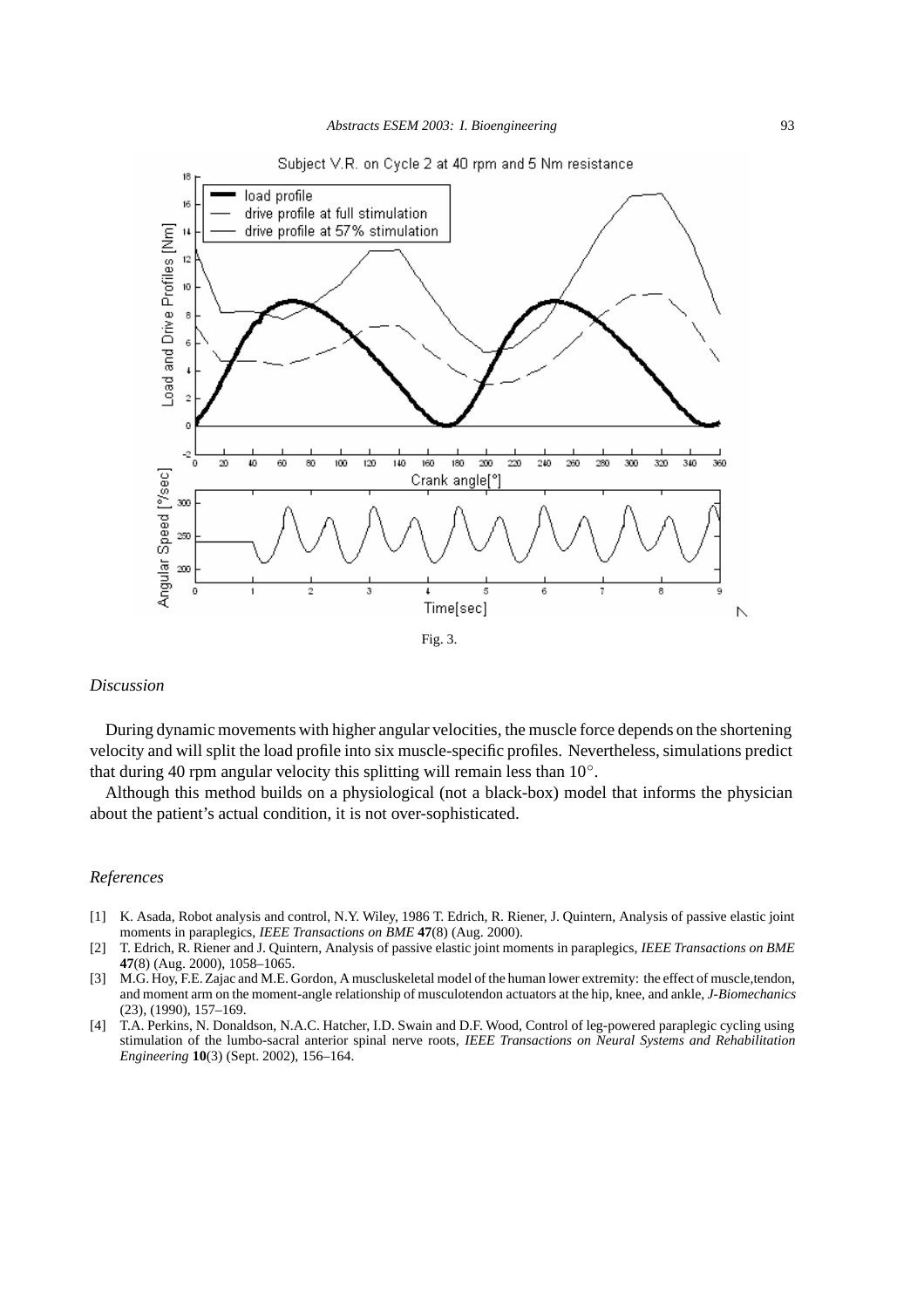# 2. Tissue and Cell Engineering

# Influence of the proteinase inhibitors Aprotinin<sup>®</sup> and Marimastat<sup>®</sup> in tissue engineering of carti**lage with fibrin glue**

T. Balzer, R. Wittenzellner, S. Milz, B. Ziegelaar, M. Wenzel, A. Naumann and R. Staudenmaier *Klinik und Poliklinik fur HNO-Kranke der LMU M ¨ unchen, Universit ¨ atsklinikum Großhadern, Marchion- ¨ inistr. 15, 81377 Munchen, Germany ¨ Tel.: +49 89 7095 3898; E-mail: Theda.Happ@gmx.de*

*Introduction:* The aim of cartilage tissue engineering is to produce biological implants from autologous cells in order to avoid foreign body reactions and donor site morbidity during the reconstruction of defects. Due to its moldability, mechanical stability and complete resorption fibrin glue seems to be a promising biomaterial to produce 3-dimensional constructs of cartilage. Our first results with porcine chondrocytes in fibrin glue were very promising for clinical use of the three-dimensional constructs: They showed persistent size, stability and reexpression of cartilage-like collagens over a cultivation period of three months. Three-dimensional constructs of human chondrocytes and fibrin glue however showed a lacking stability in culture: They dissolved already after three weeks in culture without having had the opportunity to reexpress cartilage-like matrix. Therefore, our aim was to examine the cause of the decay in adding different proteinase inhibitors to the media during culture.

*Methods:* After patient consent the waste product of ten human nasal septa after septoplasty was used to isolate and amplify the chondrocytes. Cytotoxity tests of Aprotinin<sup>®</sup> as inhibitor of serinproteinases and Marimastat  $\&$  as inhibitor of metalloproteinases were performed with those ten probes.

After the optimal concentration of the proteinase inhibitors was found, human chondrocytes of another ten nasal septa were isolated and amplified to suspend them in fibrin glue. To construct three-dimensional forms the suspensions were filled in chamberslides. Three-dimensional culture was performed with standard media without added inhibitors (A), standard media with added conservatives to inhibitors but no inhibitors as control (B), Marimastat® (C), Aprotinin® (D) and Marimastat® and Aprotinin® (E). Over a period of six weeks, once a week, not only the volume of the constructs were controlled and manual biomechanical testing done, but also cell viability, histochemical and immunhistochemical stainings were performed.



Fig. 1. Three-dimensional constructs of chondrocytes and fibrin glue after six weeks in culture: macroscopical aspect (group C, D, E), cell viability test and histochemistry.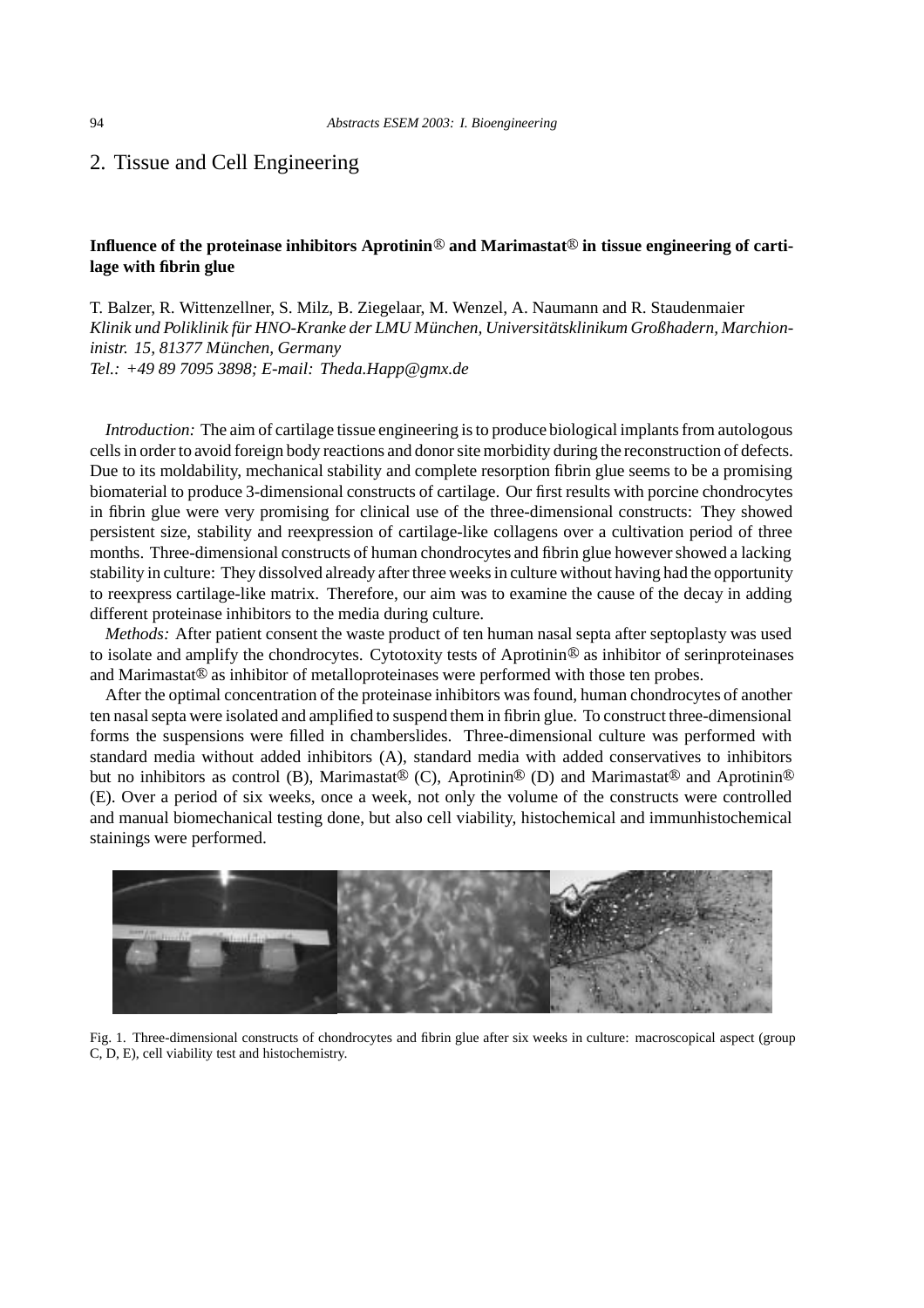| Abstracts ESEM 2003: I. Bioengineering |  |
|----------------------------------------|--|
|----------------------------------------|--|

| Table 1<br>Methods and principles of cell selection                                                                  |                                                                                                                                                |  |  |
|----------------------------------------------------------------------------------------------------------------------|------------------------------------------------------------------------------------------------------------------------------------------------|--|--|
| Methods for positive cell selection<br>Immunological enrichment<br>Enrichment by cell culture<br>Physical enrichment | Methods for negative cell selection<br>Immunological depletion<br>Depletion by cell culture<br>Physical depletion<br>Pharmacological depletion |  |  |

*Results:* Optimal concentration was defined as highest concentration of Aprotinin  $\mathbb{R}$  and Marimastat  $\mathbb{R}$ with no cytotoxity and was achieved with 1.6  $\mu$ g Marimastat ® / ml media and 4000 KIE Aprotinin ® / ml media.

The three-dimensional constructs in standard media (A) and control media (B) showed reproducable dissolvement after three weeks of culture. The constructs with added Marimastat  $\mathcal{O}(C)$  starting shrinking after two weeks down to a 50% shrinkage and a gelatinous consistence after six weeks. The constructs with added Aprotinin<sup>®</sup> (D) showed only slight shrinkage of down to 90–95% and a firm consistence within the six weeks of culture. The constructs with added Marimastat  $\mathcal{R}$  and Aprotinin  $\mathcal{R}$  (E) expressed only slightly improved stability compared to D with shrinkage of down to 95% and a persistent firm consistence. Cell viability staining showed that the chondrocytes within the fibrin glue were alive during the duration of culture. Histochemical staining showed homogenously distributed cells with chondrocytelike morphology including chondroms but immunhistochemical staining revealed only little expression of cartilage-specific collagens (chondroitin-6-sulfate) (Fig. 1).

*Conclusion:* Aprotinin<sup>®</sup> showed to be a suitable proteinase inhibitor to keep three-dimensional constructs of chondrocytes and fibrin glue stable and in shape. However, to make fibrin glue a suitable biomaterial for the clinical use of tissue engineered three-dimensional cartilage constructs, stimulation of the chondrocytes to redifferenciate and produce cartilage-like matrix within the fibrin glue has to be improved.

#### **Methods of cell selection in haematology and oncology**

#### William H. Krüger

*Department of Internal Medicine C – Haematology, Oncology, Transplantation, Ernst-Moritz-Arndt-University, Ferdinand-Sauerbruch-Str., 17487 Greifswald, Germany Tel.: +49 3834 86 22007; Fax: +49 3834 86 22012; E-mail: william.krueger@uni-greifswald.de*

*Introduction:* The field of cell selection in haematology and oncology has expanded dramatically during the last 15 years. The rationale for cell selection is to enrich or deplete a distinct population of cells either *in vitro* or *in vivo*. Cell selection can be done *in vivo* and *in vitro*. A method for cell selection can be designed as a negative selection as well as a positive selection or as a combined protocol. It must be mentioned that even a conventional chemotherapy or clinical use of antibodies such as anti-thymocyteglobulin may be regarded as a kind of cell selection. However, this article focuses on newer approaches of cell selection in autologous and allogeneic progenitor cell transplantation and for laboratory purposes. An overview is given in Table 1 [1].

*Immunological cell selection:* Immunological cell selection is in use for clinical graft engineering and for laboratory purposes. In clinical setting the main application is the selection of cells carrying the CD34-antigen [2]. These cells represent the progenitor-compartment of haemopoiesis. Main goal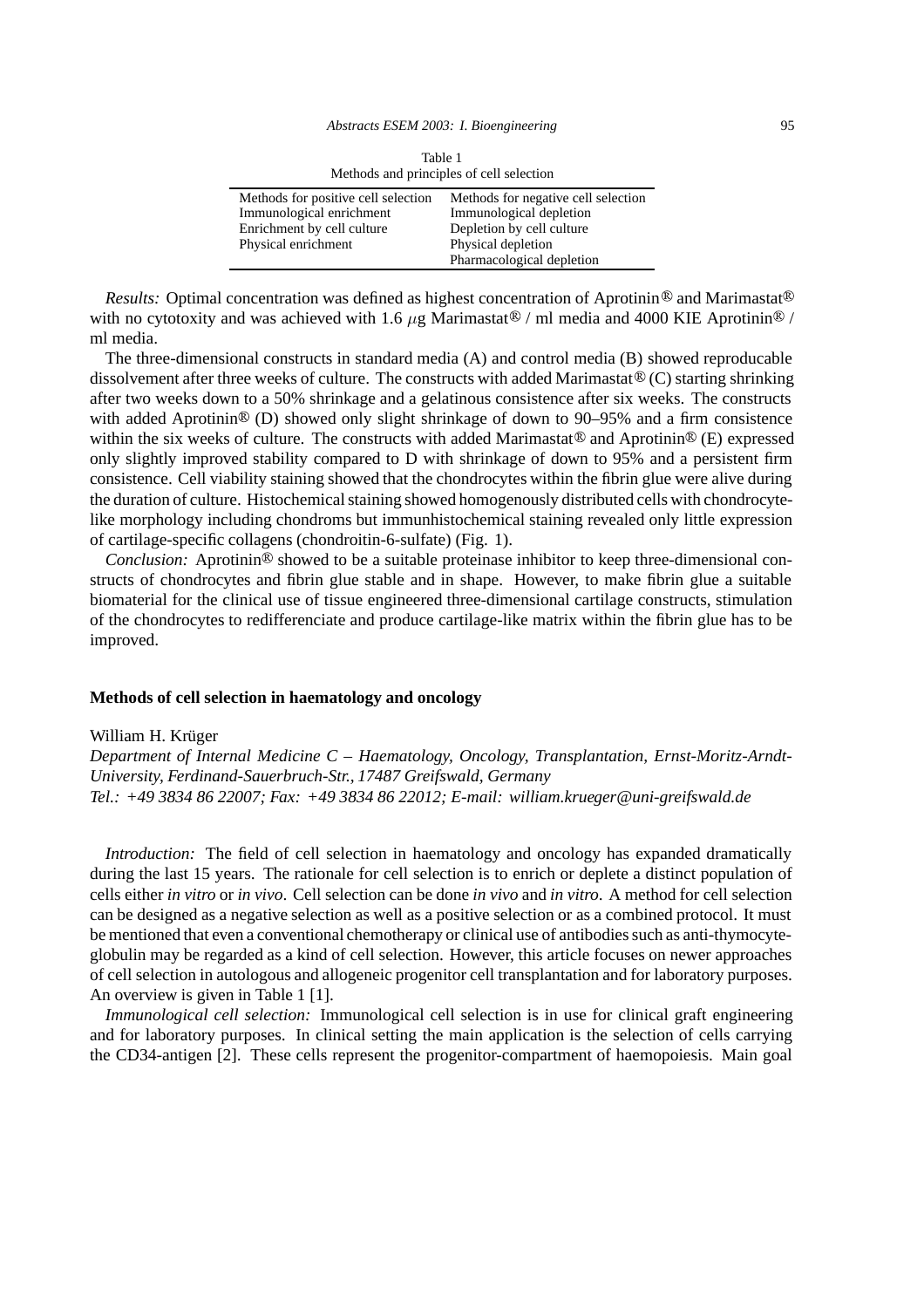of this approach in allogeneic stem cell transplantation is the partial or nearly complete depletion of Tlymphocytes to diminish graft-versus-host disease in the HLA-mismatched or haploidentical setting [3]. Another approach is the isolation of progenitor cells for *in vitro* manipulation such as retroviral genetransfer or gene-marking  $[4]$ . Most numerous purpose for CD34<sup>+</sup>-cell selection in autologous setting was an indirect removal of contaminating tumour cells, however, this indication has been abandoned due to absent or uncertain clinical significance of these contaminants [5,6].

The field of cell therapy after bone marrow transplantation has progressed rapidly. First approaches were donor lymphocyte transfusion for the treatment of relapsed leukaemia [7]. Follow up has shown that long term remissions are realistic after this cell therapy. Infusion of EBV-specific cytotoxic donor lymphocytes (CTL) represents a promising approach for the treatment of EBV-associated lymphoproliferative disease after allogeneic BMT with a chance of curing [2]. Devices for the immunological selection of lymphocyte subpopulations and dendritic cells have become available and are easy to handle. One major application of immunological cell selection in the laboratory is the enrichment of distinct haemopoietic populations or disseminated solid cancer cells for *in vitro* expansion and characterisation [8]. *In vitro* depletion of target cells by immunotoxins was in use during the 90ies for purging of contaminating lymphoma cells from autografts [1,9].

*Cell culture:* Cell selection by culture methods for enrichment of viable tumour cells was developed by the group of J.G. Sharp. They used different media to enrich tumour cells from lymphoma and solid cancer patients from bone marrow aspirations and autografts [10]. Despite this method is quite successful in lymphomas, there are special problems to be considered particularly when solid cancer cells shall be isolated [11,12]. *In vitro* cell expansion to grow small populations of haemopoietic cells to large-scale grafts was published by some investigators. Haemopoietic stem cells can be cultured in liquid media over several weeks. Requirements are a special media, the supplementation with cytokines such as IL1, IL3, IL6, erythropoietin, and SCF, an incubation temperature of 33<sup>°</sup>C, and a so-called feeder layer consisting of stromal cells. Optimal culture conditions lead to a 33 to 115 fold expansion of CD34-positive stem cells and to the expansion of progenitor cell populations with different steps of differentiation. The labour intensity and the success of cytokine-mobilisation of CD34<sup>+</sup>-cells limited the clinical use of *ex vivo* expanded haemopoietic cells [1].

*Pharmacological selection:* Depletion of leukaemia or cancer cells from autografts by incubation with cytotoxic agents has been investigated comprehensively by several groups in preclinical as well as in clinical trials. Most investigators used mafosfamide or 4-hydroxycyclophosphamide(4-HC) respectively, or etoposide (VP-16) alone or in combination. Cyclophosphamide is an inactive predrug which needs toxification in the liver *in vivo*. Thus, for *in vitro* purging of tumour cells it is necessary to use the activated metabolites 4-HC or mafosfamide. The incubation of autografts with cytotoxic agents has no selective effect on cancer cells. However, it could be shown that cells of lymphatic and myeloid leukaemias, lymphoma cells, breast cancer, neuroblastoma, and Ewing-sarcoma cells are significantly more susceptible to 4-HC and mafosfamide than haemopoietic stem cells. These differences result from a higher intracellular expression of the detoxificating enzyme aldehyddehydrogenasein the haemopoietic stem cells [13]. Mafosfamide has been used successfully to purge autografts from patients with acute myeloid leukaemias with increased survival rates compared to autotransplantation with non-purged marrow grafts. A major disadvantage of mafosfamide purging is the delayed engraftment with the risk of bleeding and severe infections due to prolonged neutropenia and thrombopenia [14]. A very interesting method of pharmacological *in vivo* negative cell selection is the retroviral transduction of certain cell populations with the thymidine-kinase gene, e.g., for the purpose of adoptive immune therapy after allogeneic bone marrow transplantation. Cells, e.g., lymphocytes, are transduced *in vitro* and infused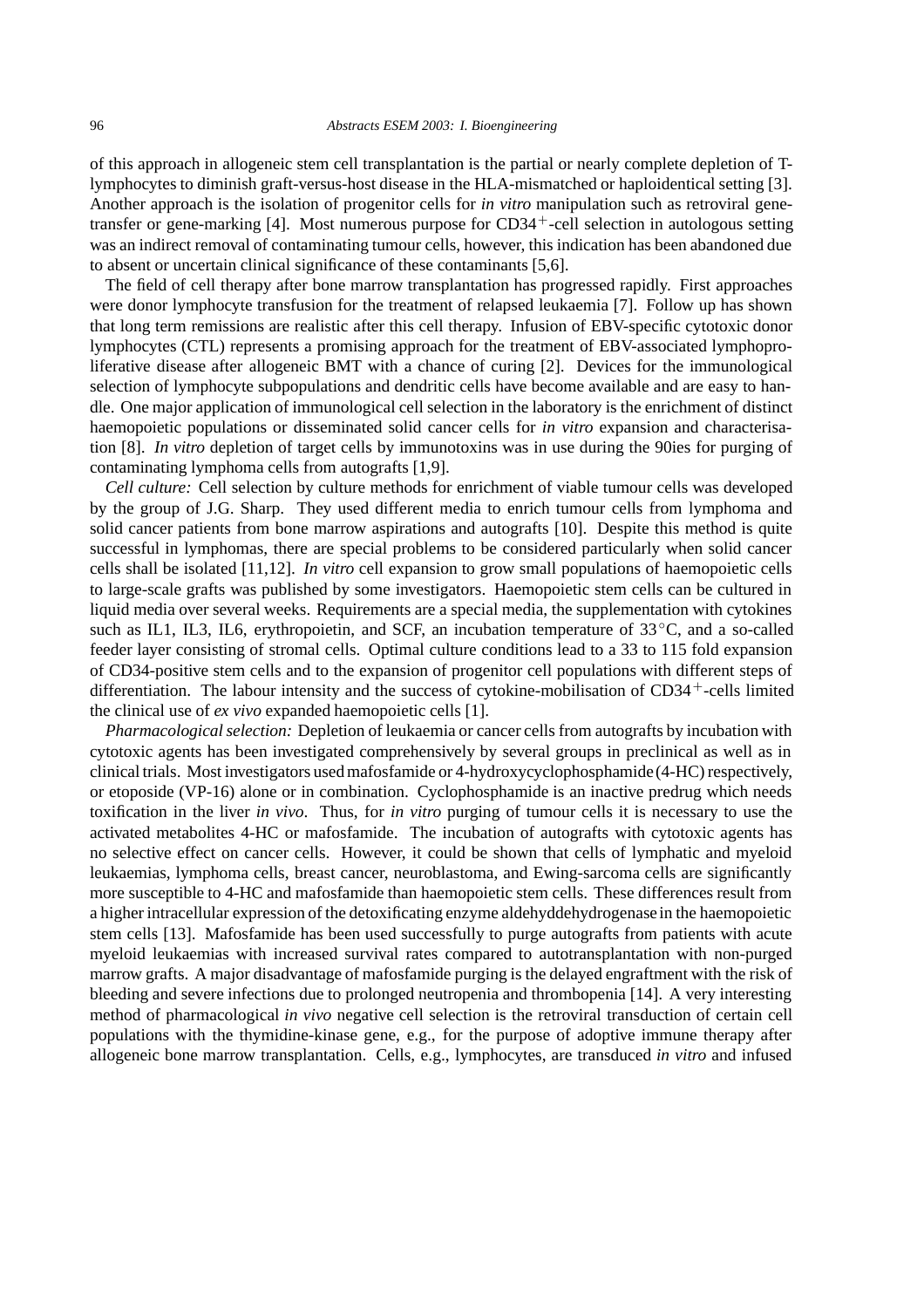to the patient. *In vivo* these genetically modified cells can be eliminated in the case of need by simple treatment with ganciclovir.

*Physical selection:* Recently, phototoxicity has been used to eliminate tumour cells from autografts or to modulate or treat graft versus host disease after allogeneic BMT. MDR-overexpressing tumour cells were exposed to photosensitisers such as dihaematoporphyrinether or benzoporphorinderivates and eliminated by UV-irradiation from dilutions up to four log steps fold. Phototherapy after sensitising lymphocytes with 8-methoxypsoralen is a very promising approach for prevention and treatment of graft versus host disease [1,2,15].

*Future considerations:* These developments are facilitated by the commercial availability of selection systems and devices, their diversity, and by the simplicity of performing these methods. Careful methods of immunological cell selection allow recovery of different cell populations without causing damage. Less sophisticated methods such as purging with cytotoxic agents with severe toxic side effects on the desired cell populations have become replaced by newer approaches. The clinical value of new treatment modalities such as antisense-oligonucleotide exposition, ribozyme-cleavage or phototherapy is currently not predictable.

#### *References*

- [1] W. Krüger, N. Kröger, K. Gutensohn, F. Tögel and A.R. Zander, Cell selection in marrow and stem cell transplantation, *Transfusionsmed* **26** (1999), 130–138.
- [2] Hematopoietic Stem Cell Therapy. 1 ed. Philadelphia: Churchill Livingstone, 2000.
- [3] Y. Reisner and M.F. Martelli, Transplantation tolerance induced by "mega dose" CD34+ cell transplants, *Exp Hematol* **28**(2) (2000), 119–127.
- [4] A.B. Deisseroth, Z. Zu, D. Claxton, E.G. Hanania, S. Fu and D. Ellerson et al., Genetic marking shows that Ph+ cells present in autologous transplants of chronic myelogenous leukemia (CML) contribute to relapse after autologous bone marrow in CML, *Blood* **83**(10) (1994), 3068–3076.
- [5] E.A. Stadtmauer, D.E. Tsai, C.J. Sickles, R. Mick, S.M. Luger and D.L. Porter et al., Stem cell transplantation for metastatic breast cancer: analysis of tumor contamination, *Med Oncol* **16**(4) (1999), 279–288.
- [6] W.H. Krüger, N. Kröger, F. Tögel, H. Renges, A. Badbaran and R. Hornung et al., Disseminated breast cancer cells prior to and after high-dose therapy, *J Hematother Stem Cell Res* **10**(5) (2001), 681–689.
- [7] H.J. Kolb, A. Schattenberg, J.M. Goldman, B. Hertenstein, N. Jacobsen and W. Arcese et al., Graft-versus-leukemia effect of donor lymphocyte transfusions in marrow grafted patients. European Group for Blood and Marrow Transplantation Working Party Chronic Leukemia, *Blood* **86**(5) (1995), 2041–2050.
- [8] W. Krüger, C. Datta, A. Badbaran, F. Tögel, K. Gutensohn and I. Carrero et al., Immunomagnetic tumor cell selectionimplications for the detection of disseminated cancer cells, *Transfusion* **40**(12) (2000), 1489–1493.
- [9] A. Freedman, J.W. Friedberg and J. Gribben, High-dose therapy for follicular lymphoma, *Oncology* (*Huntingt*) **14**(3) (2000), 321–326, 329.
- [10] S.S. Joshi, A. Kessinger, S.L. Mann, M. Stevenson, D.D. Weisenburger and W.P. Vaughan et al., Detection of malignant cells in histologically normal bone marrow using culture techniques, *Bone Marrow Transplant* **1**(3) (1987), 303–310.
- [11] J.G. Sharp, S.S. Joshi, J.O. Armitage, P. Bierman, P.F. Coccia and D.S. Harrington et al., Significance of detection of occult non-Hodgkin's lymphoma in histologically uninvolved bone marrow by a culture technique, *Blood* **79**(4) (1992), 1074–1080.
- [12] W. Krüger, A. Lange, A. Badbaran, K. Gutensohn, N. Kröger and A. Zander, Detection of disseminated epithelial cancer cells by liquid culture–factors interfering with the standardization of assays, *Cytotherapy* **5**(3) (2003), 252–258.
- [13] D. Meier-Tackmann, D.P. Agarwal, W. Krueger, C. Dereskewitz, H.T. Hassan and A.R. Zander, Changes in aldehyde dehydrogenase isozymes expression in long-term cultures of human hematopoietic progenitor cells, *Adv Exp Med Biol* **414** (1997), 47–57.
- [14] N.C. Gorin, M. Labopin, L. Fouillard, G. Meloni, F. Frassoni and A. Iriondo et al., Retrospective evaluation of autologous bone marrow transplantation vs allogeneic bone marrow transplantation from an HLA identical related donor in acute myelocytic leukemia. A study of the European Cooperative Group for Blood and Marrow Transplantation (EBMT), *Bone Marrow Transplant* **18**(1) (1996), 111–117.
- [15] F. Sieber, Phototherapy, photochemotherapy, and bone marrow transplantation, *J Hematother* **2**(1) (1993), 43–62.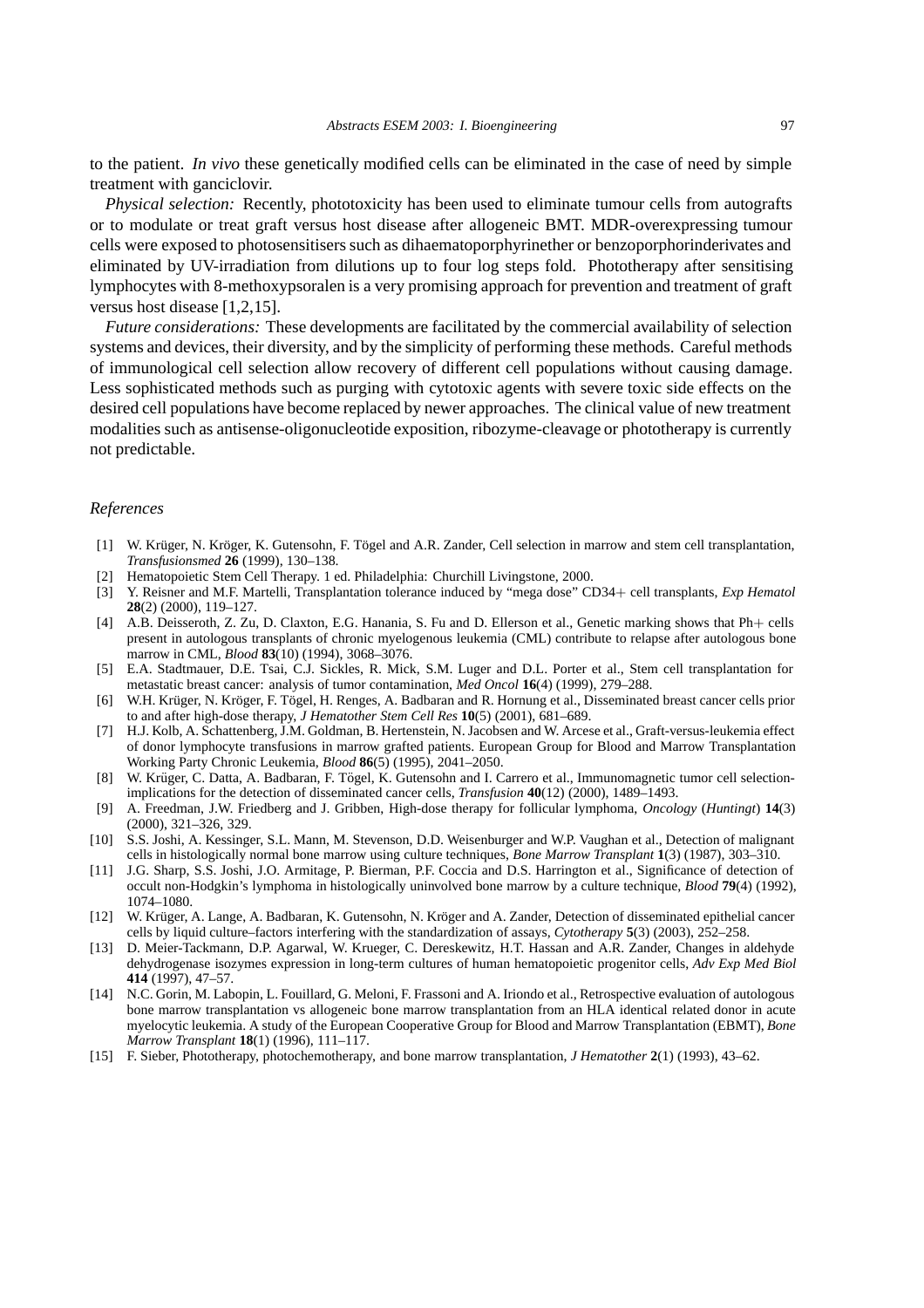#### **Tissue Engineering of the Skin**

#### **Effects of gender and age on vibrational resolution of the skin**

#### S. Mounier

*Institute for Applied Computer Science, Forschungszentrum Karlsruhe, Germany Tel.: +49 7247 82 5757; Fax: +49 7247 82 5786; E-mail mounier@iai.fzk.de*

*Introduction:* Force feedback systems are typically used in teleoperation and virtual reality systems and integrated into joysticks or data-gloves [1,2]. Whereas commercially available myoelectric hand prostheses do not have a force feedback system. Some of them have a closed-loop force feedback that acts like a reflex [4] but no one has an external force feedback to the user. Without a force feedback system the user has to control the grasping by vision [3]. Thus the benefit of a hand prosthesis can be improved [5]. A force feedback system translates a sensed pressure force from a prosthesis contacting an object or surface into a sensory feedback to the user. Vibrotactile actuators are compact, cheap and can be easily integrated in the socket.

The knowledge of the vibrational resolution of the skin is essential to implement a future appropriate vibrotactile force feedback in a prosthetic hand. While most studies cover the vibratory perception threshold using non-portable actuators, little data is available on the perception of frequency changes using portable actuators. The vibration sensitivity of the skin depends on the frequency, the contact surface, and the actuator configuration [6]. The aim of this study is to determine if the frequency discrimination varies with age and gender for a specific actuator with the potential to be integrated in the prosthesis.

*Methods:* The subjects were 30 right-handed healthy persons ranging in age from 23 to 35 and from 44 to 60, classified into four groups: younger men, elderly men, younger women, and elderly women. According to its operating voltage, a pager motor was able to generate sinusoidal vibrations in a frequency range between 60 and 320 Hz. These vibrations were delivered to the volar skin surface of the forearm. The contact surface is about  $1.7 \text{ cm}^2$ . The frequency discrimination is determined by the correct recognition of ascending and descending frequency steps. The mean of the minimum frequency discriminations of three series constituted the vibrotactile sensitivity.

*Results:* The correct recognition rate for the younger men is about 61%, for the elderly men about 64%, for the younger women about 66% and for the elderly women about 44%.

The Weber ratio of the vibrational resolution of the skin for each group is a descending curve (see Fig. 1). For ascending frequency steps, above 100 Hz the younger women are more sensitive than the elderly women and for men that is above 210 Hz. For descending steps there is no significant difference between the male groups whereas the elderly women are more sensitive than the younger women. A reason of the difference between the elderly women and the three other groups can be occurred by the low correct recognition rate of elderly women.

*Discussion:* The study confirms the occurrence of maximum sensitivity above 250 Hz reported in the literature [6]. However, the frequency discrimination appears not to vary significantly with age and gender. In the future this vibration sensitivity will be measured and compared with patients.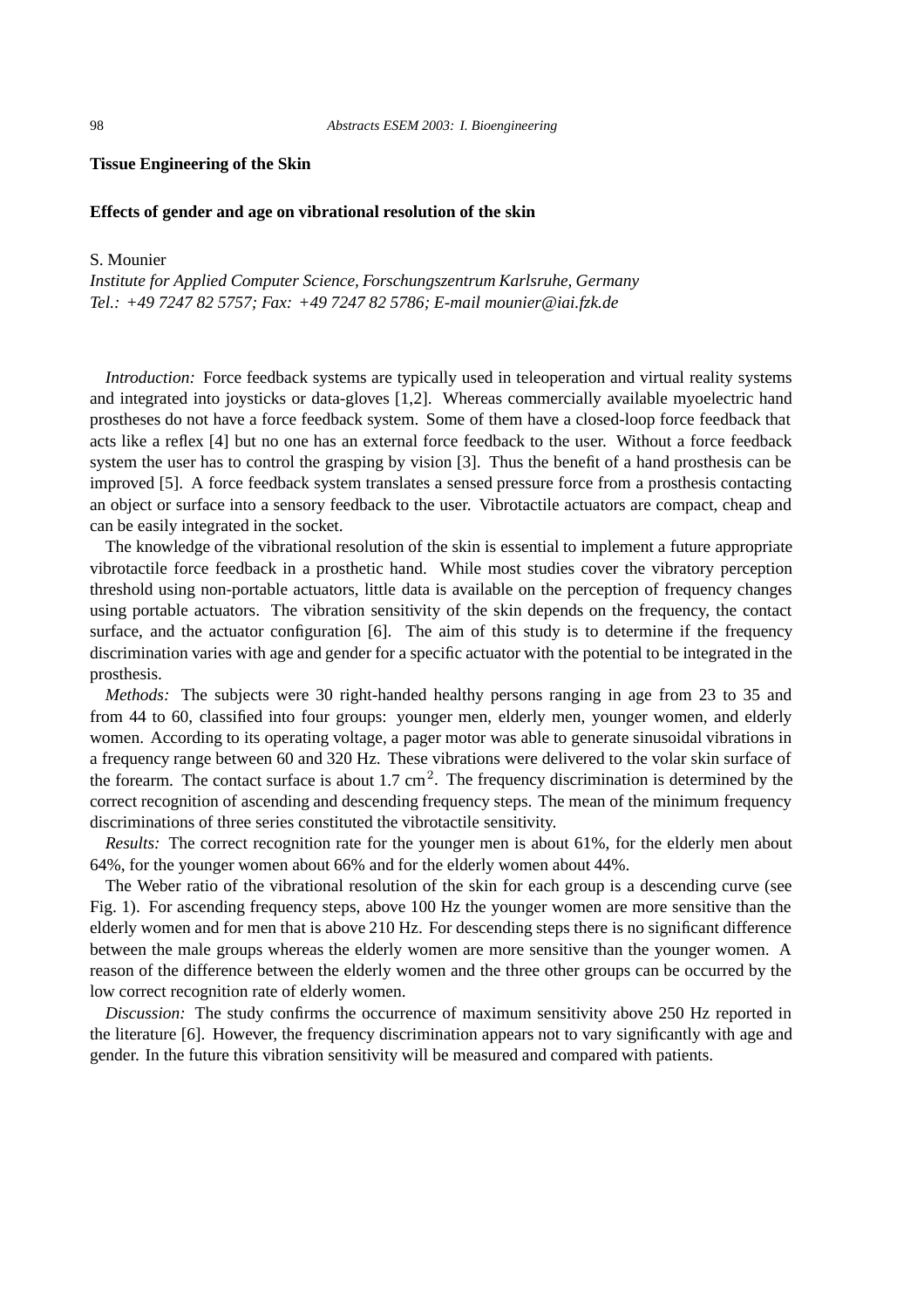

Fig. 1. Frequency discrimination of the skin.

#### *References*

- [1] M. Bouzit, *Conception et mise en oeuvre d'un gant de donnees ´ a retour d'effort pour la t ` el´ emanipulation d'objets virtuels ´ et réels*, PhD thesis, Université Pierre et Marie Curie, Paris, France.
- [2] G.C. Burdea, *Force and Touch Feedback for Virtual Reality,* John Wiley and Sons, Inc., ISBN:0-471-02141-5, 1996.
- [3] P.E. Patterson and J.A. Katz, Design and evaluation of sensory feedback system that provides grasping pressure in a myoelectric hand, *Journal of Rehabilitation Research and Development* **29**(1) (1992), 1–8.
- [4] G. Puchhammer, *The tactile slip sensor: Integration of a miniaturized sensory device on an myoelectric hand.* In Orthopädie-Technik Quarterly, English, edition I/2000.
- [5] R.N. Scott, *Feedback in myoelectric prostheses,* Clinical Orthopaedics and Related research, Philadelphia, 1990, pp. 58–63.
- [6] R.T. Verrillo, Psychophysics of vibrotactile stimulation, *The journal of the Acoustical Society of America* **77**(1) (1985), 225–232.

#### **Modification of polymeric surfaces for optimal growth of cells**

K. Rieß<sup>a</sup>, P. Wünsche<sup>a</sup>, S. Kutschke<sup>b</sup>, R. Poll<sup>b</sup> and P. Bloss<sup>a</sup> <sup>a</sup>*Kunststoff-Zentrum in Leipzig, Erich-Zeigner-Allee 44, D-04229 Leipzig, Germany Tel.: +49 3414941 810; Fax: +49 3414941 555; E-mail: riess@kuz-leipzig.de* <sup>b</sup>*Technical University Dresden, IBMT, G.-Schumann-Str. 11, 01062 Dresden, Germany*

#### *Introduction*

To cultivate cells in bioreactors, optimal growing conditions are necessary. The properties of the cell culture medium, for example its temperature and partial pressures of oxygen and carbon dioxide, and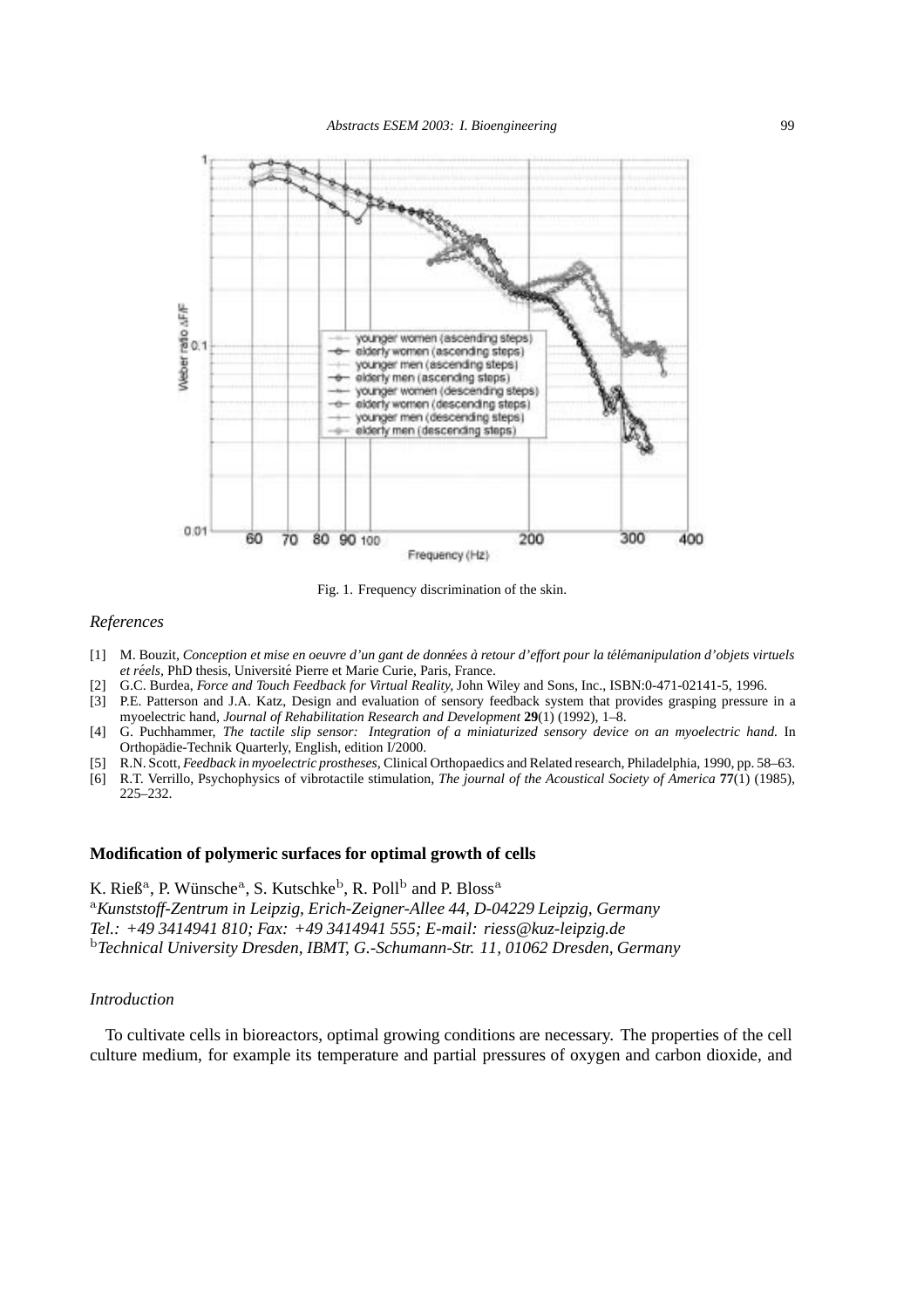| Results of XPS-analysis |                          |            |            |  |  |
|-------------------------|--------------------------|------------|------------|--|--|
| Sample                  |                          |            |            |  |  |
| Material                | Surface treatment        | [Atomic-%] | [Atomic-%] |  |  |
| $Nunch^{TM}$            | with                     | 95.9       | 4.1        |  |  |
| $Nunch^{TM}$            | without                  | 87.5       | 12.5       |  |  |
| PS (BASF)               | with corona treatment    | 94.3       | 5.7        |  |  |
| PS (BASF)               | without corona treatment | 85.2       | 14.8       |  |  |

the surface properties of the breeding ground are important environmental conditions for optimal growth of adherend cells. The bioreactor has to achieve these conditions, and therefore, it should consist of modular components for an optimal growth of different kind of cells. We need exchangeable breeding ground, e.g. The use of polymers plays an increasing roll for the economical ex vivo cultivation of cells. The properties of polymer bulk materials are expedient concerning mouldability or stiffness, for example. Additionally, the surface properties of polymers can be adapted to optimal cell growth. This includes wettability and texture [1,2].

#### *Materials and methods*

We have used polystyrene (PS, BASF AG), a cyclic olefin copolymer (Topas<sup>TM</sup>, Ticona GmbH) and two different types of polyurethane (PUR, Sonderhoff GmbH, Rühl AG & Co) as bulk materials of the breeding ground of our bioreactor. These materials allow sufficient mechanical stiffness, excellent optical transparency and easy manufacture of the bioreactor. The used adherend cells are murine fibroblasts and human endothel cells. We applied these cells to test the influence of modified polymer surfaces on there growth. To change the surface properties from hydrophobicity to hydrophilicity we treated the surface by corona discharge, an atmospheric plasma. The modified surface properties were analyzed by XPS, by contact angle measurement and by microscopic verification of the cell growth. The growth experiments are carried out in self-constructed modular perfusion culture chambers with exchangeable breeding grounds. We used cell culture polystyrol (Nunclon<sup>TM</sup>, Nunc GmbH & Co. KG) as reference.

#### *Results*

*1. XPS-Analysis:* The treatment by corona discharge increases the oxygen concentration in the PS surface by about 3 times. The oxygen concentration of the corona treated PS is comparable with this one of the optimised Nunclon<sup>TM</sup> surface (Table 1). We assume, the cell growth improves by increasing oxygen concentration in the surface of the breeding ground.

*2. Storage after corona treatment:* The cell growth depends also on storage conditions after surface treatment. In Figs 1 and 2, the contact angle of water of the surface-treated polymers stored in standard atmosphere (22◦C, 50% relative humidity) and in de-ionised water as a function of the storage time in these media is shown.

The plateau value of the fitted curves in case of storage in standard atmosphere will be achieved with a time constant of about 4 days (Fig. 1). On the contrary, the contact angle changes more complex during the storage in water. These curves can be described mathematically by an exponential approximation to a linear decay followed by a plateau after about 14 days (Fig. 2).

We performed the determination of the surface tension at the initial state and at the final state after 23 days storage. The results show an increase of the polar part of the surface tension at PS and COC in the final state relative to the start values. The results of the PUR-systems show a high polar part of the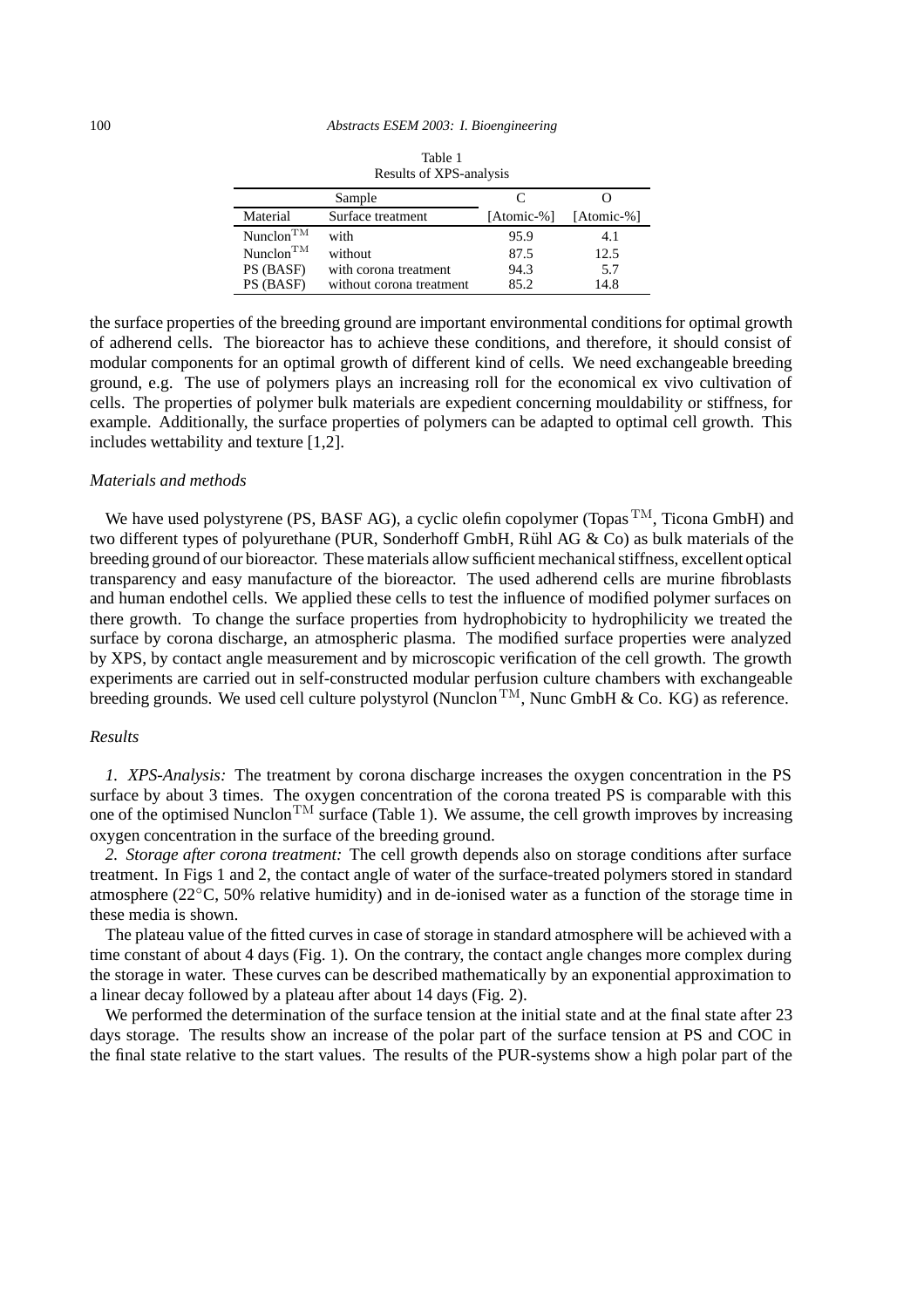

Fig. 1. Contact angle of PS, COC, PUR-1 stored in standard atmosphere.



Fig. 2. contact angle of PS, COC, PUR-1 stored in de-ionised water.

surface tension in the initial material and a decrease of the polar part by corona treatment and storage. Compared to NunclonTM, the corona treatment generates higher polar parts of the surface tension at all used polymers.

*3. Cell growth after corona treatment:* We have found that the cell growth was positively affected by corona treatment. Additionally, the storage medium has a strong influence on the cell growth too. A stronger cell growth was observed on breeding grounds stored in de-ionised water compared to storage in the standard atmosphere. The growth of murine fibroblasts was accelerated on PS and COC. On PUR it was only a weak growth. For the growth of murine fibroblasts, COC has proven as the best material of the examined polymers used as breeding ground, whereas the PUR-systems were particularly favorable for the growth of endothel cells.

# *Summary*

The investigations presented here show that for sufficient cell growth, additionally to the selection of the optimal bulk material, the material itself and its surface modification are crucial. We have shown that corona treatment of polymer surfaces is successful to achieve sufficient growth of different kinds of cells. An optimal breeding ground was found for the cultivation of murine fibroblasts and endothel cells. A high polarity of the polymer surface was favourable in the case of PS and COC, whereas for the PUR systems it has harmful effect.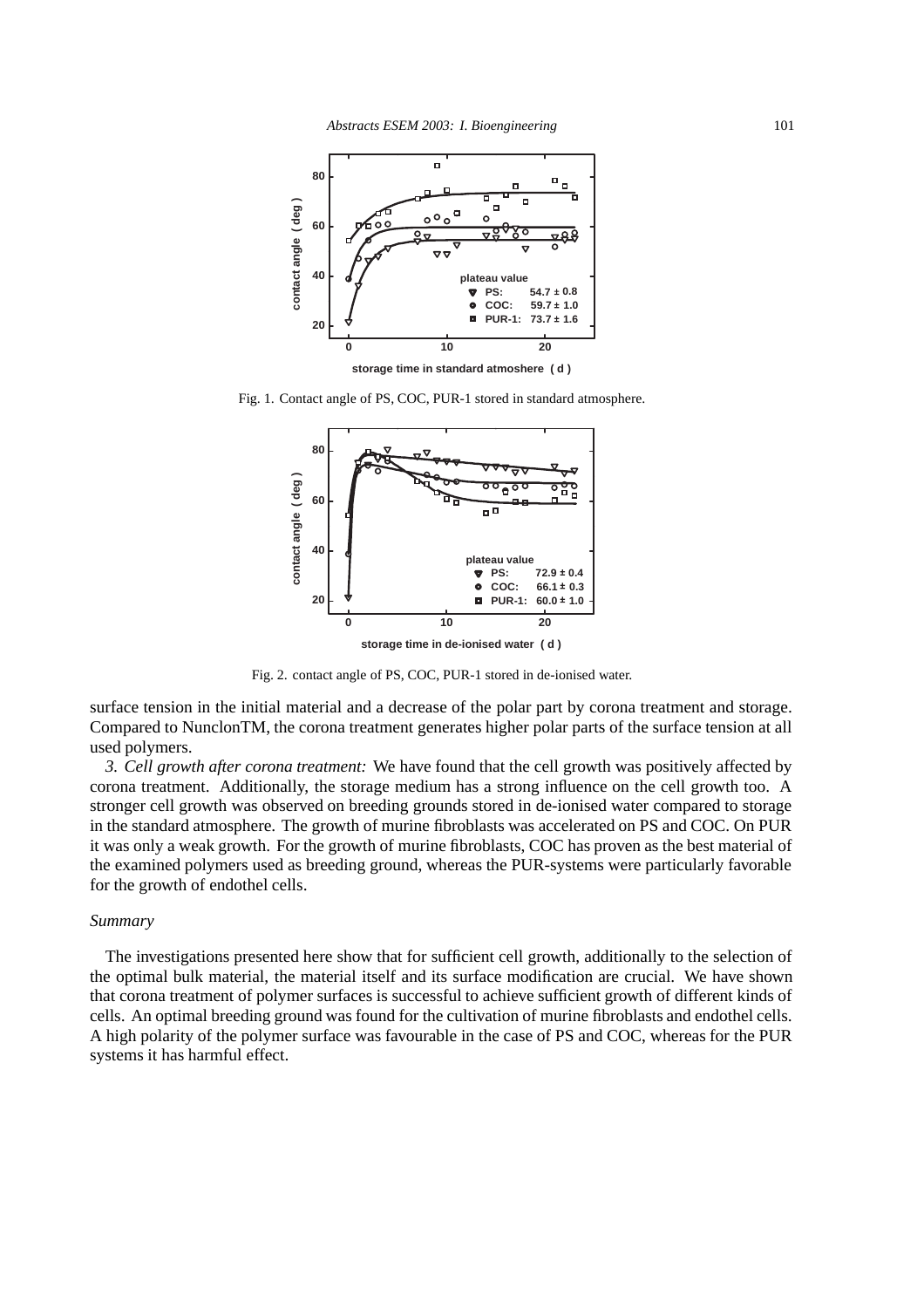*Acknowledgement:* We thank the BMBF for the financial support (project number 03/4010F).

#### *References*

- [1] H.B. Lee, J.W. Park and H.B. Lee, Cell adhesion and growth on polymer surfaces with hydroxyl groups repared by water vapour plasma treatment, *Biomaterials* **12** (July 1991), 443–448.
- [2] A. Welle, E. Gottwald and K.F. Weibezahn, Patterned polymer surfaces for cell culture applications, *Biomed Tech* (*Berl*) **47**(Suppl 1) (2002), Pt 1:401–403.

#### **Methods of Cell Selection in Haematology and Oncology**

# **Cell selection for gene therapy**

#### M.S. Staege

*Children's Cancer Research Center, Martin-Luther-University Halle-Wittenberg, Germany Tel.: +49 345 5522947; Fax: +49 345 5522945; E-mail: martin.staege@medizin.uni-halle.de*

*Introduction:* Introduction of transgenes into a variety of cell types has been used for experimental treatment of several diseases. Technical improvements have resulted in gene transfer efficacies that allow large scale transfer of transgenic cells in clinical studies. However, serious adverse side effects of transgenic cells have been described, indicating that the safety of methods for gene transfer and cell selection is still dissatisfying. The most important technique for selection of the relevant target cell is immunomagnetic bead selection. The same technique can be used for the selection of successfully transfected cells.

*Genetically modified haematopoietic stem cells* (*HSC*)*:* HSC are nearly ideal targets for gene therapy [14]. For a limited number of monogenic diseases, the successful correction of the underlying gene defect by *ex vivo* gene transfer into HSC was demonstrated and techniques for selection of HSC by immunomagnetic beads are routine in clinical practice. However, some major problems have been observed [1]. Stable expression of transgenes usually requires stable integration into the genome and the risk of insertional mutagenesis is evident. Oncogene activation by insertional mutagenesis has been observed in mice and humans, underscoring the necessity for vector optimization. *In vitro* manipulation and expansion of HSC before and after gene transfer is another critical point. Loss of pluripotency as well as malignant transformation has been observed after *in vitro* manipulation of HSC. In order to minimize these cell culture effects, high-efficacy gene transfer methods into non-dividing HSC are required.

*Genetically modified antigen presenting cells and tumor cells:* Presentation of tumor derived antigens by professional antigen presenting cells (APC), e.g. dendritic cells (DCs), has been used for the induction of tumor specific immune responses [4]. DCs can be generated from different sources after selection of precursor cells by plastic adherence or immunomagnetic beads [7]. With regard to GMP requirements, immunomagnetic bead techniques have the advantage of easier standardization and the general acceptance of these techniques in clinical practice. Tumor cell lysates and defined peptides can be used for the exogenous loading of HLA molecules on APC. Alternatively, tumor antigens can be expressed as transgenes in APC [5]. It was shown that the maturation status of DCs is a critical point for the decision between stimulation and tolerance induction [6]. One possibly important advantage of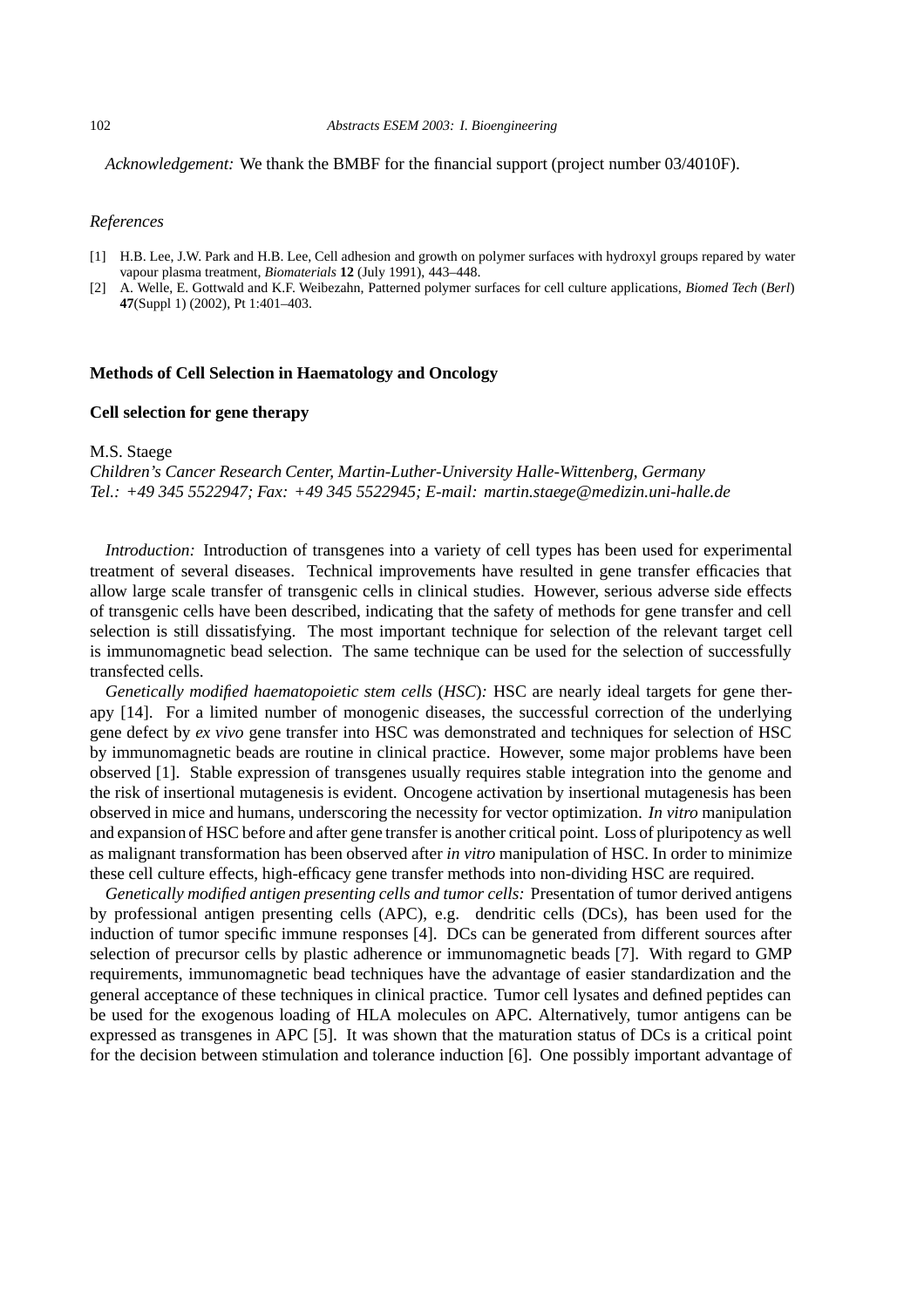transgenic APC is that the expression of the transgene can be restricted to mature DCs by the use of promotors that are only active in mature DCs [9].

Transgenic tumor cells expressing a range of different cytokines or co-stimulatory molecules have been used for induction of tumor specific T cells. Especially allogeneic tumor cells might be an alternative to professional APC in cases where no specific tumor antigens have been identified and where autologous tumor material could not be obtained in sufficient amounts for the pulsing of professional APC. However, unregulated transgene expression of normally highly regulated genes with immunomodulatory functions may cause unwanted side effects. It was demonstrated that prolonged administration of interleukin-2 cause depletion of tumor reactive T cells with subsequent loss of tumor protection in a mouse model [11]. In another example the unregulated expression of CD40 ligand results in defective T cell development in a mouse model for gene therapy of X-linked hyper IgM syndrome [2]. The optimization of vectors with large packaging capacities might allow the transfer of a transgene in combination with its natural regulatory elements [3]. At least for corrective gene therapy this should be desirable.

*Genetically modified T cells:* In addition to the low expression of co-stimulatory molecules on tumor cells, defects in antigen processing and presentation by tumor cells have been observed [12]. Genetically engineered T cells with chimeric receptors recognizing determinants on the surface of tumor cells without MHC-restriction are a highly elegant approach for circumventing these problems [8].

The main application for transgenic T cells, however, is the transfer of suicide genes into allogeneic T cells for control of graft versus host diseases (GvHD) [13]. In addition to high transfection efficacies, efficient selection and/or expansion of transfected cells are required. For this selection process antibiotics selection as well as selection on the basis of immunomagnetic beads has been employed. In addition to the advantage of easier standardization, the use of immunomagnetic beads avoid several problems occurring during antibiotics selection (long *ex vivo* cell culture, unspecific toxicity, immunogenicity of the marker transgene, and loss of antigen reactivity of selected T cells) [10].

*Conclusions:* Genetic engineering of cells opens several new perspectives for the treatment of hematological diseases and cancer. However, selection of the target cell as well as selection of the engineered cell is of utmost importance. In addition, experimental evidence clearly indicates that cells with highest and stable transgene expression are not necessarily the "optimal" cells, especially for immunogene therapeutic approaches.

#### *References*

- [1] C. Baum, J. Dullmann, Z. Li, B. Fehse, J. Meyer, D.A. Williams and C. von Kalle, Side effects of retroviral gene transfer ¨ into hematopoietic stem cells, *Blood* **15** (2003), 2099–2114.
- [2] M.P. Brown, D.J. Topham, M.Y. Sangster, J. Zhao, K.J. Flynn, S.L. Surman, D.L. Woodland, P.C. Doherty, A.G. Farr, P.K. Pattengale and M.K. Brenner, Thymic lymphoproliferative disease after successful correction of CD40 ligand deficiency by gene transfer in mice, *Nat Med* **4** (1998), 1253–1260.
- [3] E.M. Borst and M. Messerle, Construction of a cytomegalovirus-based amplicon: a vector with a unique transfer capacity, *Hum Gene Ther* **14** (2003), 959–970.
- [4] E.G. Engleman, Dendritic cell-based cancer immunotherapy, *Semin Oncol* **30** (2003), 23–29.
- [5] J. Humrich and L. Jenne, Viral vectors for dendritic cell-based immunotherapy, *Curr Top Microbiol Immunol* **276** (2003), 241–259.
- [6] K. Mahnke, E. Schmitt, L. Bonifaz, A.H. Enk and H. Jonuleit, Immature, but not inactive: the tolerogenic function of immature dendritic cells, *Immunol Cell Biol* **80** (2002), 477–483.
- [7] F. Meyer-Wentrup and S. Burdach, Efficacy of dendritic cell generation for clinical use: recovery and purity of monocytes and mature dendritic cells after immunomagnetic sorting or adherence selection of CD14+ starting populations, *J Hematother Stem Cell Res* **12** (2003), 289–299.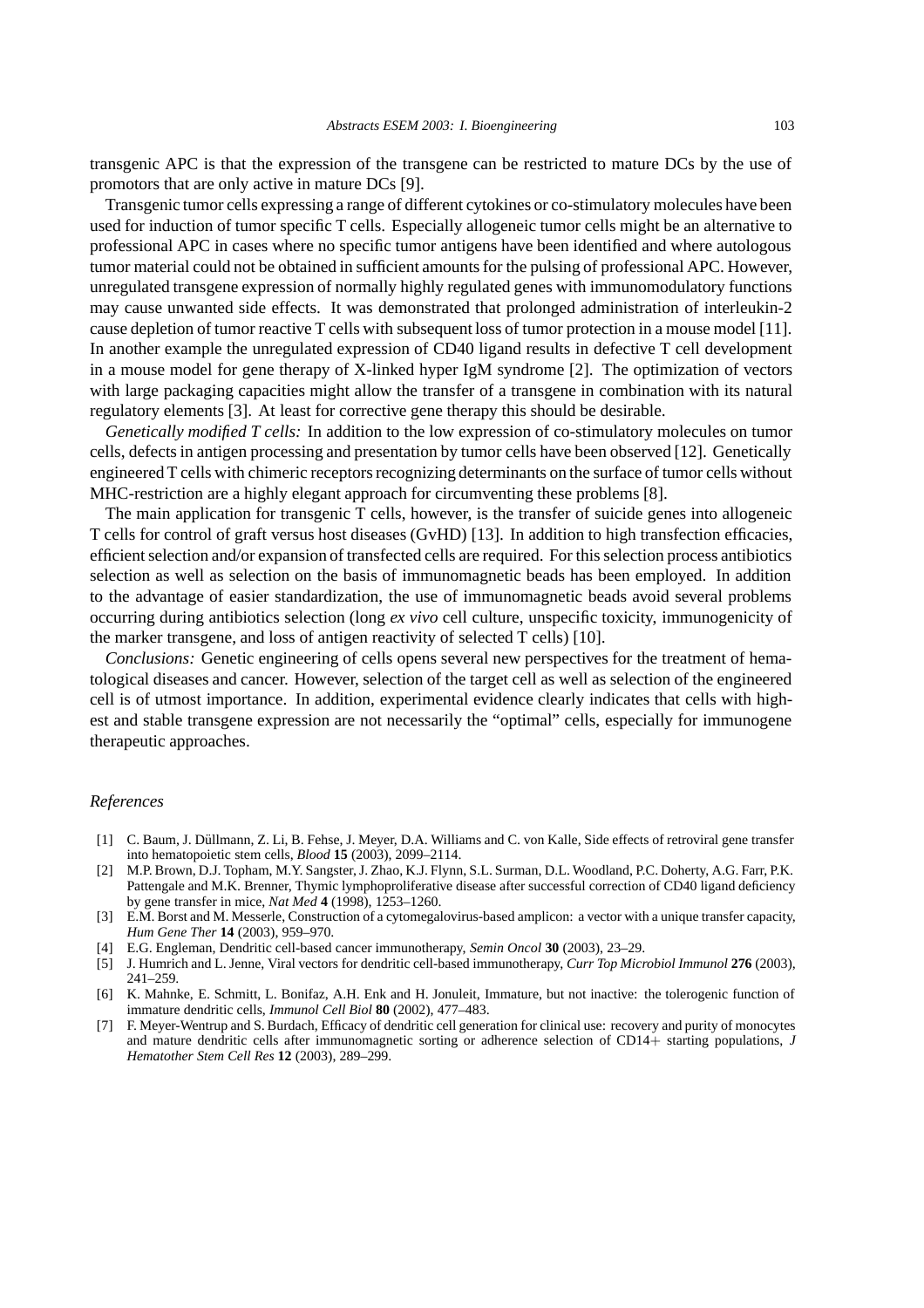- [8] C. Rössig, C.M. Bollard, J.G. Nuchtern, C.M. Rooney and M.K. Brenner, Epstein-Barr virus-specific human T lymphocytes expressing antitumor chimeric T-cell receptors: potential for improved immunotherapy, *Blood* **99** (2002), 2009–2016.
- [9] R. Ross, S. Sudowe, L. Beisner, X.L. Ross, I. Ludwig-Portugall, J. Steitz, T. Tuting, J. Knop and A.B. Reske-Kunz, Transcriptional targeting of dendritic cells for gene therapy using the promoter of the cytoskeletal protein fascin, *Gene Ther* **10** (2003), 1035–1040.
- [10] D. Sauce, M. Bodinier, M. Garin, B. Petracca, N. Tonnelier, A. Duperrier, J.V. Melo, J.F. Apperley, C. Ferrand, P. Herve, F. Lang, P. Tiberghien and E. Robinet, Retrovirus-mediated gene transfer in primary T lymphocytes impairs their anti-Epstein-Barr virus potential through both culture-dependent and selection process-dependent mechanisms, *Blood* **99** (2002), 1165–1173.
- [11] P. Shrikant and M.F. Mescher, Opposing effects of IL-2 in tumor immunotherapy: promoting CD8 T cell growth and inducing apoptosis, *J Immunol* **169** (2002), 1753–1759.
- [12] M.S. Staege, S.P. Lee, T. Frisan, J. Mautner, S. Scholz, A. Pajic, A.B. Rickinson, M.G. Masucci, A. Polack and G.W. Bornkamm, MYC overexpression imposes a nonimmunogenic phenotype on Epstein-Barr virus-infected B cells, *Proc Natl Acad Sci USA* **99** (2002), 4550–4555.
- [13] P. Tiberghien, Use of suicide gene-expressing donor T-cells to control alloreactivity after haematopoietic stem cell transplantation, *J Intern Med* **249** (2001), 369–377.
- [14] J.L. Vollweiler, S.P. Zielske, J.S. Reese and S.L. Gerson, Hematopoietic stem cell gene therapy: progress toward therapeutic targets, *Bone Marrow Transplant* **32** (2003), 1–7.

#### **Cell-Engineering and Stem Cells**

#### **BMP-2 promotes chondrogenic and adipogenic differentiation of ES cells**

N.I. zur Nieden, G. Kempka and H.J. Ahr

*Research Toxicology, Bayer AG, D-42096 Wuppertal, Germany Tel.: +49 1 403 220 8684; Fax: +49 1 403 220 0834; E-mail: nicole.zur.nieden@gmx.net*

*Introduction:* Embryonic stem cells are pluripotent continuously growing cells isolated from the inner cell mass of the mouse blastocyst and can be maintained in permanent culture [1]. Their characteristic features include an unlimited self-renewing capacity and the expression of the pluripotency markers alkaline phosphatase and the germline-specific transcription factor Oct-4. The proliferation of ES cells is controlled by cytokines of the Interleukin-6 superfamily. Under the influence of Leukemia Inhibitory Factor (LIF), a pleiotropic hormone of the IL-6 class, ES cells can be maintained *in vitro* in an undifferentiated state without loosing their pluripotent characteristics [2]. Upon the withdrawal of LIF, a fascinating step in their development occurs, in which the cells combine to form so-called embryoid bodies (EBs). Inside the EBs the cells differentiate spontaneously into cell types of all three germ layers. The yield of differentiation into an intended lineage can be greatly enhanced by the addition of growth factors or induction substances. For instance, it has been shown that retinoic acid induces neural differentiation [3], vitamin D3 forces ES cells to undergo osteogenesis [4] and BMP-2 pushes ES cells to the chondrogenic fate [5]. This study shows that ES cells were induced to differentiate *in vitro* into chondrocytes and adipocytes under the influence of Bone Morphogenetic Protein-2 (BMP-2). We also show that transforming growth factor-beta1, ascorbic acid and insulin further enhance differentiation.

*Methods:* Cells of the mouse ES cell line D3 were kept in permanent culture under the influence of LIF and differentiated via hanging drops as described [4,6]. Various combinations of medium additives were examined for their capability to enhance chondrogenic differentiation (Tbl.1). Applied concentrations were 10 ng/ml BMP-2, 2 ng/ml TGF-beta1, 50  $\mu$ g/ml ascorbic acid and 1  $\mu$ g/ml insulin. For quantitative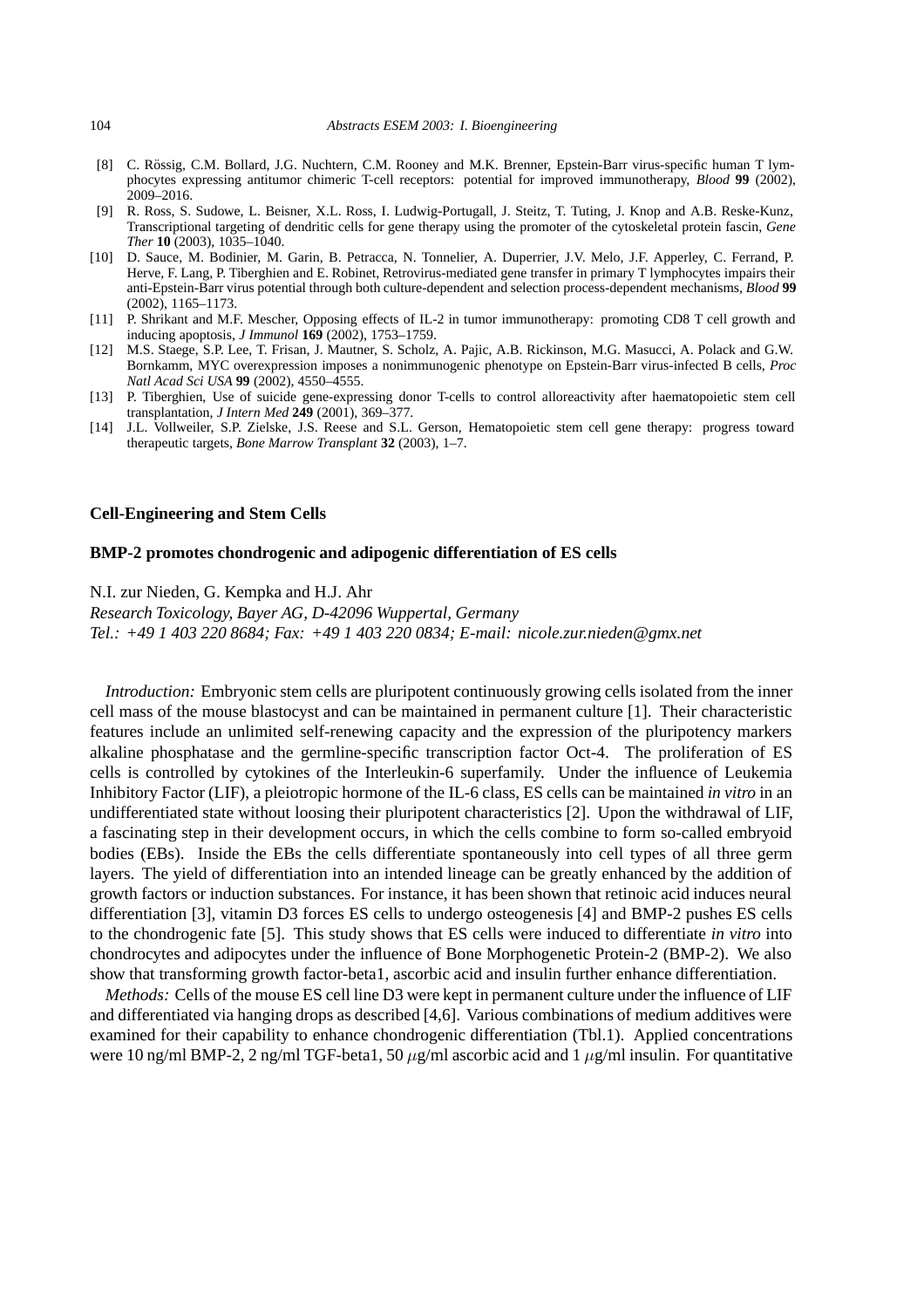









PCR total RNA was isolated from 20 EBs per probe as described [6]. Primer sequences can be provided. Target gene  $C_T$ -values were standardized against GAPDH expression and induction of expression in treated EBs was normalized to control EBs.

*Results:* Expression of genes associated with cartilage tissue such as collagen type II (COL II), aggrecan and link protein were examined by means of real-time quantitative PCR in EBs. Expression of COLII isoform B, the isoform specific for mature cartilage, and aggrecan was increased more than 80 fold above control values when cultures were supplemented with BMP-2 and TGF on days 3-5 and BMP-2, ascorbic acid and insulin from day 5 onwards as compared to 2.5 fold when treated with BMP-2 alone (Fig. 1). Those cartilage markers were highly expressed as early as day 25–28 of embryonic stem cell culture (Fig. 2). Starting with the fourth week of culture aggregates formed in the supplemented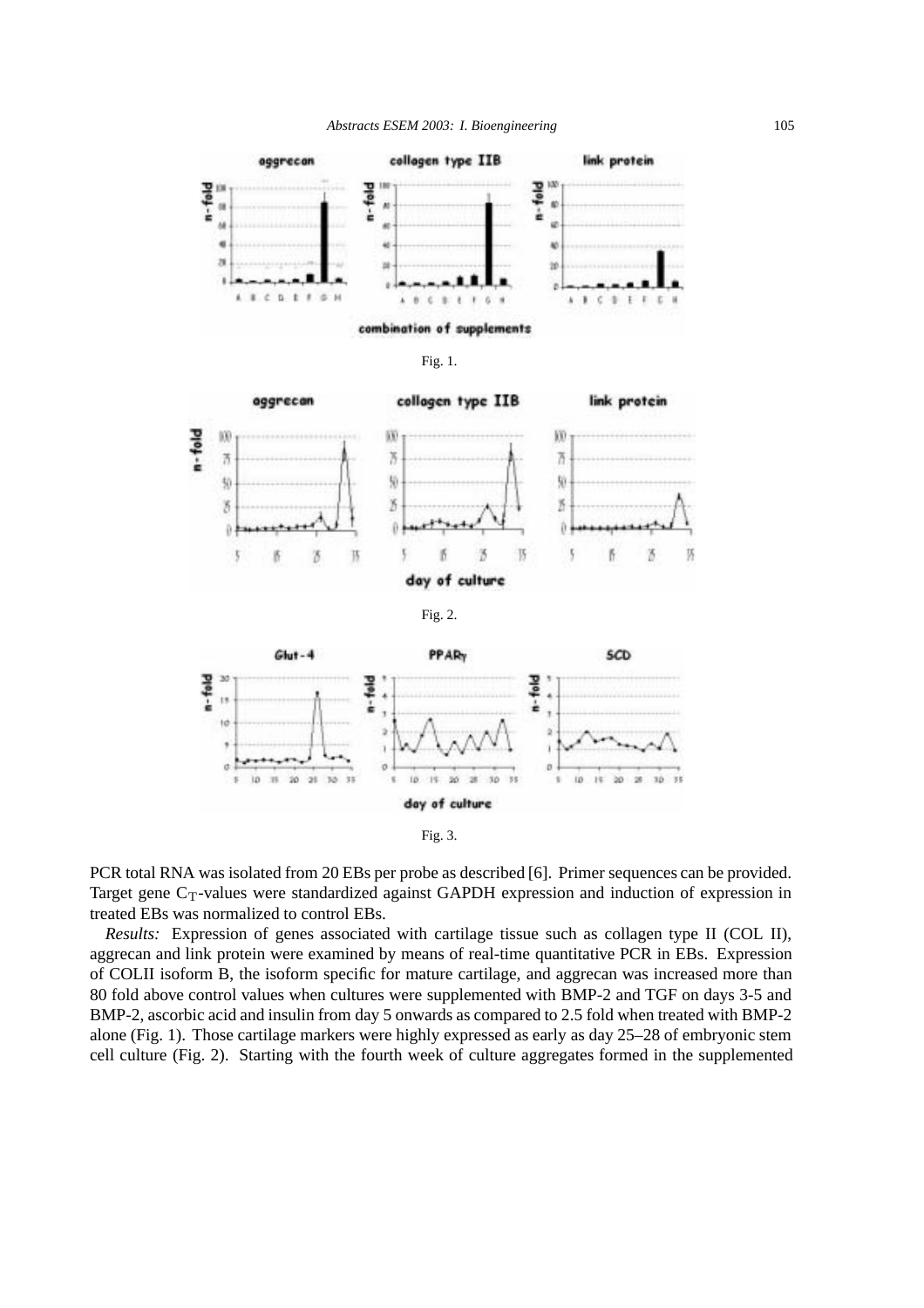cultures, consisting of small round cells, which stained positiv with alcian blue. This dye specifically stains proteoglycans that are expressed in cartilage tissue. Significant immunostaining for the COL II protein was observed at day 30 in treated cultures corresponding to the active secretion and formation of an extracellular matrix found with chondrocytes. The COL II antibody identified the fibrillary organization of the collagen molecules in the extracellular matrix. Chondrogenic differentiation was confirmed by positive immunostaining for adult proteoglycans. The signalling pattern shows a similar with the extracellular matrix associated distribution as was found with the COL II antibody. Staining appeared to be diffuse as the extracellular matrix is stained not single cells. Oil-Red-O staining showed the presence of adipocytes in the same cultures. The adipocyte specific transcription factor PPAR gamma was already expressed at day 12 and preceeded the expression of markers for mature adipocytes such as SCD and GLUT4 (Fig. 3).

*Conclusion:* All examined genes associated with chondrogenesis and adipogenesis, respectively, were expressed in a time-dependent pattern *in vitro* corresponding to the *in vivo* development of the embryo. These facts allow for the usage of this *in vitro* system for the study of mechanisms involved in BMP-2 induced chondrogenesis and adipogenesis.

#### *References*

- [1] M.J. Evans and M.H. Kaufman, Establishment in culture of pluripotent cells from mouse embryos, *Nature* **292** (1981), 154–156.
- [2] R.L. Williams, D.J. Hilton, S. Pease, T.A. Willson, C.L. Stewart, D.P. Gearing, E.F. Wagner, D. Metcalf, N.A. Nicola and N.M. Gough, Myeloid leukemia inhibitory factor maintains the developmental potential of embryonic stem cells, *Nature* **336** (1988), 684–686.
- [3] G. Bain, D. Kitchens, M. Yao, J.E. Huettner and D.I. Gottlieb, Embryonic stem cells express neuronal properties *in vitro*, *Dev Biol* **168** (1995), 342–357.
- [4] N.I. zur Nieden, G. Kempka and H.J. Ahr, *In vitro* differentiation of embryonic stem cells into mineralized osteoblasts, *Differentiation* **71** (2003), 18–27.
- [5] J. Kramer, C. Hegert, K. Guan, A.M. Wobus, P.K. Muller and J. Rohwedel, Embryonic stem cell-derived chondrogenic ¨ differentiation *in vitro*: activation by BMP-2 and BMP-4, *Mechanisms of Development* **92** (2000), 193–205.
- [6] N.I. zur Nieden, G. Kempka and H.J. Ahr, Molecular multiple endpoint embryonic stem cell test a possible approach to test for the teratogenic potential of compounds, *Toxicol and Appl Pharm* (2003), accepted.

# 3. Analysis, Modelling and Prototyping

# **Mathematical modeling and computer imaging of non-linear phenomena in biomedical systems and signals**

N.K. Bystrova<sup>b</sup>, V.S. Bystrov<sup>a</sup> and M.M. Marinina<sup>b</sup> <sup>a</sup>*Institute of Mathematical Problems of Biology RAS, Pushchino, Russia E-mail: bystrov@impb.psn.ru* <sup>b</sup>*Institute of Theoretical and Experimental Biophysics RAS, Pushchino, Russia E-mail: nkbys@mail.ru*

*Introduction:* All vital processes of alive systems have nonlinear character. Thus the features of processes in each concrete case can have diagnostic and prognostic value. However it is necessary to be able to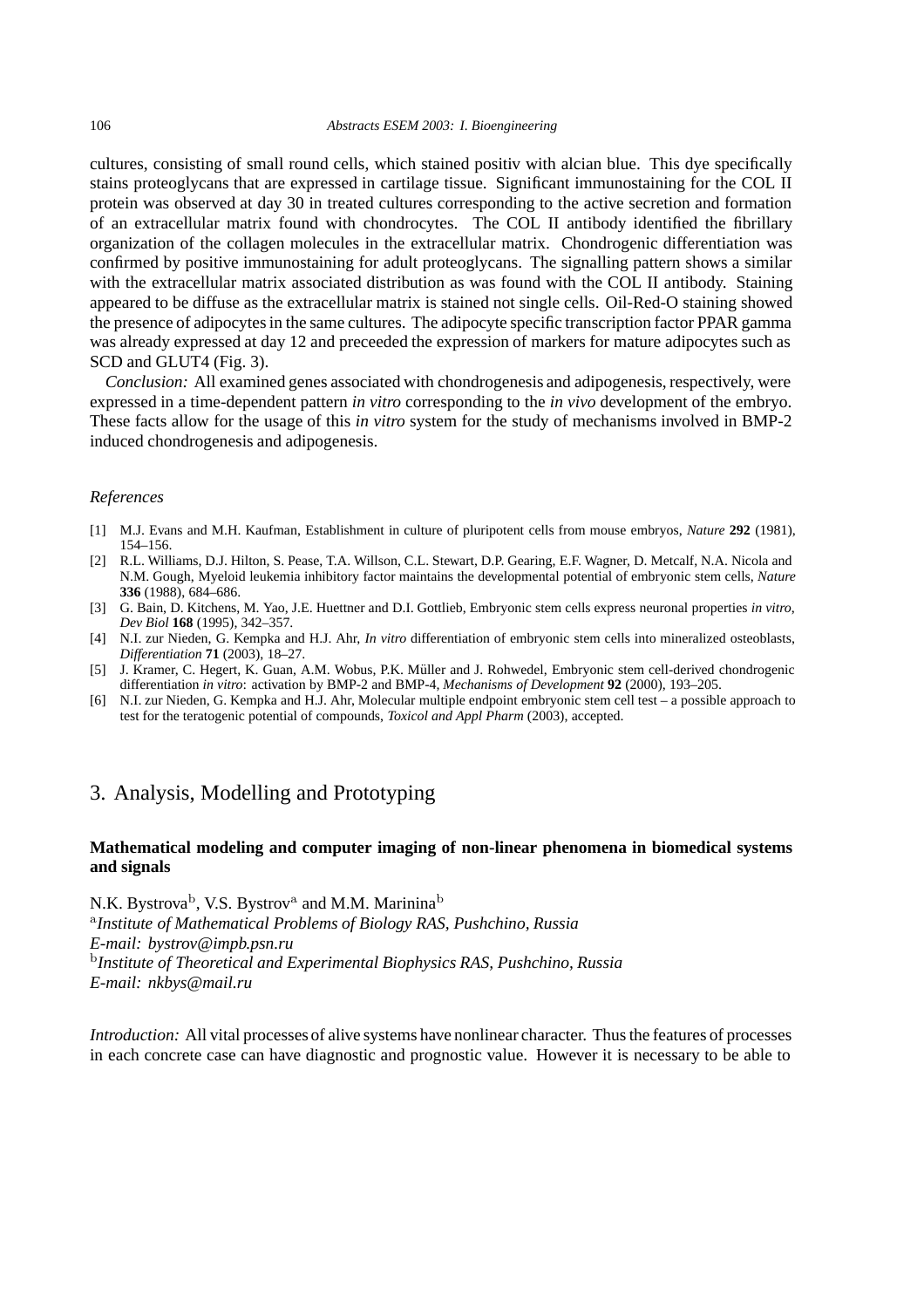allocate most necessary and informative parameters from the set of all attributes describing nonlinear dynamics of organisms or researched living system. One of the ways of the investigation of such dynamics is the study of various transients. For example, the study of individual features of the cardiovascular system (CVS) can be carried out by the heart rate (HR) variability registering (pulsogram) in the transients under various functional tests.

*Methods:* The test is applied to active orthoclinostatic tests (AOCT). Though this method is already pleased developed, not all parameters describing these transients are investigated enough. The change of CVS functional state is especially precise reflected in the transitive region of pulsogram. It is shown, that the type of transient of HR reaction at AOCT reflects peculiarities of a functional condition of an organism [1,2]. For example, the change of the volunteer functional status finds reflection in change of HR reaction at AOCT, especially in a phase of transition. Referring to Fig. 1 it will be presented three pulsograms of the same volunteer, which were registered at noted days with change of blood pressure (BP) registration too.



Fig. 1. Influence of the varied functional state on the pulsogram type at AOCT. (The upper line-systolic BP, the lower line-diastolic BP).

*Models:* Transition processes in non-linear systems maybe described by the second-order non-linear differential equation [3] of the following type with nonlinear term of power  $N(N = 2, 3)$ :

$$
\frac{d^2Y}{dt^2} + p_0 \frac{dY}{dt} \pm (p_1 Y - Y^N + p_2) = 0,\t\t(1)
$$

where  $Y = Y(t)$  is studied function of the transition process and  $p_0$ ,  $p_i$  are the system's dimensionless parameters. The system have a transition from one state  $Y_1 = Y(0)$  into second state  $Y_2 = Y(t \to \infty)$ and under these conditions the solution  $Y(t)$  of the Eq. (1) is the curve shape of transients, which includes the external actions in parameter  $p_2$  (external fields, e.g. electric field). The parameter  $p_0$ describe the damping processes and the velocity of kink (soliton) propagation. The different relations between parameters  $p_0$ ,  $p_i$  the solution of Eq. (1)  $Y(t)$  would have very various type of their curve shape. Perhaps as oscillation mode, as kink mode, as attenuation or decaying mode. In general case the integration of (1) is possible only numerically and for this purpose (1) was presented in the form of two first-order equations system, which were studied numerically using own program TRAX presenting the solution in the graphical imaging form.

*Results:* The proposed and analyzed nonlinear differential equation correspond the stationary solution (first integral) of the modified Korteweg-de Vriez – Burgers equation ( $N = 3$ ) for nonlinear stationary waves in the dissipative media and Landau-Khalatnikov transient equation for second order ferroelectriclike phase transition between two states [3]. We obtain the following criteria for main 2 types of AOCT signal shapes (Fig. 2), available for further analysis.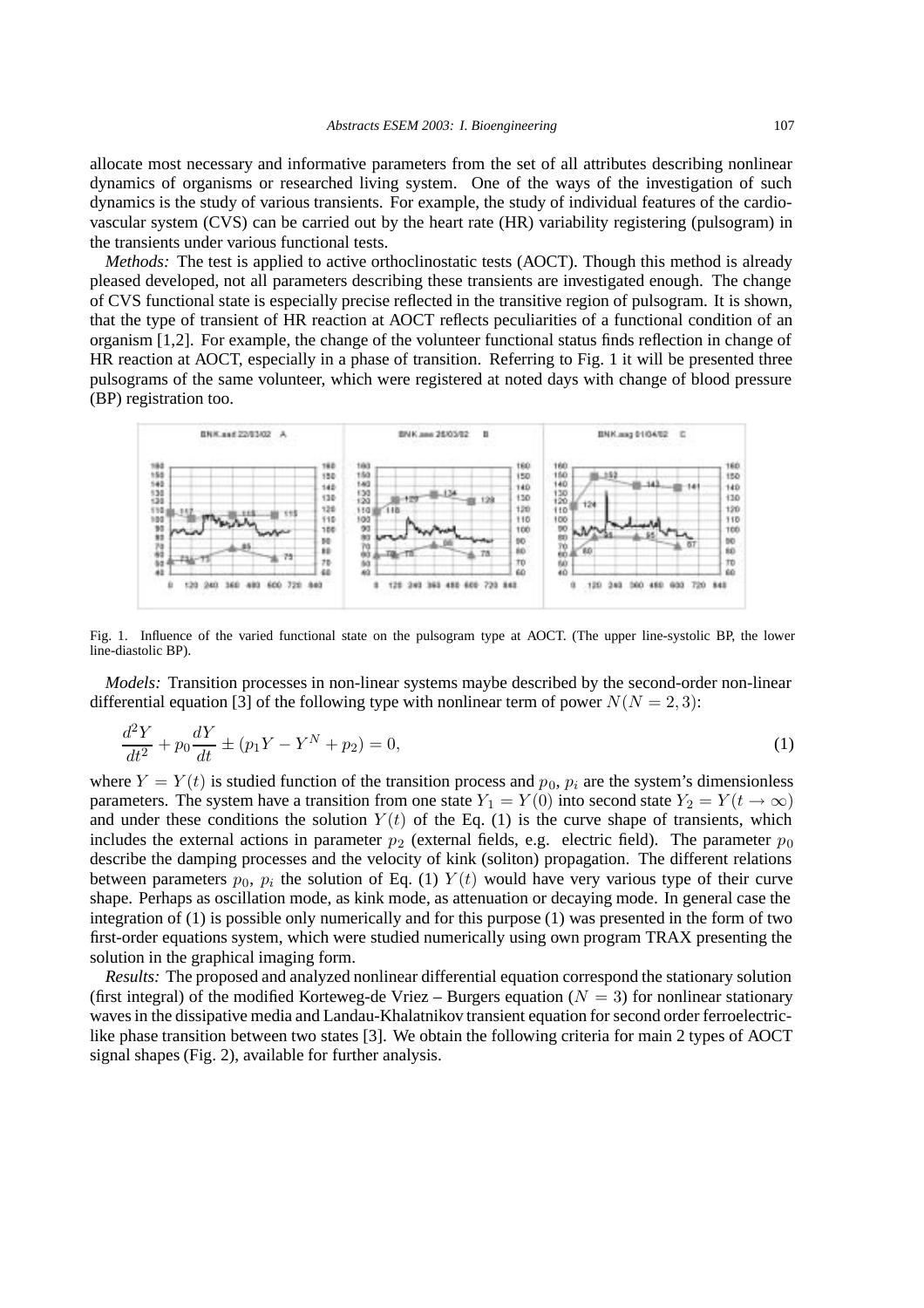

Fig. 2. Criteria for two types of HR signal shapes (if external action – field – is absent, parameter  $p_2 = 0$ ): a) kink-, b) soliton-like.

#### *References*

- [1] N.K. Bystrova, M.V. Marinina, E.V. Sadyrina, M.V. Sivashev, Pulsometry of transition process under active orthoclynostatic test, *J. Arrhythmology* **27** (2002), 18–20.
- [2] N. Bystrova, M. Marinina and M. Sivashev, Heart Rate Telemetry Registration under Various Functional Tests, in: *Sci. Proc. RTU,* Ser. 6, Is. 9, RTU: Riga, 2002, pp. 90–93.
- [3] V. Bystrov, T. Tazieva, A. Sapronova and N. Bystrova, Non-linear dynamical models of transitional processes in the biological and ferroelectric-like systems, ibid, pp. 155–158.

#### **Rapid prototyping of porous hydroxyapatite for the application as bone substitute material**

U. Deisinger<sup>a</sup>, F. Stenzel<sup>b</sup>, J. Lehmann<sup>c</sup> and G. Ziegler<sup>a,b,c</sup> <sup>a</sup>*Friedrich-Baur-Research Institute for Biomaterials, University of Bayreuth, 95440 Bayreuth, Germany E-mail: ulrike.deisinger@fbi-biomaterialien.de* <sup>b</sup>*BioCer EntwicklungsGmbH, Bayreuth, Germany* <sup>c</sup>*Institute for Materials Research, University of Bayreuth, 95440 Bayreuth, Germany*

*Introduction:* There is an increasing demand of bone graft material in clinical applications. Besides the use of autogene bone (own bone from the iliac crest e.g.), allografts or xenografts (bone from humans or animals) the tissue engineering of bone is a great challenge. Therefore, calcium-phosphate scaffolds have often been used [1–3] because hydroxyapatite ceramic is biocompatible and the inorganic part of bone consists of a mineralogically similar phase.

In this work porous scaffolds of hydroxyapatite ceramic were produced via two different rapid prototyping techniques. Hereby, the porosity was tailored, so that the resulting bone substitute material is adapted to the requirements of the implantation site. As rapid prototyping techniques a direct and an indirect processing route were investigated.

*Materials and methods:* For the direct rapid prototyping technique commercially available raw powder was processed to flowable granules suitable for the 3D-printing process, where an appropriate binder is printed layer by layer onto a ceramic powder bed. Therefore, a slurry containing raw powder and different organic additives wasas spray-dried. The resulting granules were characterized via scanning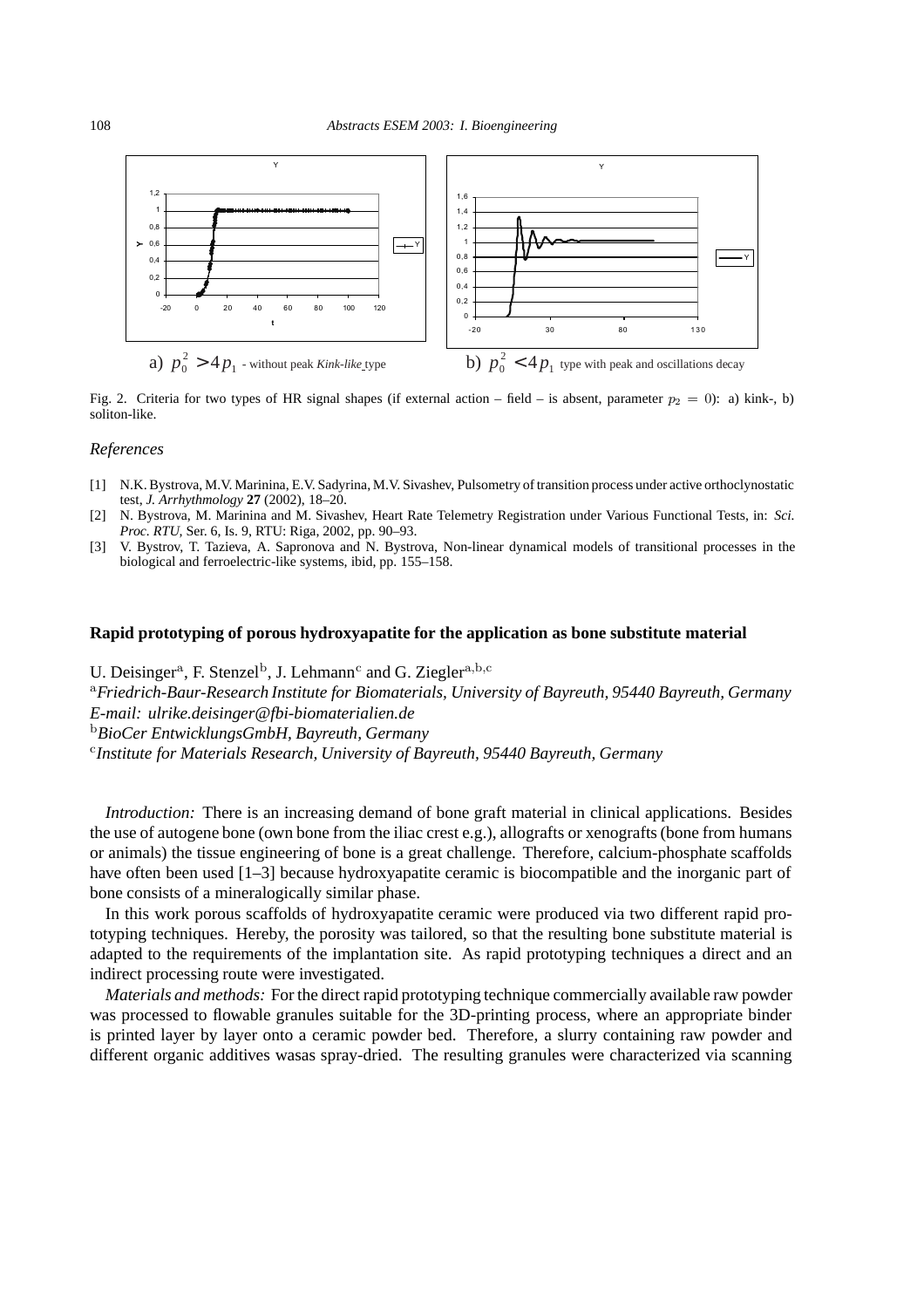electron microscopy (SEM) and tested in the 3D-printing process. The green samples were sintered at 1250 ªC. The green and sintered parts were characterized using helium pyknometer and SEM.

For the indirect rapid prototyping process, aqueous hydroxyapatite slurries with high solids contents and low viscosities were prepared. A commercially available hydroxyapatite powder was used as raw material. Polymeric models, made via a rapid prototyping technique, were infiltrated with these slurries. The polymer was pyrolysed during an adapted heat treatment, and subsequently, the ceramic was sintered. In the case of the slurries, special attention was focused on the organic additives, which influence the rheological behaviour and the wettability. The material properties were characterised during the different processing steps using rheometer, laser particle size analyser, helium pyknometer, SEM and X-ray diffractometer.

*Results and discussion:* For the direct rapid prototyping technique hydroxyapatite granules were processed for the special requirements and binder-systems were tested for 3D-printing. The resulting granules from the spray-drying process were compact and almost ball-shaped with a median particle size of approx. 120  $\mu$ m. The powder consisting of granules revealed good flow properties so that a recoating of the powder bed was well achieved. The binder system was adapted to the organic additives of the granules. With this system green samples were printed (at Caesar, Bonn, Germany and FGB, University of Munich, Germany), which revealed a good strength and edge stability. These parts were sintered without any crack formation. SEM-images of the sintered samples showed a homogenous structure, although the shape of the granules was partly still visible. The single layers of the 3D-printing process were not detectable. A microporosity of approx. 2  $\mu$ m in diameter can clearly be seen. This microporosity enhances the degradation of the hydroxyapatite. The macroporosity, i.e. the porosity created by the 3D-printing process, can be modified by changing the data for the printing process. The resolution of this process is limited by the size of the granules. Therefore, to get an improved resolution of the printed structures, the size of the granules should be lowered to a medium particle size of 80  $\mu$ m as a next step.

In the indirect process polymeric models, which were produced via rapid prototyping techniques, were infiltrated with an aqueous hydroxyapatite slurry. The commercially available raw material had a specific surface area of 64 m<sup>2</sup>/g. Using this powder, only slurries with a solids content of 35 wt% and a high viscosity could be prepared. Calcining the powder at 900 ◦C reduced the specific surface area to 12.5  $\text{m}^2/\text{g}$ . With the calcined powder slurries with a solids content of 55 to 65 wt% were achieved. The slurries exhibited a shear thickening flow behaviour whereas the viscosity increased with rising solids content. The flow behaviour was also affected by the character and the amount of the dispersant. Other additives like the binder changed the viscosity as well, but to a minor degree. Crucial for the infiltration of the polymeric models is the wettability of the slurries on the polymer. A tenside was added to lower the surface tension of the slurry, and thus, to get a better wettability. After infiltration of the polymeric models the polymer was pyrolysed and subsequently the ceramic was sintered. Thus, a negative image of the polymeric model was achieved as ceramic. To receive crack free porous hydroxyapatite scaffolds with sufficient mechanical properties the polymeric models have to be optimised, e.g. the volume fraction of the polymer should be lowered. The pore structure of the ceramic scaffold can be adapted to the requirement of the implantation site by tailoring the structure of the polymeric models during the production via rapid prototyping.

*Conclusions:* For the production of hydroxyapatite scaffolds with tailored porosity the material processing for two rapid prototyping techniques was described. For the 3D-printing process flowable granules were produced and could be adapted to an appropriate binder system. For the indirect rapid prototyping process aqueous hydroxyapatite slurries with high solids contents and low viscosities were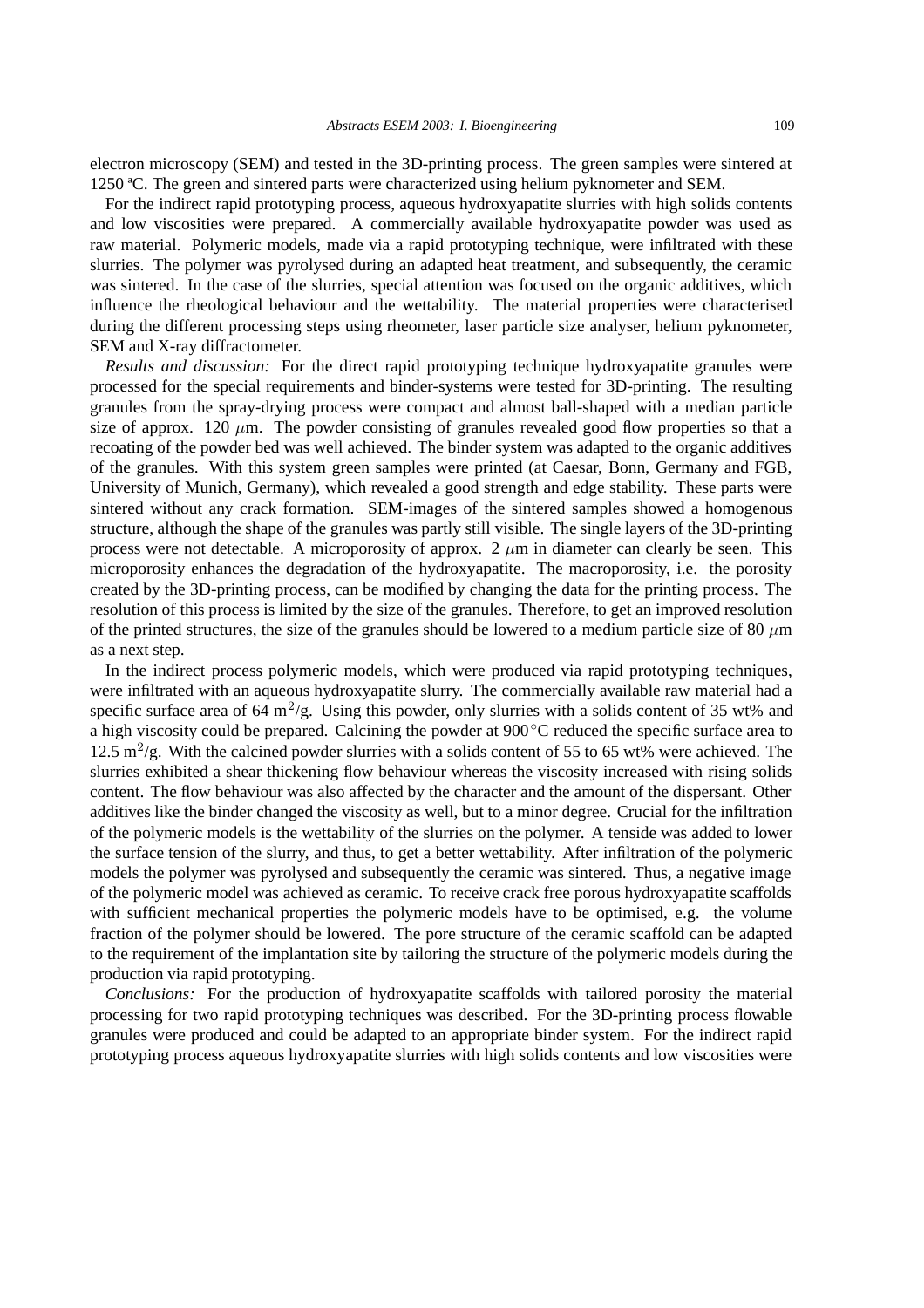produced. The wettability was improved by adding specific tensides. Both techniques show promising results to develop hydroxyapatite scaffolds which will be used in cell cultivation in a next step. A tailoring of the pore structure can be made by adapting the data of the rapid prototyping process.

*Acknowledgements:* This work is part of the research joint venture FORTEPRO, which is supported by the Bayerische Forschungsstiftung (Germany).

# *References*

- [1] Y. Lee, Y. Seol, Y. Lim, S. Kim, S. Han, I. Rhyu, S. Baek, S. Heo, J. Choi, P. Klokkevold and C. Chung, Tissue-engineered growth of bone marrow cell transplantaion using porous calcium metaphosphate matrices, *Biomed Mater Res* **54** (2001), 216–223.
- [2] R. Martinetti, A. Belpassi, A. Nataloni and C. Piconi, Porous Hydroxyapatite Cell Carrier for Tissue Engineering, *Key Engineering Materials* **192–195** (2001), 507–510.
- [3] A. Tampieri, G. Celotti, S. Sprio, A. Delcogliano and S. Franzese, Porosity-graded hydroxyapatite ceramics to replace natural bone, *Biomaterials* **22** (2001), 1365–1370.

# **Anatomical Rapid Prototyping models with soft and hard tissue representation for surgical planning**

S. Irsen<sup>a</sup>, H. Seitz<sup>a</sup>, C. Tille<sup>a</sup>, G. Bermes<sup>a</sup>, E. Wolfinger<sup>b</sup>, R. Sader<sup>b</sup> and H.-F. Zeilhofer<sup>b</sup> <sup>a</sup>*Caesar research center, Ludwig Erhard Allee 2, 53175 Bonn, Germany Tel.: +49 228 9656 264; Fax: +49 228 9656 117; E-mail: irsen@caesar.de* <sup>b</sup>*Department of Reconstructive Surgery, University Hospital Basel, 4031 Basel, Switzerland*

Surgical planning tries to minimize the duration of surgery to reduce the risk of complications. Rapid Prototyping models of body sections in need of surgery help surgeons to prepare operations in close detail, especially in cranio-maxillofacial surgery. These Rapid Prototyping models find application in different ways. They are used for communication between surgical team members, radiologists, surgeons and patients as well as for preparing complex surgeries.

Physical models generated by stereolithography (SL) are especially suited for an application in surgical planning. SL models are translucent to view internal structures; they can be sterilized and used in the operating room. SL models also allow the improved visualization of anatomical features, such as tumors by selectively coloring within the model. Today, common rapid prototyping (RP) techniques only allow building models in a limited number of different materials and mostly in one color. With Stereolithography the color-coded representation of different internal anatomical structures within one model is possible by the use of a new kind of SL-material. Figure 1A shows a stereolithography model of a human skull with a colored tumor. But for the planning of soft-tissue alterations these models are not sufficient because of the material properties, especially the restricted color and haptical representation.

This paper presents a new approach to build medical models for surgical planning with realistic haptic and optical representation of different types of tissue. This new type of models is realized by the combination of different Rapid Prototyping techniques i.e. stereolithography for the hard tissue models and vacuum casting for a very realistic representation of soft tissues. The use of vacuum casting techniques allows building parts of an anatomical model in different materials with variable material properties and colors. In the presented case the patient's skin was realized in skin-colored silicon. The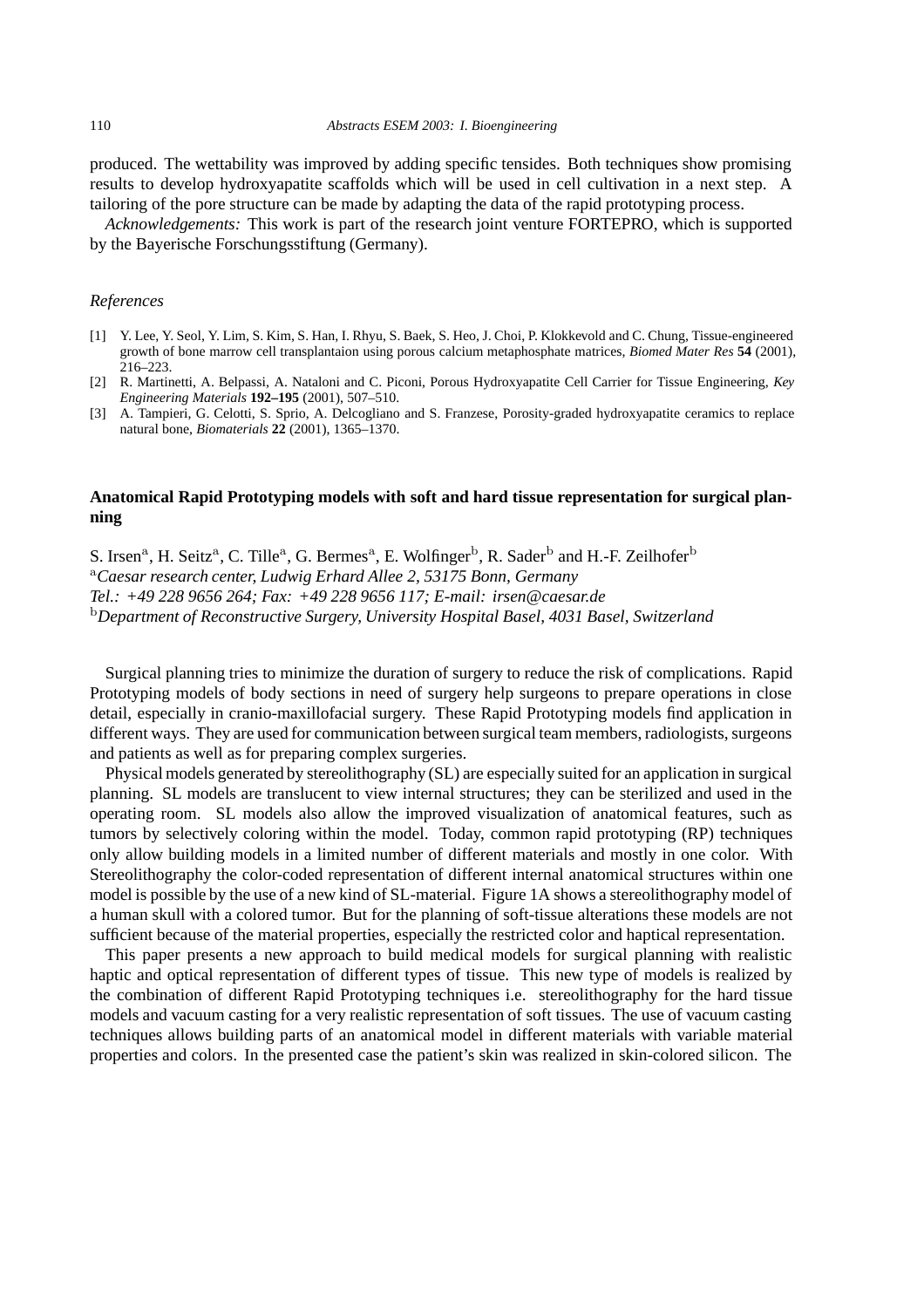

Fig. 1. Different Rapid Prototyping models for surgical planning.  $A =$  Representation of a colored SL-model.  $B-F = \text{case}$ study of a surgical planning with a combined hard and soft tissue model.

hardness of the used material can be adjusted with different additives to simulate different kinds of tissue and to create very realistic haptic representation of the model. Figures  $1(B)$ –(F) show a case study of a patient with bone-defect of the mandible after trauma. Figure 1(B) illustrates the skull model of the patient in the actual state while in Fig. 1(C) a surgical planning for bone augmentation with an individual transplant of the iliac crest has been performed. The Figs  $1(E)$  and  $(F)$  show the same skull models plus the representation of the patients skin. In Fig. 1(F) the changes of the chin caused by the surgery are noticeable. This is possible by the use of a soft tissue model that adapts to the changed mandible. These combined models can help surgeons in the craniofacial surgery to control the aesthetic aspects of the surgery.

# **Assessment of lower limb cross-sectional geometry using CT image analysis**

T. Jämsä, O. Parviainen, I. Salmela\* and P. Pulkkinen *Department of Medical Technology, University of Oulu, Oulu, Finland Tel.: +358 8 537 5982; Fax: +358 8 330 687; E-mail: timo.jamsa@oulu.fi*

*Introduction:* Osteoporosis is a disorder that causes increasing medical and social costs, especially in developed countries. The standard clinical assessment of osteoporosis is based on bone density measurements using dual-energy X-ray absorptiometry (DXA). However, DXA is a projectional method that gives the density of a two-dimensional projection. Therefore, density measurements by DXA are biased with bone size and cortical thickness [1], and with soft tissue as well [2].

Several studies have shown that the changes in bone geometry, especially in cortical bone, give a detailed figure on bone loss and fracture risk [3–6]. The strength of bone is influenced by bone material and by the distribution and organization of the material. Biomechanically, bone geometry is the primary factor in defining bone strength. Here we evaluated the reliability of a clinical CT scanner in evaluating bone and soft tissue geometry of lower limb.

<sup>∗</sup>Current address: Division of Biophysics, Department of Physics, University of Oulu, Oulu, Finland.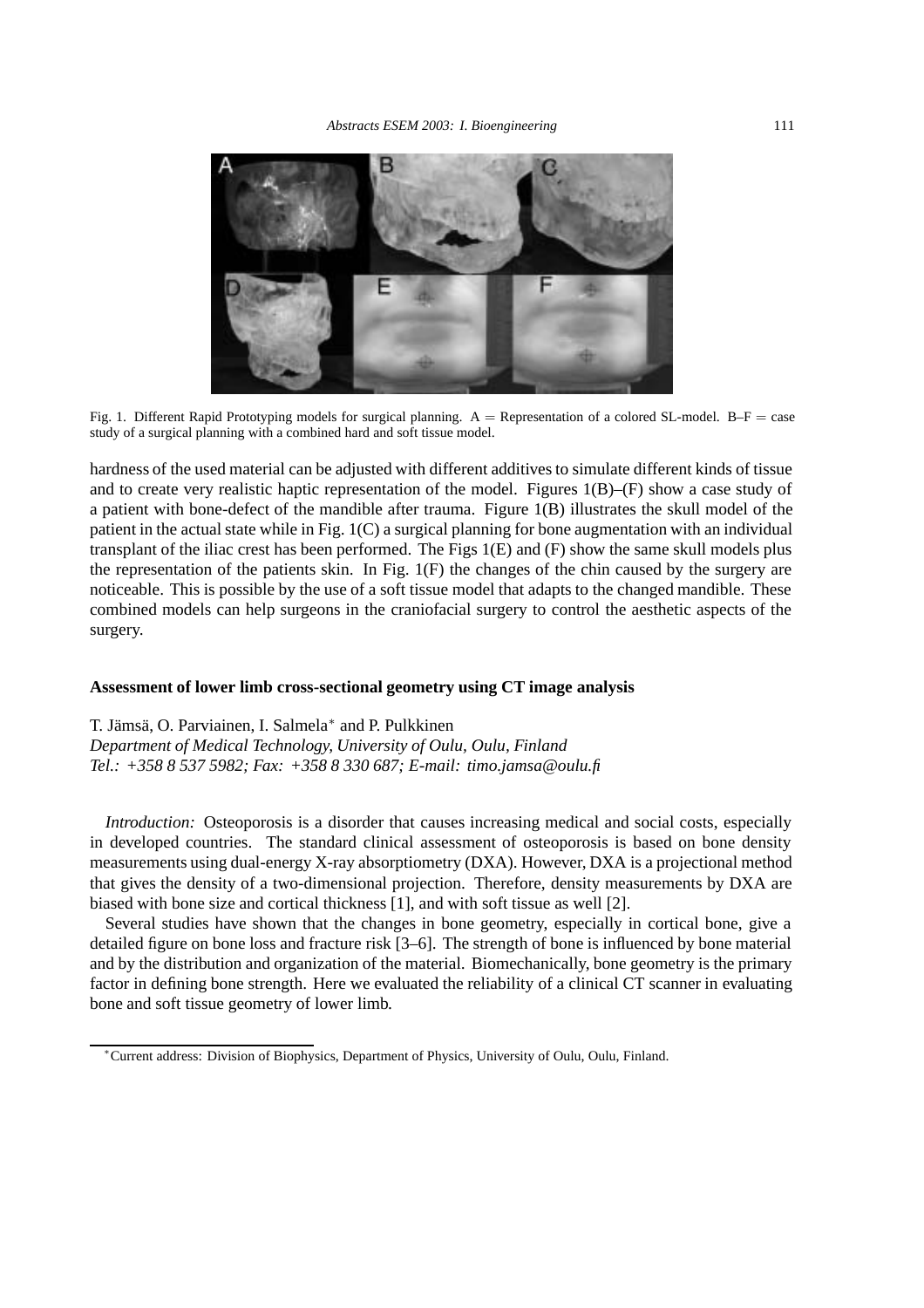|                               | Mid femur | Proximal tibia | Distal tibia |
|-------------------------------|-----------|----------------|--------------|
| Bone circumference            | 0.20      | 0.48           | 2.09         |
| Cortical CSA                  | 0.32      | 0.49           | 2.10         |
| Cortical thickness            | 0.53      | 0.55           | 2.88         |
| Maximal CSMI of cortical bone | 0.26      | 1.45           | 2.34         |
| Minimal CSMI of cortical bone | 0.20      | 0.93           | 2.54         |
| Cortical attenuation          | 0.27      | 0.54           | 3.02         |
| Trabecular attenuation        |           |                | 1.24         |
| Muscle CSA                    | 0.53      | 0.83           |              |
| <b>Fat CSA</b>                | 0.72      | 0.66           |              |

Table 1 Reproducibility error (CVrms) of different bone, muscle and fat parameters of lower limb. Duplicate measurements,  $N = 15$ 

*Methods:* Healthy premenopausal females (age 35–40 years) were scanned with a Siemens Somatom Emotion spiral CT scanner. Subject positioning was standardized, and one qualified radiographer performed the measurements. Fifteen subjects were scanned twice to evaluate the reproducibility of the analysis, repositioning the subject between the measurements. Duplicate scans of another three subjects were performed by another radiographer. Three cross-sectional scans were made, one at mid-femur (50%), one at proximal tibia (67%) and one at distal tibia (5%). The scan line was adjusted using the scout view of the scanner software.

The images were saved in DICOM-format and analysed using the GEANIE 2.1 bone analysis software (BonAlyse Ltd, Jyväskylä, Finland). Bone circumference, cortical cross-sectional area (CSA), cortical thickness, cross-sectional moment of inertia (CSMI), cortical and trabecular attenuation, and muscle and fat CSA were measured from the left leg.

The root-mean-square coefficient of variation  $CV_{rms}$  (%) was calculated from the duplicate measurements as a measure of reproducibility error. The inter- and intraobserver error of computerised image analysis was evaluated by repeated analysis of fourteen image sets, taken from the duplicate scans of seven subjects.

*Results:* The results of the reproducibility study are shown in Table 1. The CVrms values for the geometry parameters of cortical bone were 0.20–0.53% for mid-femur, 0.48–1.45% for proximal tibia and 2.09–2.88% for distal tibia. The reproducibility error of cortical attenuation was 0.27% at mid-femur and 0.54% at proximal tibia. At distal tibia, the reproducibility error of attenuation was 3.02% for cortical bone and 1.24% for trabecular bone. The CVrms values for muscle area at femur and tibia were 0.53% and 0.83%, respectively. The reproducibility error of fat area was 0.72% at femur and 0.66% at tibia. The results were significantly worse when the three subjects scanned by the other radiographer unfamiliar with the procedure were included in the calculation.

There was no inter- or intraobserver error in the bone analysis or in the soft tissue analysis at tibia. At mid-femur, there was some inter- and intraobserver error in fat area, the values being 0.23% and 0.46%, respectively. There was also a slight intraobserver error of 0.16% in the muscle area at mid-femur.

*Discussion:* The study shows that the geometry analysis of bone, muscle and fat at the lower limb is relevant using a standard CT scanner and the GEANIE bone analysis software, except for the geometrical evaluation of distal tibia. Standardized subject positioning and scanning procedure are essential for reproducible results. The lower reproducibility in the geometrical analysis of distal tibia indicates that the irregular, more conical shape of the bone ends limits the reliability of CT in the evaluation of geometry there. However, the measurement of trabecular attenuation, which is related to apparent density, is relevant at distal tibia. This study shows that not only bone but also soft tissue can reliably be evaluated from clinical CT scans.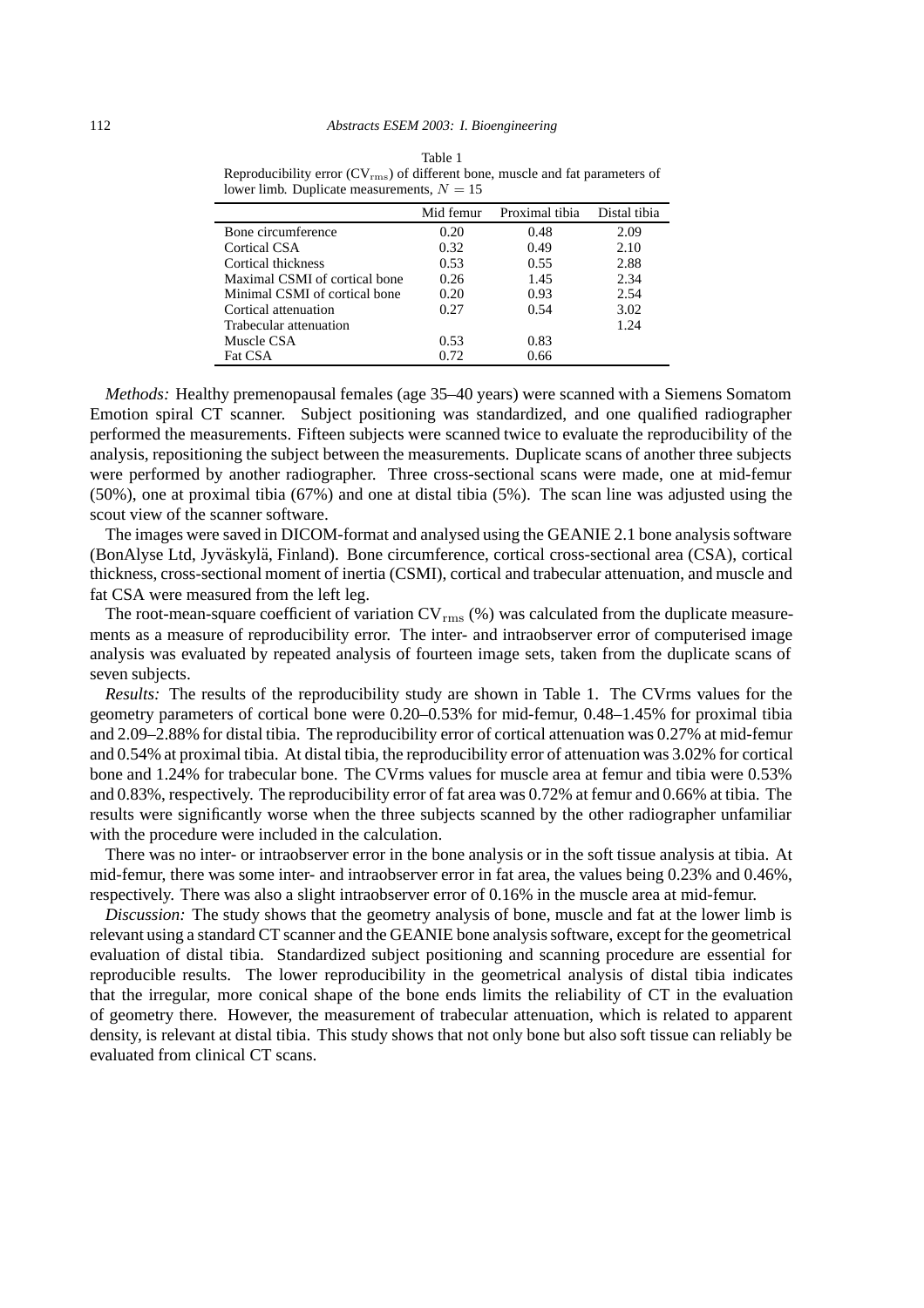*Conclusion:* The geometry analysis of bone, muscle and fat of lower limb is relevant using a standard CT scanner with standardized subject positioning and the GEANIE bone analysis software, except for the geometrical evaluation of distal tibia.

*Acknowledgements:* This study was financially supported by the National Technology Agency of Finland.

# *References*

- [1] C.R. Carter, M.L. Bouxsein and R. Marcus, New approaches for interpreting projected bone densitometry data, *Journal of Bone and Mineral Research* **7** (1992), 137–145.
- [2] H.H. Bolotin, H. Sievänen and J.L. Grashuis, Patient-specific DXA bone mineral density inaccuracies: quantitative effects of nonuniform extraosseous fat distributions, *Journal of Bone and Mineral Research* **18** (2003), 1020–1027.
- [3] J. Cordey, M. Schneider, C. Belendez, W.J. Ziegler, B.A. Rahn and S.M. Perren, Effect of bone size, not density, on the stiffness of the proximal part of normal and osteoporotic human femora, *Journal of Bone and Mineral Research* **7**(Suppl. 2) (1992), S437–S444.
- [4] C.C. Glüer, S.R. Cummings, A. Pressman, J. Li, K. Glüer, K.G. Faulkner, S. Grampp and H.K. Genant, Prediction of hip fractures from pelvic radiographs: the study of osteoporotic fractures, *Journal of Bone and Mineral Research* **9** (1994), 671–677.
- [5] J. Partanen, T. Jämsä and P. Jalovaara, Influence of the upper femur and pelvic geometry on the risk and type of hip fractures, *Journal of Bone and Mineral Research* **16** (2001), 1540–1546.
- [6] H.G. Ahlborg, O. Johnell, C.H. Turner, G. Rannevik and M.K. Karlsson, Bone loss and bone size after menopause, *The New England Journal of Medicine* **349** (2003), 327–334.

# **Poster Presentation**

#### **Identificaton of human kinematics by FSBM algorithm**

#### Ana Kuzmanic and Josip Music

*Faculty of Electrical Engineering, Mechanical Engineering and Naval Architecture/Department of Biomechanics and Automatic Control Systems, Split, Croatia*

*Abstract:* In this paper a novel procedure for human kinematics identification is presented. The whole procedure gives succesive vector presentation of human locomotion in saggital plane for any desired point on human body. Software used is based on FSBM (Full Search Block Matching) algorithm and is written in C-program language performed under Linux operating system.

*Introduction:* The basic idea in this work is to propose new methodology for obtaining kinematic variables by generation of vectors presenting motion of the point of interest. During initial measurements and software processing of data it was shown that this kind of image processing enables identification of motion that gives more information than usual marker or markerless identification procedure. Movements of as many as needed corresponding points of interest on foot,leg and HAT (head-arm-trunk) are generated and vectors are attached to piont. The vector represents differences in translational coordinates between succesive frames resulting in graphicaly presented movements with numerical data available as well. Software used is based on FSBM algorithm [1], in Linux and the graphical presentation is done in Matlab.

*Methods and results*: Measurement of kinematic data are based on two-dimentional sequence tracking using one TV-camcoder. The subject was recorded with Sony Digital 8 camcoder, DCR-TRV 110E in right saggittal plane at self-selected speed of slow walking, during one cycle of gait. Camcoder was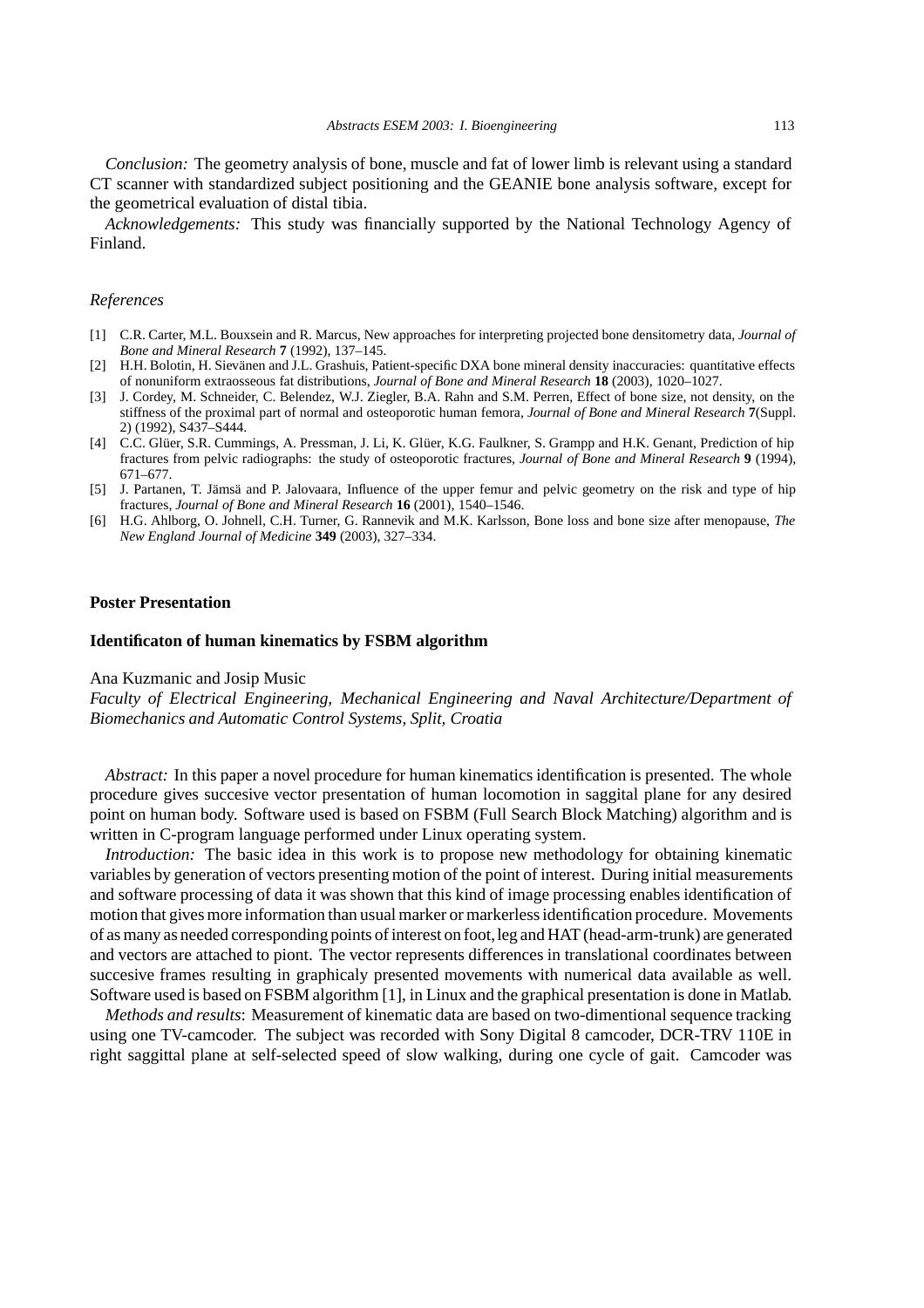

Fig. 1. Trajectories of desired points. Fig. 2. Mismatched coordinates.





Fig. 3. Numerical data of tracking algorithm.

adjusted at 25 frames/sec [2]. Point coordinates were automaticaly measured and tracked during the sequence with software wich uses FSBM algorithm. FSBMA is considered to be the most accurate of all block matching algorithms but being computationaly expensive at the same time. FSBM approach analyses color images by their RGB components and is based on method wich considers an image region around selected point. One image is taken as referent and subsequent as search images.

User initialises procedure in first image of sequence defining desired points coordinate. It represents the upper left corner of referent block wich is going to be tracked. The size of referent block is chosen to be  $8 \times 8$  pixels. After that program automatically defines the search region of 38  $\times$  38 pixels. Every single block for each RGB component within this area is compared with values of referent block ranging from 1 to 64. If the difference between blocks is equal or less than value of a priori determined threshold, the value of coincidence counter is increased by 1. Considering possible illumination changes in image, it was experimentaly shown that threshold 10 is acceptable since it gives the best possible results. Final value of counter establishes percentage of correspondence among two successive frames. The block with highest value is matched and displacement is seen as vector positioned from center of initial block to center of matched block. Now, the matched block is taken as referent one and whole algorithm is repeated same way until the last frame of sequence.

The result of procedure are coordinates of desired point displayed as trajectories as shown in Fig. 1.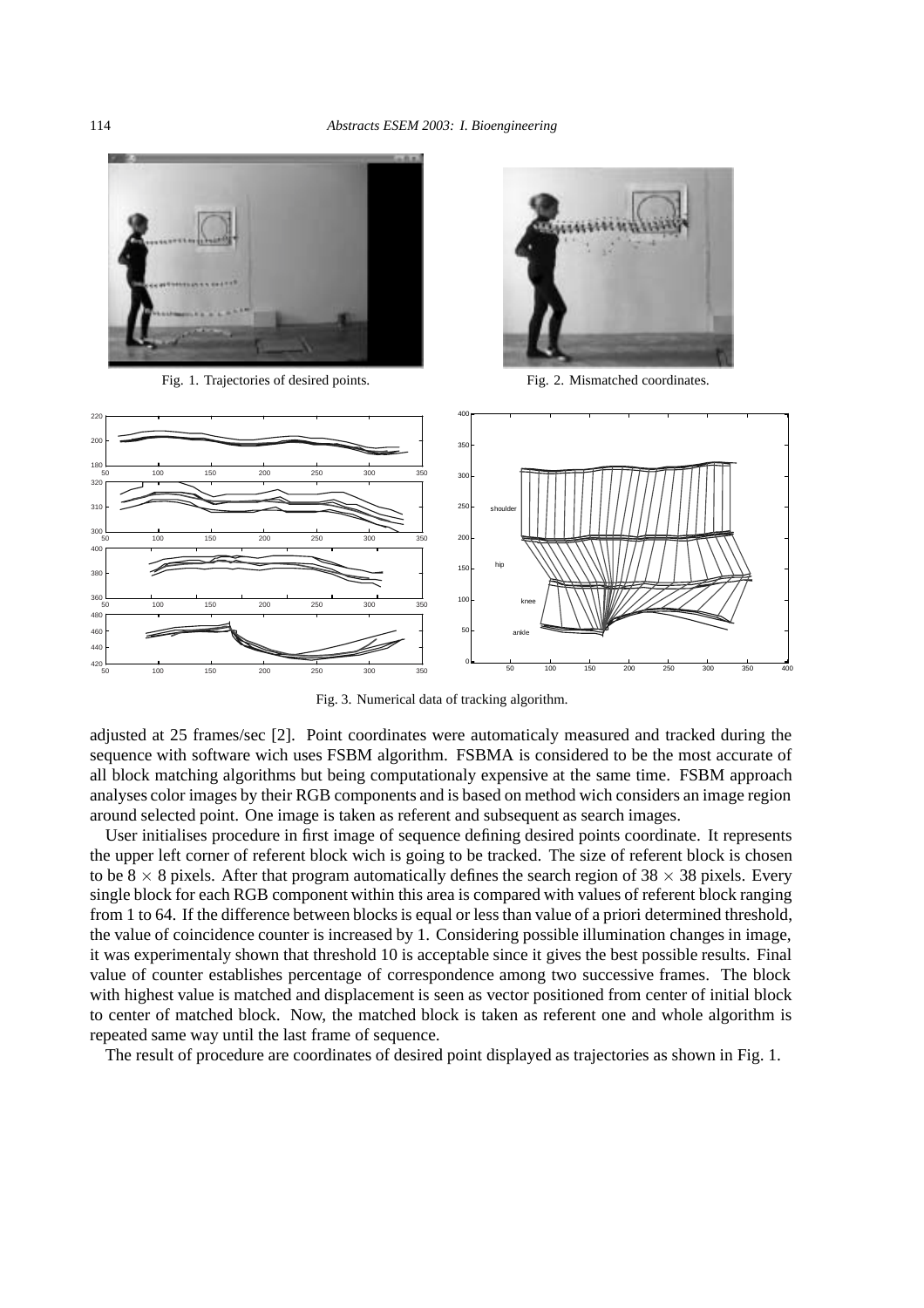

Fig. 4. Resulting joint angles of hip and knee.

However, during the sequence false trajectories can be generated. In order to eliminate these appearances, multiple points in proximal vicinity of desired one can be tracked. The false trajectories can be easily excluded because they don't follow the uniform flow of majority. Figure 2 shows obvious mismatched coordinates.

As a case example of kinematic identification we have chosen to track characteristic points of the human body positioned on shoulder, hip, knee and ankle. In order to visualize joint angles, numerical data of tracking algorithm were transferred to Matlab as shown on Fig. 3. In this case low-pass moving average filter is performed by replacing each data point with the average of the neighbouring data points defined with span. Resulting joint angles of hip and knee are shown in Fig. 4.

The numerical derivation can be applied to determine velocities and acceleration.

*Conclusion:* In order to prevent false matches it is desireable to pay attention to disadvantages of FSBM algorithm considering color and regions in image. Due to larger unicolored areas and legs occluding each other during a walking sequence, a lost of track can appear. This can be avoided by including colored clothes of recorded subject as well as with accentuation of tracking regions with different colored marks (not necessary classical markers). The proposed method for kinematic identification gives results that are comparable with the results obtained using standard marker tracking methods. Also the effectivness of algorithm can be verified by repeating the procedure on larger set of different samples and than statistical methods can be performed.

*Acknowledgement:* This work is sponsored by Ministry of Science and Technology of Republic of Croatia, project No. 023022 "Biomechanics of Human Locomotion, Control and Rehabilitation".

# *References*

- [1] C.-K. Cheung, Fast motion estimation techniques for video compression, PhD thesis, CityU, Image processing laboratory, 1998. http://www.image.cityu.edu.hk/˜ckcheung/thesis/thesis.html.
- [2] A. Kuzmanic and T. Grujic, Identification of kinematic and kinetics of human gait, Proc. EMBEC'02, Vienna, Austria, 2002, pp. 824–825.
- [3] V. Zanchi, M. Cecic and V. Papic, Visualisation of human motion kinematics in state space, *Journal of International Federation for Medical & Biologcal Engineering* **37**(2) (1999), 846–847.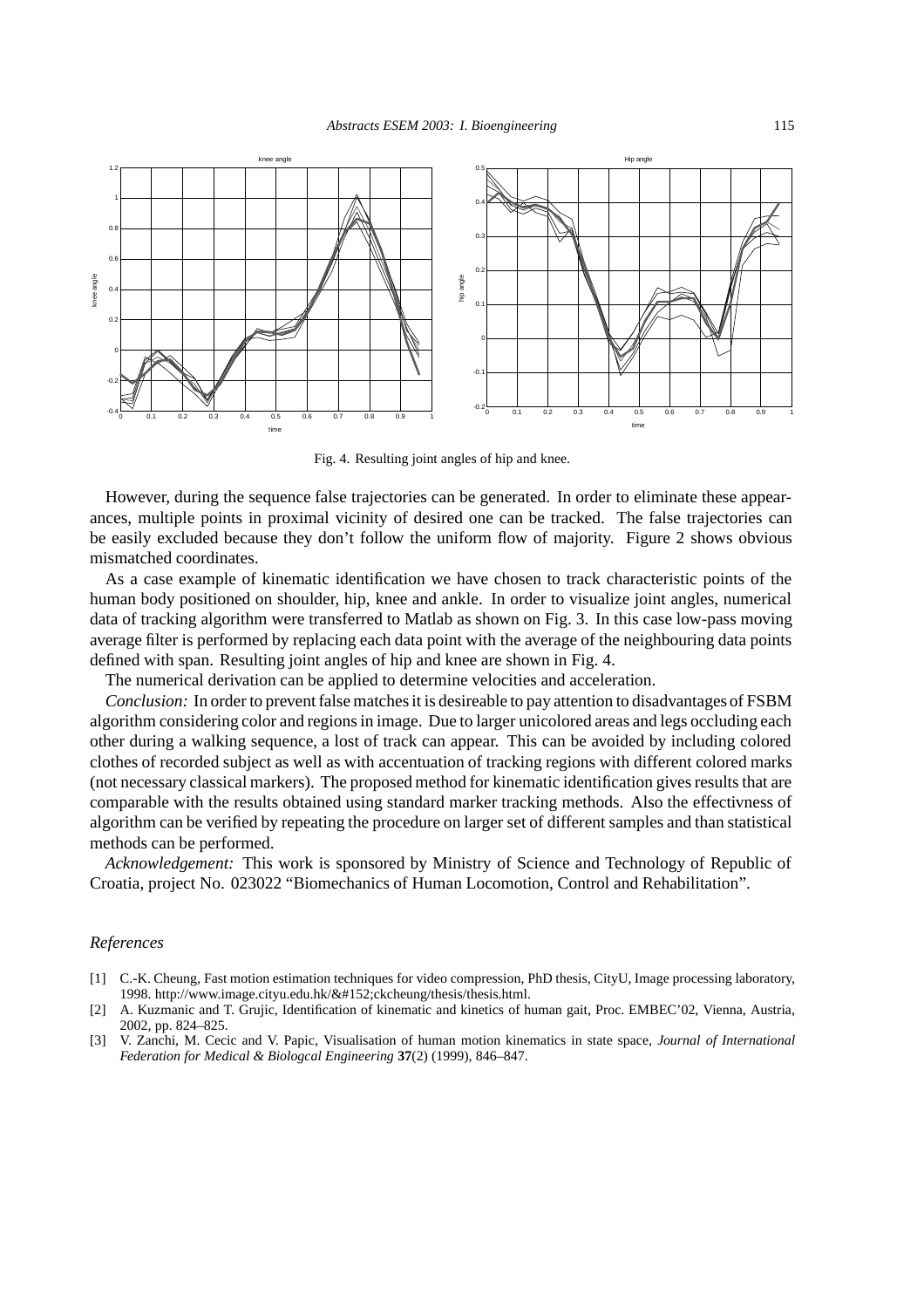# **Bioinformatics**

#### **Multidimensional scaling for stratifying Chagas' disease**

L. Marmol-Herrera and K. Warwick

*University of Reading, Department of Cybernetics, Reading, UK Tel.: +44 118 3788210; Fax: +44 118 3788220; E-mail: ljmarmol@medscape.com*

*Introduction:* In this study, we used an unsupervised statistical method, multidimensional scaling, to group different stages of the chronic Chagas' disease solely on the basis of some parameters (feature data) obtained from the electrocardiogram digital analysis. Our goal was to determine whether the feature data alone were sufficient to stratify 56 subjects in a clinically meaningful manner.

The diagnosis of myocardial damage in patients suffering from the early and asymptomatic stages of the Chagas' disease is currently carried out through invasive methods [4]. Therefore, it is highly desirable to stratify the different stages by non-invasive measurements related to the transmission of the cardiac impulse through the conduction system of the heart (electrocardiogram) and to the autonomic nervous system (heart rate variability).

Multidimensional scaling (MDS) is an iterative process used for constructing a low-dimensional representation of high-dimensional data, which facilitates visualization and analysis of patterns in the data [1]. In the Chagas' disease problem explained previously, the major interest is focused on determining from the pre-selected features obtained from electrocardiographic registers, those that are relevant for the non-invasive diagnosis of early myocardial damage.

*Methods:* Raw data was recorded by an acquisition system designed by the Biomedical Engineering Group of the University of Los Andes [3], and includes hardware for conditioning and digital acquisition of the signal as well as software for averaging of the electrocardiogram (ECG). Measuring the time interval between successive normal cycles or complexes, interbeat interval variations (RR intervals) were obtained.

The data analysed here are made up of 17 healthy individuals, and 39 patients with Chagas' disease in three different stages. The subjects have been classified according to the evolution of the disease and some invasive tests [2] as:

*Control Group.* Healthy patients without cardiac abnormalities. *Group IA.* Chagasic patients with subcellular damage in the heart. ECG normal. Left cineventriculography normal. Endomyocardial biopsy abnormal. They are asymptomatic. *Group IB.*Chagasic patients with segmental wall motion in the heart. ECG normal. Left cineventriculography abnormal. Endomyocardial biopsy abnormal. They are asymptomatic. *Group II.*Chagasic patients with advanced damage in the heart. Left cineventriculography and endomyocardial biopsy are abnormal. They do not present congestive cardiomyopathy. They are symptomatic.

The control group and the group II have been called "extreme groups", since each group represents two extreme conditions over the total set of groups; meanwhile group IA and group IB have been called "intermediate groups", as representing the evolutive and intermediate stages of the disease, both being stages of the indeterminate phase of chronic Chagas' disease

Each subject is represented by a vector with 7 features, which were previously selected from the electrocardiographic signals in [2]. These features were calculated by using different digital signal processing techniques (FFT, wavelets, fractals), and evaluated to be considered as prospective features.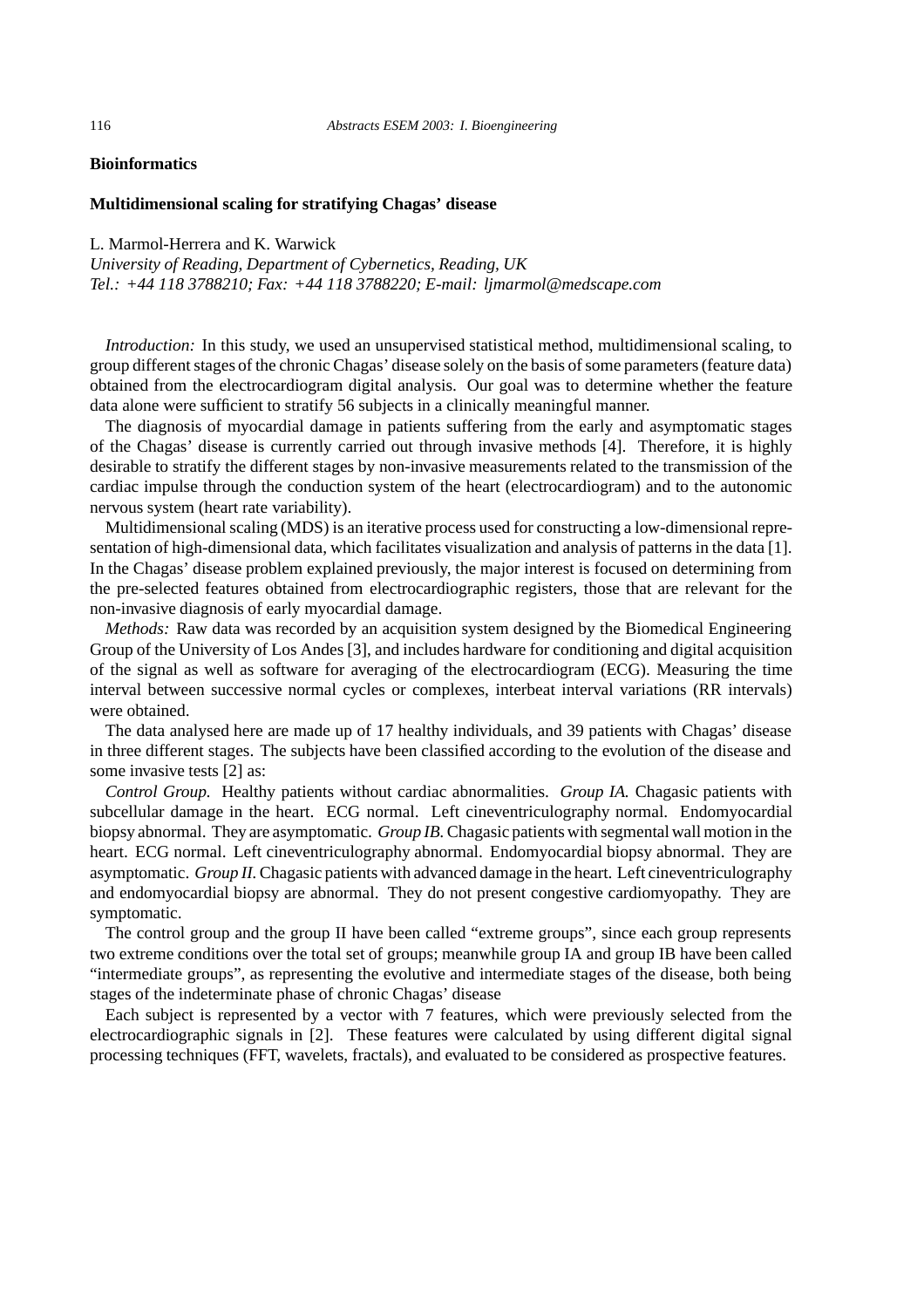



Many statistical techniques requires that the underlying data are distributed as multivariate normal. Multidimensional scaling imposes no such restrictions. The purpose of Multidimensional Scaling is to provide a visual representation of the pattern of similarities or distances among a set of objects. For this particular case study, the objects are represented by the patients or vectors. MDS plots the objects on a map such that objects that are very similar to each other are placed near each other on the map, and objects that are very different from each other, are placed far away from each other on the map. With the set of features for each object or vector, it is very difficult to visualize similarities unless the data can be represented in a small number of dimensions. Thus, a dimension reduction (usually two dimensions) is necessary.

To build an optimal representation the MDS algorithm minimizes an index called "stress". This is the overall measure of how the distances in the configuration ordinally fit the data – a measure of a badness of fit. Therefore, when stress is closer to zero, there is a better representation.

*Results:* The result of MDS application to the initial data is a two dimensional picture of a set of points representing the objects considered. MDS-based analysis resulted in good separation of the 4 classes of patients provided. Extreme groups were clearly represented by separate clusters. However, the two intermediate stages showed a more diffuse separation from the other extreme stages. Figure 1 shows that there is a sort of separation between groups IA and IB, but the clarity of the final configuration according to a minimum stress and a number of dimensions easy to interpret is not sufficient for discrimination.

*Conclusions:* The methods evaluated in this paper are easy to implement without a priori assumptions related to data. The results demonstrated that a non-invasive classification of Chagas' disease stages based solely on digital signal calculated feature data is feasible and potentially informative. The visualization of data obtained seems attractive for the initial discrimination of patients in the chronic asymptomatic phase of the disease, in order to determine whether some of them require additional invasive tests to establish the disease stage. These results show that it is possible to use some indices derived from digital signal processing techniques as electrodiagnosis indicators to evaluate the evolution of the disease.

### *References*

[1] T.F. Cox and M.A.A. Cox, *Multidimensional Scaling,* London: Chapman & Hall, 1994.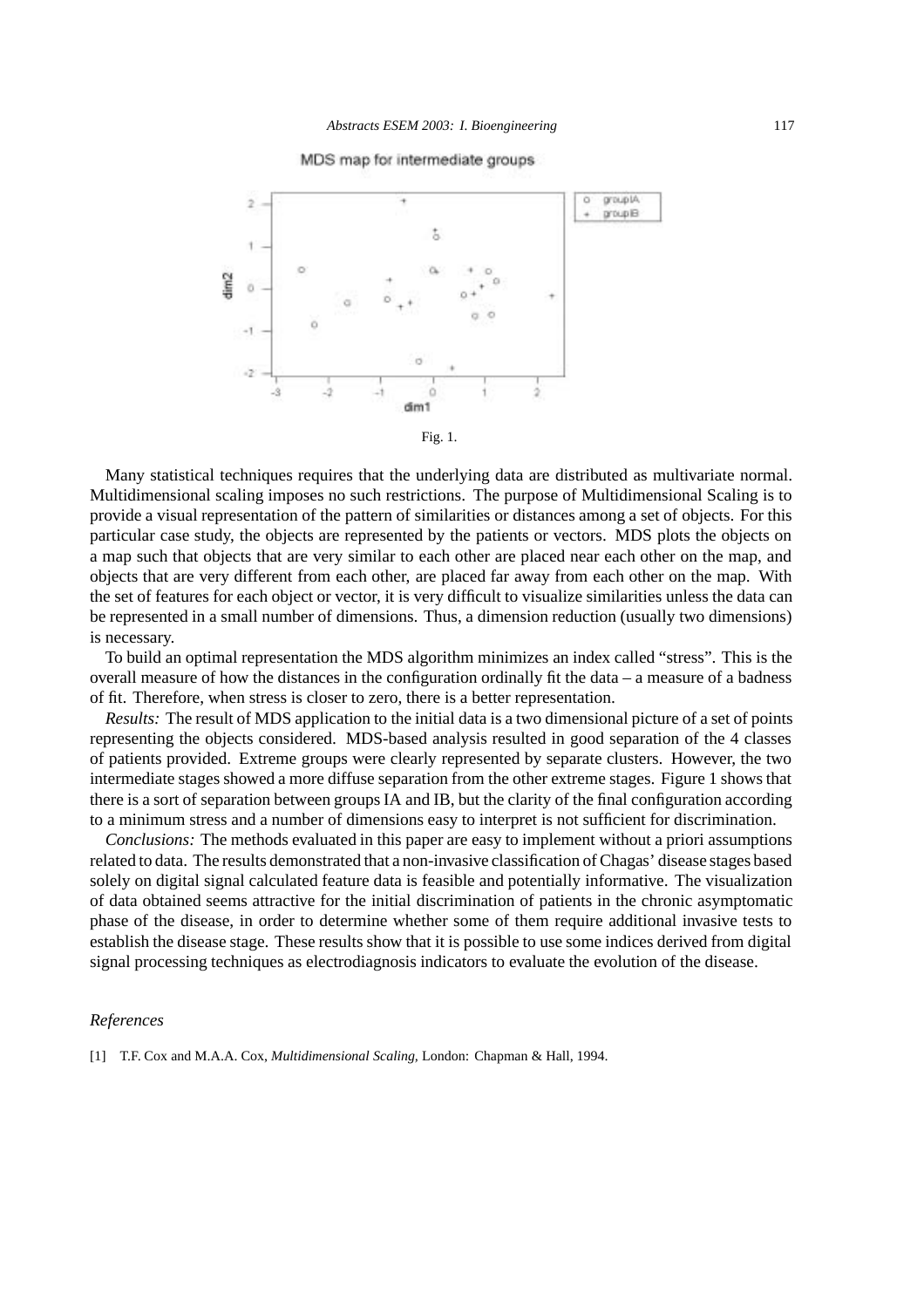- [2] L. Marmol-Herrera, Artificial intelligence methods for the diagnosis of myocardial damage in Chagas'disease using electrocardiographic signals, PhD Thesis, University of Reading, 2000.
- [3] R. Medina, D. Jugo and H. Carrasco, An Acquisition and Processing System for the High Resolution Surface Electrocardiogram, Proc. 14th Int. Conf. IEEE Eng. in Med. and Biol. Soc., 1992, pp. 779–780.
- [4] World Health Organization: Division of Control of Tropical Diseases Chagas Disease. http://www.who.int/ctd/html/ chag.html, 2003.

# *In vivo* **micro-CT based finite element modelling to study adaptive bone response in guinea pig tibiae**

L. Muraru<sup>a</sup>, S.V.N. Jaecques<sup>a</sup>, H. Van Oosterwyck<sup>a</sup>, E. De Smet<sup>b</sup>, M. Wevers<sup>c</sup>, I. Naert<sup>b</sup> and J. Vander Sloten<sup>a</sup>

<sup>a</sup>*K.U. Leuven, Division of Biomechanics and Engineering Design* (*BMGO*)*, Belgium*

<sup>b</sup>*K.U. Leuven, Department of Prosthetic Dentistry, Belgium*

<sup>c</sup>*K.U. Leuven, Department of Metallurgy & Materials Engineering* (*MTM*)*, Belgium*

*Tel.: +32 16 327747; Fax: +32 16 327994; E-mail: Oanamaria.Muraru@mech.kuleuven.ac.be*

*Introduction:* This study focuses on the bone adaptive response around early loaded oral implants. A combined approach was followed, consisting of an animal experiment and a finite element simulation. As to the latter, it is important that individualised image-based finite element models are created in order to accurately calculate the stress and strain distribution in bone around loaded implants.

*Materials and methods:* Currently, guinea pigs were used as an animal model. Custom made titanium implants were placed percutaneously in both tibiae of skeletally mature guinea pigs. Mechanical loading was applied as a sinusoidal varying bending load, starting one week postoperatively during four weeks. The amplitude and the frequency of the mechanical load are the varied parameters in the animal experiment.

Due to the high resolution needed to visualise the bone geometry and the bone adaptive response to the loading regime, microfocus computed tomography  $(\mu$ CT) was used to follow up *in vivo* periimplant bone adaptation. With  $\mu$ CT a fully three-dimensional characterisation of bone tissue around the implant at different time points within the same animal can be obtained  $[1]$ . Four *in vivo*  $\mu$ CT scans (pre-operatively, one week after implantation ("vivo 1"), after two weeks of stimulation ("vivo 2") and just before euthanising the animal) and one post mortem  $\mu$ CT scan were taken.

Individualised FE models were derived from the *in vivo*  $\mu$ CT images and from the post mortem  $\mu$ CT images. Correct bone and implant geometry, as well as the correct position of the implant with respect to the bone were incorporated. Heterogeneous bone elastic properties were implemented using a (linear) relationship between  $\mu$ CT image grey values and E-modulus. Static loading conditions, corresponding to the *in vivo* test conditions (eccentric force of 4N leading to a bending moment of 0.08 Nm) were applied. The implant-bone interface was modelled with a finite tensile strength. In this case, when interface tensile stresses exceed the interface tensile strength relative motion will occur.

*Results and discussion:* No deterministic radiation side effects were clinically observed up to the end of the study. The streak artefacts induced by the titanium implant and the general noise due to the low radiation dose regime made the bone segmentation more difficult than in the case of conventional post-mortem  $\mu$ CT. They may also influence the assignment of bone elastic properties based on voxels' grey-values. In order to more rigorously implement bone elastic properties, an accurate relation between  $\mu$ CT grey values and bone elastic properties will have to be established experimentally.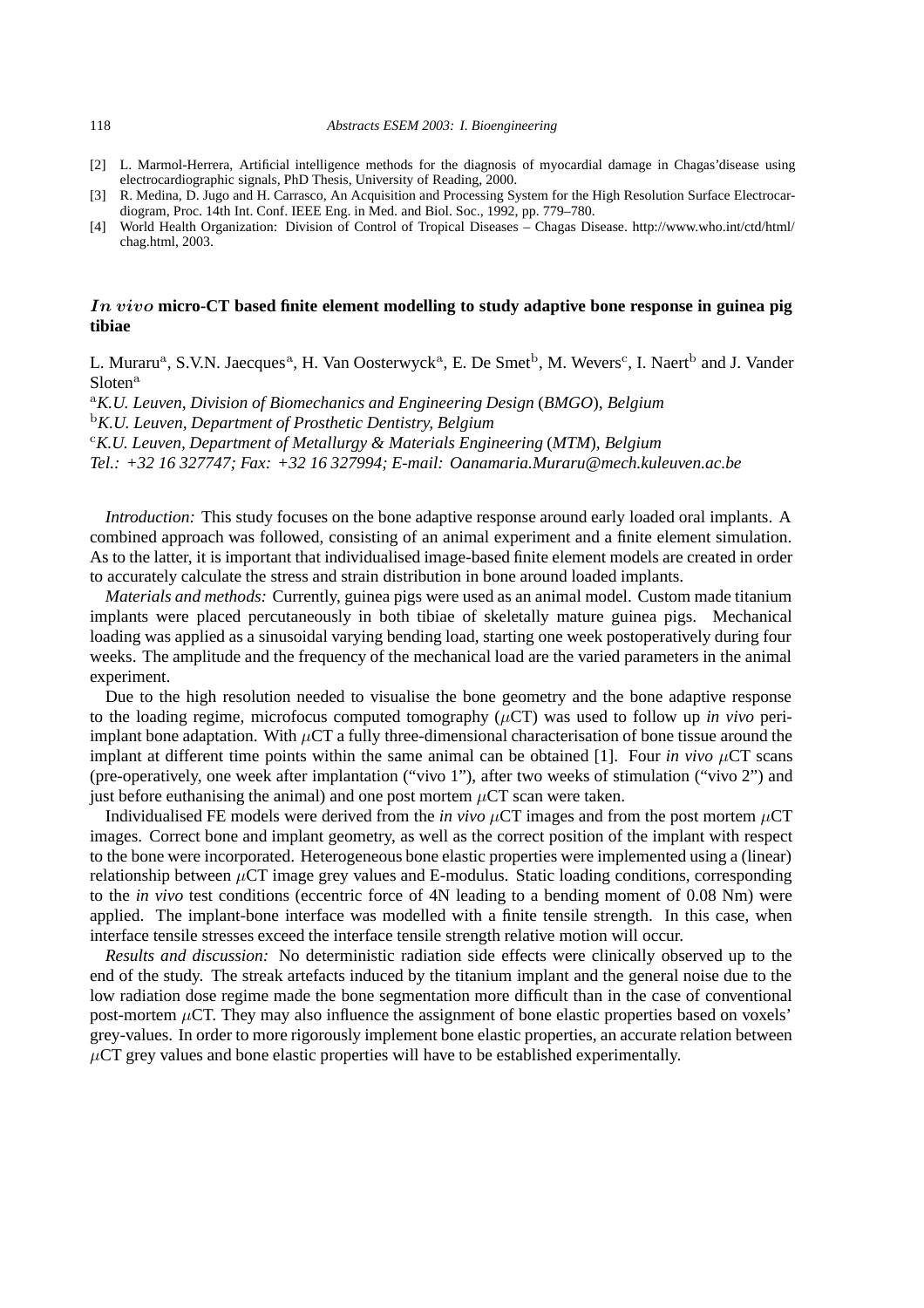

Fig. 1. Equivalent elastic strain distribution (in microstrain); post mortem also shown after metal artefact correction (right picture).



Fig. 2. Equivalent Von Mises stress distribution (in MPa); post mortem also shown after metal artefact correction (right picture).

For the time points modelled here, the interface tensile strength was exceeded, resulting in debonding and relative motion. In debonded regions interface stresses cannot be transferred from the implant to the bone, leading to lower stresses in these regions and an asymmetric peri-implant stress and strain distribution. Figures 1 and 2 show the equivalent elastic strain distribution and equivalent Von Mises stress distribution, respectively, in corresponding sagittal cross-sections through the tibia. High cortical stresses and strains (> 5000 microstrain, time point "vivo1") were noticed near the implant neck at the distal side and near the implant apex at the proximal side. A decreasing evolution in peri-implant strain distribution between "vivo 1" and "vivo 2" can be noticed. This evolution is not coherent up to the last time point ("post mortem", after 4 weeks of mechanical stimulation). However, the influence of metal artefacts is not negligible, as can be seen in Figs 1 and 2 when the artefact-corrected post-mortem model is compared with the original post-mortem model. After correction for the metal artefacts, the results from low-noise post mortem  $\mu$ CT correspond well with observations made on histological sections of the same location.

*Conclusions:* A method was developed to derive  $\mu$ CT based FE models of bone-implant structures *in vivo*.

*In vivo*  $\mu$ CT image quality is very important for the accuracy of the FE models. More analyses will be needed to confirm the strain decreases already observed for one animal over the considered time points. Future work will involve metal artefacts reduction, noise reduction and validation of the calculated strains.

### *Reference*

[1] S.V.N. Jaecques et al., Feasibility of monitoring bone remodelling around loaded percutaneous tibial implants in guinea pigs by in vivo microfocus computed tomography ( $\mu$ CT), in: Proc. Computer Assisted Radiology and Surgery 2001, H.U. Lemke et al., ed., Elsevier ICS1230, 2001, pp. 402–407.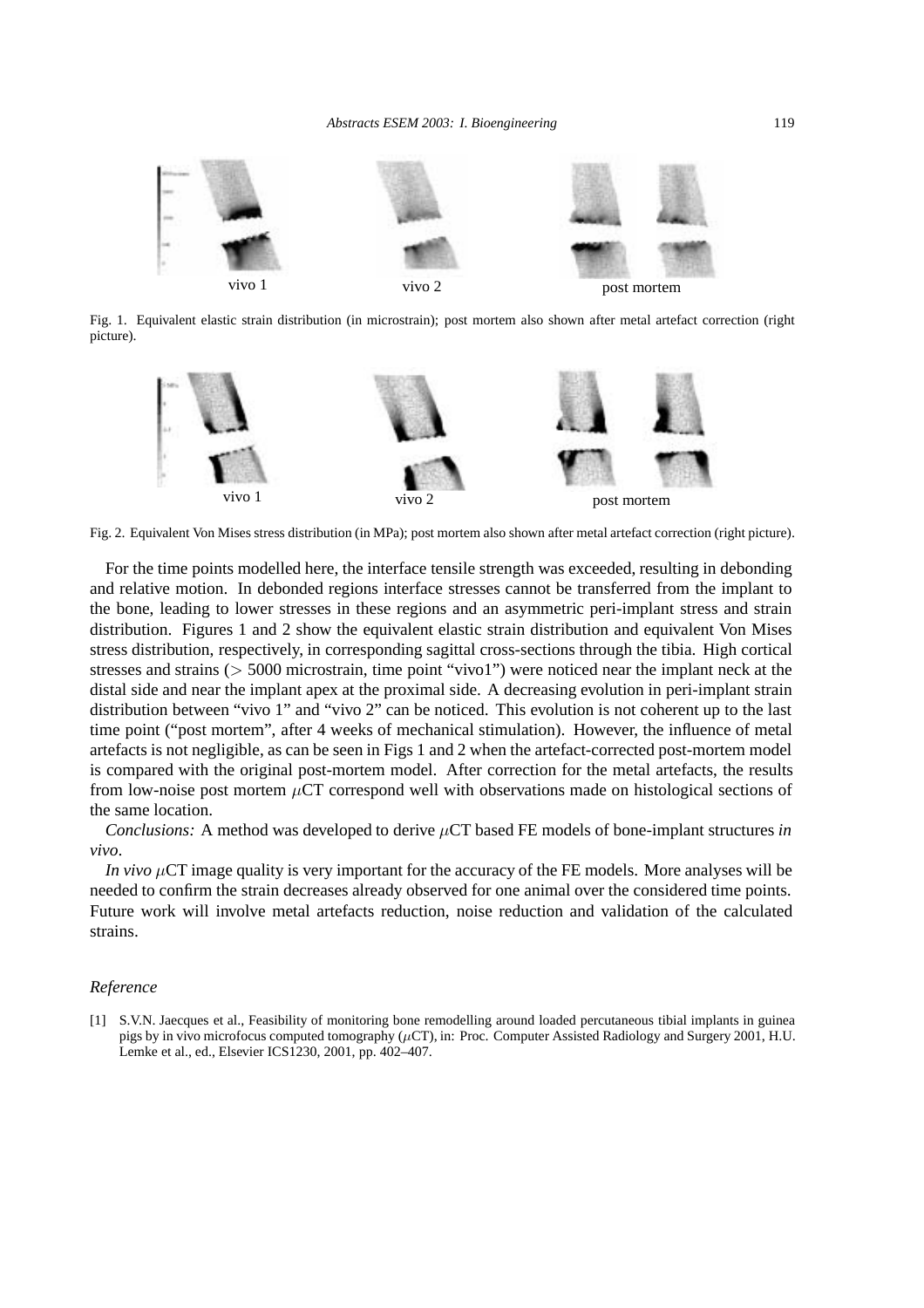# **ESB: Satellite Symposium: Implant Fixation**

# **Autonomous compensation for tissue and patient motion during robot-assisted surgery**

A. Ranftl<sup>a</sup>, K. Denis<sup>a</sup>, J. Vander Sloten<sup>a</sup>, J. De Schutter<sup>b</sup>, H. Bruyninckx<sup>b</sup> and J. Bellemans<sup>c</sup> <sup>a</sup>*Division of Biomechanics and Engineering Design* (*Mechanical Engineering*)*, KU Leuven, Belgium* <sup>b</sup>*Division of Production Engineering, Machine Design and Automation* (*Mechanical Engineering*)*, KU Leuven, Belgium* <sup>c</sup>*Division of Orthopaedics UZ Pellenberg, KU Leuven, Belgium*

*Tel.: +32 16 32 75 34; Fax: +32 16 32 79 94; E-mail: Andrea.Ranftl@mech.kuleuven.ac.be*

*Introduction:* In the Division of Biomechanics and Engineering Design earlier projects in the field of robot-assisted surgery have developed procedures for static registration in orthopaedics. With respect to total knee arthroplasty (TKA) registration by means of surface matching [3] as well as by means of an intramedullary rod [2] were introduced. Furthermore a markerless registration technique by surface matching was developed for total hip arthroplasty (THA) [5]. Drawback of these methods is that during the operation process the tibia (see Fig. 1) respectively the hip have to be clamped invasively to prevent movements of any kind. Clamping is essential to obtain accurate cavities in the bone, which is needed to achieve good initial implant fixation. This is due to the inability of the robot to react autonomously on position changes in the workspace. This fixation can lead to lesions in soft and hard tissue. Furthermore in case of sudden and unexpected movements of bones or the robot during the operation the registration has to be renewed. This can be impossible at an advanced stage of intervention.



Fig. 1. Invasive clamping of the tibia.

In this abstract a procedure, called dynamic registration, will be proposed which copes with the above mentioned problems. For this purpose results of the Division of Production engineering, Machine Design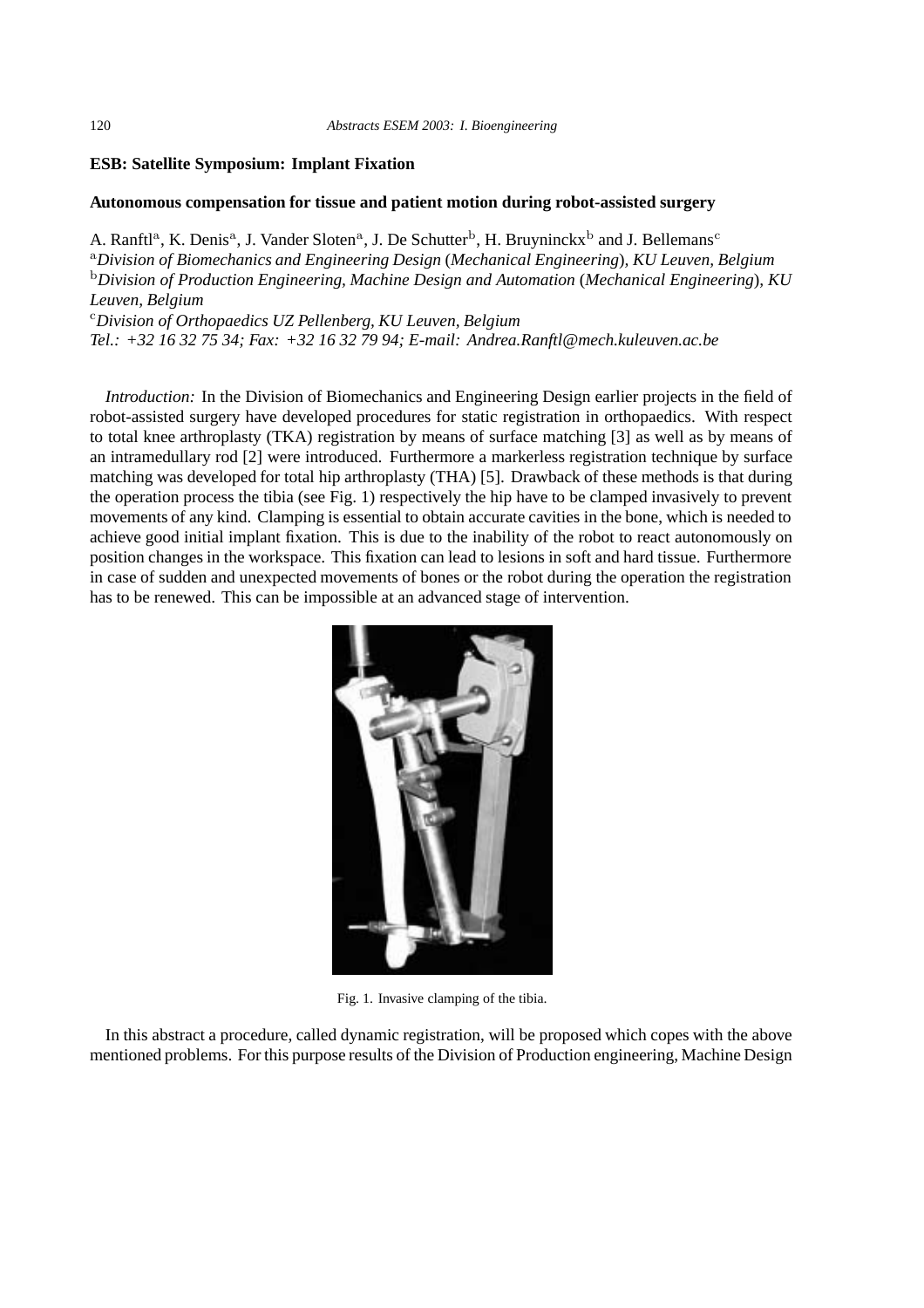

Fig. 2. Blockdiagram of the dynamic registration.

and Automation in the field of visual servo control will be applied. With the help of hybrid vision and force control the robot end-effector is forced to follow a planar contour. The vision provides feedforward information of the end-effector trajectory and the force control prevents the end-effector from loosing the contact with the contour [1]. Our objective is to develop a control strategy which combines and extends the achieved results. With the help of so-called dynamic registration it is possible by means of visual feedback to compensate movements of the patient autonomously by the robot. The drawbacks of invasive clamping by static registration methods are therefore removed.

*Methods:* Dynamic registration stems from the in control theory well known visual servo control. Thereby machine vision closes a control loop for position control [4]. The camera records the movements in the working space of the robot. With this information the position changes can be calculated and be sent as setpoints for the end-effector to the robot joint controller. The whole process including all data streams and the robot motion have to be realized in a real-time environment to ensure an appropriate reaction of the robot. The experimental set-up of the department consists of a six degree of freedom industrial Stäubli RX 130 robot and a conventional Philips INCA 311 camera. It includes an internal processor and is supported by a vision library in  $C/C++$ . It has furthermore to be considered that the whole technical assembly has to fit in an operation theater and must not bother the staff.

The main objective is to develop a control scheme as outlined in Fig. 2 for the robot position control which includes three feedback loops: The precise position of the end-effector provided by the joint controller, the force feedback which records the interventions of the end-effector in the working space as already realized in earlier approaches [2,3,5] and the vision loop to observe motions in the environment of the robot. With these three control loops the robot is able to compensate unexpected movements automatically during the operation. The proposed control strategy will initially be applied to robot assisted surgery in the field of orthopaedics. In particular the procedures mentioned for TKA will be extended and the previously obtained results of accuracy studies will be taken as benchmarks and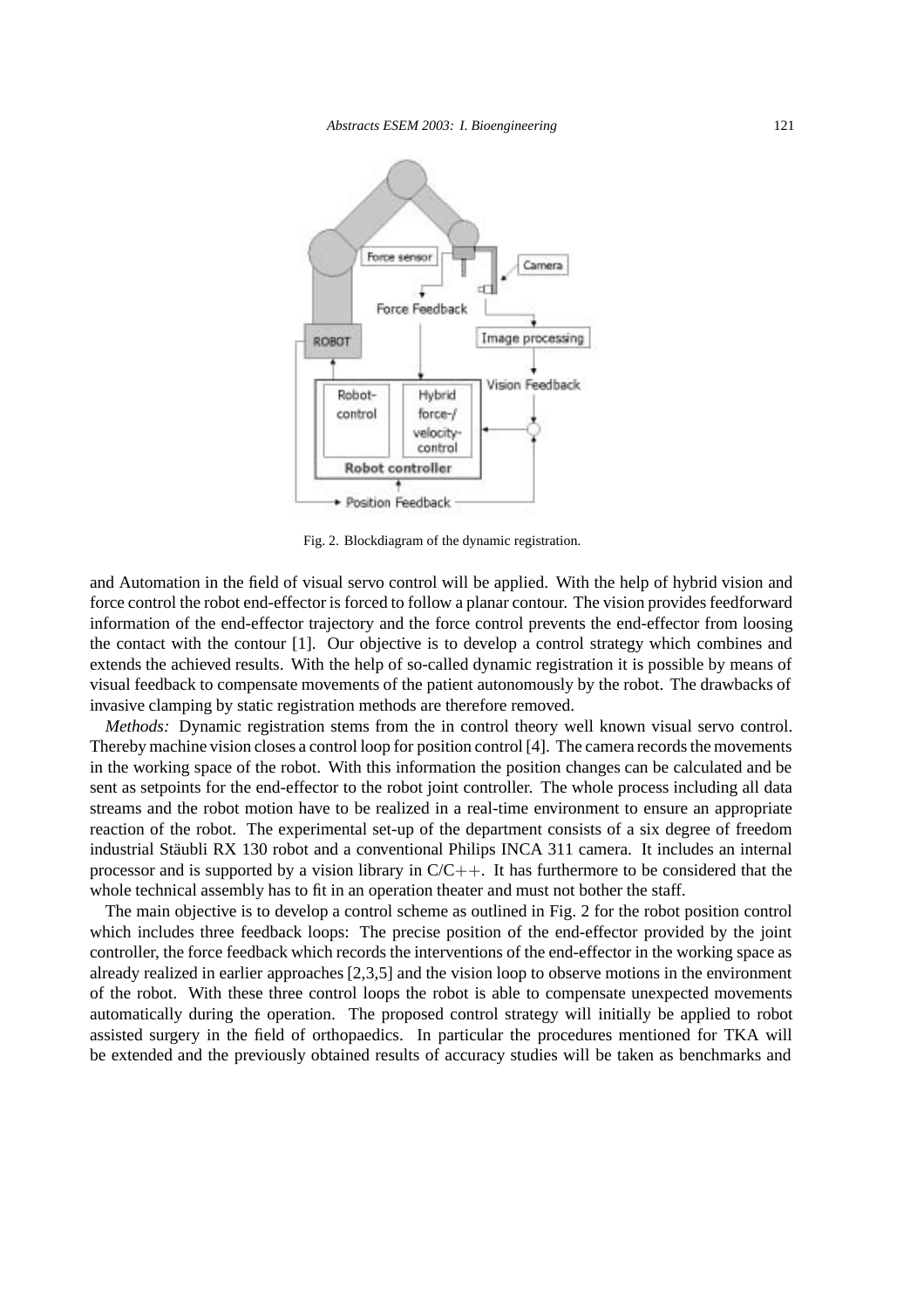references. One of the main goals is to show the feasibility of the proposed control strategy in robotassisted surgery.

*Results and conclusion:* The authors have proposed a control scheme which will enable the robot to react autonomously on movements in the workspace. With the help of vision feedback the previously developed hybrid force/velocity control in robot-assisted TKA is extended to replace the invasive clamping by a more moderate one to spare soft and hard tissues. It should be stressed that in this line of work the intention never lies in replacing the surgeon by the robot. His responsibility will rather be shifted to higher level tasks such as the supervision of the whole process and the planning of the applied procedure. In the future this approach will also be applied to other fields of surgery (e.g. cardiac surgery) where invasive clamping of the tissues is not possible and therefore the application of robot-assisted procedures is restricted.

# *References*

- [1] J. Baeten, Integration of vision and force for robotic servoing. PhD thesis, Katholieke Universiteit Leuven, B-3001 Leuven, Belgium, December 2001.
- [2] K. Denis, G. van Ham, J. Bellemans, L. Labey, J. Vander Sloten, R. Van Audekercke, G. Van der Perre and J. De Schutter, How correctly does an intramedullary rod represent the Longitudinal Tibial Axes? *Clincal Orthopaedics and related Research* **397** (2002), 424–433.
- [3] K. Denis, G. Van Ham, J. Vander Sloten, R. Van Audekercke, G. Van der Perre, J. De Schutter, J. Bellemans and G. Fabry, Registration of the tibia in robot-assisted total knee arthroplasty using surface matching. Computer Assisted Rediology and Surgery, 17th International Congress and Exhibition, London, June 25–28, 2002, pp. 664–669.
- [4] S.A. Hutchinson, G.D. Hager and P.I. Corke, A Tutorial on Visual Servo Control, *IEEE Transactions on Robotics and Automation* **12**(5) (October 1996), 651–670.
- [5] G. Van Ham, Development of a markerless registration method and a semi-active control strategy for robot-assisted orthopaedic surgery. PhD thesis, Katholieke Universiteit Leuven, B-3001 Leuven, Belgium, September 2002.

### **Reliability of an accelerometer in the assessment of body movements**

E. Vihriälä<sup>a</sup>, J. Oksa<sup>b</sup>, J. Karkulehto<sup>c</sup>, R. Korpelainen<sup>d</sup>, R. Myllylä<sup>a</sup> and T. Jämsä<sup>e</sup> <sup>a</sup>*Department of Electrical and Information Engineering, University of Oulu, P.O. Box 4000, FIN-90014 Oulu, Finland E-mail: evihrial@ee.oulu.fi* <sup>b</sup>*Oulu Regional Institute of Occupational Health, Oulu, Finland* <sup>c</sup>*Medical Engineering, The Oulu Polytechnic Institute of Technology, Oulu, Finland* <sup>d</sup>*Department of Sports Medicine, Oulu Deaconess Institute, Oulu, Finland* <sup>e</sup>*Department of Medical Technology, University of Oulu, Oulu, Finland*

*Introduction:* Human body movements, such as tremors and exercises, have generally been measured with optical motion analysis [3]. This technique, however, has its limitations, the most serious being that the measurement setup is fixed to one place and that the measurement period is limited. Accelerometers, on the other hand, enable the continuous measurement of movements over long periods without interruptions. In addition, the measurements are not spatially limited.

In earlier studies, accelerometers have been successfully applied to the observation of human motions [2], and previous validation studies [1] have shown that the agreement between the accelerometric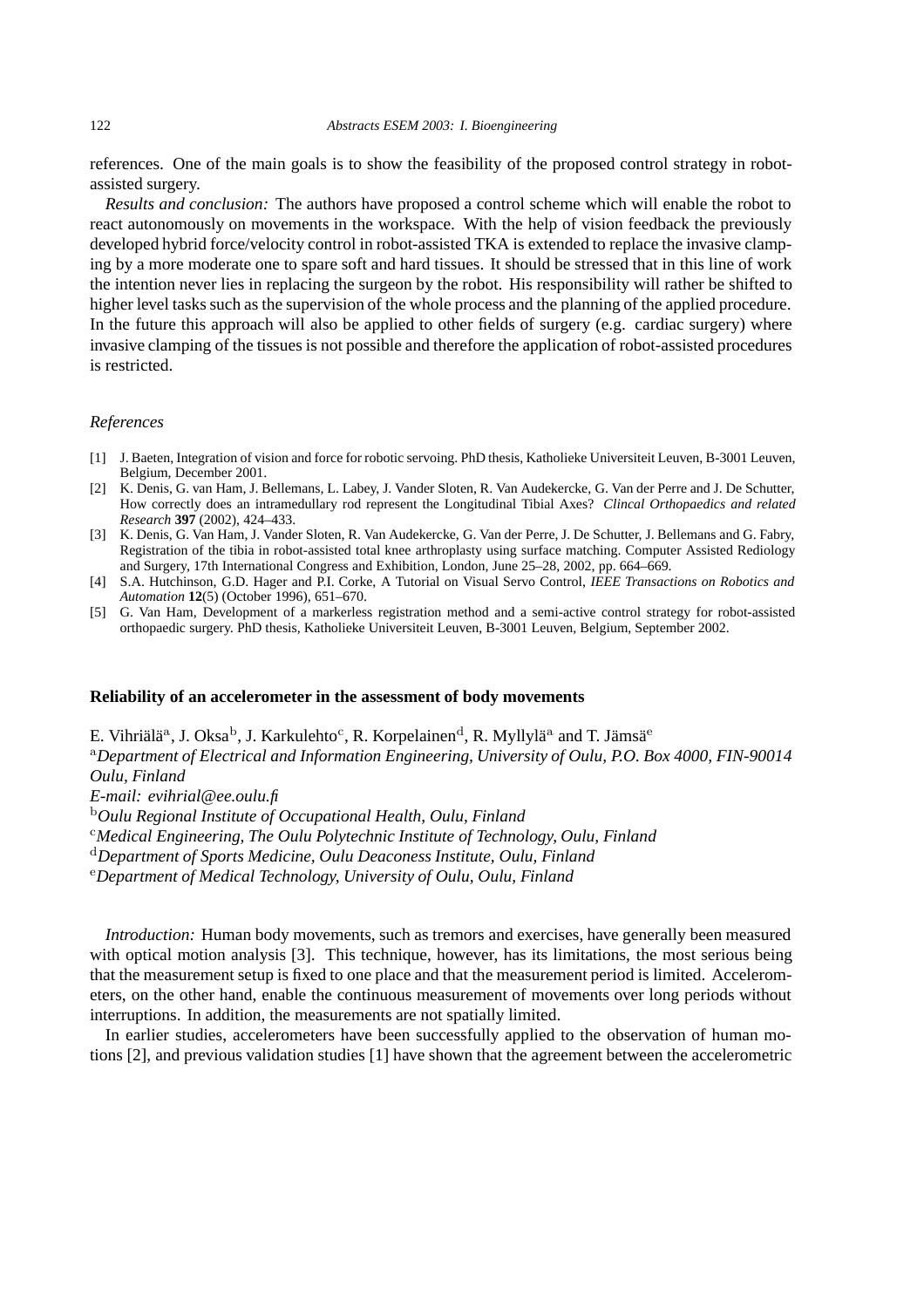| Table 1                                                      |          |  |  |  |
|--------------------------------------------------------------|----------|--|--|--|
| Confidence and prediction intervals. Combination of all mea- |          |  |  |  |
| surements                                                    |          |  |  |  |
| Interval                                                     | Value    |  |  |  |
| 95% confidence interval for $b$ (form.4).                    | 0.0126   |  |  |  |
| 95% confidence interval for $a_{acc}$ .                      | 0.108(g) |  |  |  |
| 95% prediction interval for $a_{acc}$ (the worst case).      | 0.617(g) |  |  |  |

Residual standard deviation s*r*. 0.308 (g)

method and other more conventional methods is high. This paper extended the variety of examined exercises and the range of measured acceleration amplitudes. The aim of the present study was to evaluate the reliability of a tri-axial accelerometer in the assessment of body movements by comparing it with a conventional motion analysis system.

*Methods:* To achieve equal calculus basis with the accelerometric method, the position-time information provided by a motion analysis system was converted into accelerations. The agreement between the two measuring methods was determined by means of regression and correlation (correlation coefficients) analysis. Accelerations were measured with two prototypes. The first one operated with a laptop computer (Compaq Armada E500, Hewlett-Packard Company, US), while the other one incorporated a datalogger (Tattletale Model 8v2 Data Logger, Onset Computer Corporation, US). Both prototypes operated with a sampling rate of 400Hz/Channel. The 3d-sensor of the acceleration measuring devices was constructed with three orthogonally connected commercial accelerometers (SCA-320, VTI Technologies, Finland). Motion analysis was performed with a commercial analysis system with two video cameras (MacReflex, Qualisys Ab, Sweden), operating with a rate of 100 frames/s and ground reaction forces were measured with a force plate sensor (Kistler 9287 A, charge amplifier Kistler 9865 C, Kistler Instrumente AG, Winterthur, Switzerland). Acceleration measurements of a set of standardized exercises (walking, running, jumping, etc.) were carried out in two stages. At the first stage, accelerations were measured using the prototype with the laptop computer ( $n = 169$ ). Next, a new set of measurements were performed with the prototype incorporating a datalogger  $(n = 403)$ . At last, to get a wider sampling, all results were combined . Both average acceleration values (10 test subjects, first stage measurements) and maximum peak values (10 test subjects, second stage measurements) were examined. The 3daccelerometer was attached either directly on the skin using an adhesive tape or over clothing using a belt. The marker for the motion analysis system was placed on top of the accelerometer's sensor. The sensor attachment sites vary being either ankle, knee, thigh or waist. Only accelerations with an upward direction were analysed.

*Results:* The correlation coefficient while all results were combined was  $r = 0.989$ .

The regression line equation was  $a_{acc} = a_{ma} 1.02 + 0.0277g$ , where

 $a_{acc}$  = estimated acceleration for the accelerometer and

l,

 $a_{ma}$  = acceleration measured with the motion analysis system.

Residual standard deviation, prediction interval and confidence intervals are presented in Table 1 and Fig. 1.

*Discussion:* This study showed a high agreement between the video-based and accelerometric methods in the assessment of body movements. The observed slight deviation between the methods may be due to their different operating principles. Video-based analysis has only a limited ability to detect accelerations and requires generally at least three position detections to obtain one acceleration value. First, position1, position2 and the corresponding speed are calculated, followed by a calculation of position2, position3 and the corresponding speed, before a change in speed (acceleration) can be determined. If the acceleration peaks are high and their durations short, the determined accelerations may easily be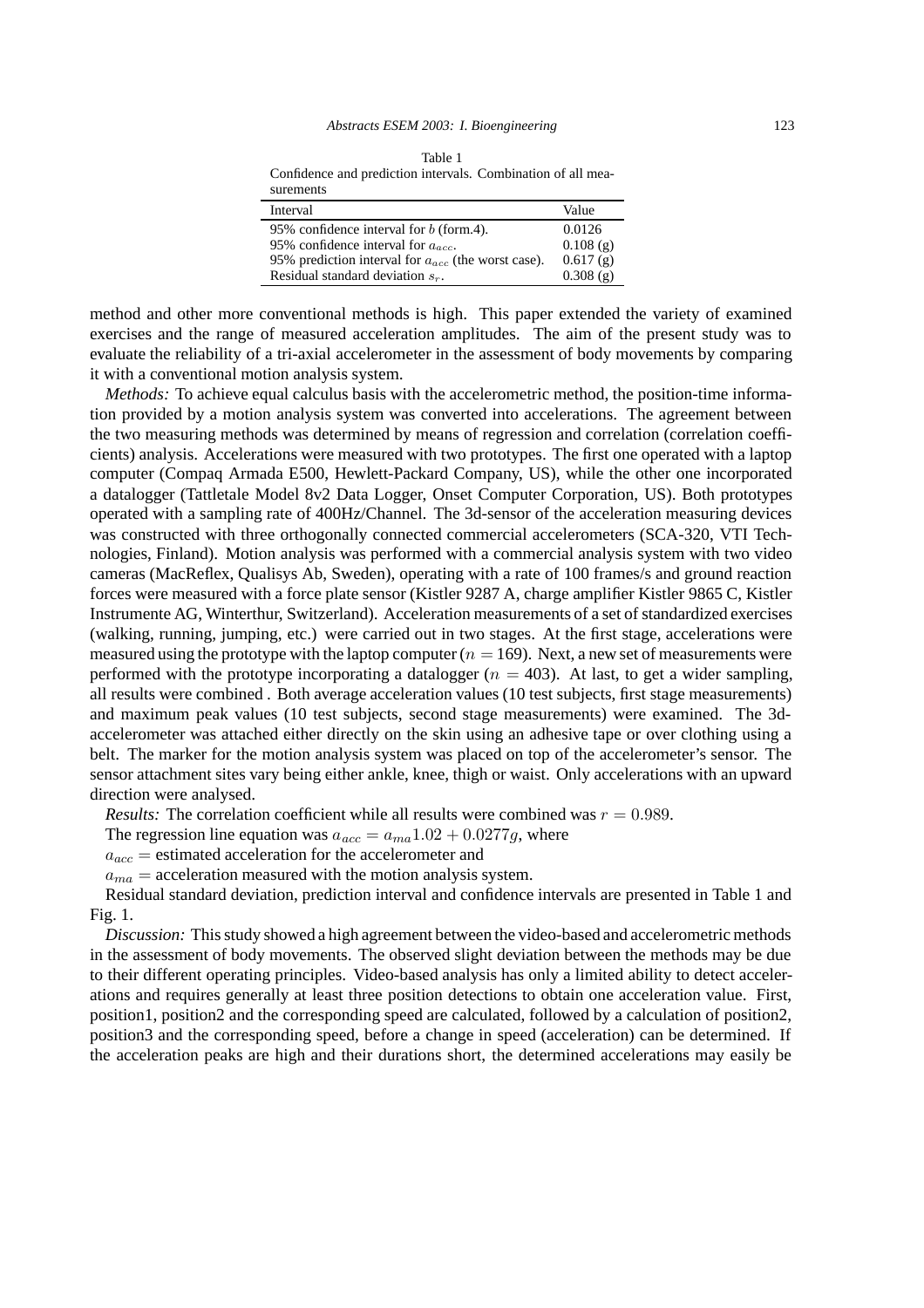

Fig. 1. Regression line and the 95% prediction limits. Combination of all measurements ( $n = 572$ ).

attenuated (depending on the time resolution of the system). This conclusion is actually affirmed by the fact that slope b was higher than 1. Also, Fig. 1 shows that the motion analysis system produces lower values at high accelerations than the accelerometric method.

*Conclusions:* In comparison with the motion analysis system, accelerometers seem better suited for observing different patterns of physical exercises and are more accurate at high accelerations. However, if the exercises to be measured consist of very slow movements and accelerations, motion analysis gives more reliable results.

*Acknowledgements:* The authors wish to thank the National Technology Agency of Finland for financial support.

# *References*

- [1] R. Mayagoitia, A. Nene and P. Veltink, Accelerometer and rate gyroscope measurement of kinematics: an inexpensive alternative to optical motion analysis systems, *Journal of Biomechanics* **35** (2002), 537–542.
- [2] M. Sekine, T. Tamura, M. Ogava, T. Togawa and Y. Fukui, Classification of acceleration Waveform in a continuous walking record, Proceedings of the 20th Annual International Conference of the IEEE Engineering in Medicine and Biology, Vol. 20, No 3, 1998.
- [3] P. Van Gheluwe, P. Roosen and K. Desloovere, Rearfoot Kinematics During Initial Takeoff of Elite High Jumpers: Estimation of Spatial Position and Orientation of Subtalar Axis, *Journal of Applied Biomechanics* **19** (2003), 13–27.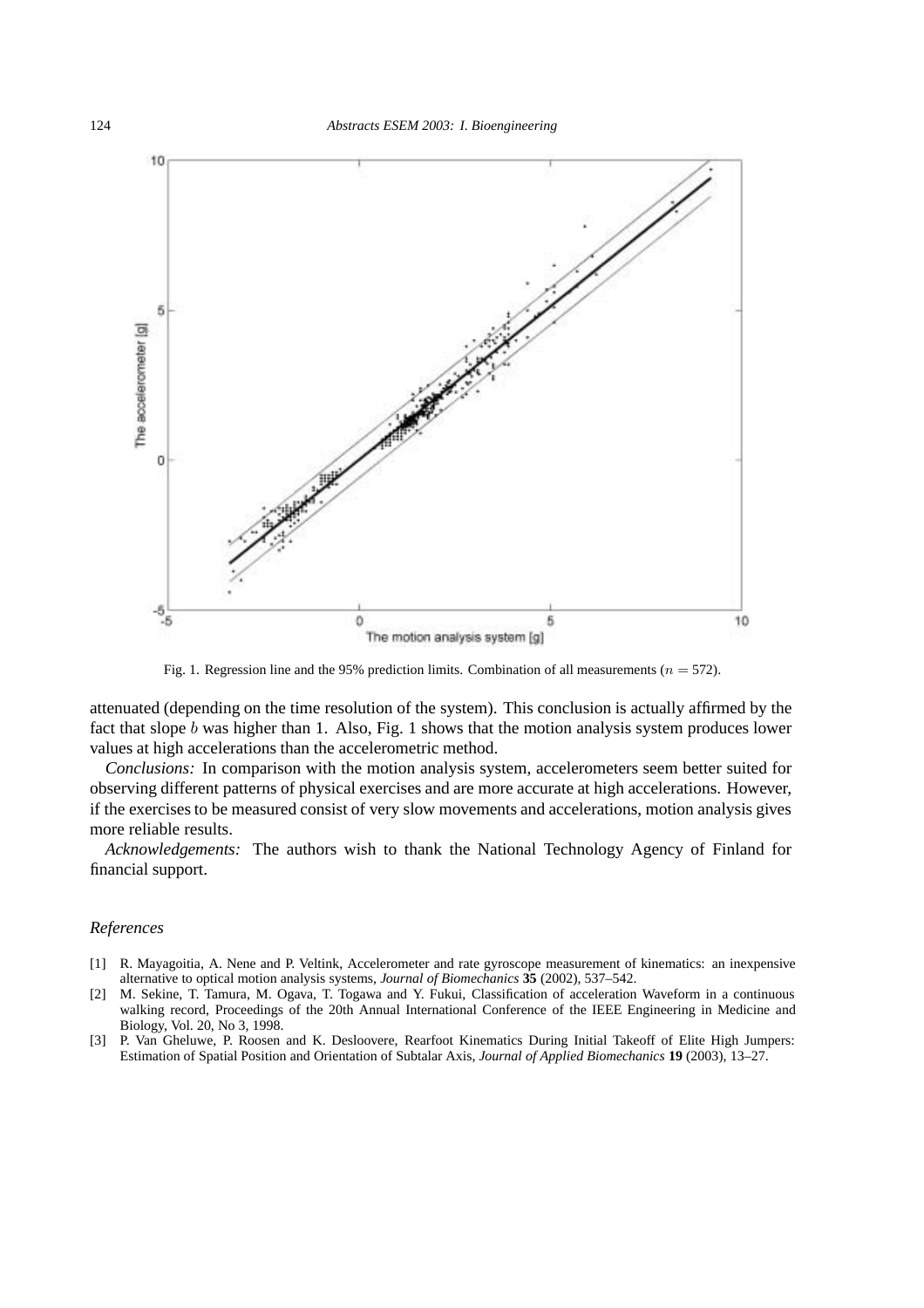# 4. Biosignals and Sensors

# **Analysis of T-wave shape variability in HR ECG mapping**

M. Fereniec<sup>a</sup>, G. Karpiński<sup>b</sup>, R. Maniewski<sup>a</sup>, G. Opolski<sup>b</sup>, H. Rix<sup>c</sup> and A. Zbieć<sup>a</sup> <sup>a</sup>*Institute of Biocybernetics and Biomedical Engineering PAS Warsaw, Poland* <sup>b</sup>*Chair and Department of Int. Medicine and Cardiology, School of Medicine, Warsaw, Poland* <sup>c</sup>*Universite de Nice, Sophia Antipolis, France ´*

*Introduction:* The non-invasive assessment of the cardiac repolarization heterogeneity is of clinical importance. It is generally accepted that the repolarization inhomogeneity facilitates the re-entry phenomena causing the development of life-threatening ventricular arrhythmias, e.g. ventricular tachycardia [4]. This concerns, in particular, a large group of post myocardial infarction patients and patients with left ventricular hypertrophy.

The purpose of this study was to investigate the spatial changes of the repolarization period,in particular, T-wave in a high-resolution ECG recording. We have applied two different methods quantifying Twave shape. First, the parameter called TSI parameter (T-wave Shape Index), sensitive for T-wave shape changes based on length of T-wave curve and integral of ECG amplitude in T-wave period was proposed [1]. The second method is based on distribution function method defined to detect signals shape differences. The preliminary results obtained from the analysis of a limited number of normal subjects and post-infraction patients with cardiac insufficiency confirm hypothesis that the spatial heterogeneity of repolarization phase increases after myocardial infarction.

*Methods:* The preliminary analysis of HR-ECG in the repolarization period was carried out on the set of data of 14 normal subjects and 12 post-infarction patients. The examination was carried out in the electrically shielded room using the high-resolution ECG measurement system [2].

The system consists of 64 low noise amplifiers with 16-bit A/D converters (BIOSEMI, the Netherlands). Digital signals were transformed to the serial optical format and then were transferred to the computer via an optical fiber. The data acquisition was controlled by the LabView measurement software. To improve the signal-to-noise ratio the cross-correlation averaging and filtering methods were applied to 64 signals obtained from the lead position on the torso according to the University of Amsterdam lead system [3,5].

The-wave Shape Index (TSI), is a quantitative measure of individual T-wave shape and a ratio of the integral of ECG amplitudes in the T-wave period and the total length of the T-wave curve. In the analysis the normalized TSI parameter is used.

The distribution function method is based on normalized distribution function adopted from statistics to signals analysis and allows to measure shape similarity between signals. ∆ parameter is a quantitative measure of difference between certain pattern of T-wave, calculated from control group, and each individual T-wave. Spatial distributions around the torso of these two parameters were analyzed.

The proposed TSI parameter and ∆ parameter were calculated for all 64 ECG signals of each subject and presented as iso-amplitude maps. For TSI parameter departure maps were created i.e. map of each individual subject was subtracted from the mean map calculated for control group.

*Results:* The obtained results show that in certain areas on the torso surface, differences of T-wave shape between normal subjects and post-infarction patients are clearly seen. Below are the departure maps of TSI parameter (Figs 1(a), (b) and (c)) and maps of  $\Delta$  parameter (Figs 2(a), (b) and (c)).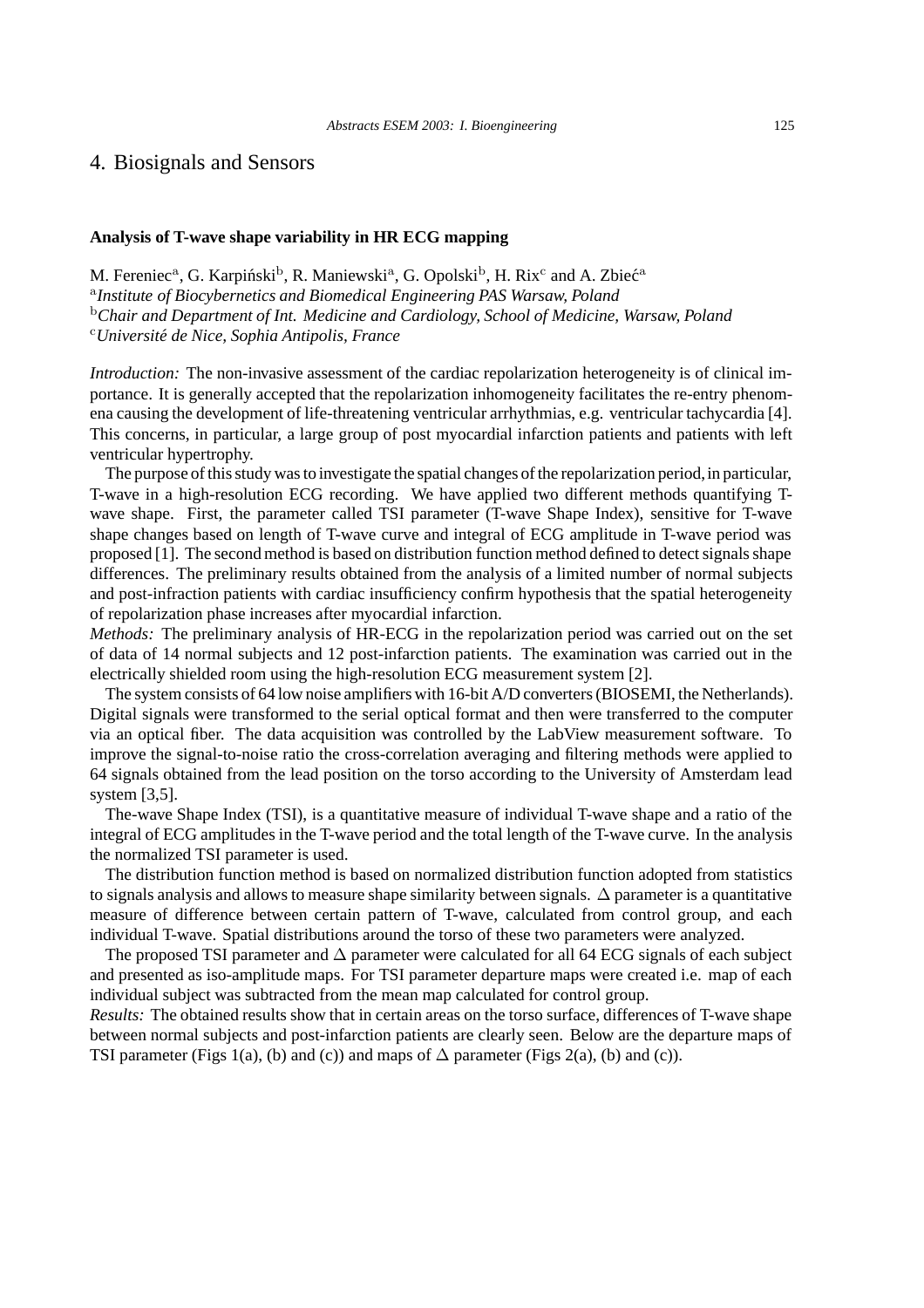



and inferior infarctions

For TSI parameter differences in spatial variability of ventricular repolarization phase between healthy subject and patients are distinctly seen, for  $\Delta$  parameter clear differences are seen only in precordial area due to large disparity of T-wave shapes in the group of healthy subjects in peripheral regions.

*Discussion:* Different parameters of repolarization phase assessment were introduced and it is well established that local changes of repolarization in the myocardium increase the risk for ventricular arrhythmia vulnerability. QT dispersion is the most often proposed parameter of repolarization inhomogeneity assessment, but the exact measurement of OT interval is practically difficult. The TSI parameter and  $\Delta$ parameter were calculated for averaged beats in all 64 location on the thorax. Both proposed parameters are not depended on the accuracy of T-wave on- and offset detections. Only amplitude changes in the same time interval established time interval for all leads were taken into account.

It was observed that spatial heterogeneity of both parameters value are larger in examined patients with cardiac insufficiency then in normal subjects.

Obtained results indicate that spatial variability of both parameters might be a good marker of variability of T-wave morphology and could reflect spatial repolarization gradient.

### *References*

- [1] M. Fereniec, M. Kacprzak, G. Karpinski, R. Maniewski, G. Opolski and D. Ircha: Evaluation of T-Wave Morphology in ´ High – Resolution ECG Mapping, *International Journal of Bioelectromagnetism* **4**(2) (2002), 101–102.
- [2] M. Fereniec, M. Kacprzak, R. Maniewski, A. Zbiec and D. Ircha, The 64 channel system for high resolution ECG mapping, in Proceedings of Computers in Cardiology, 2001, 28:513–515.
- [3] R. Hoekama, G. Uijen and A. van Oosterom, On Selecting a Body Surface Mapping Procedure, *J Electrocard* **32** (1999), 93–102.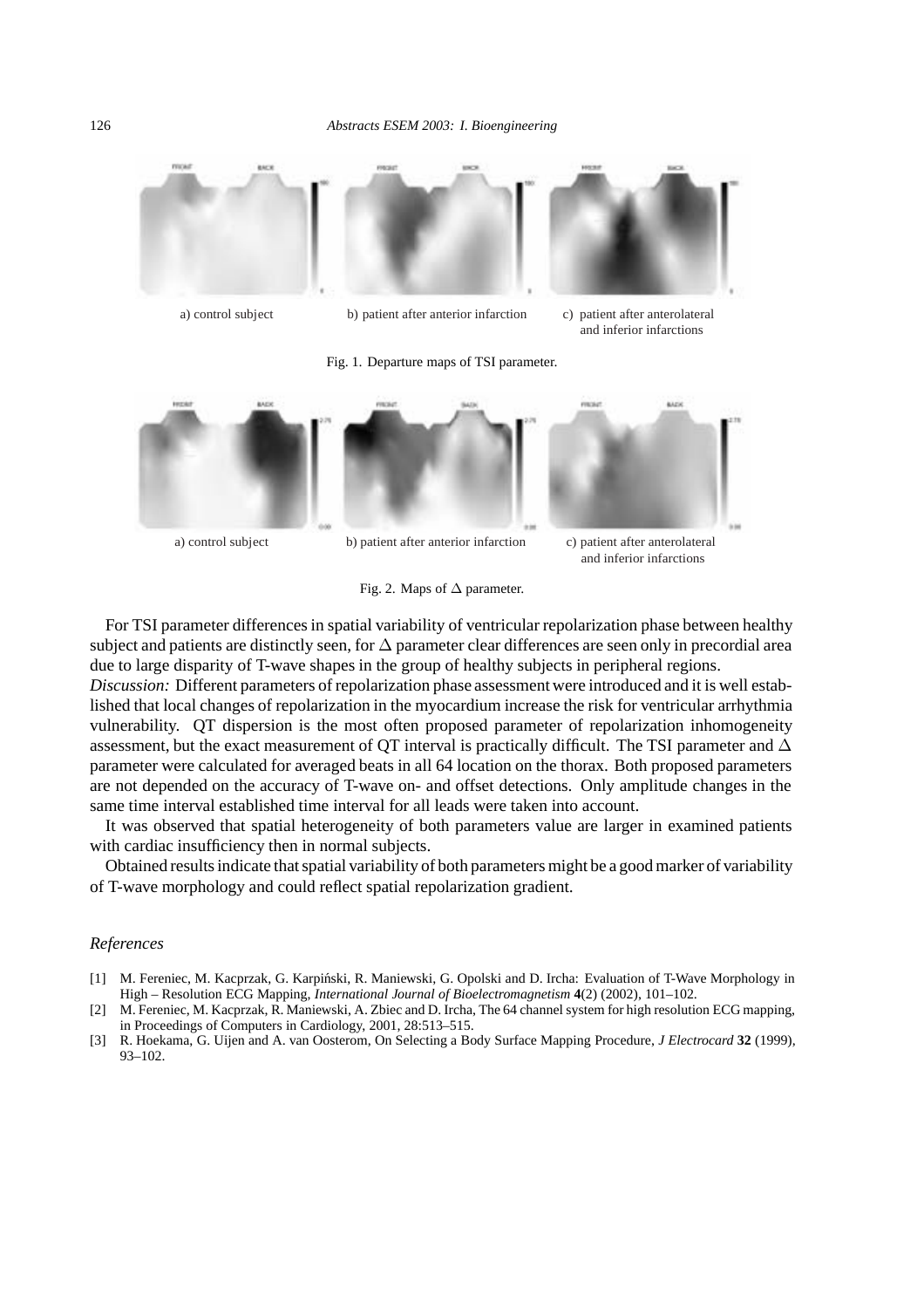[4] C.S. Kuo, K. Munakata, C.P. Reddy and B. Surawicz, Characteristics and possible mechanism of ventricular arrhythmia dependent on the dispersion of action potential durations, *Circulation* **67** (1983), 1356–1367.

[5] R.L. Lux, C.R. Smith, R.F. Wyatt, A.K. Evans, G.M. Vincent and J.A. Abildskov, Clinically practical lead systems for improved electrocardiography: Comparison with precordial grids and conventional lead systems, *Circulation* **59** (1979), 356–363.

#### **Bioanalytical and Medical Trends in Sensor Applications**

# **Project overview LOCOMED**

M. Fleischer, E. Simon and K. Abraham-Fuchs

*Siemens AG, Munich and Erlangen, Germany*

*Tel.: +49 89 636 40049; Fax: +49 89 636 46881; E-mail: Maximilian.Fleischer@siemens.com*

*Introduction to LOCOMED project:* The project LOCOMED (Low-Cost Gassensor System in Mikrosystems Technology for Medicine and Biotechnology) is a joint university/industry research project devoted to the development of innovative sensors for medical use and biological process control. It was partly funded by the German Ministry for Education and Research in the framework of the successful program "micro system technique 2000+" and was executed under the supervision of VDI/VDE-IT (Teltow), with the project co-ordination done by the Siemens AG. Its duration ranged from January 00 to June 03.

The medical applications follow the approach, known since medieval times, that the smell of the body odor of humans or the exhaled air gives an indication for the presence of a diseases. The technical implementation was done by the development of new gas sensors for the detection of disease marker gases in exhaled air of humans. This additional diagnostic means is intended to give a contribution to the field of disease management. Besides ethical issues, there is a strong financial drive for this due to cost reductions that are available with the use of disease management (see Fig. 1).

The biotechnological applications relate to the detection of lead substances in biotechnological processes in the liquid phase, based on newly developed sensors. Such substances give an indication about the state of the biotechnological process as a foundation for a reliable process control. The cost saving potential for this applications are regarded as substantial, since few means for the on-line monitoring of biotechnological processes are available up to now.

*Medical application:* The choice of the medical application was done based on known clinical trials investigating disease marker gases in breath. On the other hand attention has to be paid to the patient numbers in the most widespread chronic diseases, hypertension (12 Mio), Asthma (4 Mio), Diabetes (4 Mio), congestive heart failure (1 Mio), values for Germany. Based on the assumption that the double number of the hospital cases gives a rough indication of the possible users of a breath analysis tool for disease management, the potential numbers of users have been estimated between 300000 and 600000 in Germany for these diseases.

The target of monitoring the acetone as a Diabetes marker in exhaled air had to be waived despite the advantage of the high acetone permeability from the blood to the alveolar gas. Reasons have been the high inter- and intra-patient variability (1,2–1880 ppb Acetone in breath), a low range of exploitable acetone concentration change from diabetic to non-diabetic of about a factor 2–3, and the availability of few relevant clinical trials.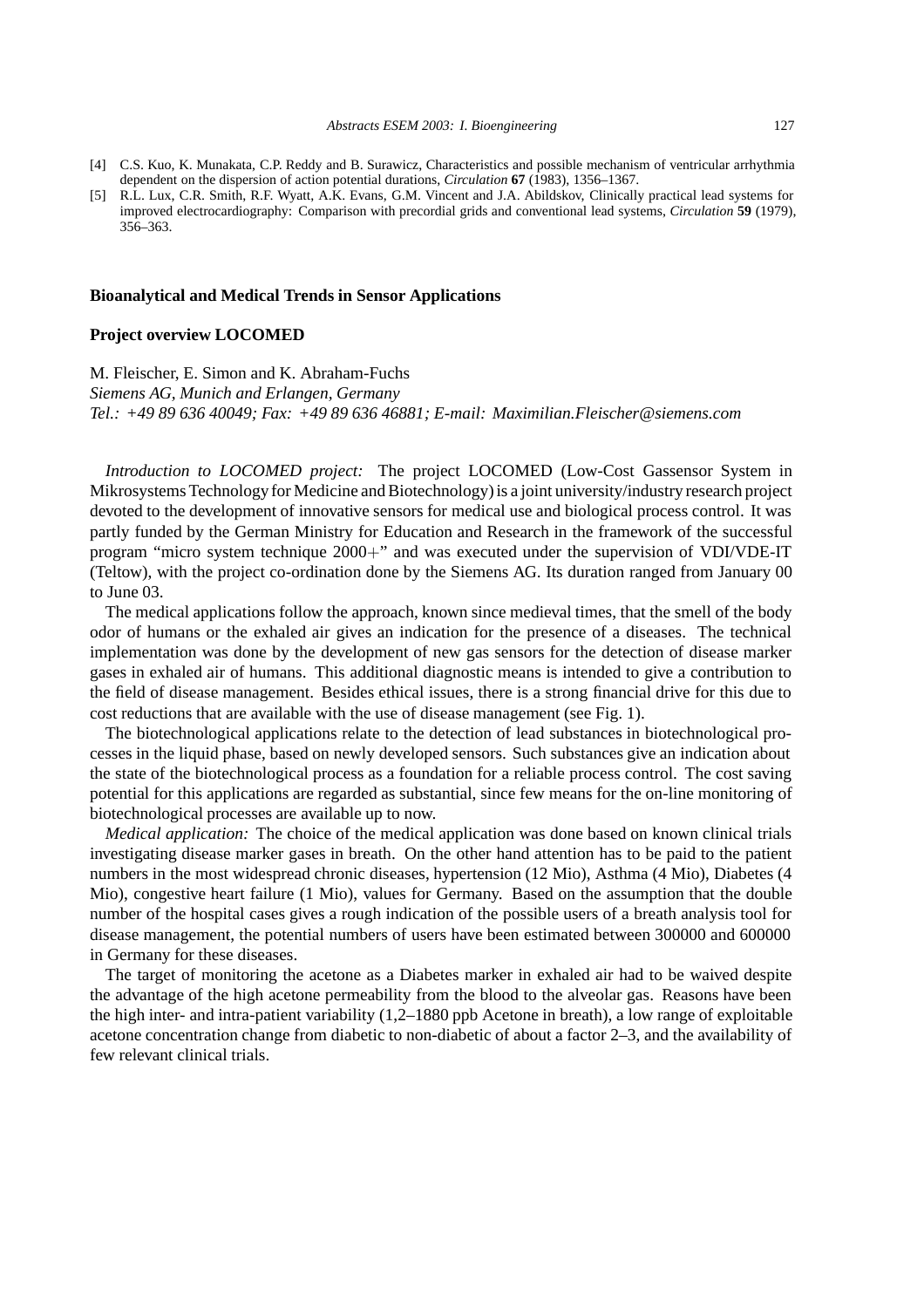#### 128 *Abstracts ESEM 2003: I. Bioengineering*



Fig. 1. Overview of US health care costs with an indication of the cost saving potential of stringent disease management (DSM) effort.

Table 1 Clinical trails investigating disease markers in breath since 1996

| Analyte         | Number of studies done | Topic                                                                       |
|-----------------|------------------------|-----------------------------------------------------------------------------|
| H <sub>2</sub>  | 86                     | Digestion: H <sub>2</sub> as Indicator for incomplete usage of Hydrocarbons |
| NO.             | 36                     | Asthma, esp. with children                                                  |
| Ethanol         | 22                     | Ethanol in blood                                                            |
| CO              |                        | Marker for oxidative Stress                                                 |
| NH <sub>3</sub> |                        | <b>Protein Digestion</b>                                                    |
| Others          |                        | Isoprene $(5)$ , Pentane $(3)$ , Acetone $(3)$ , Methanol $(2)$             |

The motivation for selection of Asthma Bronchiale as medical target application were clearly given. Besides the fact that it is a widespread disease with 5–15% of the population in industrialised countries suffering from it, a well defined marker gas exists, This is nitrogenmonoxide (NO) which constitutes a general biomarker for pulmonary inflammation processes. To allow the detection of acute Asthma Bronchiale, NO gas concentration in breath: have to be detected which undergo a significant change from 5–10(24) ppb (normal) to a level of 30–100 ppb before an Asthma attack emerges. The use can be twofold: a raised level of NO gives an indication of Asthma Bronchiale for improved diagnosis. On the other hand, the use of inflammatory repressive medication decreases the NO level to normal values. The control of the NO concentration in breath therefore can be used for therapy control, with the NO level indicating the exigency of the use of another dose of medication.

*Technology used:* A novel gas sensing technology was investigated to selectively detect the low NOlevels. A new type of gas sensor [1] has been developed, which is based on a field effect transistor that has a suspended gate covered with a gassensitive layer. When the gas to be detected adsorbs at the gassensitive layer, a small voltage is generated at the surface of the sensitive layer (physically spoken, a change of the work function) and this voltage is amplified to give a variation in the transistor current. The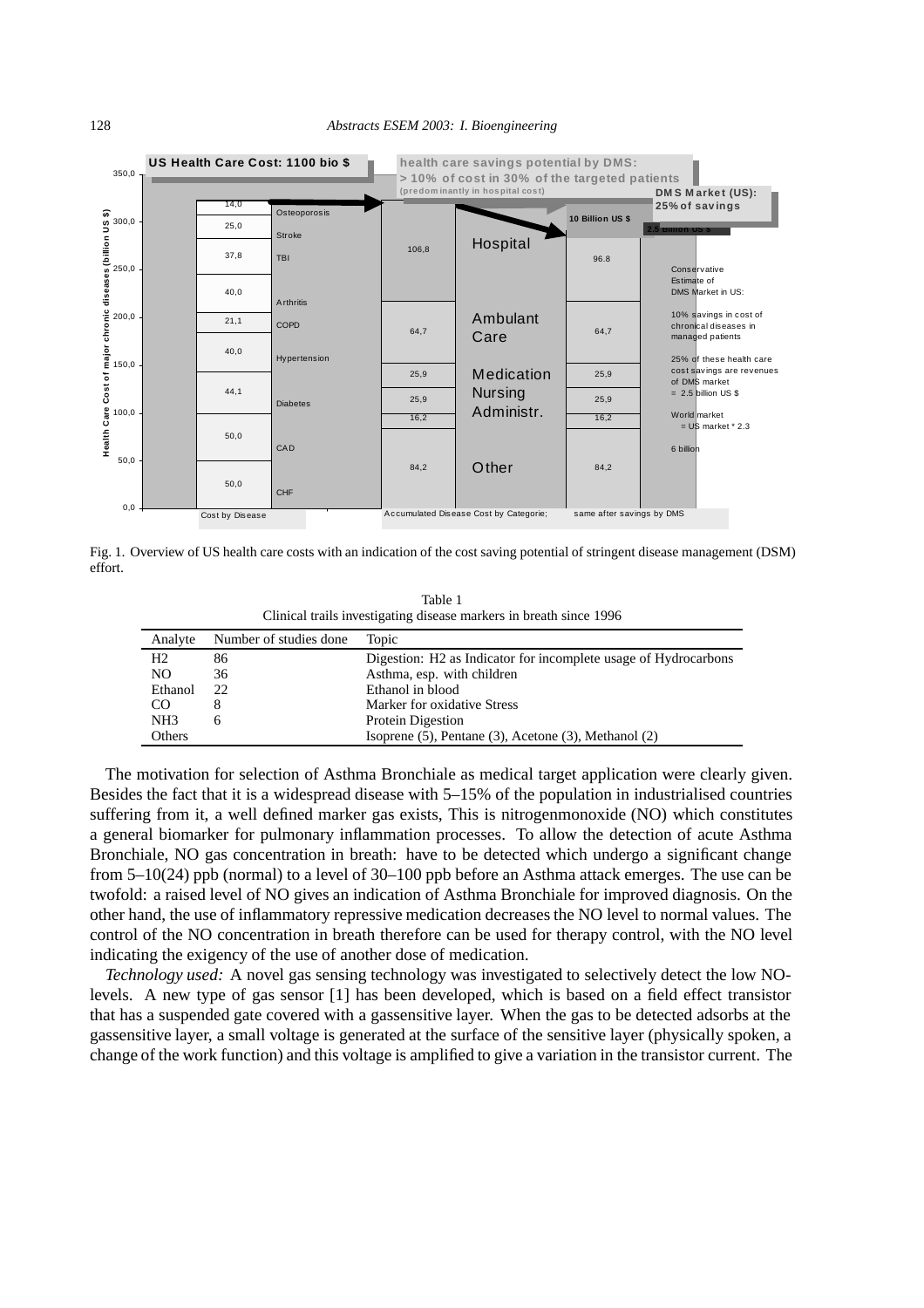

Fig. 2. Scheme of the gas sensors developed. a) The schematic view of the suspended gate FET. b) The actual realization with a Si-Chip (middle) region bonded onto a ceramic carrier substrate, with the larger dimension being roughly 1 cm.



Fig. 3. Sensor for detection of target substances in biotechnical liquids, based on the electrical readout of enzymatic procured detection processes.

basic set-up is given in Fig. 2. The technology of the suspended gate FET has been further developed to fulfil the sensing demands These devices are equipped with sensing layers based on porphyrine dyes [2, 3] that enable the gassenstive FETs to detect nitrogendioxide concentrations down to 10 ppb in the human breath. This is based on a transformation of NO to  $NO<sub>2</sub>$  by an oxidation step and the detection of the NO2 by the gas sensor. Based on these sensors, a detection system for the NO in human breath have been developed. The detectability of the Asthma relevant concentrations is shown on the level of a laboratory demonstrator.

*Other applications:* Other activities in the field of breath analysis use sensors based on a conductivityreadout of polymers with extremely high susceptibility to other relevant trace gases in the human breath. Starting with the detection of ultra-low levels of Thymol, arrays for breath analysis have been constructed using this technology. It turned out that the application of polymer sensing technology can be extended to the detection of certain biological trace substances in liquids. Sensing layers with a big variety of detection properties have been developed by SENSOBI sensors company. Based on these, a sensor array with intelligent signal evaluation methods (based on the mathematics of patter recognition) have been developed, which is capable to distinguish different patters of detected species to allow the recognition of specific states of the medium under investigation.

The work on sensors for the liquid phase had another strong focus on sensors for monitoring biotechnical processes. and was mainly performed by the company TRACE. Examples for biotechnical processes to be monitored are beer fermentation, where the unintentionally generation of Diacetyl (2,3 Butadion) as a flavoring material gives rise to an unwanted butter-like taste. Other examples are the generation of acetic acid which occurs occasionally in the fermentation of E. coli, which limits then growth of the cells, or the monitoring of the level of Ammonia/Ammonium which is used as nitrogen source in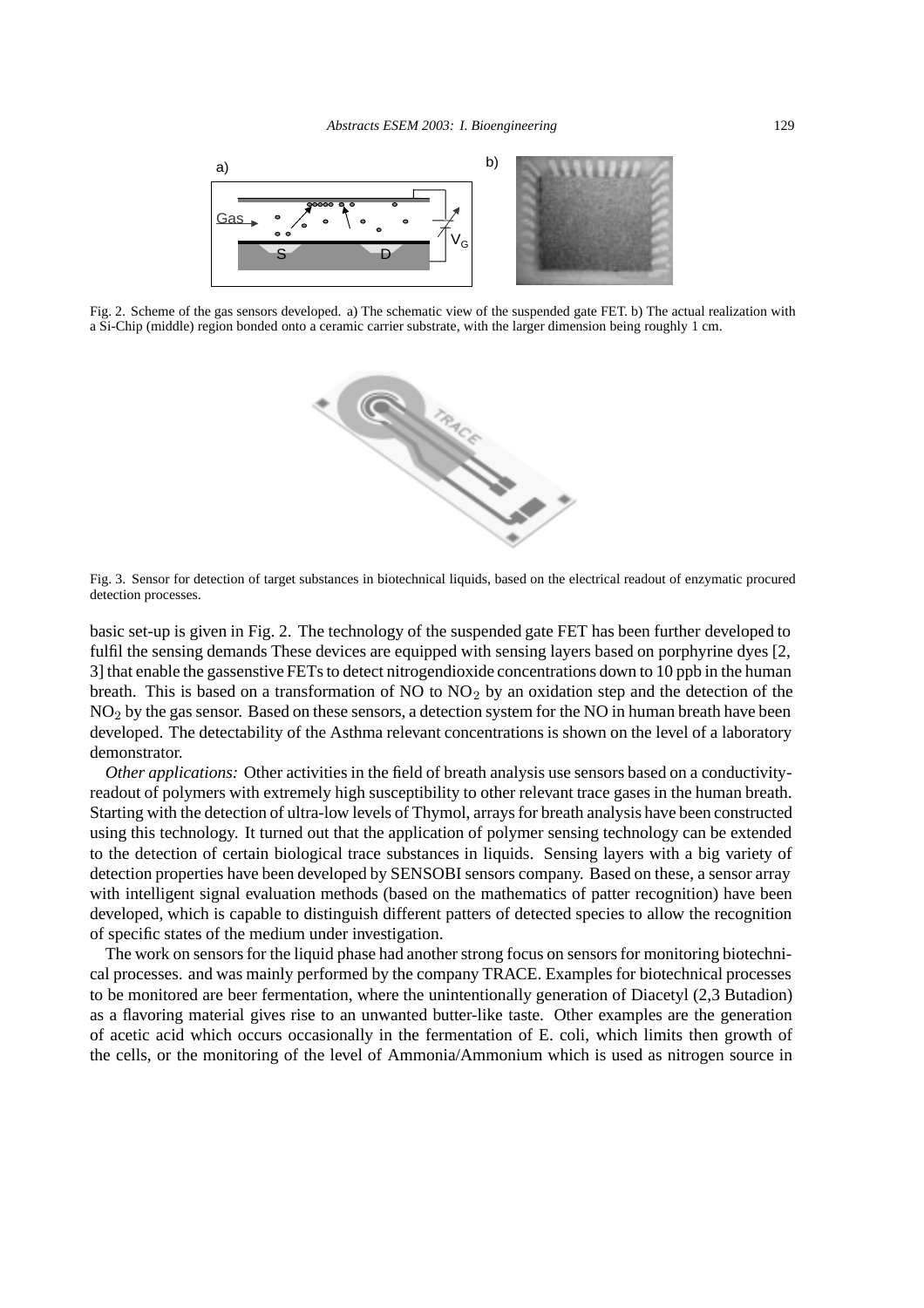fermentation processes e.g. in the production of amino acids. For such applications, new sensors based on enzymatic reaction with electrical readout (amperometrical and voltametric) have been successfully developed, see Fig. 3. Based on the selective enzymatic decomposition of the analyte (substrate) to be detected, electrically active species are generated at the sensors surface that can be detected by electrical measurements done by the sensor in the biotechnical liquid. Target substances to be detected are Urea, Ethanol and Ammonia The functionality of the sensors has been demonstrated by the example of the detection of urea, ammonia and potassium.

#### *References*

- [1] R. Pohle, E. Simon, M. Fleischer, H. Meixner, H.-P. Frerichs, M. Lehmann and H. Verhoeven, Proc. 12th International Conference on Solid-State Sensors, Actuators andMicrosystems, TRANSDUCERS 2003.
- [2] M. Fleischer, E. Simon, E. Rumpel, H. Ulmer, M. Harbeck, M. Wandel, C. Fietzek, U. Weimar and H. Meixner, *Sensors & Actuators* **B83** (2002), 245–249.
- [3] E. Simon, M. Fleischer and H. Meixner, Proceedings Eurosensors XVI, Prague, 15.-18.9.2002, p. 647.

# **Denoising of surface EMG signals: A comparision of wavelet and classical digital filtering procedures**

Tamara Grujić and Ana Kuzmanić *Faculty of Electrical Engineering, Mechanical Engineering and Naval Architecture, University of Split, Rudjera Boskovica bb, 21000 Split, Croatia E-mail: tamara.grujic@fesb.hr*

*Introduction:* The scope of this work is the rejection of motion artefacts and white noise from EMG signals, both synthetic and experimentally recorded. Several filtering techniques were tested and compared: classical passband filtering procedures and wavelet based methods which use discrete wavelet transformation and application of thresholds. Several different wavelets and threshold methods were employed and results were compared.

The electromyographic (EMG) signal gives us the access to the physiological processes involved in producing joint movements [1]. The information extracted from the EMG signal can be exploited in several different applications [2]. One of such information is defined as muscle activation intervals, which is of paramount importance in numerous clinical applications [3]. The information acquired by the electromyographic signal is affected by white noise introduced by electronic equipment and by artefacts due to the movements of the electrodes over the skin. Motion artefacts are characterised by low-frequency components (0–15 Hz), with relatively high power. These noises strongly affect the detection of onset and cessation times of muscle activity. Therefore, in order to perform an accurate observation of muscle activity, the noise must be efficient removed from the signal.

All the data processing and graphical presentation of results is done by Matlab software package, MathWorks Inc.

*Data acquisition:* Electromyographic measurements were performed on one healthy adult, during gait trial. EMG signals were measured and collected by EMG system designed and developed at our laboratory, LaBACS, in collaboration with Laboratory of Biomedical Engineering, University of Ljubljana. Electromyographic activity of muscles tibialis anterior and soleus was recorded using a pair of concentric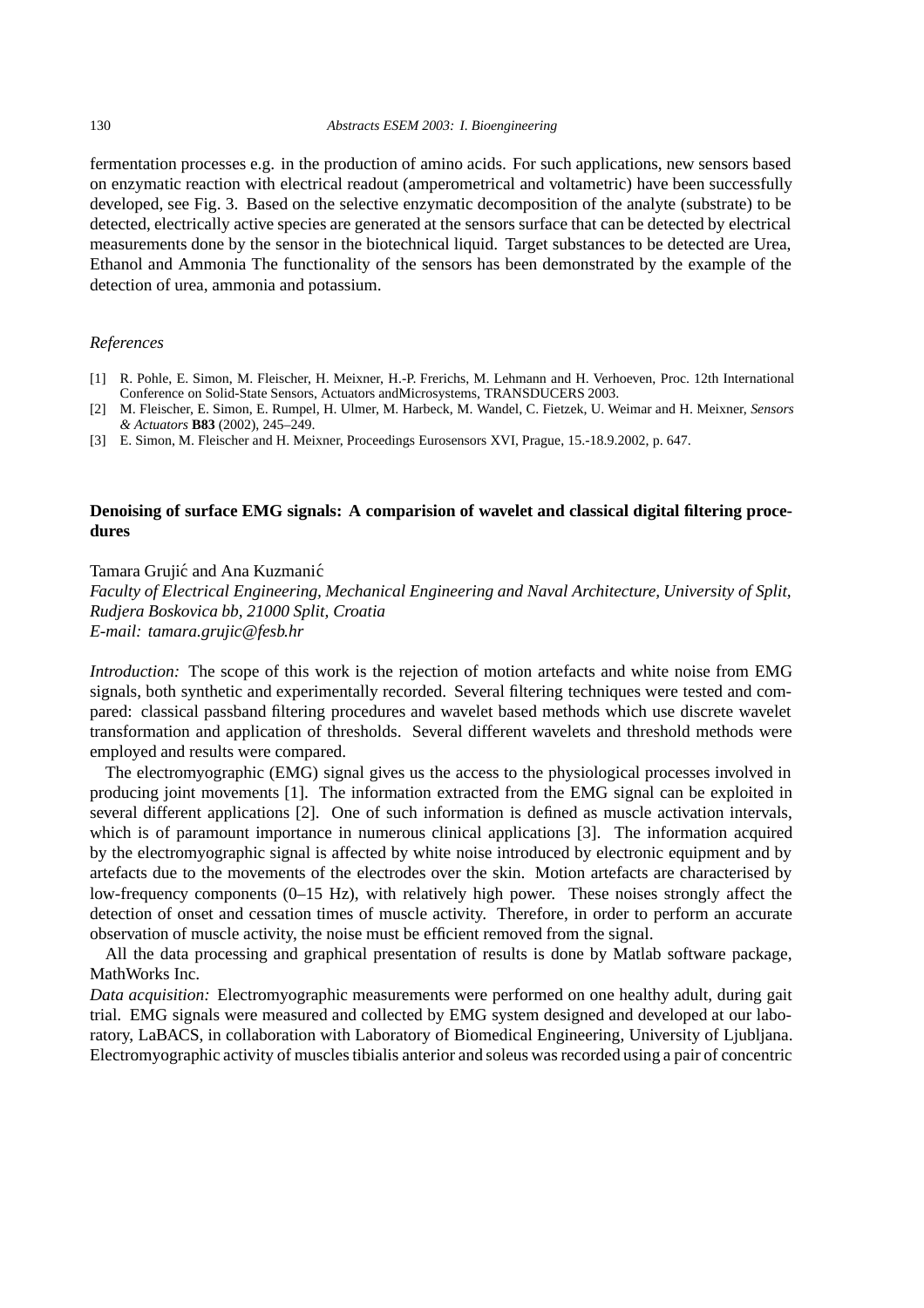

Fig. 1. Synthetic EMG signal.

surface Ag-AgCl electrodes, type P00S-blue sensor, from Medicotest Inc. manufacturer. The spacing between recording contacts was 30 mm. Measured signals were amplified by an bioamplifier with the following characteristics: the overall gain is 2000, the bandwidth is 3–500 Hz. The CMRR of the preamplifier has a high value of 130 dB, which ensures an optimal rejection of common mode input signal. The amplified signal is passed to 12-bit AD converter and sampled with sampling frequency of 1000 Hz.

*White noise removal by DWT and thresholding:* The general wavelet denoising procedure is as follows [4]:

- **–** Apply DWT to the noisy signal to produce the noisy wavelet coefficients.
- **–** Select appropriate threshold limit at each level and threshold method (hard or soft thresholding) to best remove the noises.
- **–** Perform inverse wavelet transformation of the thresholded coefficients to obtain a denoised signal.

Three different methods for the calculation of threshold limits, implemented in Matlab's Wavelet Toolbox, were used in this work: Minimax method (minimaxi), Stein's Unbiased Risk Estimate method (rigrsure) and Visually calibrated method (sqtwolog).

*Artefact removal from EMG signals by wavelets:* EMG signals usually contain low frequency noise ranging from 0 to ∼ 15 Hz. In this work the following procedure for the artefact removal is implemented:

- **–** Prior to the decomposition of EMG signal by DWT, the level of decomposition, J is calculated as follows:
- $\frac{F_s}{2^{J+1}} \approx f_{\text{noise}}$ ; if  $F_s = 1000$  Hz and  $f_{\text{noise}} = 15$  Hz, *J* is obtained to be 5.
- DWT of J-th level is performed. Approximation coefficients on 5-th level,  $cA_5$  represent EMG signal in frequency range from 0, up to  $F_s/2^6 \approx 15$  Hz. Therefore, these coefficients represent artefact and will be removed (replaced by zero values) in order to clean artefact from the signal. Detail coefficient are left unchanged.
- **–** Performation of signal reconstruction.

*Implementation of WBNR on synthetic EMG signal:* In order to test WBNR techniques and compare them to classical filtering methods, we have simulated the EMG signal, as follows. The synthetic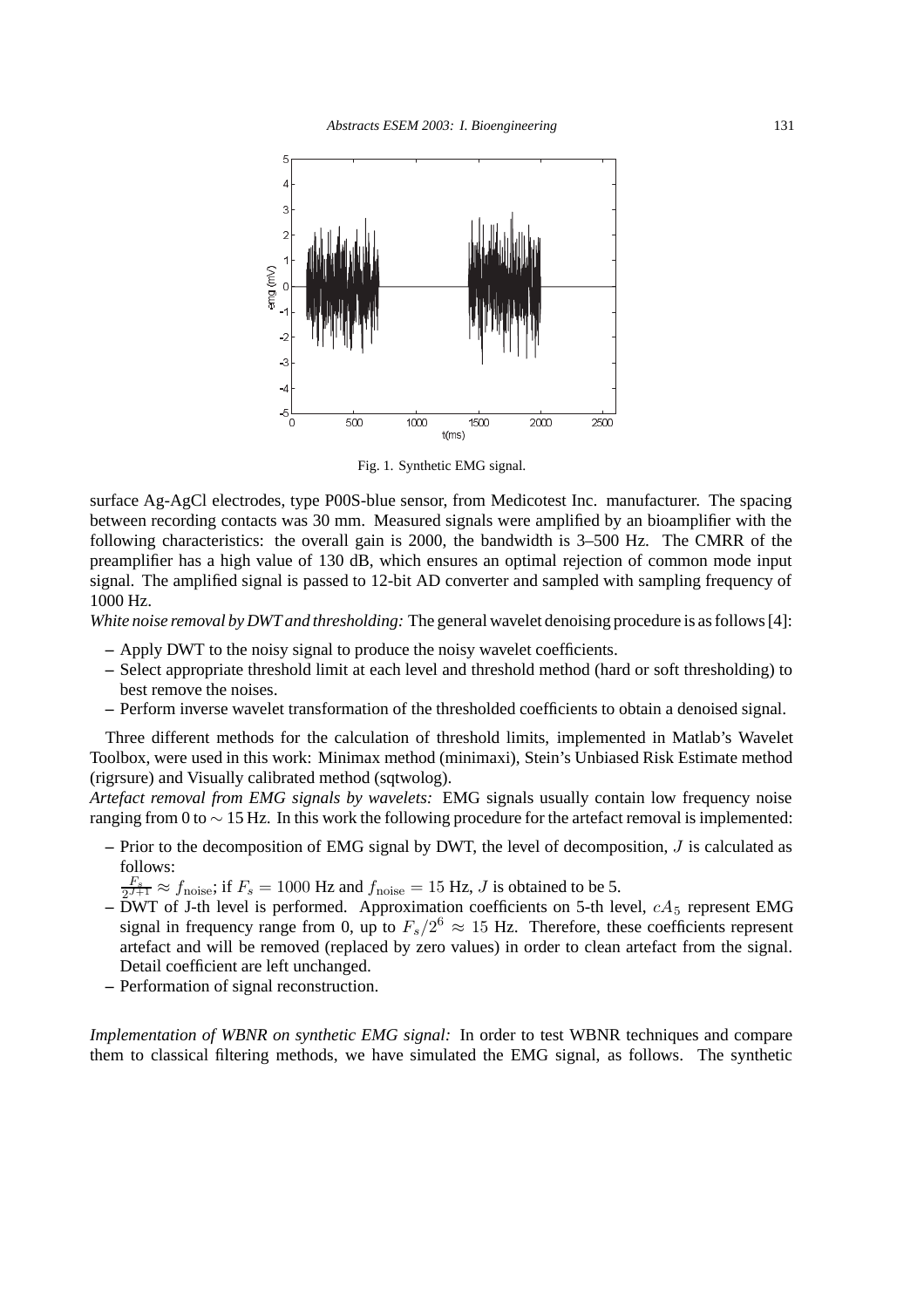

Fig. 2. Test signal: synthetic EMG signal+white noise+low fr. artefact.



Fig. 3. Test signal filtered by db5 wavelet and soft rigrsure threshold.

electromyogram, shown in Fig. 1. was generated by amplitude modulation of Gaussian white noise,  $N \sim (0, 1)$ . Signal is consisted of two active intervals, separated by resting intervals with no EMG activity. Sampling frequency is 1000 Hz and the duration of signal is 2.6 s. Then, the signal is contaminated with normally distributed white noise, and with an artefact pattern, extracted from real EMG signal, measured on soleus muscle during gait. So obtained signal, shown in Fig. 2, consists of two different zones: a burst zone where noises and myoelectric activity coexist and an inter-burst zone where only noise contribution is present. The signal has the  $SNR = 7.9$  dB and will be used as test signal. DWT with 5 decomposition levels was performed and following wavelets were used: Daubechies5 (db5), Daubechies8 (db8), Symmlet8 (sym8) and Coifflet5 (coif5). Low frequency artefact is filtered by elimination of approximation coefficients of the 5th level. White noise is filtered by thresholding detail coefficients of levels 1 to 5. Standard band-pass filters used for comparison with WBNR techniques were an eight order Butterworth filter and an eight order Chebyshev. Filter's coefficients were calculated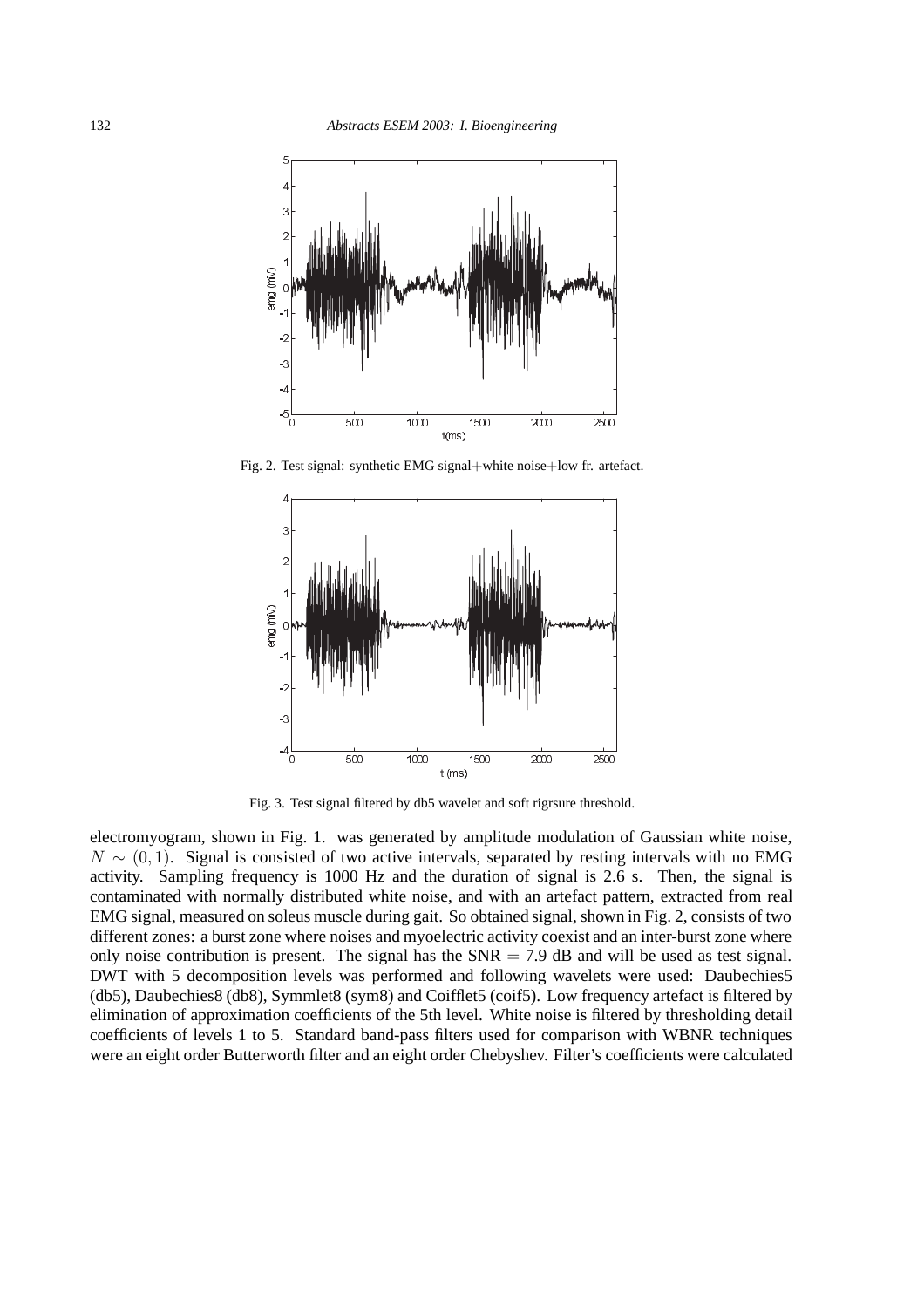

Fig. 4. Test signal filtered by db5 wavelet and hard sqtwolog threshold.



Fig. 5. Test signal filtered by Butterworth filter.

| Statistics conected for test signal |            |         |                |            |  |
|-------------------------------------|------------|---------|----------------|------------|--|
| <b>WAV/FILT</b>                     | TH. METHOD | S/H TH. | $SNR$ ( $dB$ ) | <b>SKP</b> |  |
| Db <sub>5</sub>                     | sqtwolog   | hard    | 6.7315         | 0.0907     |  |
| Db <sub>5</sub>                     | minimaxi   | soft    | 5.9797         | 0.1078     |  |
| D <sub>b5</sub>                     | minimaxi   | hard    | 8.1494         | 0.0654     |  |
| D <sub>b5</sub>                     | rigrsure   | soft    | 8.6413         | 0.0584     |  |
| D <sub>b5</sub>                     | rigrsure   | hard    | 8.6107         | 0.0588     |  |
| D <sub>b</sub> 8                    | rigrsure   | soft    | 8.6352         | 0.0585     |  |
| D <sub>b</sub> 8                    | rigrsure   | hard    | 8.5748         | 0.0593     |  |
| Sym <sub>8</sub>                    | sqtwolog   | hard    | 6.7193         | 0.0909     |  |
| Sym <sub>8</sub>                    | heursure   | soft    | 8.7734         | 0.0567     |  |
| Coif <sub>5</sub>                   | sqtwolog   | hard    | 6.7011         | 0.0910     |  |
| Coif <sub>5</sub>                   | minimaxi   | soft    | 6.1294         | 0.1042     |  |
| Coif <sub>5</sub>                   | heursure   | soft    | 8.6737         | 0.0580     |  |
| Butt                                |            |         | 1.5677         | 0.6130     |  |
| Cheb                                |            |         | 0.9478         | 0.5315     |  |

Table 1 Statistics collected for test signal

for band pass ranging from 15 to 200 Hz. Table 1 shows the results of applying a variety of wavelet transform and filtering techniques to the test signal.

As expected, the results are more dependent on the threshold method than on the choice of wavelet. Soft rigrsure threshold, applied with db5 wavelet (Fig. 3) gives the best statistical results (SNR  $=$ 8.6413 dB, MSE  $= 0.0584$ ). But, this method is known to be conservative, especially comparing to visually calibrated method (sqtwolog threshold) which gives excellent visual results: white noise from the resting intervals is almost completely removed (Fig. 4). Thus, there is an apparent trade-off between high SNR values and good visual quality, which is a subjective merit measure. Test signal filtered by Butterworth filter is shown in Fig. 5. Noticeably attenuation of signal amplitude at active intervals is present. Also, intervals of muscle resting are still contaminated with white noise. Therefore, statistical results, SNR and MSE, are very poor, for Butterworth as well as for Chebychev filter (Table 1).

*Noise removal from EMG signal recorded during gait:* Figures 6(a) and (b) present an experimental raw myoelectric signal, recorded on muscle tibialis anterior as described in Section 2, and it's power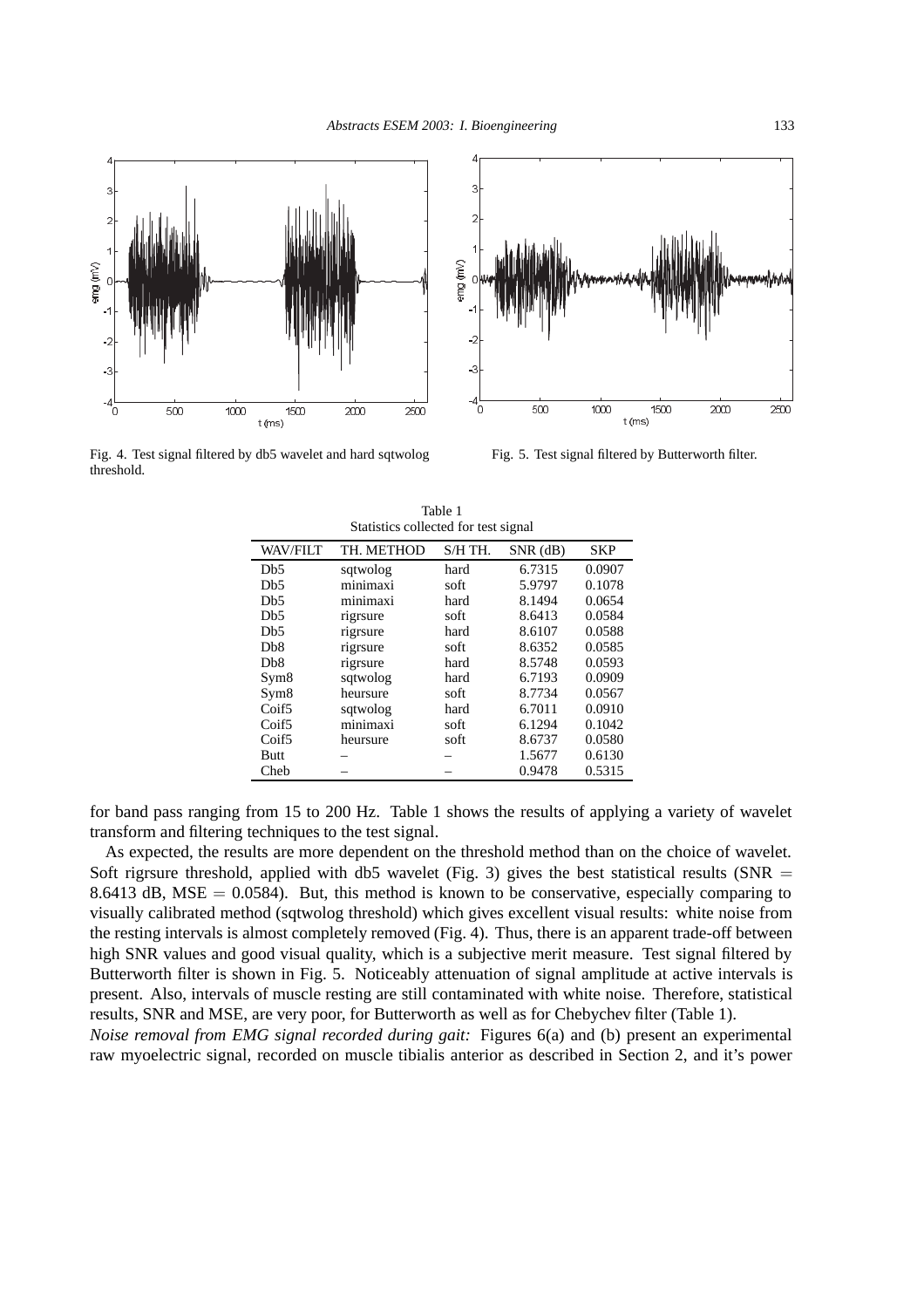

Fig. 6. (a) Raw signal recorded on *m. tibialis* anterior. (b) Power spectrum of the raw signal.



Fig. 7. (a) Signal filtered by wavelet method. (b) Power spectrum of signal filtered by wavelets.

spectrum. Signal is highly corrupted by artefact and white noise, and the accurate observation of muscle activity from the raw signal is not possible. Also, if we look at the power spectrum, the excessive presence of line interference on 50 Hz and higher harmonics can be noticed.

Figures 7(a) and (b) show EMG signal processed by wavelet and 8-th order bandpass (15–200 Hz) Butterworth filter, respectively. For wavelet filtering, fifth level decomposition with db5 wavelet, using soft sqtwolog threshold, was applied.

When comparing filtered signals and their spectrums, it could be seen that visually quality of wavelet filtered signal is much better than signal filtered by Butterworth filter. There is still excessive presence of white noise in signal on Fig. 8(a) and, therefore, it is hard to distinguish muscle activation intervals from intervals with no muscle activity. Also, wavelet filtering is better at removing line interference noise, as can be seen if we compare power spectrums on Figs 7(b) and 8(b).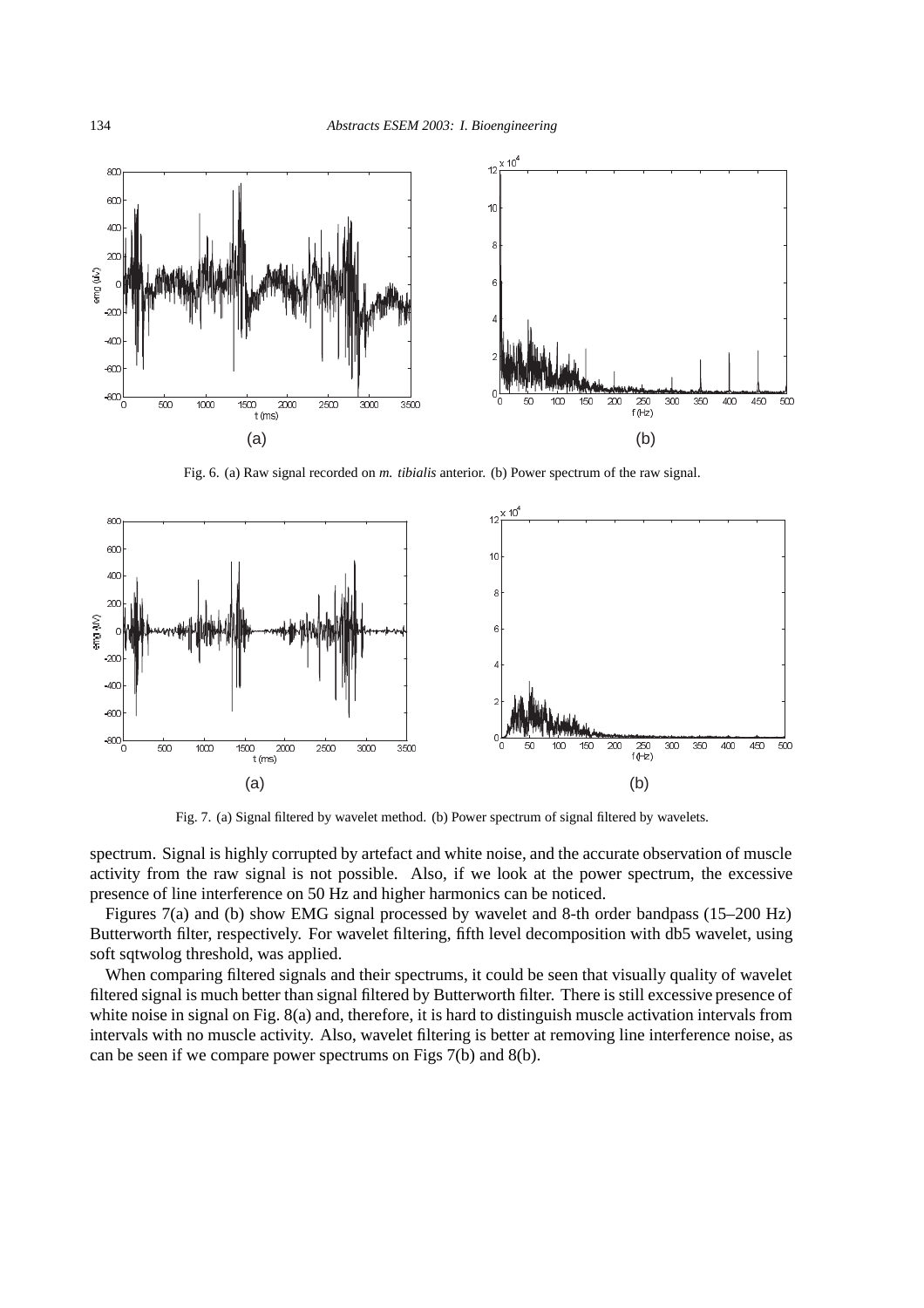

Fig. 8. (a) Signal filtered by Butterworth filter. (b) Power spectrum of signal filtered by Butterworth filter.

*Conclusion:* In this work the advantages of wavelet based noise removal techniques are emphasised. Quantitative merits as SNR and MSE of synthetically generated and denoised EMG signal were analysed and we can conclude that wavelet based denoising provides better results than widely used classical filtering methods.

Also, the efficiency of wavelet based noise removal has been tested on experimentally recorded EMG signal. Results show that reconstructed denoised signal clearly indicates muscle activity. Therefore, an accurate observation of activity that was not possible with conventional filtering methods, becomes possible with wavelets.

### *References*

- [1] C.J. DeLuca, The use of surface electromyography in biomechanics, *J. Appl. Biomech.* **13** (1997), 135–163.
- [2] S. Micera, G. Vannozzi, A.M. Sabatini and P. Dario, Improving detection of muscle activation intervals, *IEEE Engineering in Medicine and Biology* **20**(6) (2001), 38–46.
- [3] P. Bonato, T. D'Alessio and M. Knaflitz, A statistical method for the measurement of muscle activation intervals from surface myoelectric signal during gait, *IEEE Transactions on Biomedical Engineering* **45**(3) (1998), 287–299.
- [4] M. Mitisi, Y. Mitisi, G. Oppenheim and J.M. Poggi, Wavelet toolbox user's guide, The Math Works Inc., 1996.g.

### **Intracanular electrical impedance imaging**

### J. Jossinet and A. Desseux

*National Institute for Health and Medical Research, INSERM U556, Lyon, France Tel.: +33 472 68 19 46; Fax: +33 472 68 19 31; E-mail: jossinet@lyon.inserm.fr*

*Introduction:* The evaluation of the lesion produced by the treatment of the localised prostate cancer by therapeutic ultrasound and the detection of residual cancerous tissue are hindered by the lack of specificity and sensitivity of ultrasonography [2,6]. Experiments in bovine liver in vitro have shown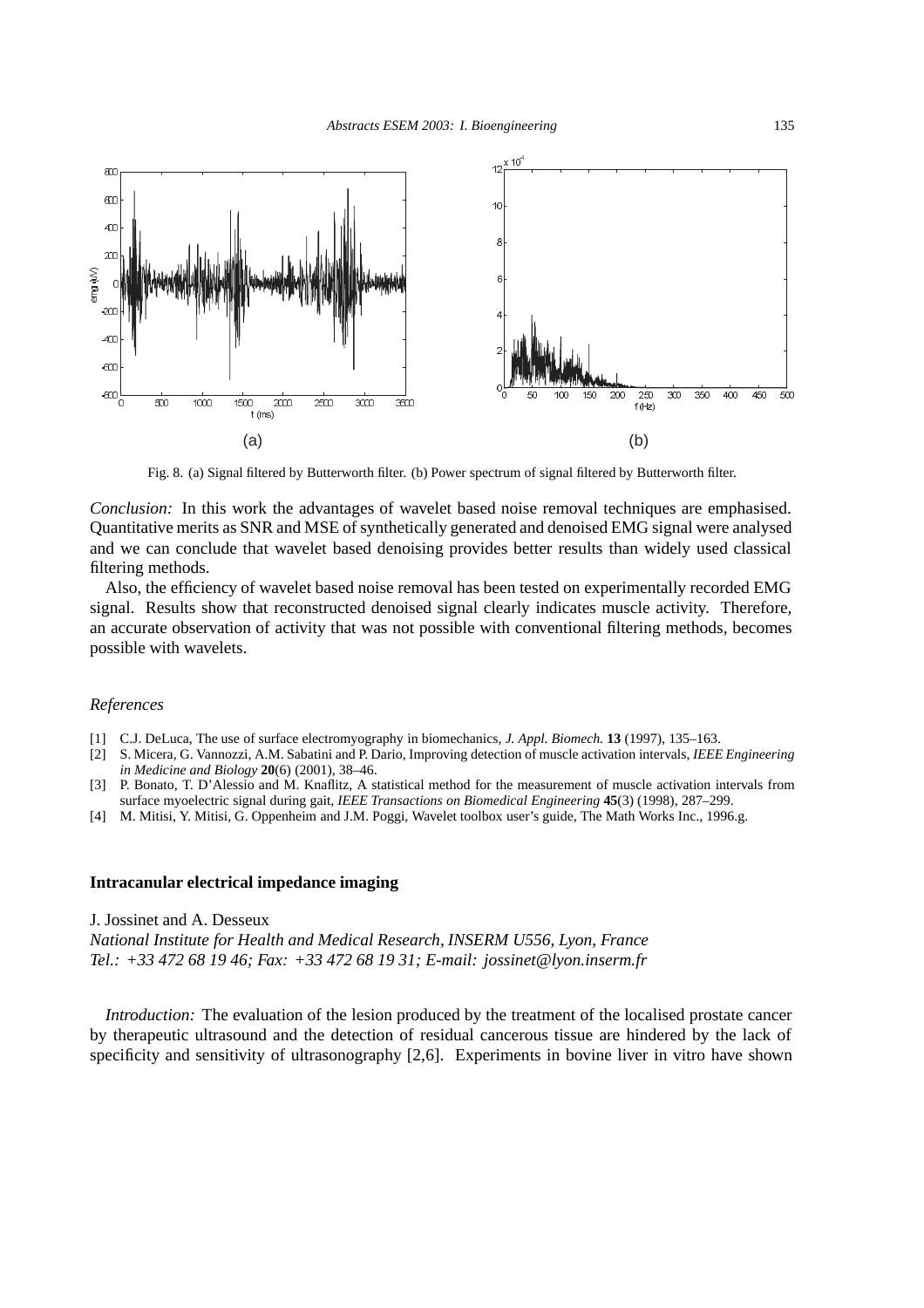

Fig. 1. The four tested drive patterns gave similar results. The displacement of the reconstructed target (darkest area) towards centre is attributed to the finite length of electrodes (50 mm). Diametric and fan3 drives shows lower noise level and smaller reconstruction lobes.

that the application of high intensity ultrasound gives rise to significant changes in a tissue's electrical impedance [7]. Electrical Impedance Tomography (EIT) gives images of the conductivity in the human body using surface electrodes [1], but is not suitable for prostate imaging, due to the size and location of this organ. The authors have developed Electrical Impedance Endotomography (EIE) where the electrodes are located on a probe placed at the centre of the region of interest [4,5].

*Theory:* The basic 2D mathematical model for EIE consists of parallel line sources on the surface of an insulating cylinder. In such a translationally uniform model, a disk of null conductivity surrounded by a conducting plane represents the probe and the medium to be imaged, respectively. The electrodes project as point sources regularly spaced at the circumference of the disk.

*Application:* The method was first tested *in vitro* using a 16-electrode prototype probe designed for this purpose [3] and a single frequency (8 kHz) hardware system. Figure 1 shows conductivity images reconstructed from an insulating target (6 mm in diameter) in tap water (of conductivity 38.5 mS/m) and located at 3 times the radius of the probe, according to 4 drive patterns (adjacent, fan4, fan3 and diametric) defined formerly [5]. At the real scale, with a probe 8 mm diameter, this represents a perturbation of about 1 mm located at a distance of 12 mm. This situation is compatible with the exploration of the prostate using a urethral probe.

*Conclusion:* EIE enables the visualisation of conductivity perturbations near the probe. The sensed volume is compatible with the exploration of the prostate using a urethral probe. Electrical Impedance Endotomography is also potentially usable for the intracanular exploration of vessels and ducts where it is possible to pass a catheter probe. The optimisation of the signal/noise ratio and the improvement of reconstruction algorithms are foreseen next steps in the development of this method.

# *References*

- [1] K. Boone, D. Barber and B.H. Brown, Imaging with electricity: report of the European Concerted Action on Impedance Tomography, *J. Med. Eng. Technol.* **21** (1997), 201–232.
- [2] E.J. Feleppa and R.D. Ennis et al., Spectrum-analysis and neural networks imaging to detect and treat prostate cancer, *Ultrasonic Imaging* **23** (1997), 135–146.
- [3] J. Jossinet and E. Marry, Design of a multi-electrode impedance urethral probe, 6th ESEM Conference, 3–5 May 2001, Belfast, UK, *Technology and Health Care* **9** (2001), 93–95.
- [4] J. Jossinet, E. Marry and A. Matias, Electrical Impedance Endotomography, *Physics in Medecine and Biology* **47** (2002), 2189–2202.
- [5] J. Jossinet, E. Marry, A. Montalibet and A. Matias, Electrical Impedance Endotomography: Imaging tissue from inside, *IEEE Trans. on Medical Imaging* **21** (2002), 560–565.
- [6] T.A. Kirkland and J.E. Lathem, The role of transrectal ultrasound (TRUS) in the evaluation of cancer of the prostate, *J. South Carolina Med. Ass.* **90** (1994), 217–219.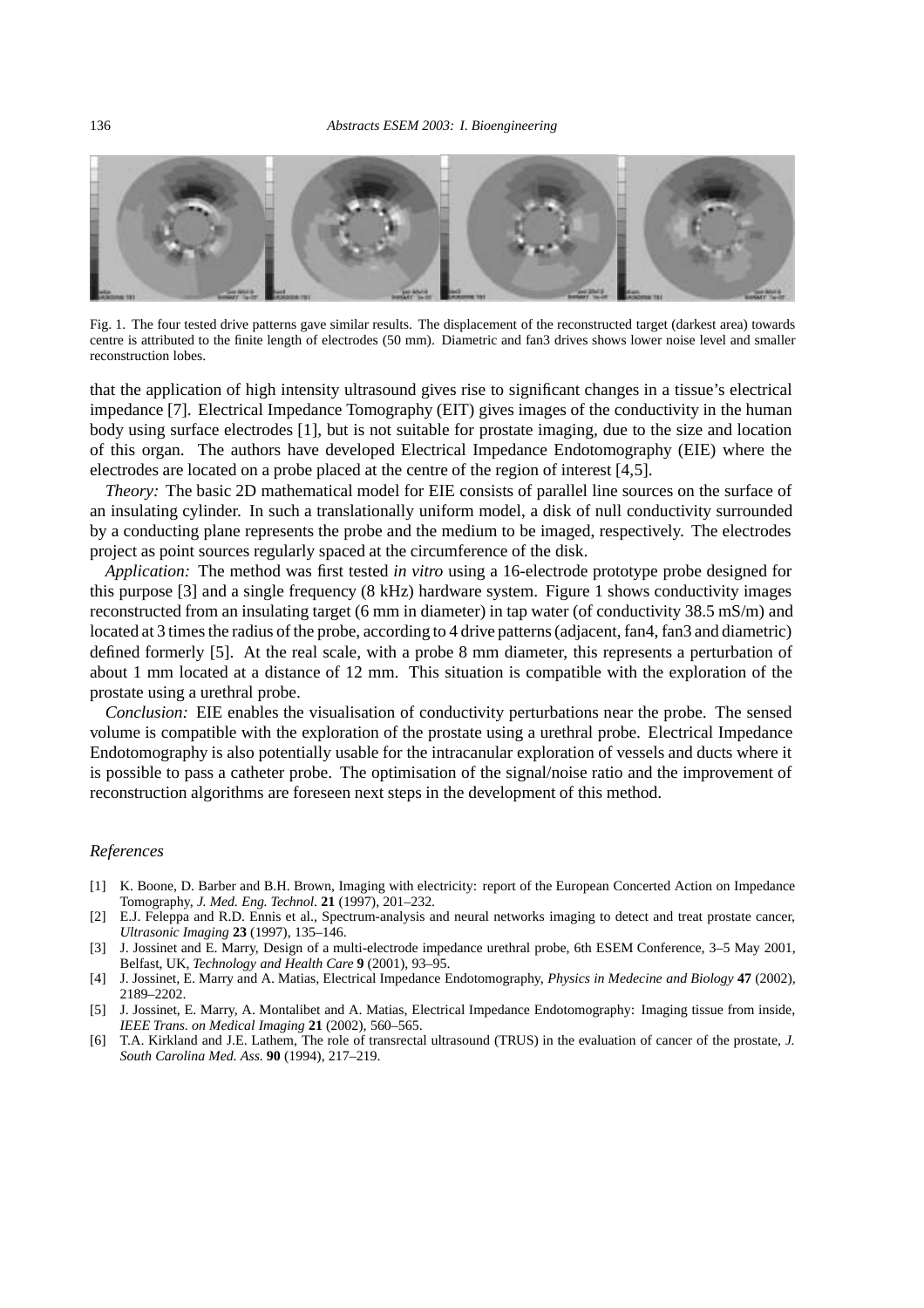[7] C. Trillaud and J. Jossinet, Ultrasound induced changes in the bioelectric properties of a tissue, 3rd Annual Conference on Therapeutic Ultrasound, Lyon, 2003, in press.

#### **Wireless monitoring of distributed intelligent medical sensor systems**

C. Moor<sup>a,b</sup>, M. Schmidt<sup>c</sup> and A. Bolz<sup>a,b</sup>

<sup>a</sup>*Institue of Biomedical Engineering, University of Karlsruhe, Germany* <sup>b</sup>*Corscience GmbH & Co. KG, Erlangen, Germany* <sup>c</sup>*Chair for Microwave Engineering and High Frequency Technology, University of Erlangen, Germany*

*Tel.: +49 9131 977986 0; Fax: +49 9131 97798 59; E-mail: Armin.Bolz@ibt.uni-karlsruhe.de*

*Introduction:* One vision that has always existed in the extraction of medical parameters is wireless signal derivation. The current standard in medical parameter derivation, however, requires that the patient be completely connected to various cables. The obvious disadvantages, which include the patient's and caregiver's immobility and the creation of artifacts when the cables are moved, could be avoided by using wireless transmission technology. Eliminating the cumbersome cable connection would therefore result in an easier medical routine.

Using wireless sensors requires that analog measurement signals must already be digitalized in the transmitter. This is done with an A/D converter, followed by a microcontroller. Since the microcontroller usually isn't worked to capacity by the conversion and transmission of data, it's possible to transfer the intelligence from the monitor to the dedicated sensors.

*Materials:* The first step in developing wireless medical sensors is the selection of the transmission technology. Since no visual connection can be guaranteed in classical cable applications, as can be found in rescue services, sleep medicine and in intensive care units, the infrared standard of the Infrared Data Association (IrDA) can be eliminated. Therefore, for the transmission of medical sensor data, only a radio connection is possible. In order to keep the development costs as low as possible, the use of standardized transmission methods is recommended. Already existing radio modules can be used with no further problems, which can be programmed over defined transmission protocols, and which already have error correction and are robust against disturbances. Also, standardized radio transmission has the advantage of being compatible with other standardized applications. Therefore it is often sufficient to equip the data transmitter, in this case the medical instrument, with a wireless interface. When PCs, Laptops or PDAs are used as the monitor, the standard interface is usually already integrated. Also, it should be taken into consideration that usually the data of more than one instrument must be displayed on a monitor. One example can be found in emergency medicine, where the EKG, oxygen saturation and blood pressure are the typical derived signals which appear on the monitor. The radio technology which fulfills all the above requirements is Bluetooth [1].

The first developed wireless sensors included the wireless EKG BlueECG and the pulse oximeter BlueOxy, introduced in [2]. Here, it was shown how Bluetooth technology can be used for the transmission of medical data.

*Methods:* One of the biggest challenges in the development of wireless medical instruments is the integration of the measurement sensors in the transmitter. This is necessary because the signals are analog when they're being derived, must sometimes be amplified, and then the signal is converted by an A/D converter from an analog signal  $(A_0)$  to the digital signal  $(D_0)$ . In digital form, the signal can be sent wirelessly to a monitor (see Fig. 1).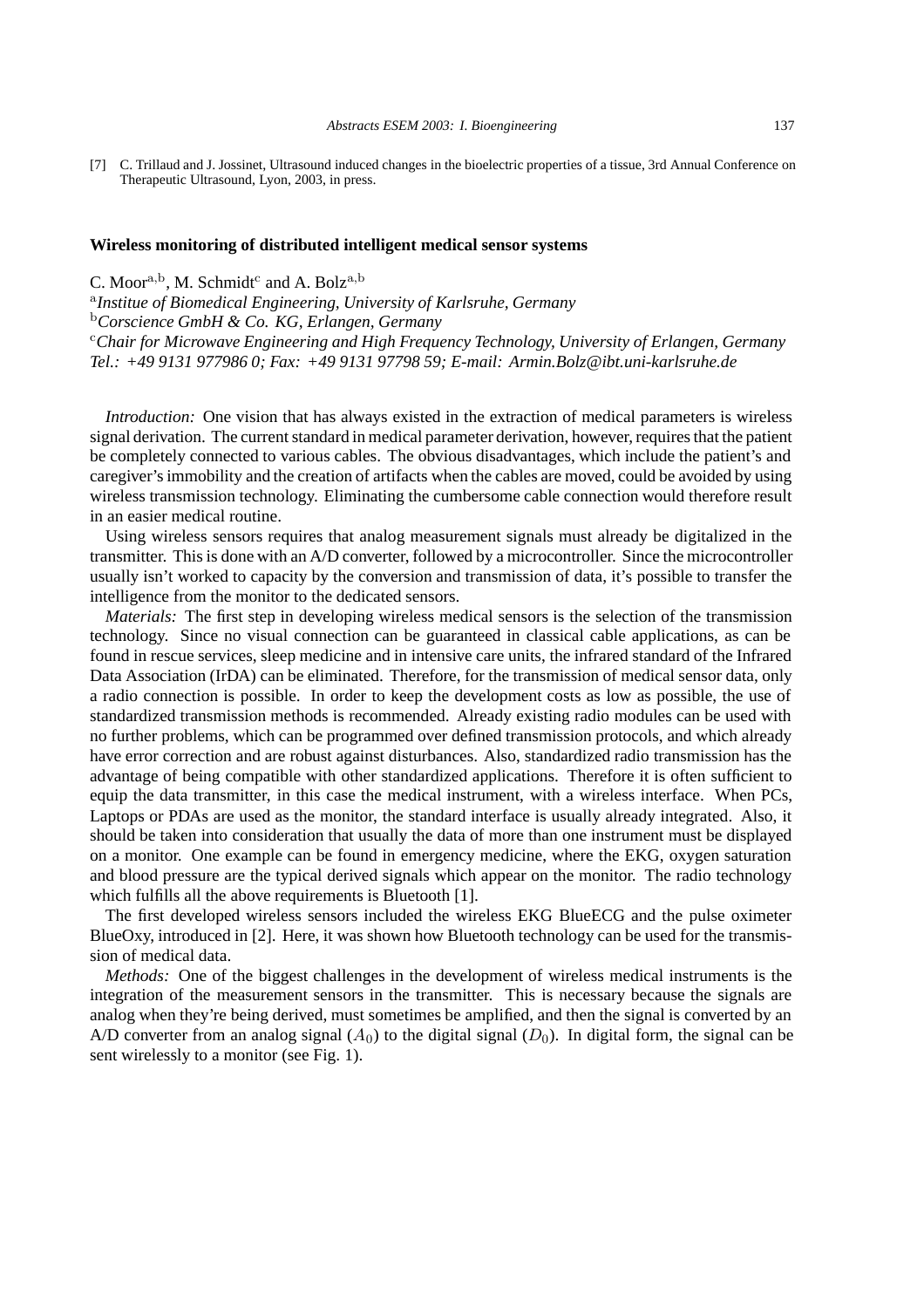

Fig. 1. Data extraction of analog signals for wireless transmission,  $A_0$ : analog signal,  $D_0$ : digital signal,  $\vec{D}_0$ : pre-processed digital signal.



Fig. 2. Measurement of the average pulse transit time  $\Delta t$ .

In order to reduce the actual data to be transmitted, the next step is to integrate as much intelligence as possible into the sensor itself. A pre-processed measurement  $\vec{D}_0$  is then transmitted. One example for the development of intelligent dedicated sensors is the measurement of the average pulse wave transit time over BlueECG and BlueOxy.

The pulse transit time is directly proportional to blood pressure and can therefore be used as an indicator for an elevation or drop in blood pressure. In order to determine the average pulse transit time, characteristic points in the time domain are calculated. The start-time is determined with the detection of the R-peak in the EKG, which approximately indicates the time when blood is expelled from the heart into the aorta. The end-time is determined by means of the artificial base of a peripheral pulse wave (see Fig. 2). A plethysmograph from a pulse oximeter finger sensor is suitable for the peripheral pulse wave [3].

The artificial base is best detected over two points, the base and the point of maximum incline in the plethysmograph. The tangents of both points are drawn, and the intersection of these lines is the artificial base. The advantage of this method is that information from two points is used, which makes it more robust against disturbances [3].

In order to be able to determine the PTT of the R-peak and the artificial base in the receiver, both signals are given a time stamp. This allows both sensors to be synchronized to each other in the Bluetooth monitor. The measurement can be extracted at the monitor by simply subtracting the two measured times.

*Results:* If calculations are carried out in the sensor, it's enough to send the final measurement  $\ddot{D}_0$ . This reduces the bit rate over the wireless interface, which also reduces the spent power. Since power consumption is the main exclusion criterion for wireless sensors, it's absolutely necessary to reduce this in any way possible.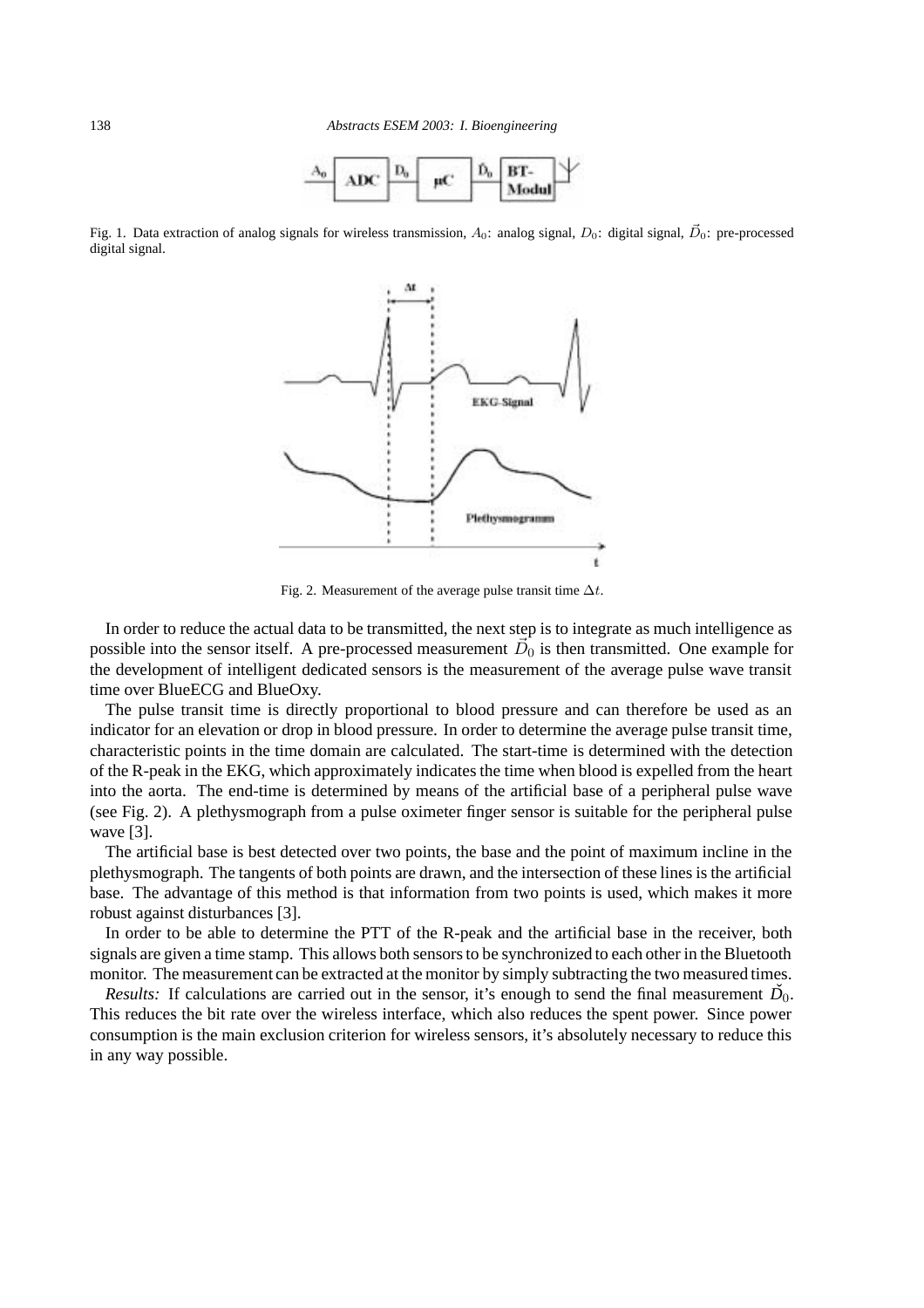Another advantage of having intelligence integrated in the sensor is the simple connection of instruments on various monitors. Since the absolute values on the monitor don't have to be calculated, the monitor only has to act as a display unit. This offers the developers of OEM devices (OEM – Original Engineered Manufacture) the possibility to demarcate their development and knowledge.

*Discussion:* When displacing intelligence into a battery operated autarkic system, it's always to be determined whether a low-consumption microcontroller is able to process the algorithms. The greatest advantage of this solution is lost when more power is needed in the end.

*Conclusions:* The determination of the PTT over the Bluetooth sensors BlueECG and BlueOxy is an example for the displacement of signal processing in wireless medical sensors. The announced microcontroller and Bluetooth modules are smaller and have higher processor performance with reduced energy consumption. The trend toward autarkic wireless medical sensor systems is, therefore, continuing.

#### *References*

(Conference Submissions)

- [1] C. Moor, M. Schwaibold, J. Schöchlin and A. Bolz, Bluetooth als drahtloses Datenerfassungsnetzwerk für medizinische Anwendungen, *Biomedizinische Technik* **46**(1) (2001), 488–489.
- [2] C. Moor, M. Schwaibold, H. Roth, J. Schöchlin and A. Bolz, Entwicklung drahtloser Sensoren auf Basis von Bluetooth, *Biomedizinische Technik* **47**(1) (2002), 325–327. (Books)
- [3] P. Elter, Methoden und Systeme zur nichtinvasiven, kontinuierlichen und belastungsfreien Blutdruckmessung, Dissertation Universität Karlsruhe, 2001.

### **Bioanalytical and Medical Trends in Sensor Applications**

### **Organic layers for field effect application**

A. Oprea, J. Claußen, C. Fietzek, M. Harbeck, H.-G. Mack and U. Weimar

*Institute of Physical & Theoretical Chemistry, University of Tuebingen, Auf der Morgenstelle 8, 72076 Tuebingen, Germany*

*Tel.: +49 7071 2978765; Fax: +49 7071 295960; E-mail: alexandru.opera@ipc.uni-tuebingen.de*

*Introduction:* The detection of specific gaseous or volatile compounds encountered in human breath can facilitate both medical diagnosis and patient ambulatory surveillance. Having the opportunity to control themselves their health state and to act in a suitable manner many patients will be able to further live a near normal life. This could be seen, from the medical side, as a more efficient and friendly medical practice. The possibilities offered by the chemical sensors [1], especially equipped with gas sensitive field effect transducers (FET) [2], have been already tested and focused investigations are in progress. We present now some experimental and theoretical results concerning organic layers sensitive to  $NO<sub>2</sub>$  and  $NH<sub>3</sub>$  required for asthma and protein digestion diagnosis – In asthma bronchialis actually NO is the disease trace present in exhalation. The lack of sensitive layers for NO implies however its catalytic oxidation to  $NO<sub>2</sub>$  [3].

*Experimental:* Several thin metal-phthalocyanine (MePc) and polymer layers were deposited by thermal vacuum evaporation and liquid phase pulverization (spray) onto gold/platinum/alumina or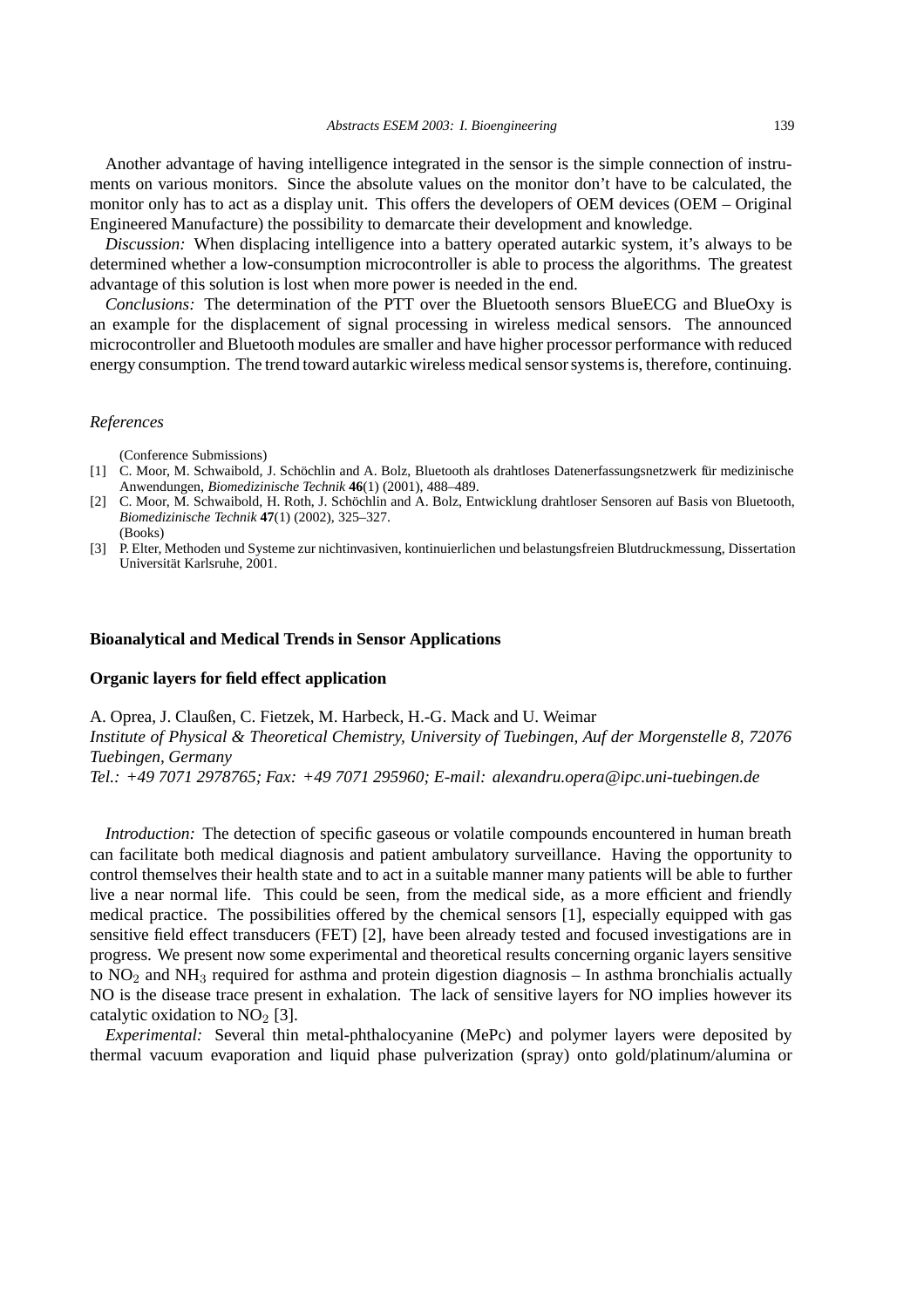

Fig. 1. AFM pictures of the bare Au/Ti/Alumina substrate (left) and a polyacrylic acid layer (right).



Fig. 2. The sensitivities (left) and the main cross sensitivities (right) presented by different sensing layers.



Fig. 3. The modification of the CuPc molecular structure under  $NO<sub>2</sub>$  influence. LDA computation.

gold/titanium/silicon substrates. Geometrical (thickness, coverage) and morphological (structure, roughness) parameters were investigated with a optical microscope and profiler, stylus profiler, electronic scanning microscope and atomic force microscope (AFM).

The potential difference (named contact potential difference, CPD) between the layer surface and a reference gold electrode was measured with a Besocke Delta-Phi Kelvin Probe. The standard response to the target analytes  $(NO_2, NH_3)$ , other gases  $(CO, CO_2$ , methane) or vapours (water, ethanol, toluene) was considered the shift of this CPD parameter. In cooperation with E. Simon and M. Fleischer from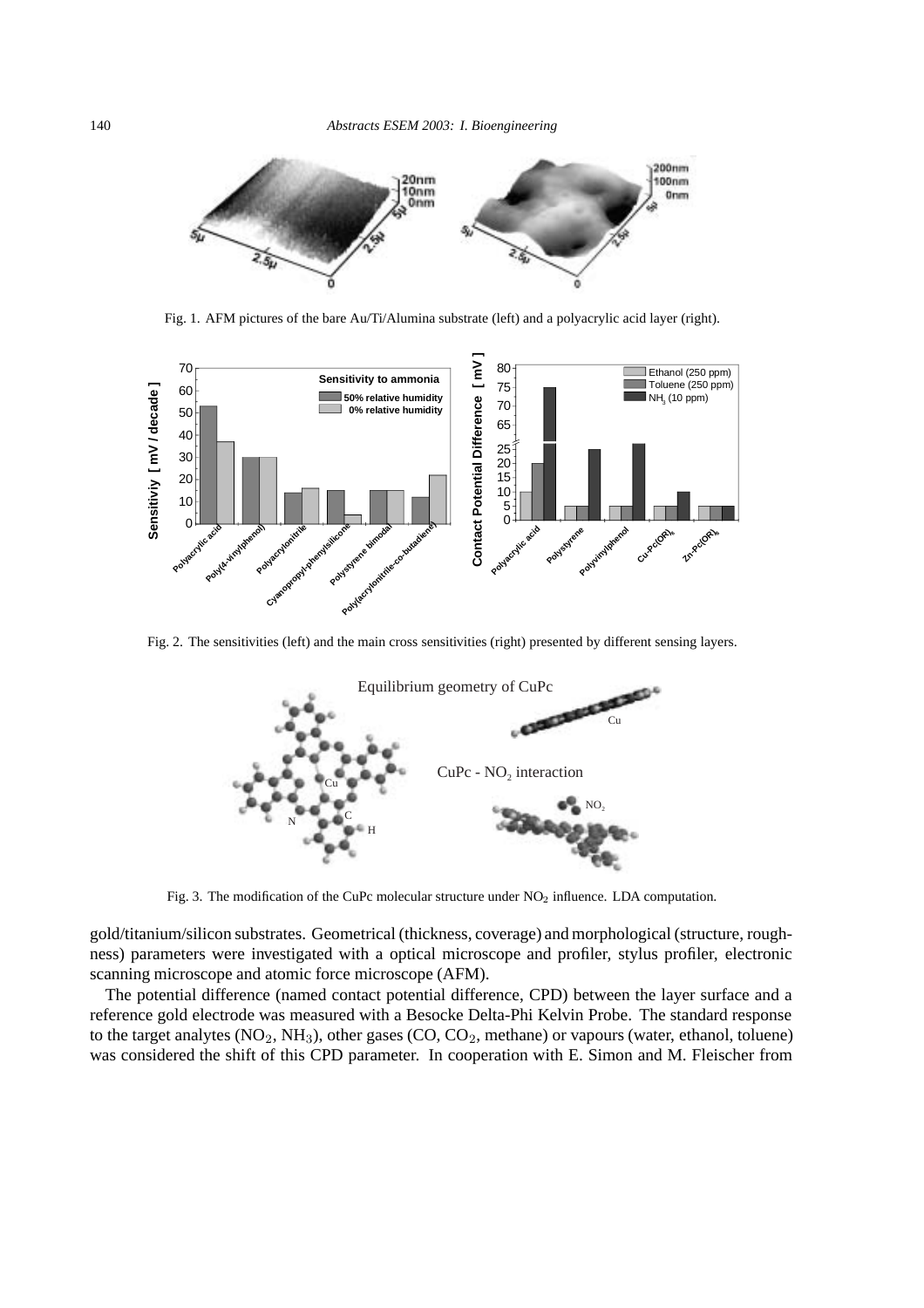

Fig. 4. The polyvinylphenol FET signal in the presence of the target analyte NH3.

Siemens AG, also flip-chip suspended gate transistor structures with polymer gate were realized and gas tests performed. The metal-phthalocyanine layers were analysed additionally by *in situ* x-ray (XPS) and ultraviolet (UPS) photoemission spectroscopy in order to elucidate the influence of the analyte on the electronic structure of the sensitive layer and consequently the sensing mechanisms.

*Theoretical:* Ab initio calculation in the frame of the local density approximation (LDA) with Gauss orbitals were done (Jaguar 3.5 programme [4]) to simulate the gas-analyte interaction process.

*Results and discussions:* The thin sensitive layers prepared from the above mentioned materials show good structures with a reduced roughness  $( $300 \text{ nm}$ ), suitable for field effect transducers. One typical$ example is depicted in Fig. 1.

The CPD response of the sensing films is depending nearly logarithmically on the concentration due to a Langmuir-type absorption isotherm. The sensitivity presented by CuPc to the target gas  $NO<sub>2</sub>$  was in the range of 30 mV/decade – 30 mV CPD shift are obtained for 10 times analyte concentration increase – with an estimated detection limit in the range of 50 ppb. Figure 2 depicts the sensitivities and the main cross sensitivities presented by different sensing layers. Polyacrylic acid is among the tested polymer layers the most sensitive to  $NH_3$  in dry and humid air with a sensitivity of 53 mV/decade.

The response and recovery times of the investigated films were in the range of 30–120 s and respectively 100–500 s depending on temperature and humidity. Long term stability tests have been performed for some materials with encouraging results. Polyacrylic acid shows after more than 1 year, no or not very important functional changes or structural damages.

UPS experimental data revealed the contributions brought to the CPD shifts by different terms expressing the material structure and its interaction with the gaseous analyte. The theoretical simulation reproduced well the modification of the MePc electronic structure under analyte influence and gave an intuitive image of the interaction effects on the molecular structure (Fig. 3).

First sensitivity tests made with the flip-chip FET having polyvinylphenol sensitive layer were positive. An example sensor signal is shown in Fig. 4.

Further improvements in layer preparation, transistor production and mounting technology have still to be achieved for stable and reliable devices used in medical applications.

*Conclusion:* The performed studies pointed out that, battery driven devices with gas sensitive field effect transistors for the detection of specific analytes in human breath and/or ambient air are feasible.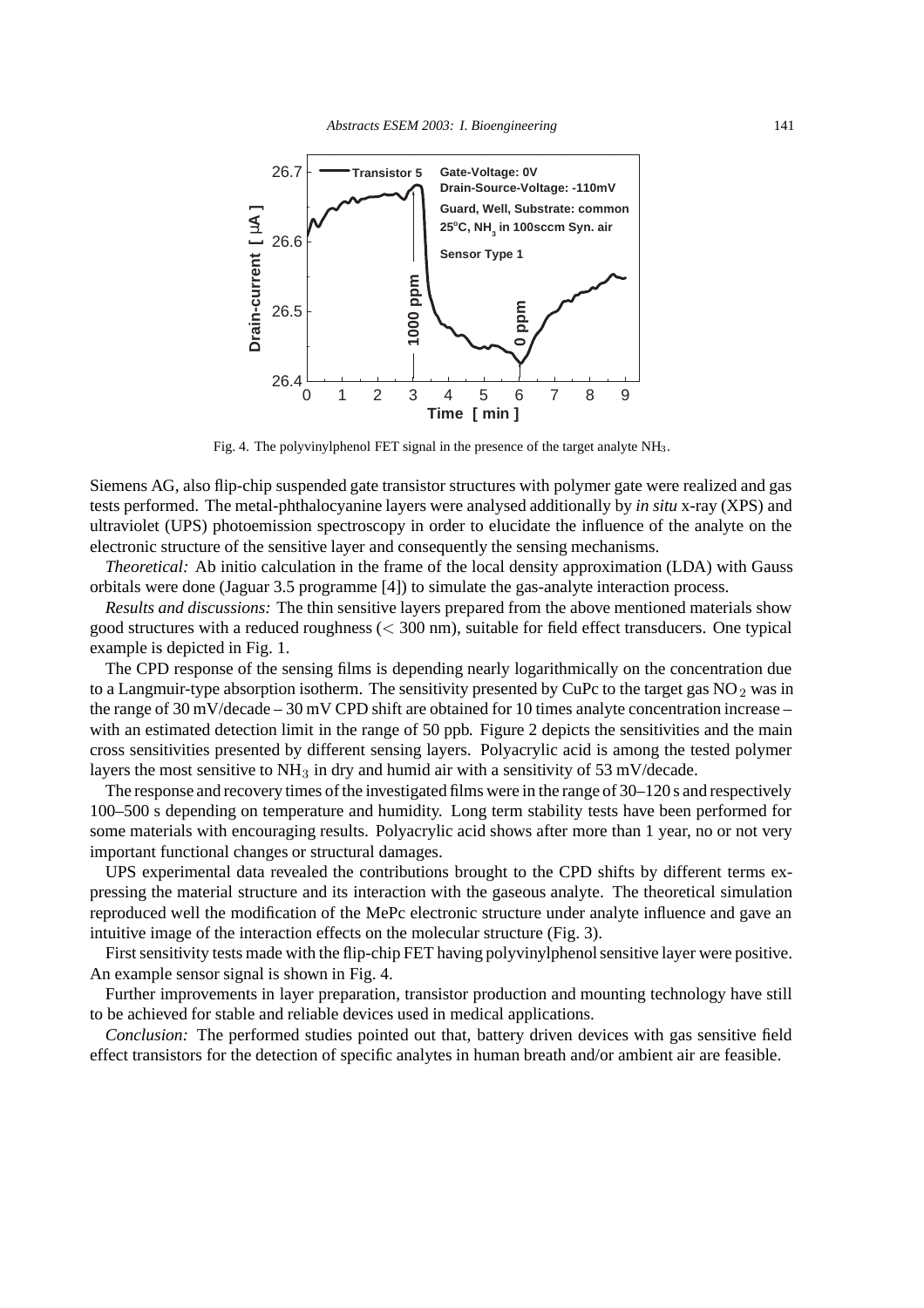*Acknowledgements:* The authors acknowledge the financial support by the BMBF (Project "LocoMED", 16SV1083/6).

### *References*

- [1] M. Fleischer, E. Simon, E. Rumpel, H. Ulmer, M. Harbeck, M. Wandel, C. Fietzek, U. Weimar and H. Meixtner, *Sensors and Actuators* **B83** (2002), 245–249.
- [2] M. Fleischer et al., *Sensors and Actuators* **B80** (2001), 169–173.
- [3] E. Simon, K. Abracham-Fuchs, M. Fleischer and H. Meixtner, Present volume.
- [4] Jaguar 3.5 program, Schrödinger Inc., Portland, OR, 1998.

# **Analysis of cervical stabilization systems influence on changing in intervertebral disc pressure**

C. Pezowicz<sup>a,∗</sup>, S. Szotek<sup>a</sup>, J. Filipiak<sup>a</sup>, R. Będziński<sup>a</sup>, W. Jarmundowicz<sup>b</sup> and W. Szarek<sup>b</sup> <sup>a</sup>*Institute of Machine Design and Operation, Wroclaw University of Technology, Wroclaw, Poland* <sup>b</sup>*Department of Neurosurgery, Wroclaw Medical University, Wroclaw, Poland*

*Introduction:* Experimental investigations analyzing the intradiscal pressure of cervical spine are less common than other region of spine [1,2]. The aim of this paper is the comprehensive estimation of the influence of intervertebral stabilization in the cervical spine segment on the biomechanics of the cervical spine, particularly on the pressure changes within the intact and stabilised part of the spine. A biomechanical study was performed using cadaveric cervical spine.

*Methods:* The twelve cervical spines were used for this biomechanical testing. Specimens were divided into the following two groups: long spines (C2-C7) and short spines (C3-C6). The fresh spines were stripped of soft tissues, sparing the ligaments and articular structures. Radiographic and computer tomography examination of the specimens showed normal no degenerative changes and no deformity or anatomic defects. All biomechanical testing was performed on a biaxial material testing machine (MTS 858 Mini Bionix Test System), in a nondestructive manner. The upper and lower vertebral bodies of the specimens were mounted rigidly with two polyester resin cats and in cylindrical pots in a neutral upright orientation.

The loading types performed included axial compression, flexion and extension. In axial compression, the specimens were subjected to 200 N with a compressive preload 50 N. Flexion/Extension displacement +15 mm/−15 mm was applied. The biomechanical testing sequence of the spinal constructs was as follows: each specimen was first tested intact, subsequently, the specimen was destabilized, then reconstructed by using: bone graft, bone graft and anterior fixator plate.

During each biomechanical test, intervertebral disc pressure measured by a strain-gauged pressure transducer mounted in needle. The transducers were inserted into intact disc below and above planning and performed stabilization.

*Conclusion:* Investigations prove that difference of pressure in nucleus pulposus for healthy spine and after stabilization are significant. Stabilization of one segment cause to removement of one of important movement joint. In consequence of that change of movement appears in the part above and below stabilised part and, what is connected, in the changes of recorded pressure.

*Acknowledgement:* This work was supported by the State Committee for Scientific Research, grant No. 8 T07B 011 21.

<sup>∗</sup>E-mail:celina.pezowicz@pwr.wroc.pl.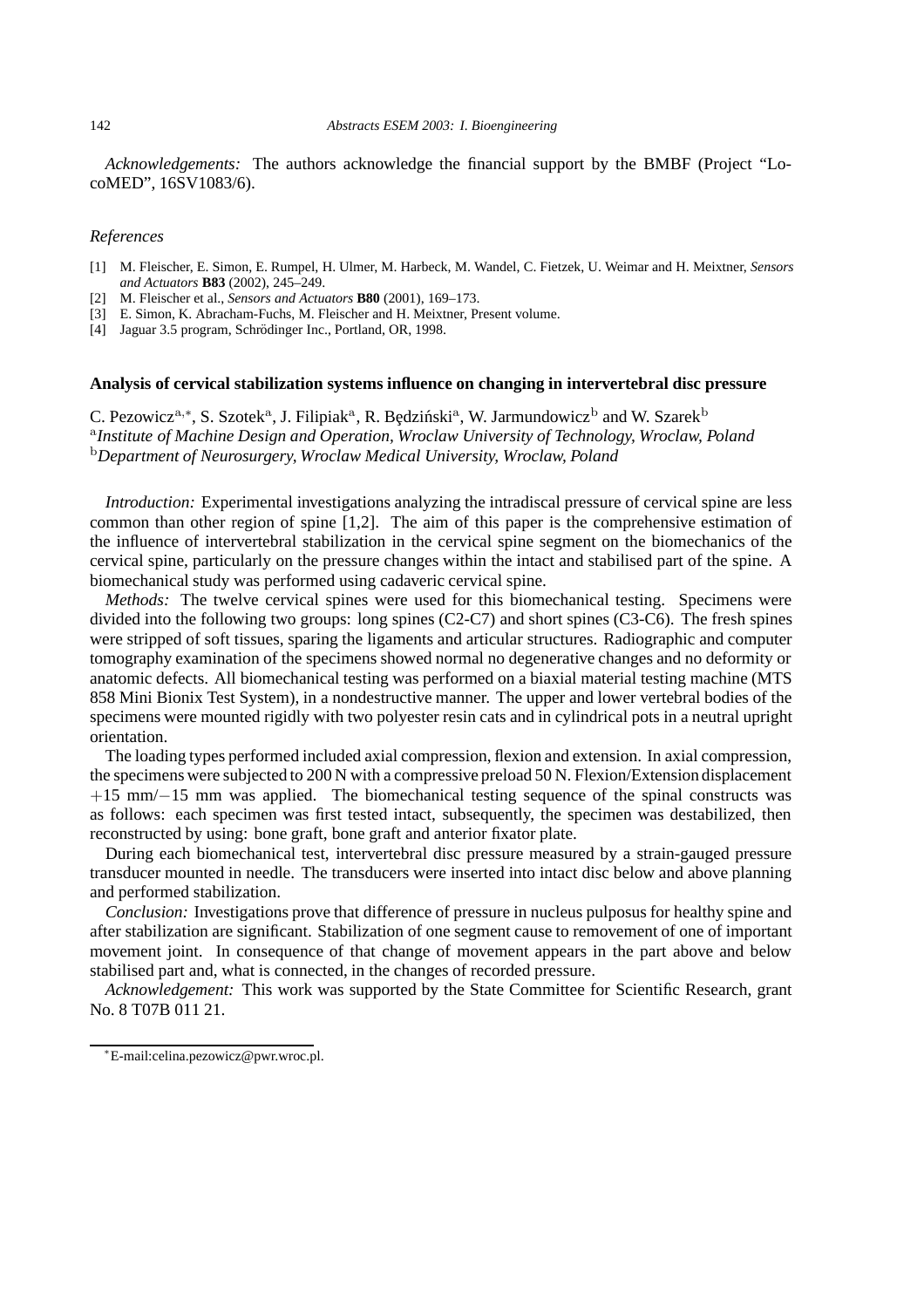#### *References*

[2] J.C. Eck, S.C. Humphreys, T.H. Lim, S.T. Jeong, J.G. Kim, S.D. Hodges and H.S. An, Biomechanical study on the effect of cervical spine fusion on adjacent-level intradiscal pressure and segmental motion, *Spine* **22**(27) (2002), 2431–2434.

#### **Bioanalytical and Medical Trends in Sensor Applications**

#### **Detection of breath gases via gas sensitive field effect transistors for asthma diagnosis**

E. Simon, K. Abraham-Fuchs, M. Fleischer and H. Meixner

*Siemens AG, Corporate Technology, D-81739 Munchen/Erlangen, Germany ¨ Tel.: +49 89 636 4433; Fax: +49 89 636 46881; E-mail elfriede.simon@siemens.com*

*Introduction:* Investigations of the human breath with analytical methods have shown a correlation of volatile compounds with the occurrence of certain illnesses [1], therefore breath analysis can play an important role in the field of disease monitoring, therapy and diagnosis. Sensor systems promise a number of advantages as compared to traditional diagnostic techniques: not invasive, be expanded to mobile use (home care), highly suited for monitoring purposes. The medical community is especially interested in low cost and low power sensor devices for fast and convenient monitoring, especially with hand held devices. The application of work function type gas sensors based on field effect transistors (FET) has the potential to fulfil these requirements [2]. In the case of pulmonary inflammation processes of the lower respiratory tracts, e.g. asthma, the nitrogen monoxide concentration in breath increases. Normally, the amount of NO is between 5 ppb and 10 ppb. In case of an asthma disease (during asthmatic exacerbations) the NO concentration steps up to 80 or 100 ppb [3].

*Methods:* The screening of gas sensitive layers for the detection of NO was carried out using Kelvin probes (made by Besocke [4]). Different porphine dyes were prepared with different layer techniques like screen-printing technique or vapour deposition on a metallized alumina substrate. The gas sensor set up was carried out in hybrid flip chip technology. For that purpose the sensor layer is prepared on a gold metallized ceramic gate and electrically connected to the FET by conductive polymer bumps.

*Results:* During our investigations we found out that some porphine dyes are highly sensitive to nitrogen dioxide gas down to the lower ppb-range if they were used as gas sensitive layers for work function measurements. Especially phthalocyanines and protoporphyrines with or without Cu as metal atom, or with a side group derivatization showed a high  $NO<sub>2</sub>$  sensitivity [5]. Due to the thermal instability of the protoporphyrines only the phthalocyanines were taken for further tests. Cupper phthalocyanine showed the best performances concerning sensitivity, response time and selectivity. It has a low cross sensitivity to relevant breath gases like acetone, oxygen or ethanol and a low cross reaction to humidity which makes this sensor layer well suited for a breath analysis systems. Gas measurements with this sensor layer used in our suspended gate FET device showed a sensitivity of 42 mV/decade (in the range of 10 to 100 ppb  $NO<sub>2</sub>$ ) with a detection limit of 2 ppb and a log dependency of the sensor signal at different  $NO<sub>2</sub>$  concentrations. Due to a cross talk of the sensor device to ethanol and humidity additional sensors should be implemented in the asthma device in order to correct the sensor signal. The fact, that for the detection of asthma a NO sensor is required, an NO oxidation step to  $NO<sub>2</sub>$  by a catalyst is necessary. An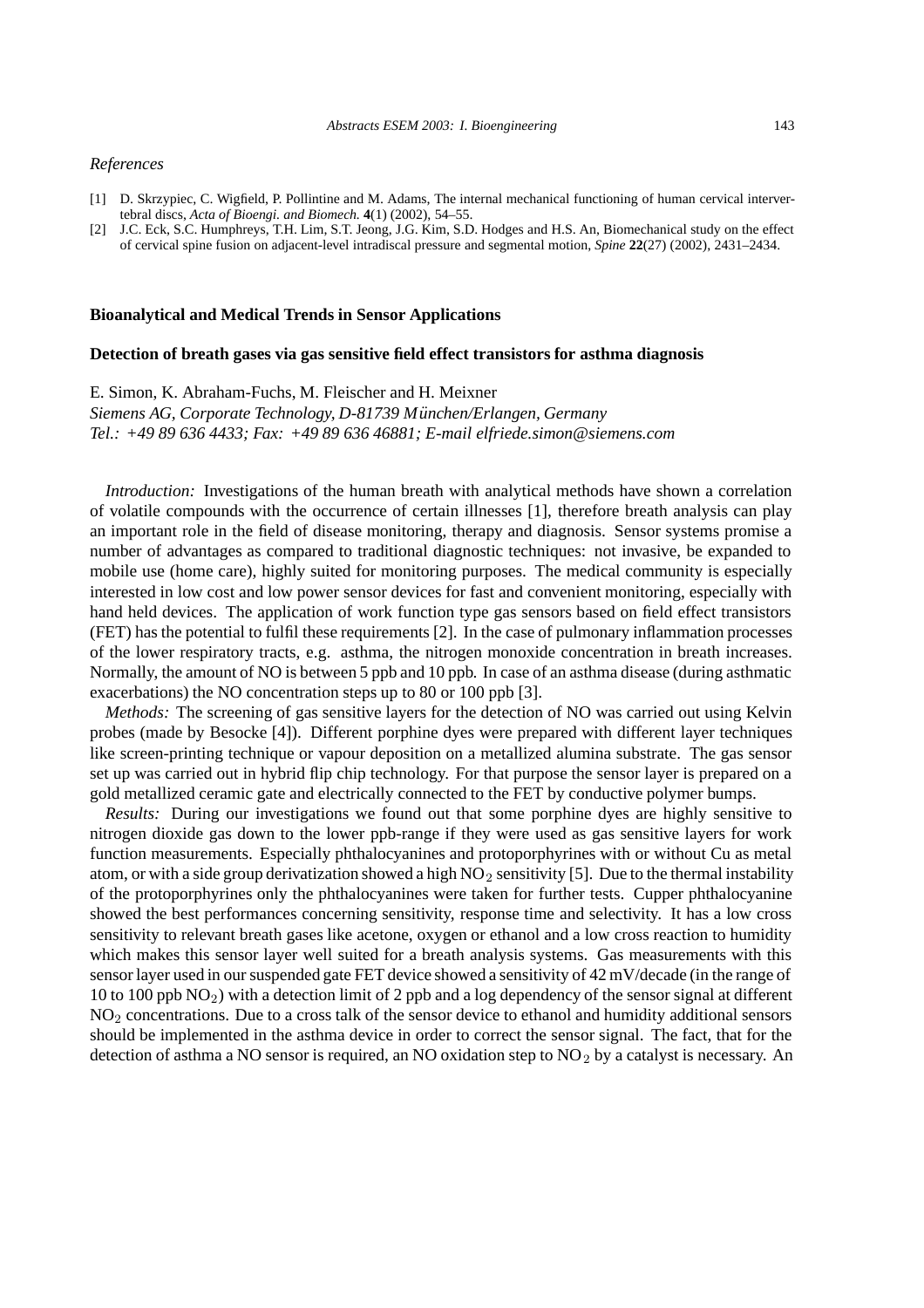

Fig. 1. Asthma prototype.

oxidation column consisting of  $KMnO_4$  immobilized on silica gel placed in front of the  $NO_2$  sensor is used for that purpose. The oxidation of NO to  $NO<sub>2</sub>$  is strongly dependent on the humidity concentration therefore a pure silica pre-column is integrated which reduces the humidity to values lower than 70% r.h. The high reproducibility (conversion rate is 95%, recovery is 82% at a gas flow of 2.5 l/min) and a delay time due to the oxidation of lower than 15 s allows therefore the detection of NO gas. In Fig. 1 the system configuration of an asthma prototype is presented.

The laboratory set up for the NO detection in breath was tested by simulating different breath maneuver with different NO concentrations at high humidity levels. A clear discrimination between the measurements with and without a NO to  $NO<sub>2</sub>$  oxidation column was found. The humidity was reduced to 68% and the conversion rate was about 98%. Only a small sensor reaction to humidity was detected. The correlation of the gas sensor signal and the NO respectively the NO<sub>2</sub> concentration was high ( $R = 0.98$ ) together with a good reproducibility of the NO<sub>2</sub>-GasFET sensor signal. These very promising measurements allows us to test this asthma sensor set up in field tests in a next step and show the way to develop a mobile asthma sensor for the low cost sector.

### *References*

- [1] M. Phillips, Breath Tests in Medicine, Scientific American, 1992, pp. 74–79.
- [2] M. Fleischer, B. Ostrick, R. Pohle, E. Simon, H. Meixner, C. Bilger and F. Daeche, Low power gas sensors based on work function measurement in low-cost hybrid flip-chip technology, *Sensors and Actuators* **B80** (2001), 169–173.
- [3] E. Baraldi, N.M. Azzolin, A. Cracco and F. Zaccello, Reference Values of Exhaled Nitric Oxide for Healthy Children 6–15 Years Old, *Pedriatic Pulmonology* **27** (1999), 54–58.
- [4] K. Besocke and S. Berger, Piezoelectric driven Kelvin Probe for contact potential measurement, *Rev. Sci. Instrum.* **477** (1976), 840–842.
- [5] E. Simon, M. Fleischer and H. Meixner, Porphin dyes high potential sensor materials for work function type gas sensors in an asthma detection system; Conf. Proc. Eurosensors XVI in Czech Technical University Prague, Czech Republic, 15–18 September 2002.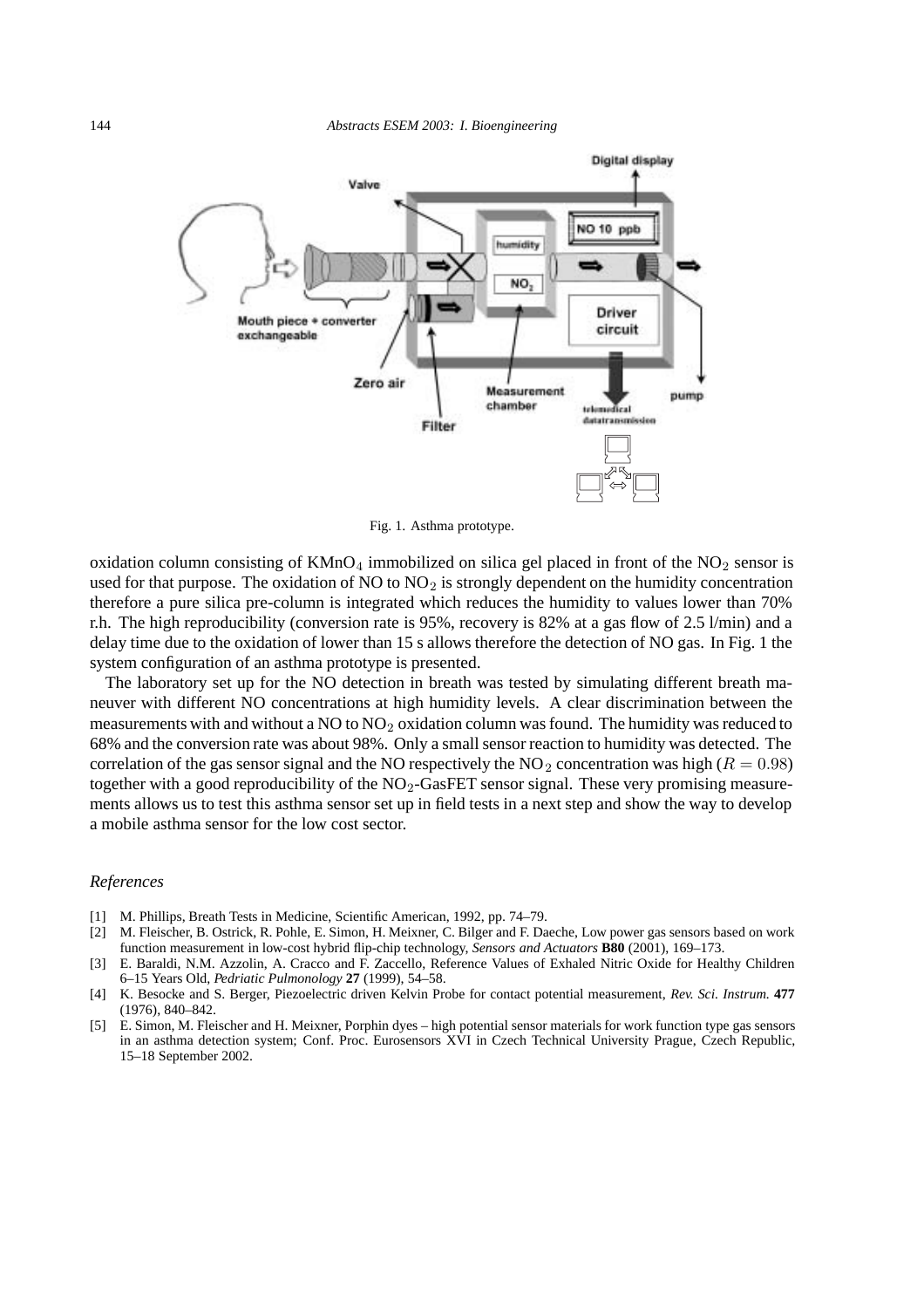### **II. Biosignals Bioengineering**

# **Accuracy of the electronic palpation blood pressure measurement method versus the intra-arterial method**

# H. Sorvoja and R. Myllylä

*University of Oulu, Department of Electrical and Information Engineering, Oulu, Finland Tel.: +358 08 5532690; Fax: +358 08 5532774; E-mail: hannu.sorvoja@ee.oulu.fi*

*Introduction:* The electronic palpation (EP) method [1] uses a standard occlusion cuff around the upper arm and a wristwatch type of multi-element pressure transducer array to sense pulsations on the radial artery. Measurements can be made both during inflating and deflating cuff. Diastolic blood pressure can be defined as the point where the pulse amplitude of the blood pressure signal starts to decrease, while systolic blood pressure was defined as the last pulse detected. However, cuff pressure affects not only amplitude, but also pulse transit time. As an increasing cuff pressure level approaches the pressure level in the brachial artery, the pulse transit time from the aorta to the radial artery is correspondingly delayed. In the ideal model, the time elapses continue to rise until the systolic pressure level is achieved. Thus, the maximum transit time change equals the time that the blood pressure pulse takes from the diastolic pressure to the systolic pressure point.

*Methods:* Two different groups, patients and healthy volunteers, were measured in a hospital environment. Array type of transducer was used to facilitate the placement of the wrist transducer, as the array element with the strongest pulsation is easy to pick out. As mentioned above, diastolic blood pressure determination is based on pulse transit time. To measure accurately the point of increasing of pulse delay, good timing base is essential. The best timing can be got from the other hands radial artery, and, if having same data processing, time difference can easily be defined.

Since radial artery EP-signals is already bandpass  $(1-15 \text{ Hz})$  for healthy and  $1.7-11 \text{ Hz}$  for patients) filtered using analogical hardware filtering, same kind of filtering is done to intra arterial blood pressure signal. Owing to the 100 Hz sampling rate used in data acquisition, we had to interpolate the data matrices for better timing accuracy. According to our experience, an adequate resolution level was achieved at a ten-fold sampling rate. After interpolation, derivated signal is calculated and peak detection is defined for both pulses for time difference calculation. Matlab<sup>TM</sup>-software were used in all calculations.

*Results:* Systolic pressure was visually determined from the last palpated pulse and the diastolic blood pressure readings by the time delay method described above. Reference values were provided by the average intra arterial systolic and diastolic pressure. The mean error for the patient group (14 men and 6 women) is  $0.7 \pm 6.3$  mmHg for systolic and  $0.2 \pm 5.3$  mmHg for diastolic pressure. For the healthy group (12 men and 4 women), on the other hand, the average error is  $-2.6 \pm 9.9$  mmHg for diastolic and  $-4.6 \pm 8.0$  mmHg for systolic pressure.

*Discussion:* In principle, the electronic palpation method can be used with any transducer which measures pressure pulsations on the radial artery or a finger. When measuring cuff pressure and radial artery pressure pulses using two identical pressure array transducers with the same bandwidth, even pulse-by-pulse noninvasive blood pressure monitoring may be established.

*Conclusion:* Electronic palpation method had almost zero mean error in patient group and almost as good with young volunteers. This shows that the electronic palpation method has clinical value.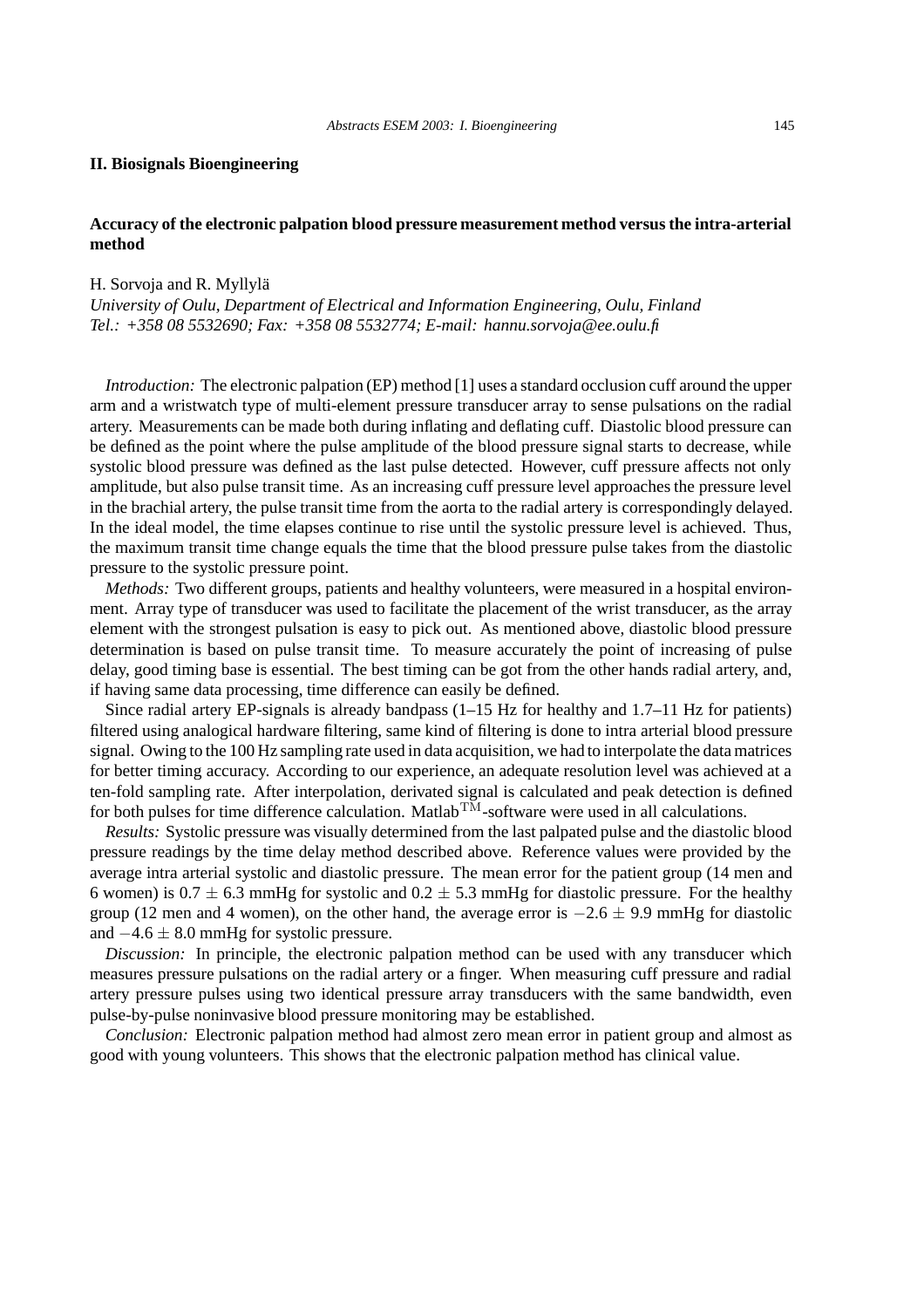#### *Reference*

[1] H. Sorvoja, R. Myllylä, S. Nissilä, P. Kärjä-Koskenkari, J. Koskenkari, M. Lilja and A. Kesäniemi, A method to determine diastolic blood pressure based on pressure pulse propagation in the electronic palpation method. Engineering in Medicine and Biology Society, *Proc. of the 23rd Annual International Conference of the IEEE* **1** (2001), 3255–3258.

#### **A method for transmitting data in a body area network** (**BAN**) **using capacitive coupling**

L. Tebje<sup>a</sup>, H. Dorn<sup>b</sup>, H. Danker-Hopfe<sup>b</sup>, W. Benecke<sup>a</sup> and R. Laur<sup>a</sup> <sup>a</sup>*Microsystems Center Bremen* (*MCB*)*, University of Bremen, Germany* <sup>b</sup>*Department of Psychiatry and Psychotherapy, Charite University Medicine Berlin, Campus Benjamin ´ Franklin, Germany Tel.: +49 421 218 7051; Fax: +49 421 218 4774; E-mail: ltebje@imsas.uni-bremen.de*

*Introduction:* The miniaturization of medical sensors and signal processing electronics enables a highquality medical supervision of humans in real life situations. Body-worn sensors and receivers are often referred to as Body Area Network (BAN) or Personal Area Network (PAN) where radio transmission technology is the usual approach to exchange data [1,4,5]. In this paper, a novel approach utilizing capacitive coupling between body-worn electrodes is described. The human body provides the return path for the electrical current (see Fig. 1). A similar technique has been presented by Zimmerman [6], who coupled the current capacitively into the body. To verify our approach, a clinical study has been conducted.

*Methods:* A measurement system was built, comprising a signal transmitter and a receiver galvanically isolated from the transmitter (see Fig. 2). The attenuation of the signal between transmitter and receiver was measured on ten test persons. Signal averaging is employed to improve the signal-to-noise ratio (SNR) and to reduce external interference. Both transmitter and receiver are electrically connected to the human body with ECG-electrodes. Capacitive coupling is accomplished employing the ground planes (area:  $70 \text{ cm}^2$ ) of the devices as electrodes. The transmitter voltage was 4 V, for safety reasons a protection capacitor (100 nF) and resistor (1 k $\Omega$ ) were used at the transmitter output. A capacitor of



Fig. 1. Illustration of the transmission principle.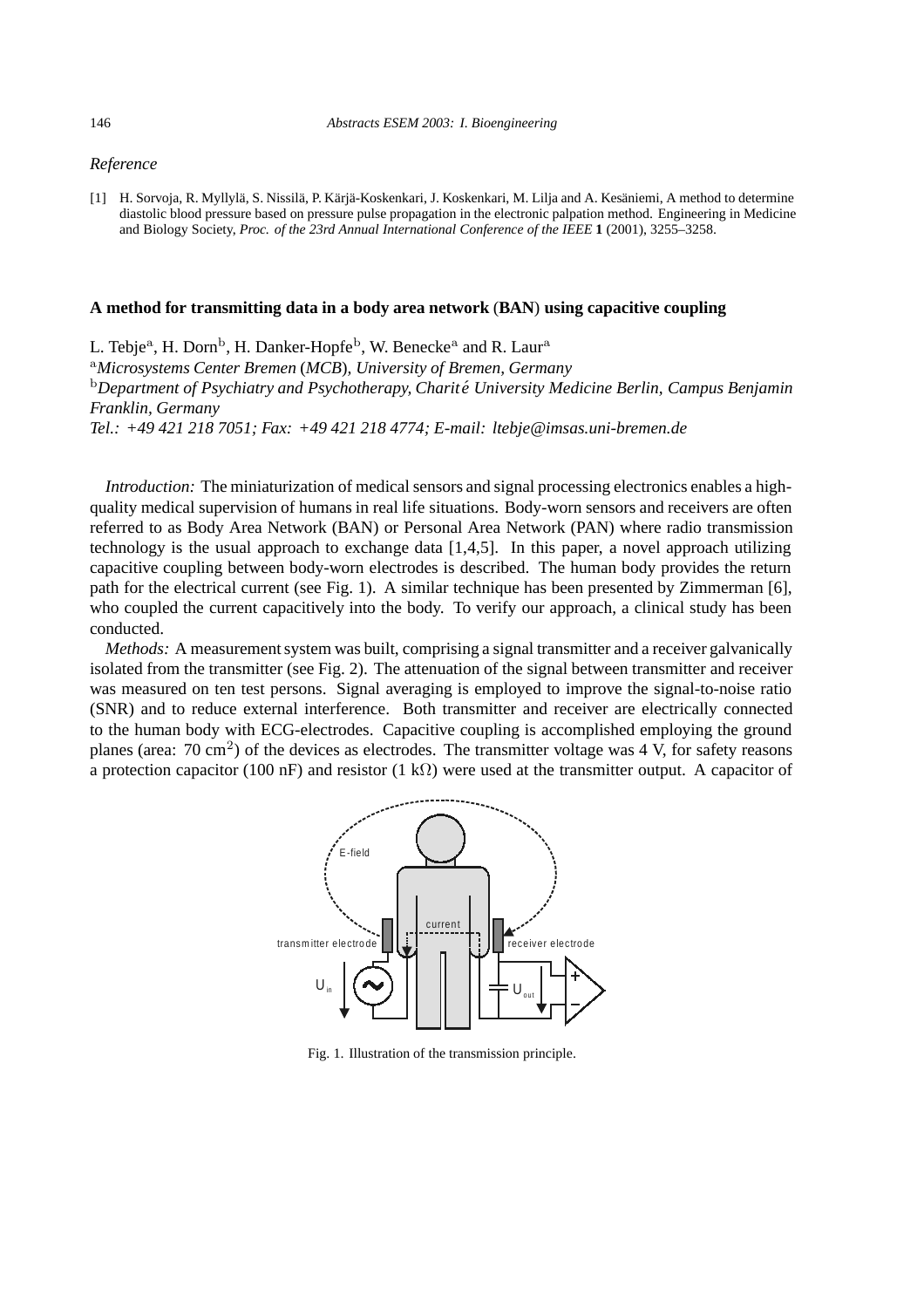

Fig. 2. Measurement system.



Fig. 3. Locations of transmitter and receiver.

|                                                                                         | Table 1<br><b>Transmitter locations</b>                                                                                                                                        |
|-----------------------------------------------------------------------------------------|--------------------------------------------------------------------------------------------------------------------------------------------------------------------------------|
| Position<br>femoral<br>lower leg<br>upper arm<br>forearm<br>shoulder<br>forehead<br>ear | Description<br>20 cm from middle of patella<br>15 cm below patella<br>10 cm proximal from elbow joint<br>5 cm proximal from wrist<br>clavicula<br>3 cm above nasion<br>mastoid |
| Position                                                                                | Table 2<br>Receiver locations                                                                                                                                                  |
| hip<br>abdomen                                                                          | Description<br>lateral, 3 cm above crista iliaca<br>directly above belly button                                                                                                |

330 pF was used in parallel to the receiver input to obtain a defined input impedance. The different positions of receiver and transmitter are shown in Fig. 3, resulting in fourteen possible combinations.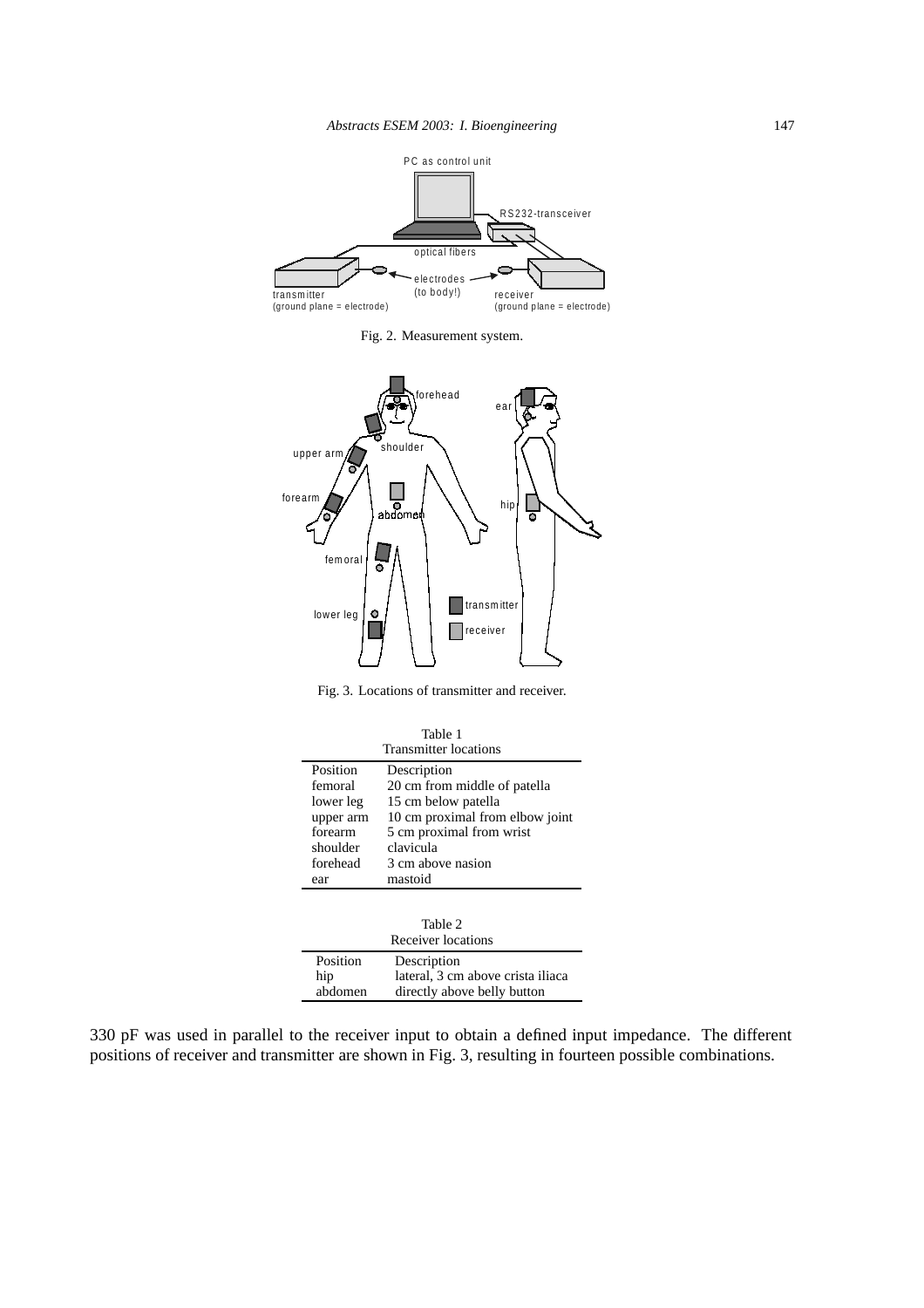

Fig. 4. Typical amplitude spectrum for  $M = 128$ .

One measurement cycle consisted of three single measurements at 20 kHz, 100 kHz and 180 kHz where the test person did not move followed by the same sequence where the person had to move the part of the body where the transmitter was located. This was carried out for every combination of transmitter and receiver locations. The receiver samples a time window of  $N = 10000$  values and averages M consecutive time windows. The SNR then increases by a factor of the square root of M corresponding to 3 dB for every doubling of  $M$  [2]. The acquired signal is sent to the computer and evaluated using MATLAB. The Fast Fourier Transform (FFT) is applied to obtain the amplitude spectrum of the signal. Figure 4 shows a typical amplitude spectrum.

*Results:* The attenuation did not depend on frequency due to the capacitive voltage divider formed by the coupling capacitance through air and the parallel capacitor at the receiver input. For application in a Body Area Network, the channel capacity in bits per second (bps) is the most important parameter. The channel capacity C for a channel with additive white Gaussian noise can be calculated as  $[3]$  $C = B \cdot ld(1 + S/N)$  with B as used bandwidth, S as signal power and N as noise power. The signal power is obtained from the peak due to the sine function.

The noise power and therefore the SNR depend on the bandwidth. The average spectral noise voltage density was measured to be 180 nV per root-Hz. Assuming a constant spectral noise voltage density  $(f > 150 \text{ kHz}$  in Fig. 4) and a bandwidth of 10 kHz, the channel capacity shown in Fig. 5 is obtained.

*Conclusion:* Capacitive coupling can be used in a BAN to transmit data from sensors attached to the body to a body-worn receiver. The obtainable data rates are on the order of several tens of kbps for a bandwidth of 10 kHz and an electrode area of 70 cm<sup>2</sup>. A feature of this principle is its extremely low power consumption at transmitter output. Assuming a coupling capacitance of 1 pF, a total loss resistance of 2 kΩ (resistance of human body), a frequency of 100 kHz and a voltage of 8 V (peak to peak), the power consumed by the loss resistance becomes 6 nW. On the downside, the signal can be shielded by the human body. This could be circumvented by using electrodes wrapped around e.g. arm, leg or hip (belt).

### *References*

[1] K.P. Fishkin, K. Partridge and S. Chatterjee, Wireless User Interface Components for Personal Area Networks, *IEEE Pervasive Computing* **1**(4) (2002), 49–55.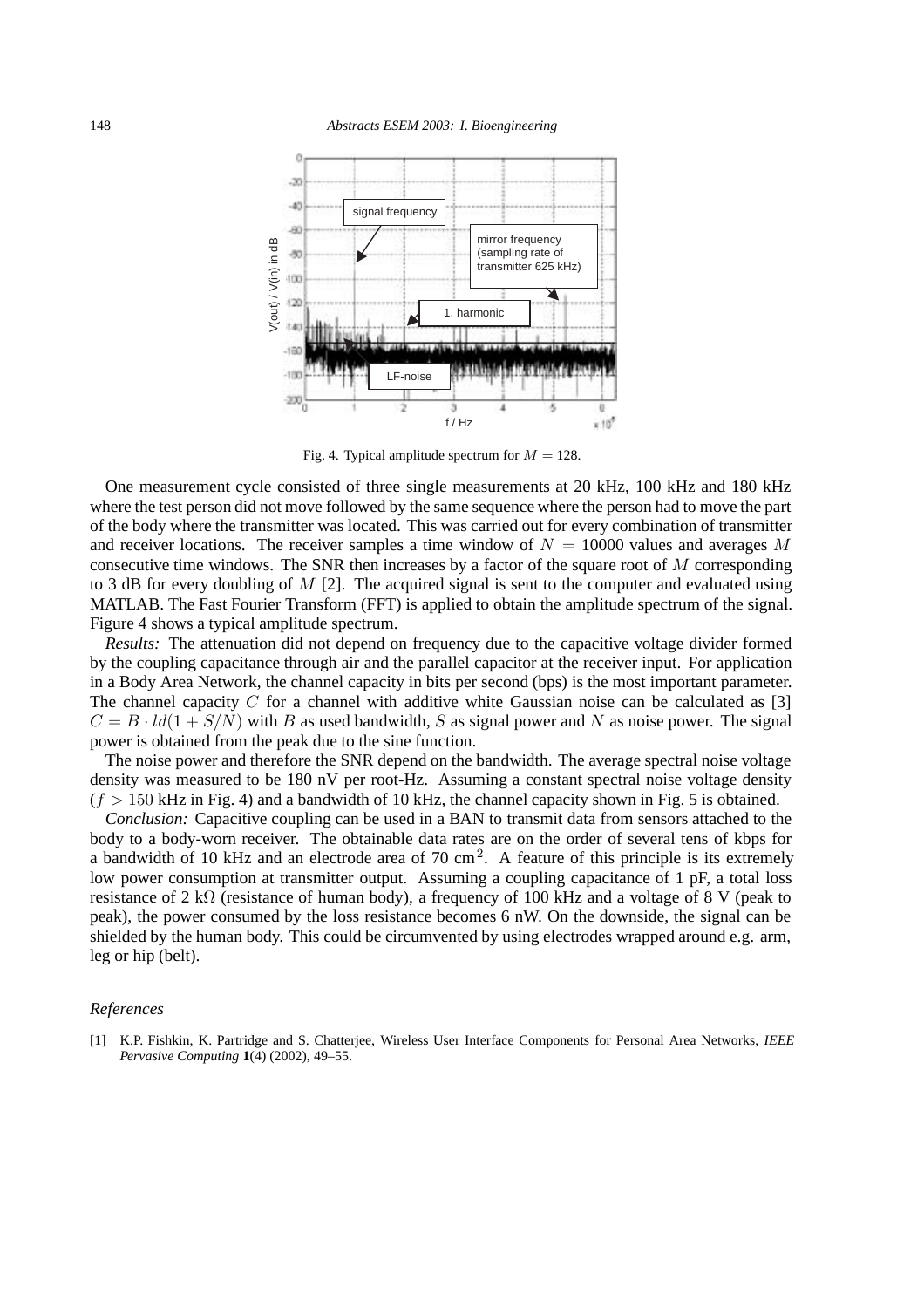

Fig. 5. Channel capacity for a bandwidth of 10 kHz for different transmitter / receiver locations. Black boxes mark 5% and 95% quantiles, white boxes: lower and upper quartile, middle line: median.

- [2] P. Horowitz and W. Hill, *The Art of Electronics,* 2nd ed., Cambridge: Cambridge University Press, 1989, pp. 1026–1035.
- [3] K.D. Kammeyer, *Nachrichtenübertragung*, 3rd ed., Stuttgart: Teubner Verlag, 1996.
- [4] J.Y. Khan, J. Wall and M.A. Rashid, Bluetooth-Based Wireless Personal Area Network for Multimedia Communication, in Proc. of the First IEEE Int. Workshop on Electr. Design, Test and Appl. (DELTA 02), 2002.
- [5] T.G. Zimmermann, Wireless networked digital devices: A new paradigm for computing and communication, *IBM Systems Journal* **38**(4) (1999).
- [6] T.G. Zimmermann, Personal Area Networks (PAN): Near-Field Intra-Body Communication, Master Thesis, Massachusetts Institute of Technology, 1995.

#### **Bioanalytical and Medical Trends in Sensor Applications**

### **Micro-bioreactor-sensor systems for monitoring of biochemical parameters**

#### W. Torbicz, D.G. Pijanowska and E. Remiszewska

*Institute of Biocybernetics and Biomedical Engineering, Polish Academy of Sciences, Trojdena 4, 02-109 Warsaw, Poland Tel.: +48 22 6595534; Fax: +48 22 6597030; E-mail: wtorbicz@ibib.waw.pl*

*Introduction:* Application of silicon technologies and among them micromechanics for fabrication of microfluidics systems opened up a possibility for realisation of micro total analytical systems ( $\mu$ TAS), consisting of several blocks such as a sampler and a block for sample preparation and a sensing block for measurement of the concentration of a given biochemical analyte. The measuring procedure has been usually realised by means of (bio)sensors. However, in the case of complicated set of (bio)chemical reactions, the procedure is shared between: biosensors and/or bioreactors. One of the real problems in manufacturing of the  $\mu$ TAS systems is a local immobilisation of bioreceptors such as enzymes and antibodies onto micro structured surfaces of the bioreactors and the biosensors.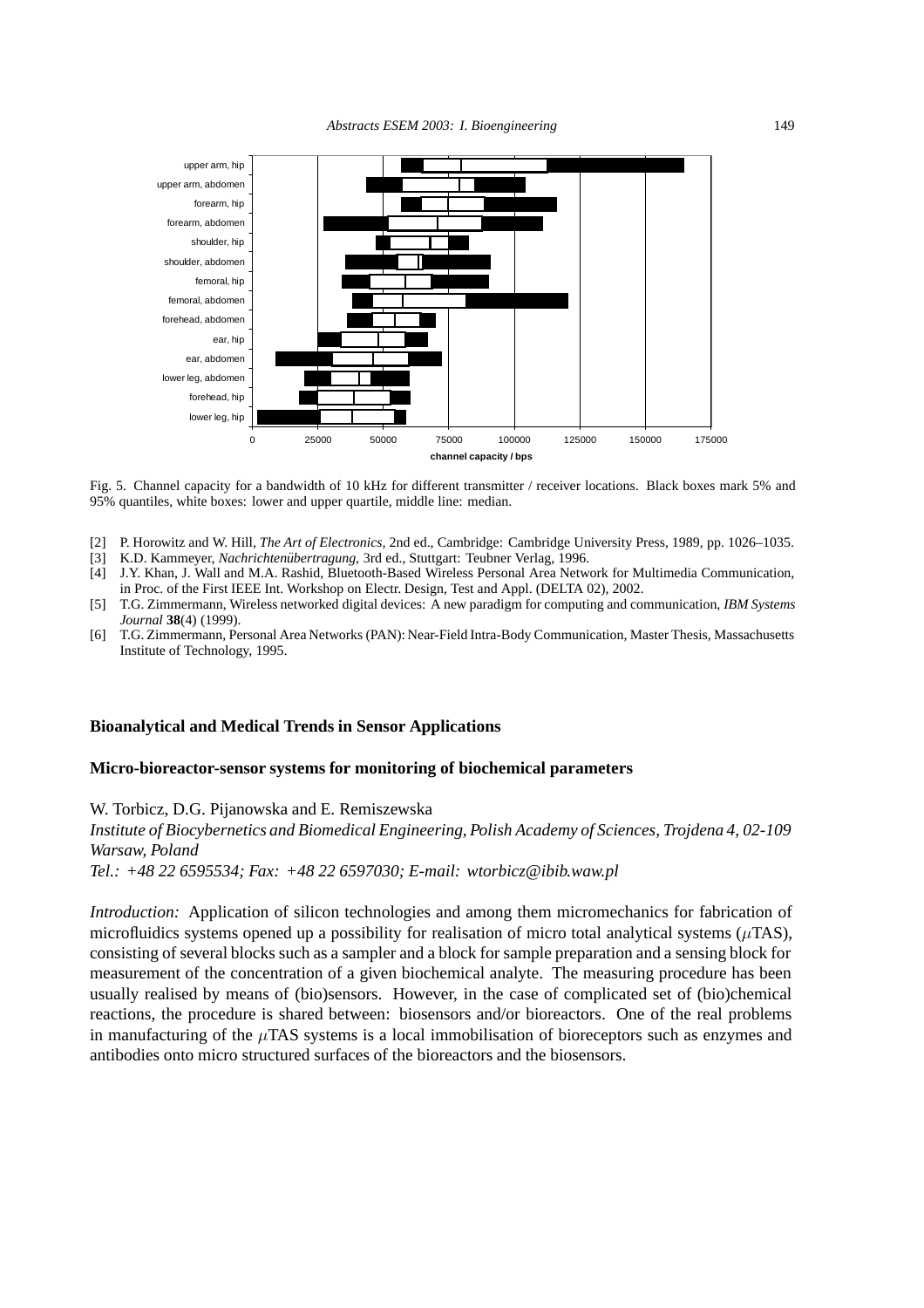

Fig. 1. Calibration curves for micro reactors. (a) With glass beads modified with GOPTES at pH 8.0. (b) Silicon lamella type modified with GOPTMS at pH 7.0.

In this paper we discuss the influence of different technological procedures assuring preservation of the activity of the immobilised urease, as a representative of bioreceptors. These chemically active components were used to create micro enzymatic reactors.

*Materials and methods:* Reagents applied for the immobilisation of urease: (1) 3-glicidoxypropyltriethoxysilane (GOPTES) obtained from Fluka, (2) 3-glycidoxypropyltrimethoxysilane (GOPTMS) – Aldrich, (3) aminopropyltriethoxysilane (APTS) and glutaraldehyde from Sigma (4) urease from Jack Bean (EC 3.5.1.5) type IX, of activity 500 kU/g – Sigma, (5) urea as substrate for urease – Merck, (6) glass beads of diameter 0.75–1 mm as substrate for the enzyme immobilisation – Carl Roth GmbH.

A flow-through system operating in a closed loop mode was utilised for evaluation of the immobilisation procedures. Three types of micro reactors were realised: (1) flow-through column of 100  $\mu$ l volume made in Pyrex with urease immobilised beads and two other fabricated in silicon  $- (2)$  with 62 parallel channels and common inlet and outlet (lamella) and (3) in a form of 1?m long meander single channel [2].

The urease was immobilised using four methods. Three of them: (1) entrapment within alginate gel beads, (2) adsorption onto nitrocellulose sheets and (3) chemical coupling to surface of silica gel beads through APTS and glutaraldehyde were used for the Pyrex column [1]. The fourth one, based on alkilation reaction between an amino groups on the enzyme and an epoxy rings of the silane [2], was applied for the glass of beads used in the Pyrex column and for the silicon type bioreactors.

The microreactors were tested in a flow-through system where the flow was driven using a peristaltic pump. Hydrolysis reaction of urea, catalysed by the immobilised urease, was analysed using recording of pH changes of the sample solution. Concentration of urea in the solution was changed by a standard addition method. Before the sample introduction into the measuring system, the micro reactors were rinsed with phosphate buffer solution. All measurements were taken at room temperature.

*Results:* For the micro reactor packed with urease immobilised onto NC sheets, the total change of pH was 3 units for the measured range of concentration of urea between 10<sup>-5</sup> to 10<sup>-0.5</sup> M. The linear range was 10−2*.*<sup>8</sup> to 10−1*.*<sup>6</sup> M. Similar results were obtained for urease immobilised within alginate gel. However the method failed to work due to a very poor mechanical stability of the gel.

Both the third and the fourth immobilisation methods are effective. However, the fourth one is relatively simple and the conditions for urease immobilisation in alkilation reaction are much milder for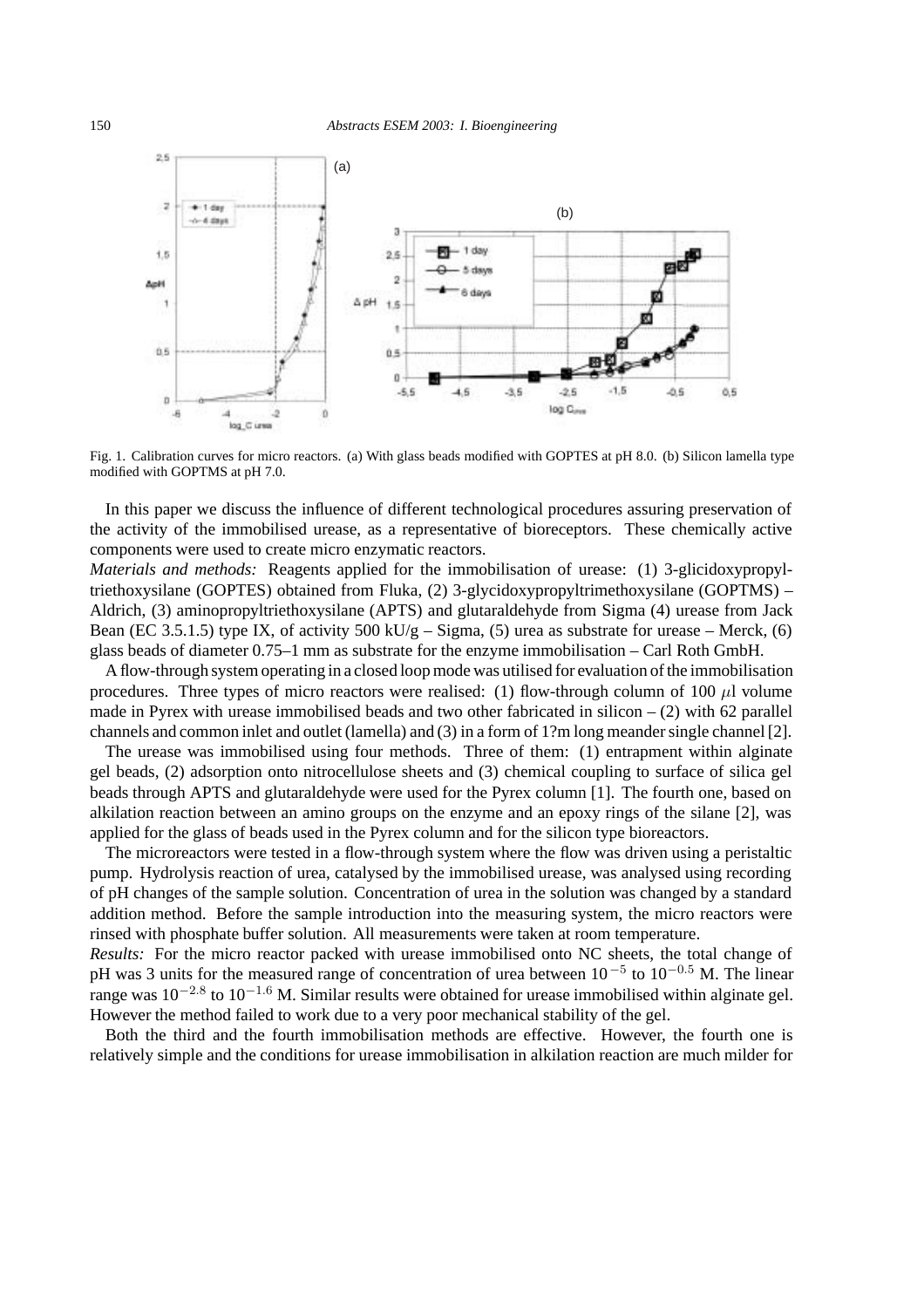the enzyme than for the immobilisation with APTS and glutaraldehyde. An example of the calibration curves obtained for the micro reactors with urease immobilised by GOPTES in solutions at pH 8.0 is shown in Fig. 1(a). The linear range for the micro reactor with urease immobilised with GOPTES is shifted in the direction of higher urea concentration in comparison to the micro reactors based on NC-sheets.

Since the immobilisation of the urease onto testing material (glass beads) with GOPTMS indicated more unequivocal results than for the GOPTES, immobilisation of the urease in silicon micro reactors was performed with the first silane. An example of the calibration curves obtained for the silicon micro reactors with urease immobilised with GOPTMS in solutions at pH 7.0 are shown in Fig. 1(b).

*Discussion:* The experiments indicated that there is a permanent decrease of the signal for microreactor packed with glass beads modified with GOPTES with urease immobilised at pH 7.0. Although, signal obtained for microreactor with urease immobilised at pH 7.0 is higher than for urease immobilised at pH 8.0, the later one exhibit better stability in time. In the case of micro reactors with glass beads modified with GOPTMS the influence of pH of buffer solution for urease immobilisation was not so clear. For both pH 7.0 and pH 8.0 there was a significant degrease of the output signal after the first day of operation. This can be explained by washing out of non-attached molecules from the micro reactors. Behaviour of the silicon micro reactors was similar to the model micro reactors made in Pyrex.

*Conclusions:* Four methods of urease immobilisation were compared. Immobilisation by the adsorption onto the NC sheets can be applied for micro reactor made by precision engineering and is rather not applicable as a method for biosensor and silicon type micro reactors preparation. All other described methods can be applied for preparation of both biosensors and micro reactors. In addition, the promising preliminary results, concerning chemical immobilisation, allow future works be oriented towards miniaturisation of micro reactors and its integration into a micro-analytical system.

#### *References*

- [1] D.G. Pijanowska and W. Torbicz, The pH-detection of triglycerides, *Sensors and Actuators* **B78** (2001), 263–266.
- [2] D.G. Pijanowska, E. Remiszewska, J.M. Łysko, J. Jaźwiński and W. Torbicz, Immobilization of bioreceptors for microreactors, *Sensors and Actuators* **B91/1-3** (2003), 152–157.

### **Master Programme in Biomedical Engineering**

# K.-P. Hoffmann<sup>a</sup> and H. Foth<sup>b</sup>

<sup>a</sup>Hochschule Anhalt (FH), Bernburger Str. 55, 06366 Köthen, Germany *Tel.: +49 3496 67 2322; Fax: +49 3496 67 2399; E-mail: hoffmann@et.hs-anhalt.de* <sup>b</sup>*Martin-Luther-Universitat Halle-Wittenberg, Franzosenweg 1a, 06112 Halle/ Saale, Germany ¨ Tel.: +49 345 557 1630; Fax: +49 345 557 1871; E-mail: heidi.foth@medizin.uni-halle.de*

The Biomedical Engineering programme is a joint venture between the Martin-Luther-University Halle-Wittenberg and the Hochschule Anhalt (University of Applied Sciences). This unique co-operation offers an excellent opportunity to combine theory and practice. The degree course is organised in modules which results in a great amount of flexibility. Furthermore the European Credit Transfer System (ECTS) enables students to transfer easily within an international university environment. The degree course is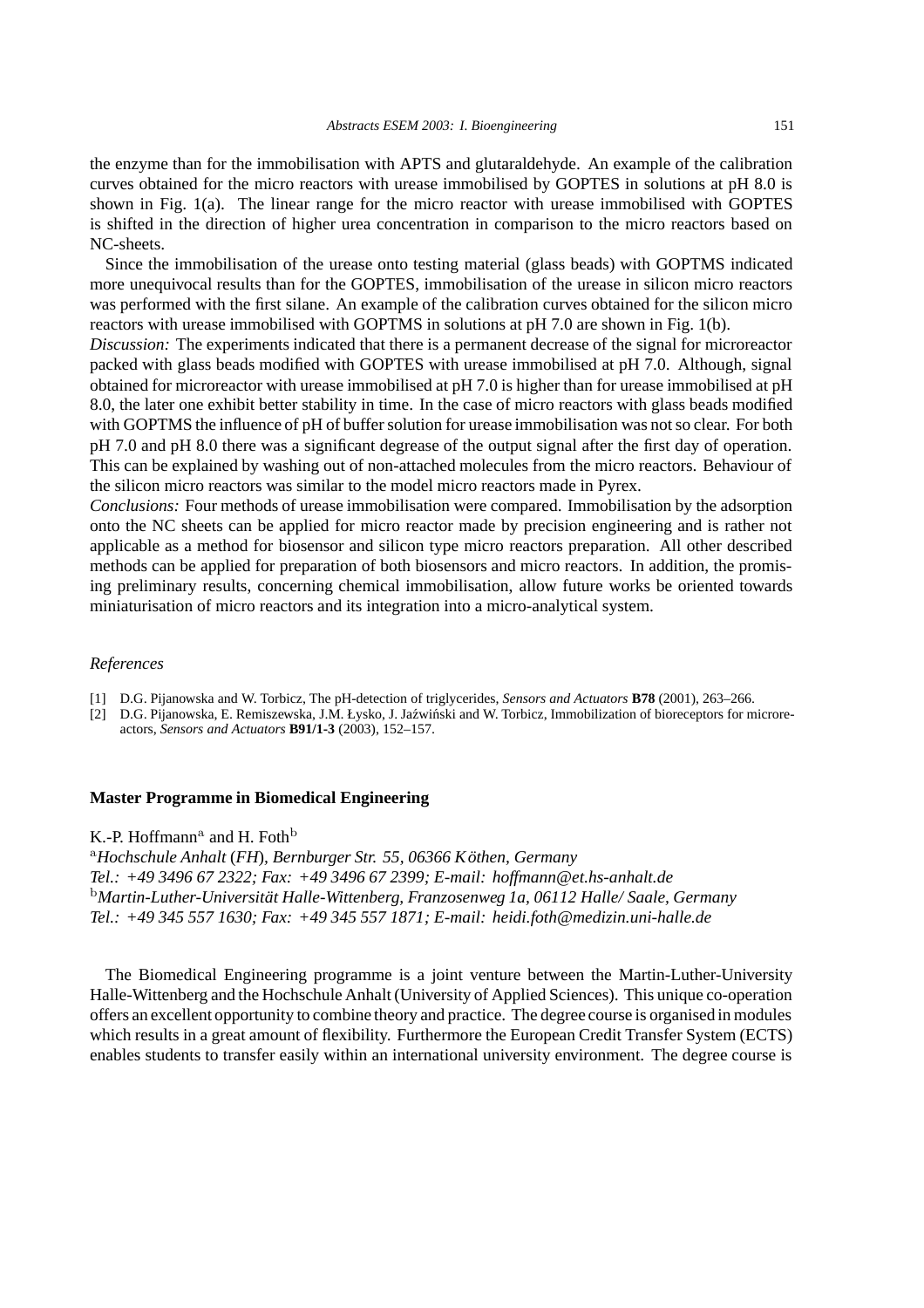divided into a project and course orientated programme. The introduction of a quality management for teaching and research and regular evaluation ensure a high quality of education.

The objective of the course is to give students an additional scientific qualification for an academic career, prepare them for working in an international environment or assist them undertake a professional reorientation. Students successfully completing the course are awarded a degree in Master of Engineering (MEng) in Biomedical Engineering, (3 regular semesters) or Master of Science (MSc) in Biomedical Engineering, (4 regular semesters planned to start in October 2004/05). Entry requirements are university graduates in engineering, the sciences or medicine. The course is taught in English and German. Enrolment is once a year in October and the enrolled students have a double registration at the Martin-Luther-University Halle-Wittenberg and the Hochschule Anhalt (University of Applied Sciences).

As mentioned above there are two different programmes. Programme A is more practically orientated and involves the students at an early stage in the course working on a project which is research based and leads to a publication (project oriented). Programme B is course oriented and involves more theoretical elements and more lectures.

The students can individually choose the subjects within the modules according to their own personal objectives. The personal timetable is organised and confirmed at the beginning of every semester with a mentor. Periods of study and exams at other universities (including the open university) are also considered. The timetable should enable the student to reach 100 credits. Programme A requires 40 semester week hours and Programme B requires 60 semester week hours.

The study programme is divided into the following modules:

- 1. Biomedical Engineering and Interdisciplinary Specialisation.
	- 1.1. Special Areas of Biomedical Engineering
	- 1.2. Applied Engineering and Information Technology
	- 1.3. Interdisciplinary Subjects.
	- 1.4. Project Work and Certificate (paper) (only for programme A)
- 2. Medical Research and Applied Biomedical Engineering
	- 2.1. Basic Medical Research (Preclinical Medicine)
	- 2.2. Clinical Research and Highly Specialised Medical Care (Clinical Medicine)
	- 2.3. Project Work and Thesis (paper, poster) (only for program A)
- 3. Project Work and the Preparation of the Master Thesis
- 4. Special Areas of Scientific Engineering (planned)

Because of the highly innovative character of biomedical technology the MBE graduates may find careers in a wide range of areas including research and development of the biomedical engineering, technical supervision and the civil service, in the application but also in sales and services of medical instruments in particular in medical institutions and hospitals.

The MBE graduates are the doctor's partners and are directly involved with the highly specialised medical care and developing solutions in basic clinical research. The instruments and systems developed by the MBE are essential tools for the doctor to help him recognise, treat, alleviate and observe illnesses and compensate disabilities. The precision of modern diagnostic methods and instruments enables an early and reliable diagnosis of numerous illnesses which increases the chances of healing.

Some examples of further possible career openings for MBE graduates are:

**–** International businesses (Management, Research and Development)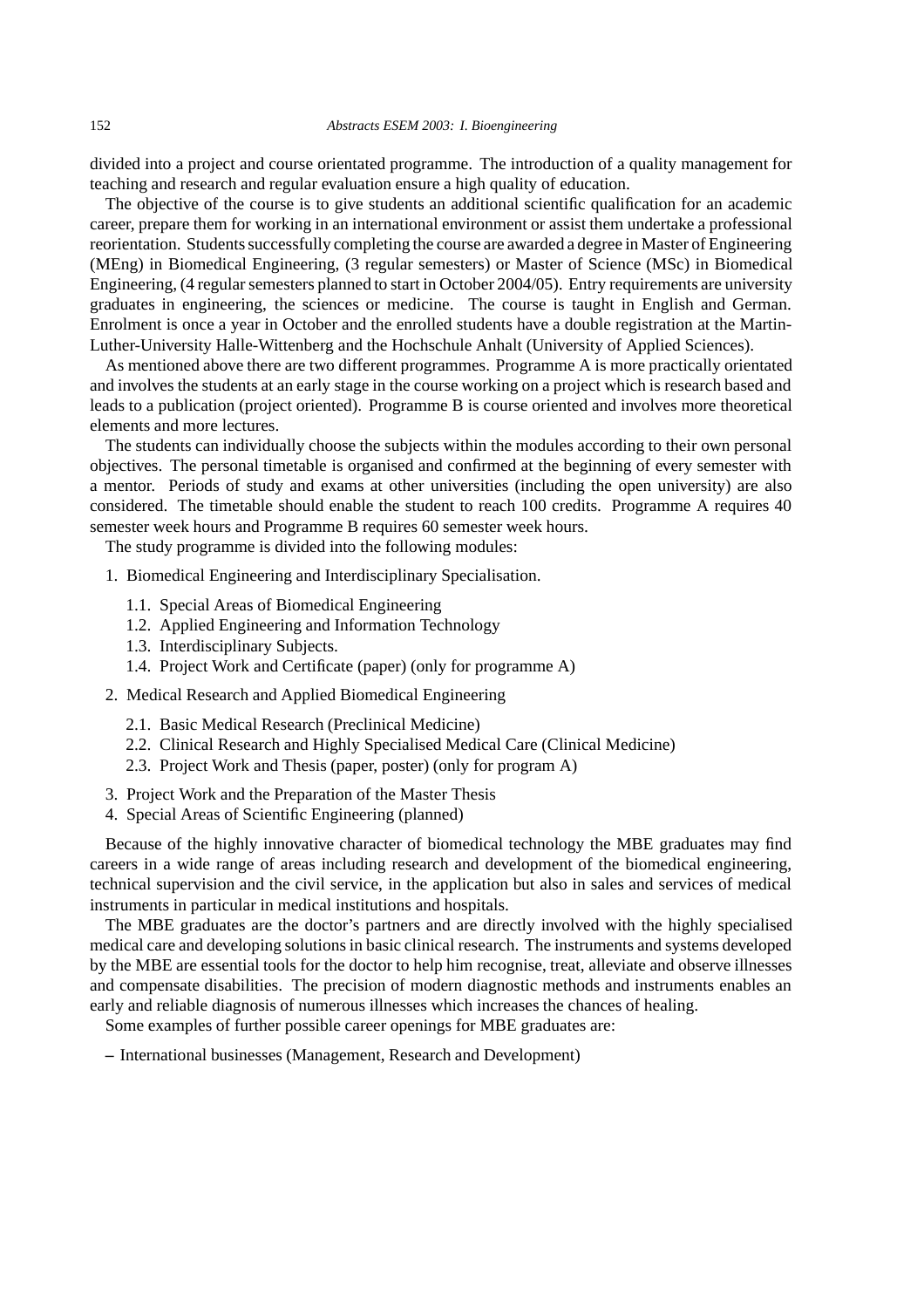- **–** Medical Institutions (Clinical Research, Highly Specialised Medical Care, Management)
- **–** Research Institutes, University (Basic Research, Lecturing)
- **–** Civil Service, Personal Management

## **Biomedical Engineering education for a research environment**

D.W. Slaaf<sup>a,b,\*</sup> and A.A.H.J. Sauren<sup>a</sup>

<sup>a</sup>*Department of Biomedical Engineering, Eindhoven University of Technology, Eindhoven, The Netherlands*

<sup>b</sup>*Department of Biophysics, Maastricht University, Maastricht, The Netherlands*

*Introduction:* Biomedical Engineering (BME) still is a rather new discipline. IFMBE defined BME as follows: "Medical and Biological Engineering integrates physical, mathematical, life sciences and engineering principles for the study of biology, medicine and health systems and for the application of technology to improve health and quality of life. It creates knowledge from the molecular to the organ system levels, develops materials, devices, systems, information approaches, technology management, and methods for assessment and evaluation of technology, for the prevention, diagnosis, and treatment of disease, for health care delivery and for patient care and rehabilitation". In BME education, knowledge about the functioning of the human body, understanding by using mathematical models and computer simulations, data collection and design of new techniques and research methods all play an important part. A Biomedical Engineer may interact with engineers of various disciplines, but also with biologists, biochemists, and medical specialists. After his training (B.Sc. and M.Sc.), a Biomedical Engineer may work in research, a hospital or in design or applications in industry. Depending on the specific requirements, further education may be required.

*The Dutch situation:* In the Netherlands, several levels of BME education exist: Higher Vocational and University Education. In Higher Vocational Education, the intended final qualifications are partly based on the professional profiles and/or professional competences drawn up by or in conjunction with the relevant professional field. In University Education, the intended final qualifications are based on requirements made by the academic discipline, the international academic practice and, if applicable to the course, the relevant practice in the prospective professional field. A University Bachelor possesses the qualifications that allow access to a minimum of one further degree course at University master's level as well as the option to enter the labor market. *A University Master possesses the qualifications to conduct independent academic research* or to solve multidisciplinary and interdisciplinary questions in a professional practice for which a University degree is required or useful.

*Requirements for BME education:* BME combines engineering with life sciences. The fact that more disciplines have to be studied and integrated, should not lead to superficial studying. A strategic choice of the core knowledge is of utmost importance. This was recognized by ABET, who formulate the requirements for a BME curriculum as follows:

The structure of the curriculum must provide both breadth and depth across the range of engineering topics implied by the title of the program.

The (undergraduate) program must demonstrate that graduates have:

<sup>∗</sup>E-mail: DW.Slaaf@bf.unimaas.nl.